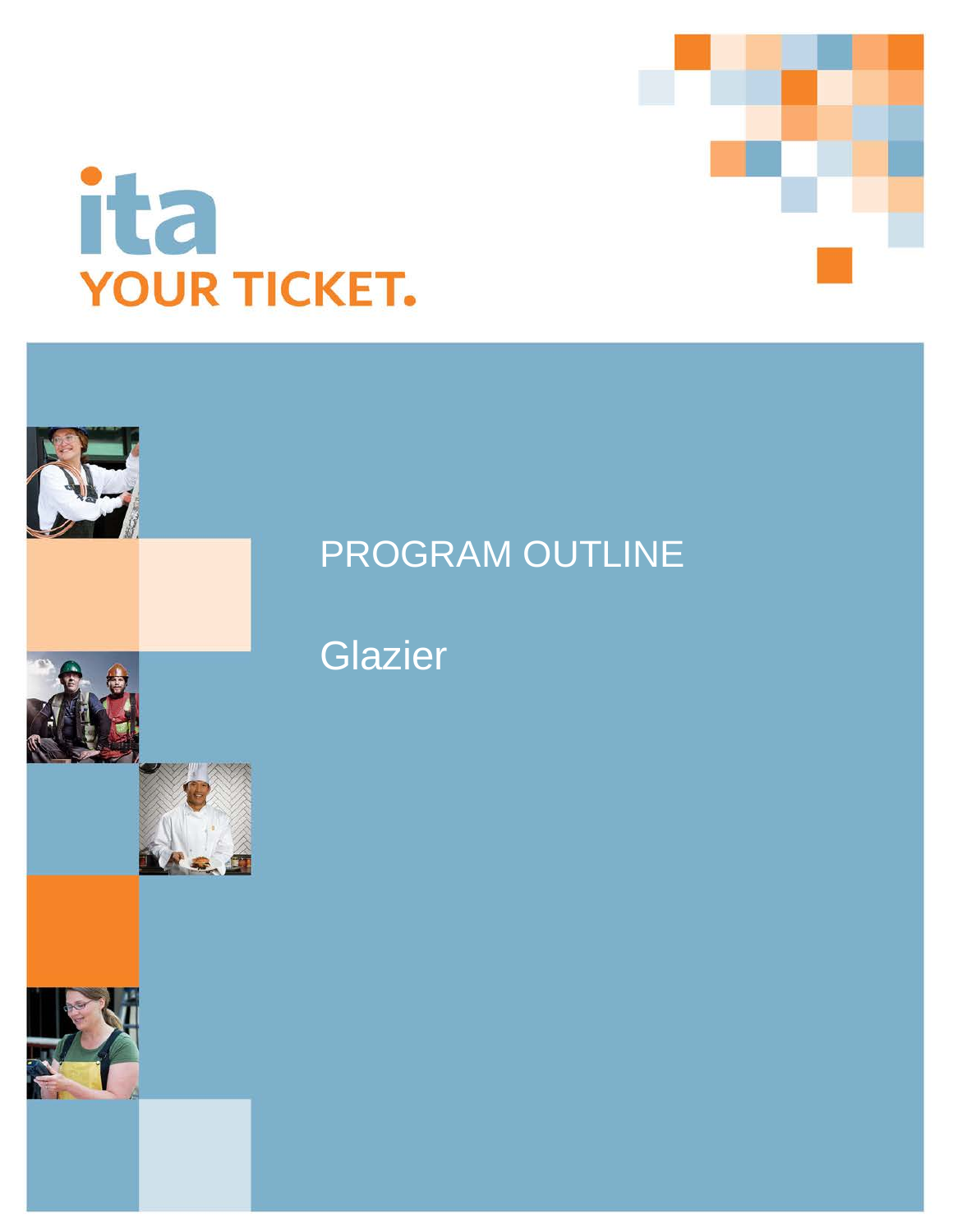# **ita**



The latest version of this document is available in PDF format on the ITA website [www.itabc.ca](http://www.itabc.ca/)

To order printed copies of Program Outlines or learning resources (where available) for BC trades contact:

Crown Publications, Queen's Printer Web: www.crownpub.bc.ca Email: crownpub@gov.bc.ca Toll Free 1 800 663-6105

### **Copyright © 2021 Industry Training Authority**

This publication may not be modified in any way without permission of the Industry Training Authority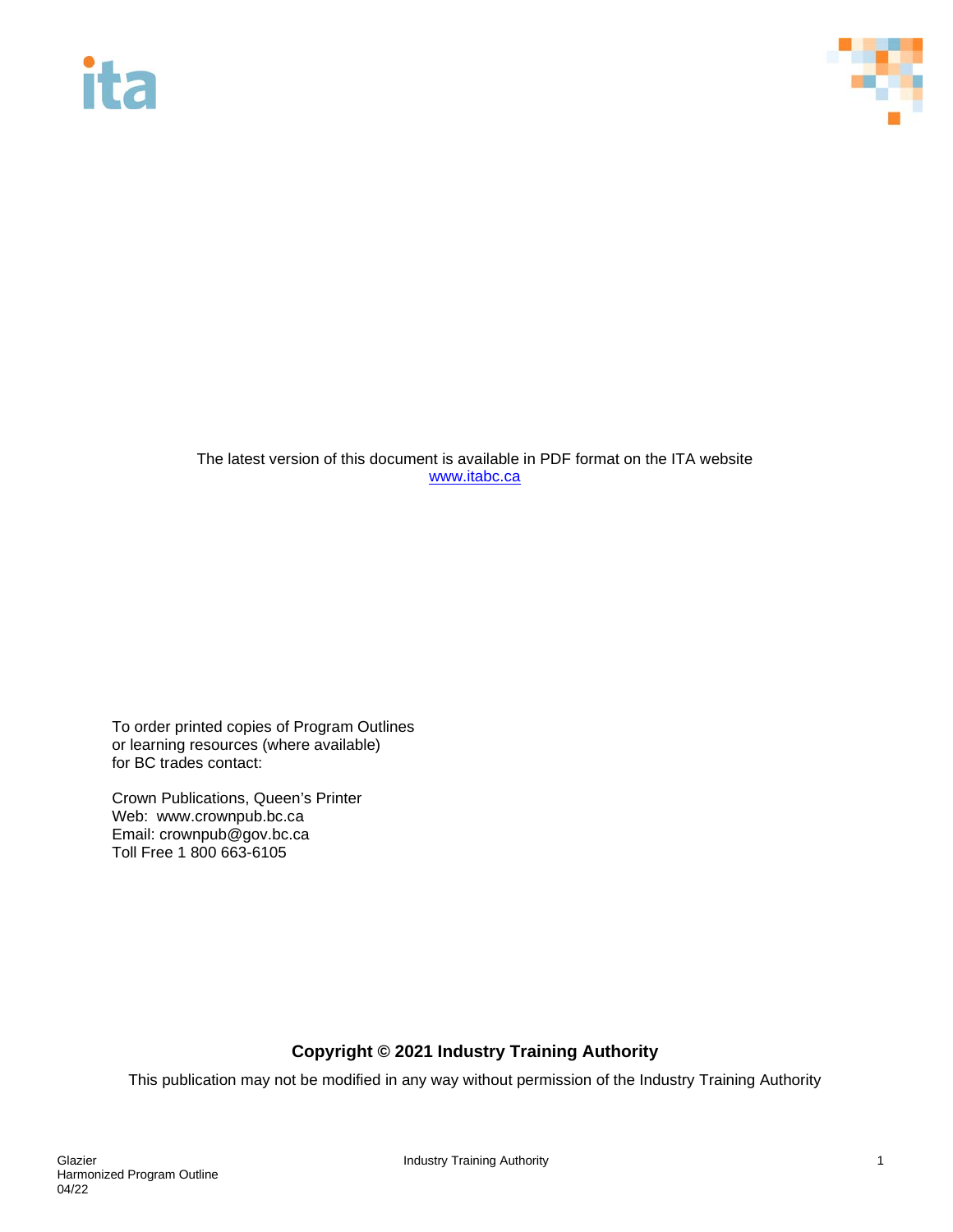## **GLAZIER PROGRAM OUTLINE**

**APPROVED BY INDUSTRY JUNE 2021**

> **BASED ON RSOS 2020**

**Developed by Industry Training Authority Province of British Columbia**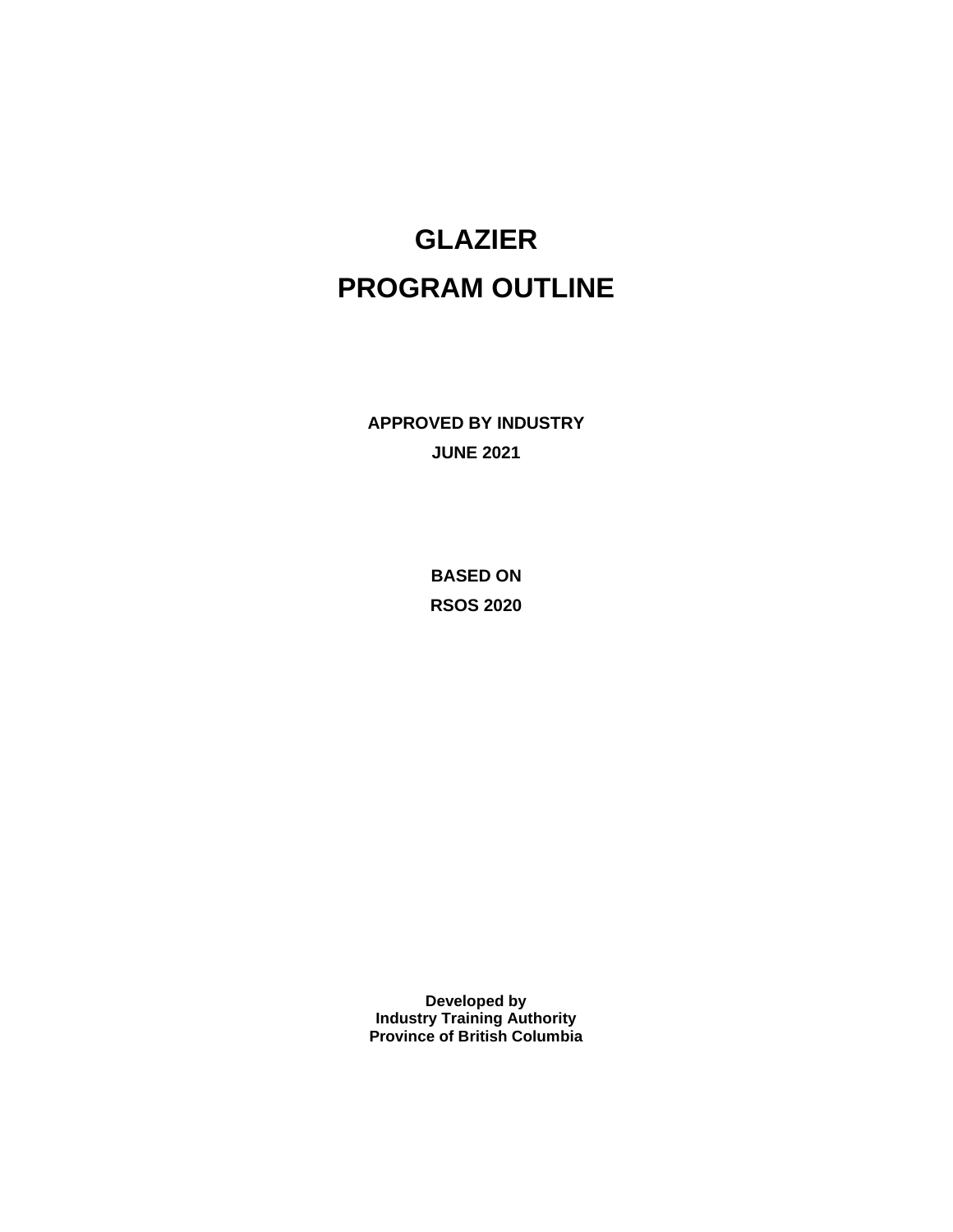

### **TABLE OF CONTENTS**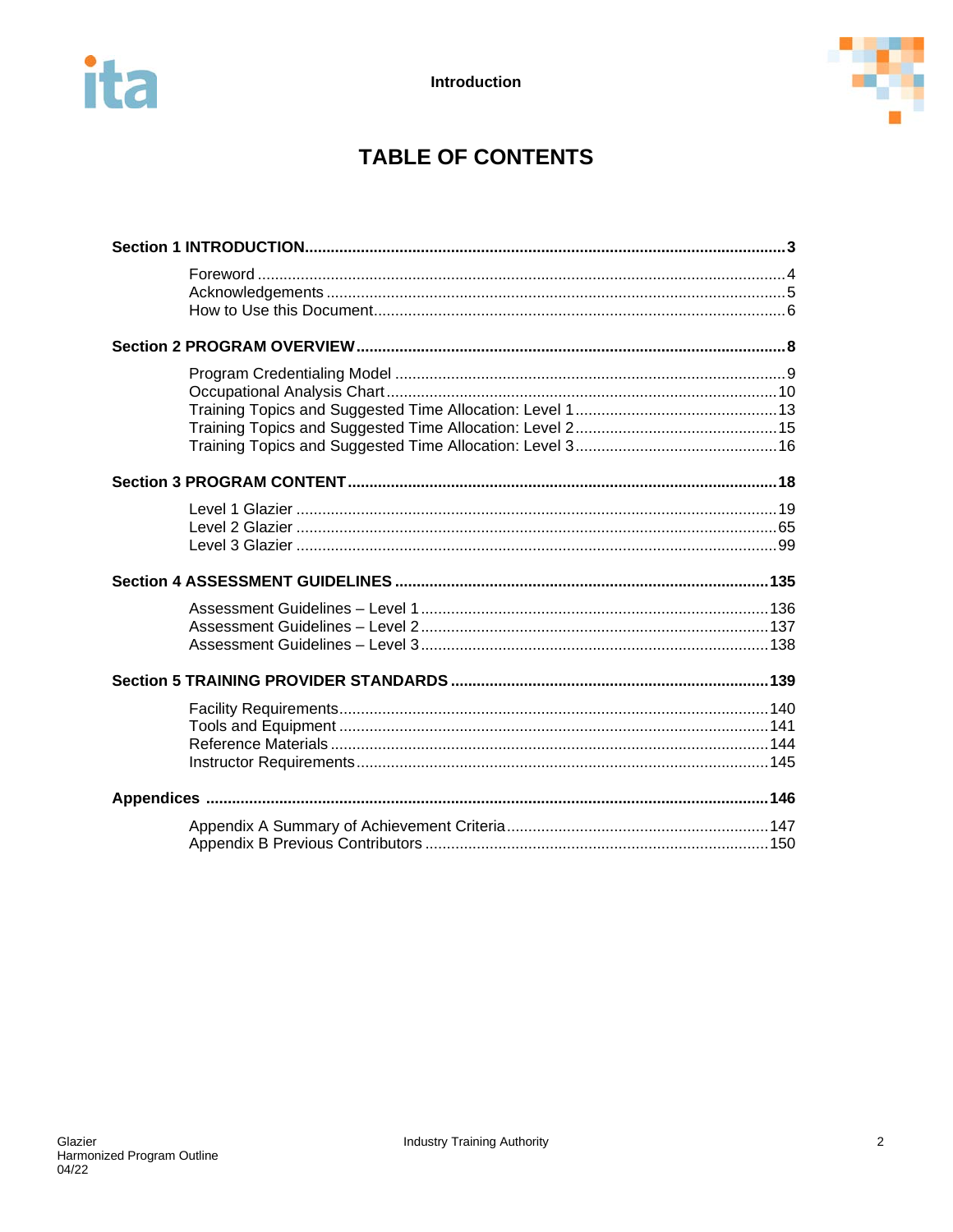



# <span id="page-4-0"></span>**Section 1 INTRODUCTION**

## **Glazier**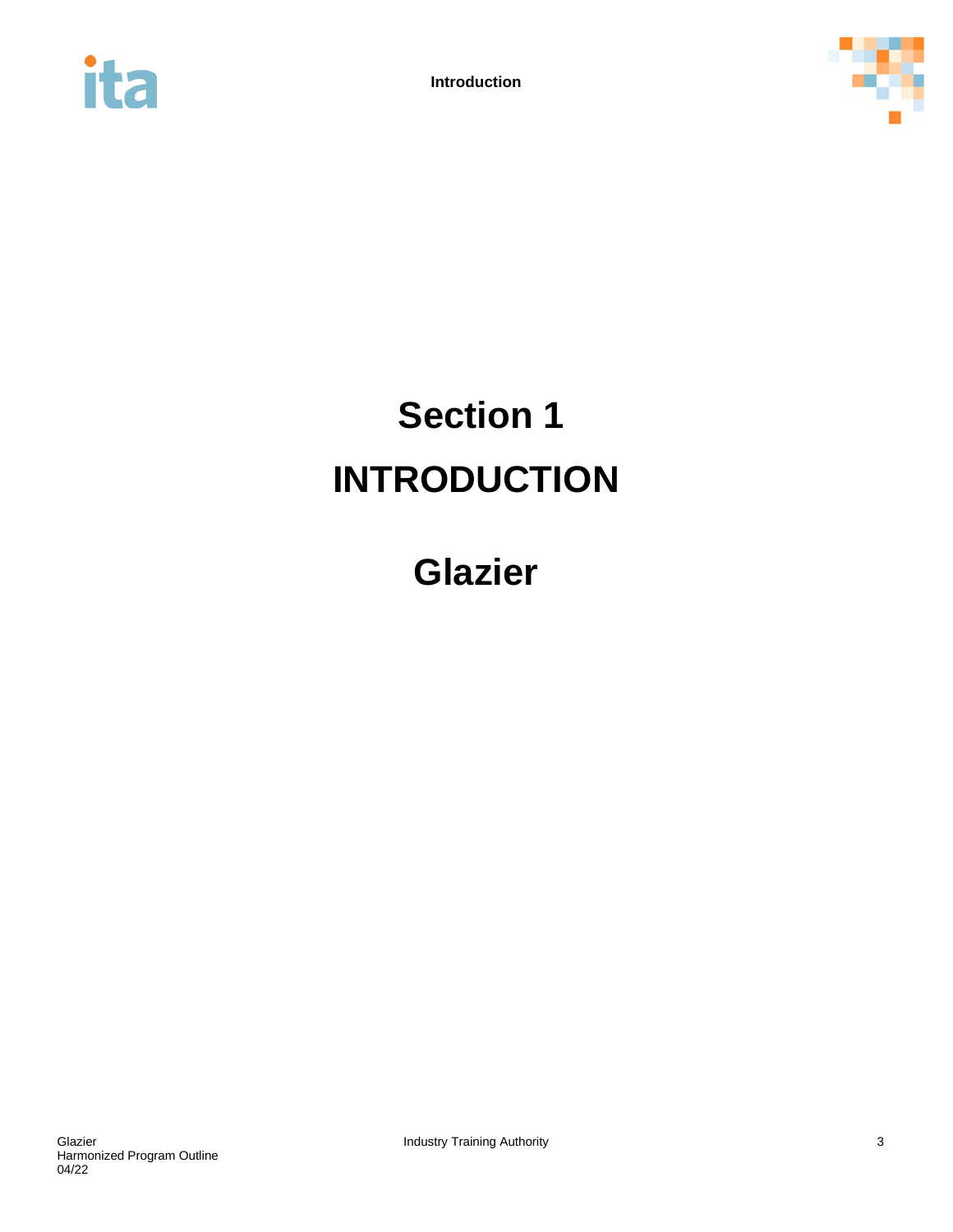#### **Introduction**

### **Foreword**

<span id="page-5-0"></span>This revised Glazier Program Outline is intended as a guide for instructors, apprentices, and employers of apprentices as well as for the use of industry organizations, regulatory bodies, and provincial and federal governments. It reflects standards based on the 2020 Red Seal Occupational Standard (RSOS) as well input from British Columbia industry and instructor subject matter experts.

Practical instruction by demonstration and student participation should be integrated with classroom sessions. Safe working practices, even though not always specified in each operation or topic, are an implied part of the program and should be stressed throughout the apprenticeship.

This Program Outline includes a list of recommended reference textbooks that are available to support the learning objectives and the minimum shop requirements needed to support instruction.

Competencies are to be evaluated through written exams and practical assessments. A passing grade is achieved by getting an overall mark of 70%. See the Assessment Guidelines for more details. The types of questions used on these exams must reflect the cognitive level indicated by the learning objectives and the learning tasks listed in the related competencies.

Achievement Criteria are included for those competencies that require a practical assessment. The intent of including Achievement Criteria in the Program Outline is to ensure consistency in training across the many training institutions in British Columbia. Their purpose is to reinforce the theory and to provide a mechanism for evaluation of the learner's ability to apply the theory to practice. It is important that these performances be observable and measurable, and that they reflect the skills spelled out in the competency as those required of a competent journeyperson. The conditions under which these performances will be observed and measured must be clear to the learner as well as the criteria by which the learner will be evaluated. The learner must also be given the evaluation criteria.

The performance spelled out in the Achievement Criteria is a suggested performance and is not meant to stifle flexibility of delivery. Training providers are welcome to substitute other practical performances that measure similar skills and attainment of the competency. Multiple performances may also be used to replace individual performances where appropriate.

#### **SAFETY ADVISORY**

Be advised that references to the WorkSafeBC safety regulations contained within these materials do not/may not reflect the most recent Occupational Health and Safety Regulation (the current Standards and Regulation in BC can be obtained on the following website: [http://www.worksafebc.com\)](http://www.worksafebc.com/). Please note that it is always the responsibility of any person using these materials to inform him/herself about the Occupational Health and Safety Regulation pertaining to his/her work.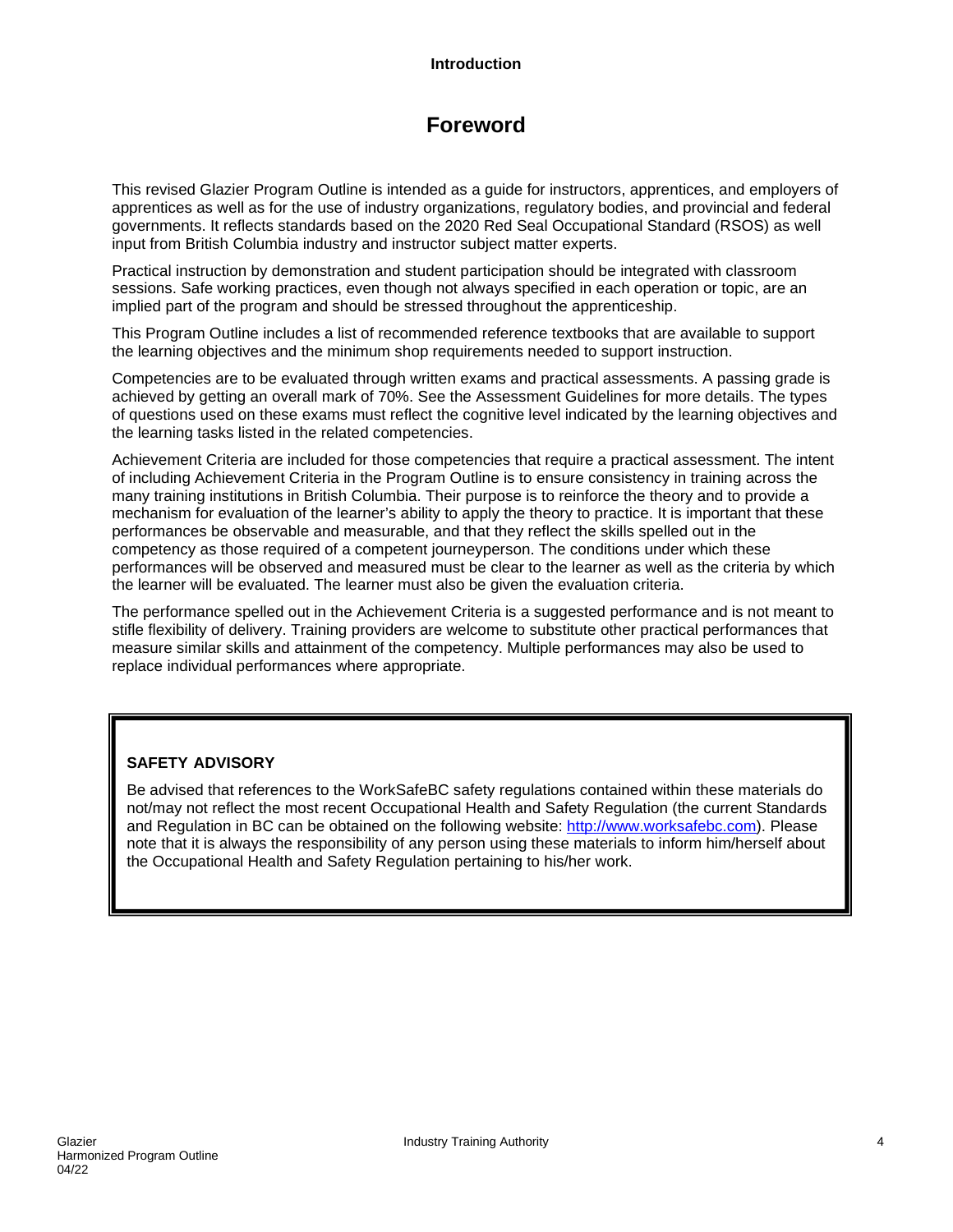### **Acknowledgements**

<span id="page-6-0"></span>Industry and Instructor Subject Matter Experts retained to assist in the development of the Program Outline:

- Jeff Anderson Flynn Canada Ltd.
- Mark Longmore Finishing Trades Institute
- Marv Magnison IUPAT DC 38
- Patrick Byrne Finishing Trades Institute
- Rob Webster **Alternate Glazing Systems**
- Sean Seaton DBH Glazing

The Industry Training Authority would like to acknowledge the dedication and hard work of all the industry and training provider representatives appointed to identify the training requirements of the Glazier occupation.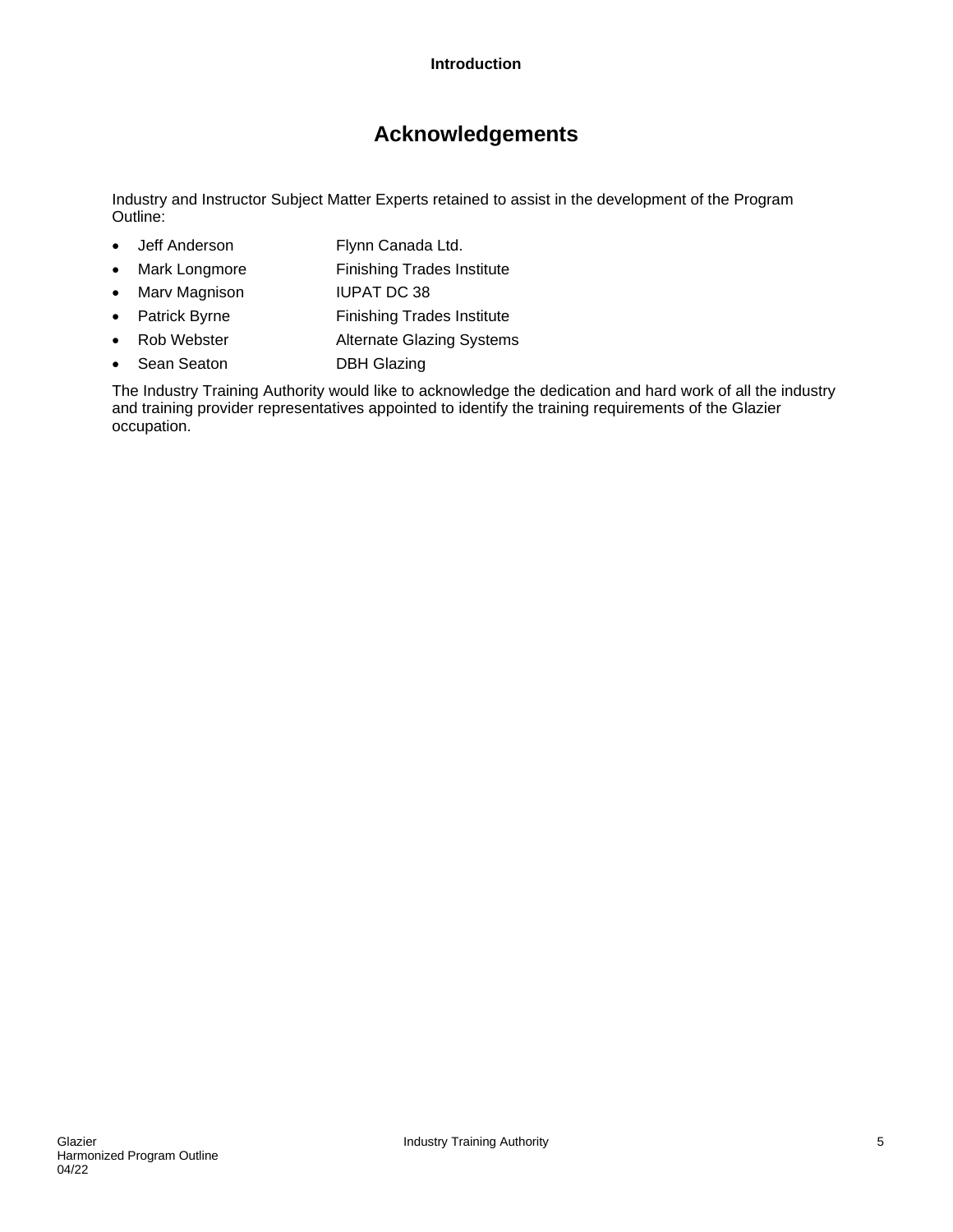### **How to Use this Document**

<span id="page-7-0"></span>This Program Outline has been developed for the use of individuals from several different audiences. The table below describes how each section can be used by each intended audience.

| <b>Section</b>                                                                        | <b>Training Providers</b>                                                                                                                                                                                                                                | <b>Employers/</b><br><b>Sponsors</b>                                                                                                                                                                                                                  | <b>Apprentices</b>                                                                                                                                                                                                                | <b>Challengers</b>                                                                                                                                         |
|---------------------------------------------------------------------------------------|----------------------------------------------------------------------------------------------------------------------------------------------------------------------------------------------------------------------------------------------------------|-------------------------------------------------------------------------------------------------------------------------------------------------------------------------------------------------------------------------------------------------------|-----------------------------------------------------------------------------------------------------------------------------------------------------------------------------------------------------------------------------------|------------------------------------------------------------------------------------------------------------------------------------------------------------|
| Program<br><b>Credentialing</b><br>Model                                              | Communicates<br>program length and<br>structure, and all<br>pathways to<br>completion                                                                                                                                                                    | Illustrates the length<br>and structure of the<br>program                                                                                                                                                                                             | Illustrates the length<br>and structure of the<br>program, and pathway<br>to completion                                                                                                                                           | Illustrates the<br>challenger pathway to<br>Certificate of<br>Qualification                                                                                |
| <b>OAC</b>                                                                            | Communicates the<br>competencies that<br>industry has defined<br>as representing the<br>scope of the<br>occupation                                                                                                                                       | Displays the<br>competencies that an<br>apprentice is expected<br>to demonstrate in<br>order to achieve<br>certification                                                                                                                              | Displays the<br>competencies<br>apprentices will<br>achieve as a result of<br>program completion                                                                                                                                  | Displays the<br>competencies<br>challengers must<br>demonstrate in order<br>to challenge the<br>program                                                    |
| <b>Training</b><br><b>Topics and</b><br><b>Suggested</b><br>Time<br><b>Allocation</b> | Shows proportionate<br>representation of<br>general areas of<br>competency (GACs)<br>at each program level,<br>the suggested<br>proportion of time<br>spent on each GAC,<br>and percentage of<br>time spent on theory<br>versus practical<br>application | Shows the scope of<br>competencies covered<br>in the technical<br>training, the<br>suggested proportion<br>of time spent on each<br>GAC, and the<br>percentage of that<br>time spent on theory<br>versus practical<br>application                     | Shows the scope of<br>competencies covered<br>in the technical<br>training, the<br>suggested proportion<br>of time spent on each<br>GAC, and the<br>percentage of that<br>time spent on theory<br>versus practical<br>application | Shows the relative<br>weightings of various<br>competencies of the<br>occupation on which<br>assessment is based                                           |
| Program<br><b>Content</b>                                                             | Defines the<br>objectives, learning<br>tasks, high level<br>content that must be<br>covered for each<br>competency, as well<br>as defining<br>observable,<br>measurable<br>achievement criteria<br>for objectives with a<br>practical component          | Identifies detailed<br>program content and<br>performance<br>expectations for<br>competencies with a<br>practical component;<br>may be used as a<br>checklist prior to<br>signing a<br>recommendation for<br>certification (RFC) for<br>an apprentice | Provides detailed<br>information on<br>program content and<br>performance<br>expectations for<br>demonstrating<br>competency                                                                                                      | Allows individual to<br>check program<br>content areas against<br>their own knowledge<br>and performance<br>expectations against<br>their own skill levels |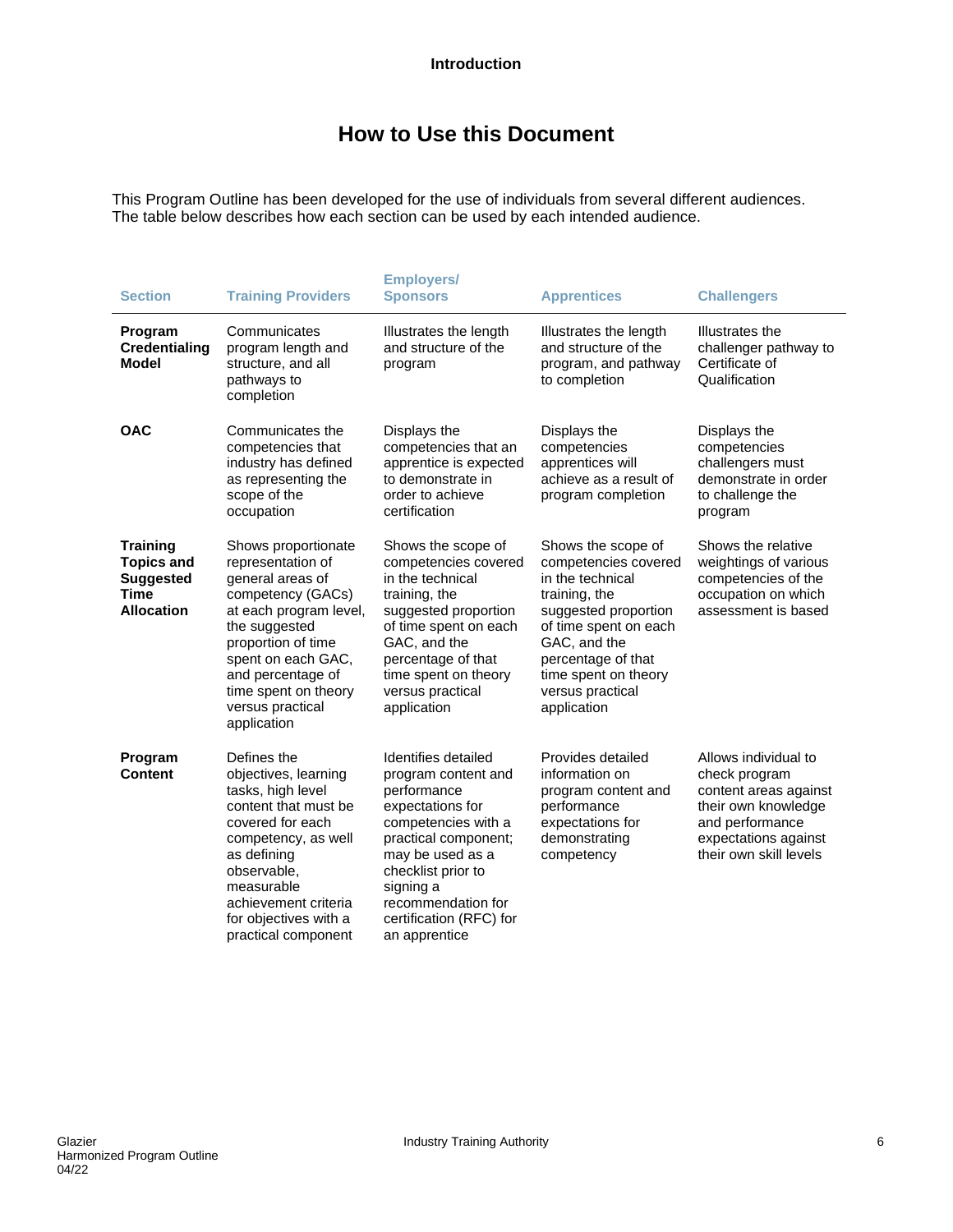#### **Introduction**

| <b>Section</b>                                         | <b>Training Providers</b>                                                                                                                                                                                    | <b>Employers/</b><br><b>Sponsors</b>                                                                                                                                                                              | <b>Apprentices</b>                                                                                                                                                                                                                                    | <b>Challengers</b>                                                                                                                                                                   |
|--------------------------------------------------------|--------------------------------------------------------------------------------------------------------------------------------------------------------------------------------------------------------------|-------------------------------------------------------------------------------------------------------------------------------------------------------------------------------------------------------------------|-------------------------------------------------------------------------------------------------------------------------------------------------------------------------------------------------------------------------------------------------------|--------------------------------------------------------------------------------------------------------------------------------------------------------------------------------------|
| <b>Assessment</b><br><b>Guidelines</b>                 | Shows the general<br>areas of competency<br>covered in each level<br>of technical training.<br>the theory and<br>practical grading<br>weight, and the<br>calculation method for<br>final percentage<br>marks | Shows the general<br>areas of competency<br>covered in the<br>technical training, the<br>grading weight for<br>each GAC, and the<br>percentage of that<br>time spent on theory<br>versus practical<br>application | Shows the general<br>areas of competency<br>covered in each level<br>of technical training.<br>the theory and<br>practical grading<br>weight, and the<br>calculation method for<br>final percentage<br>marks                                          | Shows the relative<br>weightings of various<br>general areas of<br>competency within the<br>occupation on which<br>assessment is based                                               |
| <b>Training</b><br><b>Provider</b><br><b>Standards</b> | Defines the facility<br>requirements, tools<br>and equipment,<br>reference materials (if<br>any) and instructor<br>requirements for the<br>program                                                           | Identifies the tools and<br>equipment an<br>apprentice is expected<br>to have access to:<br>which are supplied by<br>the training provider<br>and which the student<br>is expected to own                         | Provides information<br>on the training facility,<br>tools and equipment<br>provided by the<br>school and the<br>student, reference<br>materials they may be<br>expected to acquire,<br>and minimum<br>qualification levels of<br>program instructors | Identifies the tools<br>and equipment a<br>tradesperson is<br>expected to be<br>competent in using or<br>operating; which may<br>be used or provided in<br>a practical<br>assessment |
| Appendix-<br>Glossary of<br><b>Acronyms</b>            |                                                                                                                                                                                                              |                                                                                                                                                                                                                   | Defines program<br>specific acronyms                                                                                                                                                                                                                  |                                                                                                                                                                                      |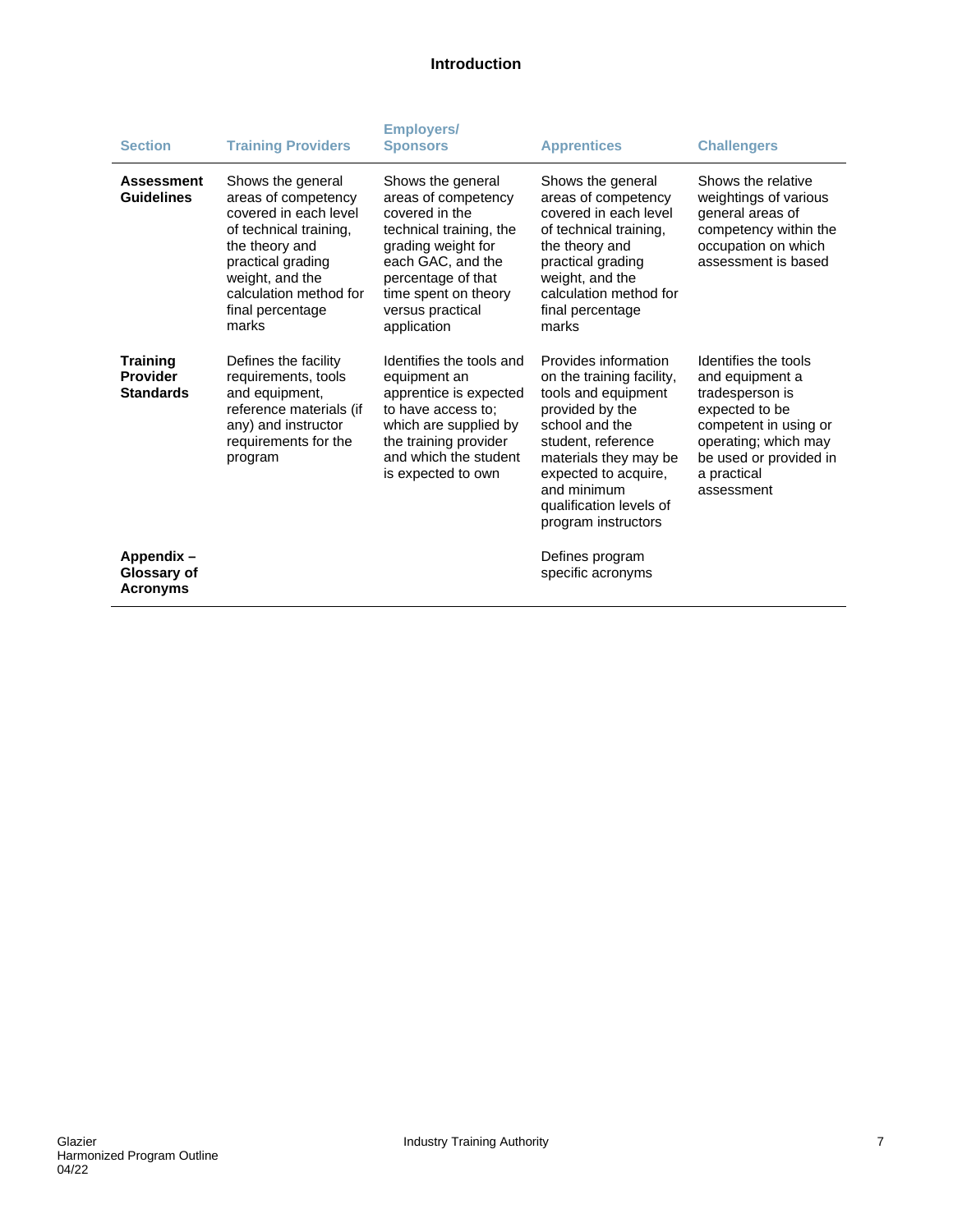<span id="page-9-0"></span>



# **Section 2 PROGRAM OVERVIEW**

## **Glazier**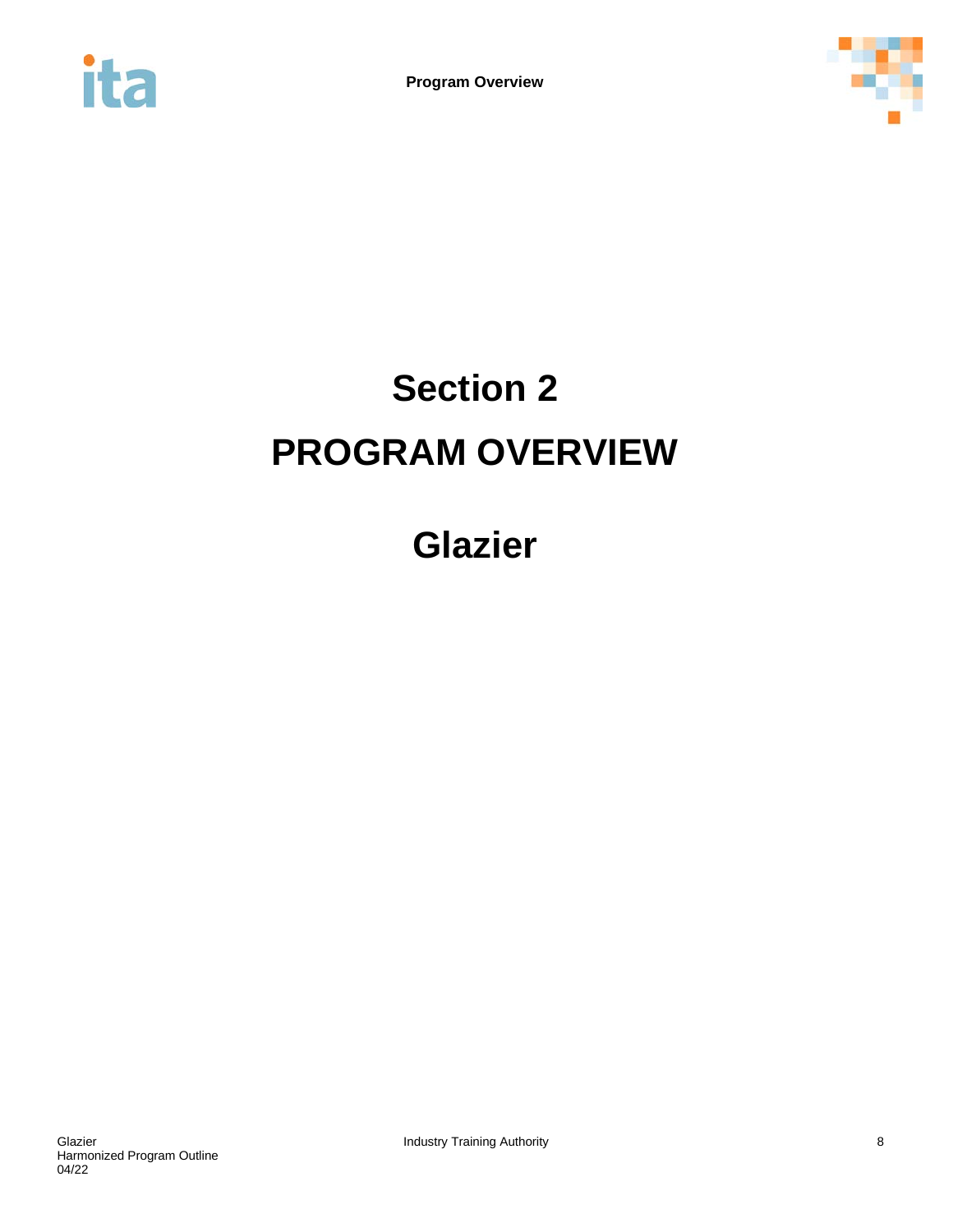

### **Program Credentialing Model**

#### <span id="page-10-0"></span>**Apprenticeship Pathway**

This graphic provides an overview of the Glazier apprenticeship pathway.



CROSS-PROGRAM CREDITS

*Individuals who hold the credentials listed below are entitled to receive partial credit toward the completion requirements of this program*

*None*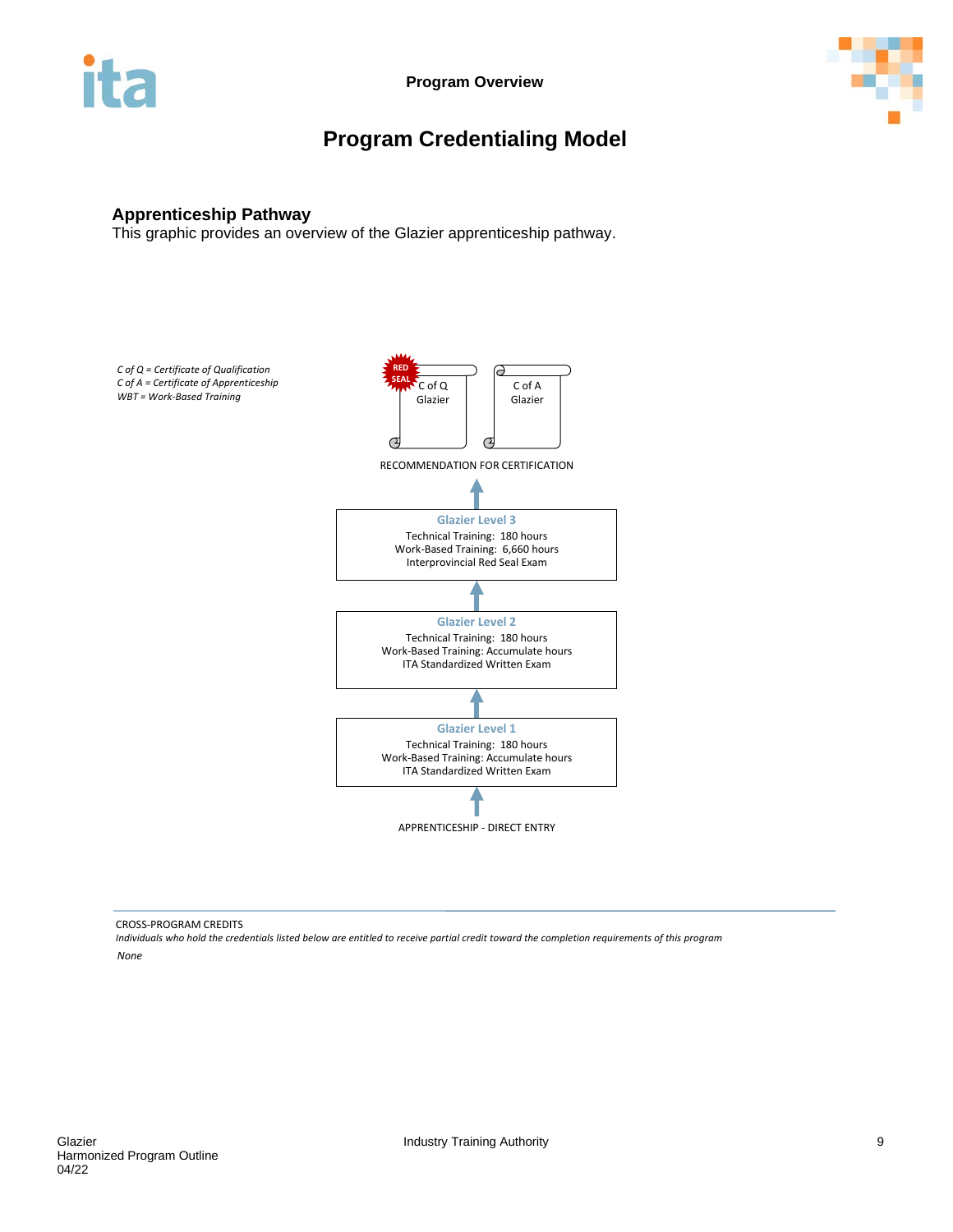

### **Occupational Analysis Chart**

### **GLAZIER**

Occupation Description: Glaziers measure, handle, cut, prepare, fit, install, replace and repair all types of glass and glass substitutes, typically in industrial, commercial, institutional, and residential applications. In commercial applications, they fabricate, lay out, and install curtain wall framing, aluminum storefront frames and entrances, structural silicone glazing (SSG), skylights and sloped glazing. In residential applications, they install doors and windows. Glaziers also install specialty glass products such as glass railings, smoke baffles, shower enclosures, and glass and mirror walls. Other duties include layout, preparation, fabrication, and replacement of architectural metal components in systems such as entranceways, windows, skylights, and curtain walls.

<span id="page-11-0"></span>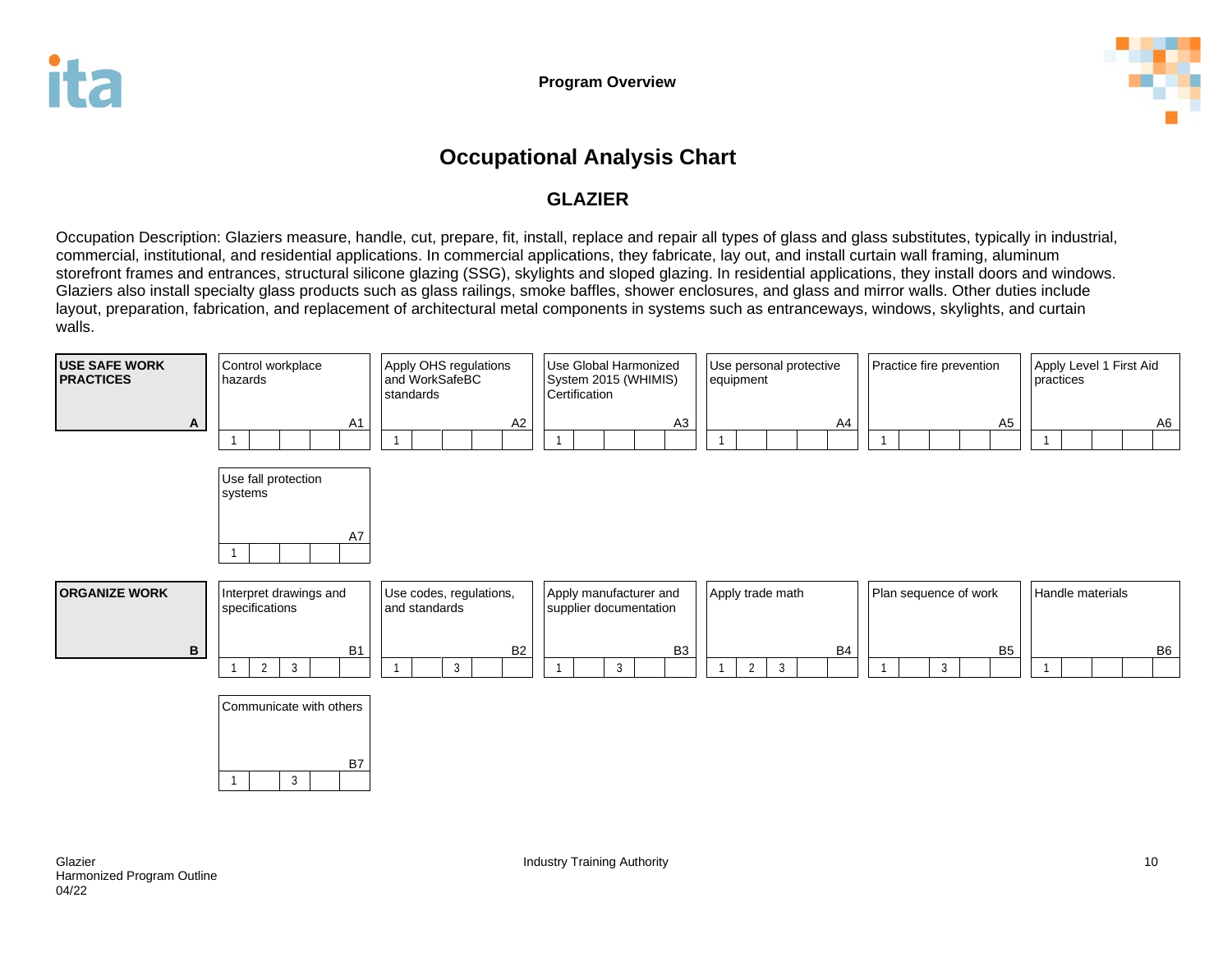



| <b>USE TOOLS AND</b><br><b>EQUIPMENT</b>                | Use hand tools                                               | Use portable power tools             | Use stationary power<br>tools                    | Use layout and measuring<br>equipment             | Use ladders and scaffolds                        | Use rigging and hoisting<br>equipment                       |
|---------------------------------------------------------|--------------------------------------------------------------|--------------------------------------|--------------------------------------------------|---------------------------------------------------|--------------------------------------------------|-------------------------------------------------------------|
| $\mathbf c$                                             | C <sub>1</sub><br>$\mathbf{1}$                               | C <sub>2</sub>                       | C <sub>3</sub><br>$\mathbf{1}$                   | C <sub>4</sub><br>$\mathbf{3}$<br>$\overline{1}$  | C <sub>5</sub>                                   | C <sub>6</sub><br>$\mathbf{3}$<br>$\mathbf{1}$              |
|                                                         | Operate mobile access<br>equipment                           |                                      |                                                  |                                                   |                                                  |                                                             |
|                                                         | C7<br>$\overline{1}$                                         |                                      |                                                  |                                                   |                                                  |                                                             |
| <b>FABRICATE</b><br><b>COMMERCIAL</b><br><b>SYSTEMS</b> | Fabricate storefront<br>systems                              | Fabricate window<br>systems          | Fabricate curtain walls                          | Fabricate skylights and<br>sloped glazing systems | Fabricate commercial<br>entrance systems         | Fabricate guardrail,<br>handrail, and balustrade<br>systems |
| D                                                       | D <sub>1</sub><br>$\overline{2}$<br>$\overline{\phantom{a}}$ | D <sub>2</sub><br>$\overline{2}$     | D <sub>3</sub><br>$\overline{2}$<br>$\mathbf{3}$ | D <sub>4</sub><br>$\overline{3}$                  | D <sub>5</sub><br>$\overline{2}$<br>$\mathbf{3}$ | D <sub>6</sub><br>$\overline{2}$<br>$\overline{3}$          |
|                                                         | Perform glass cutting and<br>edge treatment                  |                                      |                                                  |                                                   |                                                  |                                                             |
|                                                         | D7<br>$\overline{2}$<br>$\mathfrak{Z}$<br>-1                 |                                      |                                                  |                                                   |                                                  |                                                             |
| <b>INSTALL COMMERCIAL</b><br><b>SYSTEMS</b>             | Install storefront systems                                   | Install strip window<br>systems      | Install curtain walls                            | Install skylights and<br>sloped glazing systems   | Install commercial<br>entrance systems           | Install guardrail, handrail,<br>and balustrade systems      |
| E                                                       | E <sub>1</sub><br>$\overline{2}$<br>$\overline{1}$           | E <sub>2</sub><br>$\overline{2}$     | E <sub>3</sub><br>$\mathbf{3}$<br>$\overline{2}$ | E4<br>$\mathbf{3}$                                | E <sub>5</sub><br>$\mathbf{3}$                   | E <sub>6</sub><br>$\overline{3}$<br>$\overline{2}$          |
|                                                         | Install building envelope<br>membranes                       | Install flashing                     | Use caulking and sealants                        |                                                   |                                                  |                                                             |
|                                                         | E7<br>$\mathbf{3}$<br>$\mathbf{1}$                           | E8<br>$\overline{2}$<br>$\mathbf{3}$ | E9<br>$\overline{2}$<br>$\mathbf{3}$             |                                                   |                                                  |                                                             |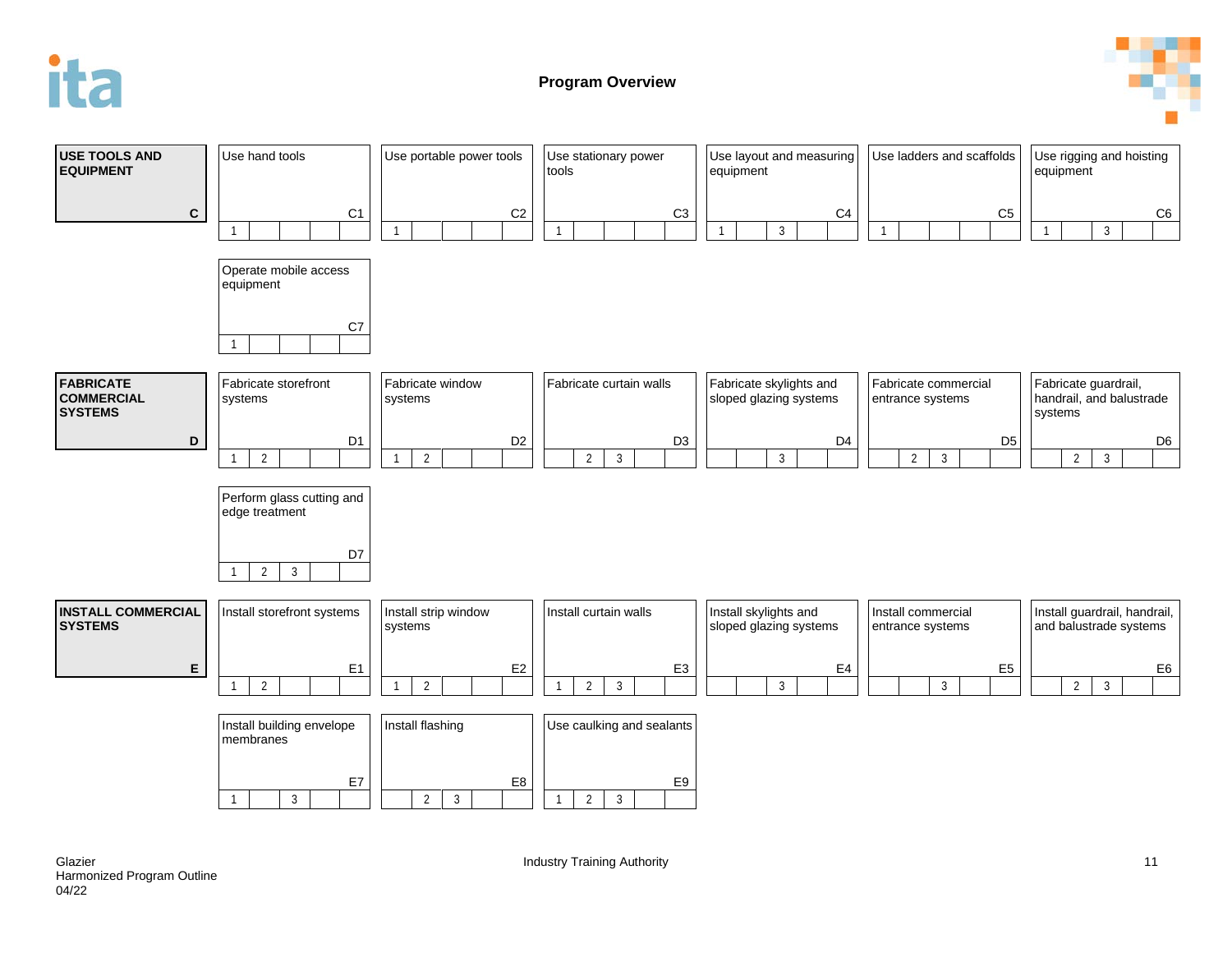



| <b>INSTALL RESIDENTIAL</b><br><b>SYSTEMS</b>                    | Layout residential window<br>and door systems | Glaze residential windows<br>and doors         | Install residential skylights<br>and solariums | Install shower enclosures,<br>mirrors, and back-painted<br>glass | Install guardrail, handrail,<br>and balustrade systems | Install residential<br>windows, doors, frames,<br>and hardware |
|-----------------------------------------------------------------|-----------------------------------------------|------------------------------------------------|------------------------------------------------|------------------------------------------------------------------|--------------------------------------------------------|----------------------------------------------------------------|
| F                                                               | F <sub>1</sub>                                | F <sub>2</sub>                                 | F <sub>3</sub>                                 | F <sub>4</sub>                                                   | F <sub>5</sub>                                         | F6                                                             |
|                                                                 |                                               | 3<br>$\overline{2}$                            |                                                | 2<br>3                                                           | 3                                                      | $\overline{2}$                                                 |
| <b>INSTALL SPECIALTY</b><br><b>GLASS AND</b><br><b>PRODUCTS</b> | Layout specialty glass<br>and products        | Assemble specialty glass<br>and products       | Install custom glazing<br>systems              |                                                                  |                                                        |                                                                |
| G                                                               | G <sub>1</sub><br>$\overline{2}$<br>3         | G2<br>3                                        | G <sub>3</sub>                                 |                                                                  |                                                        |                                                                |
|                                                                 |                                               |                                                |                                                |                                                                  |                                                        |                                                                |
| <b>SERVICE GLAZING</b><br><b>SYSTEMS</b>                        | Service commercial<br>window and door systems | Service residential<br>window and door systems |                                                |                                                                  |                                                        |                                                                |
| н                                                               | H1                                            | H <sub>2</sub>                                 |                                                |                                                                  |                                                        |                                                                |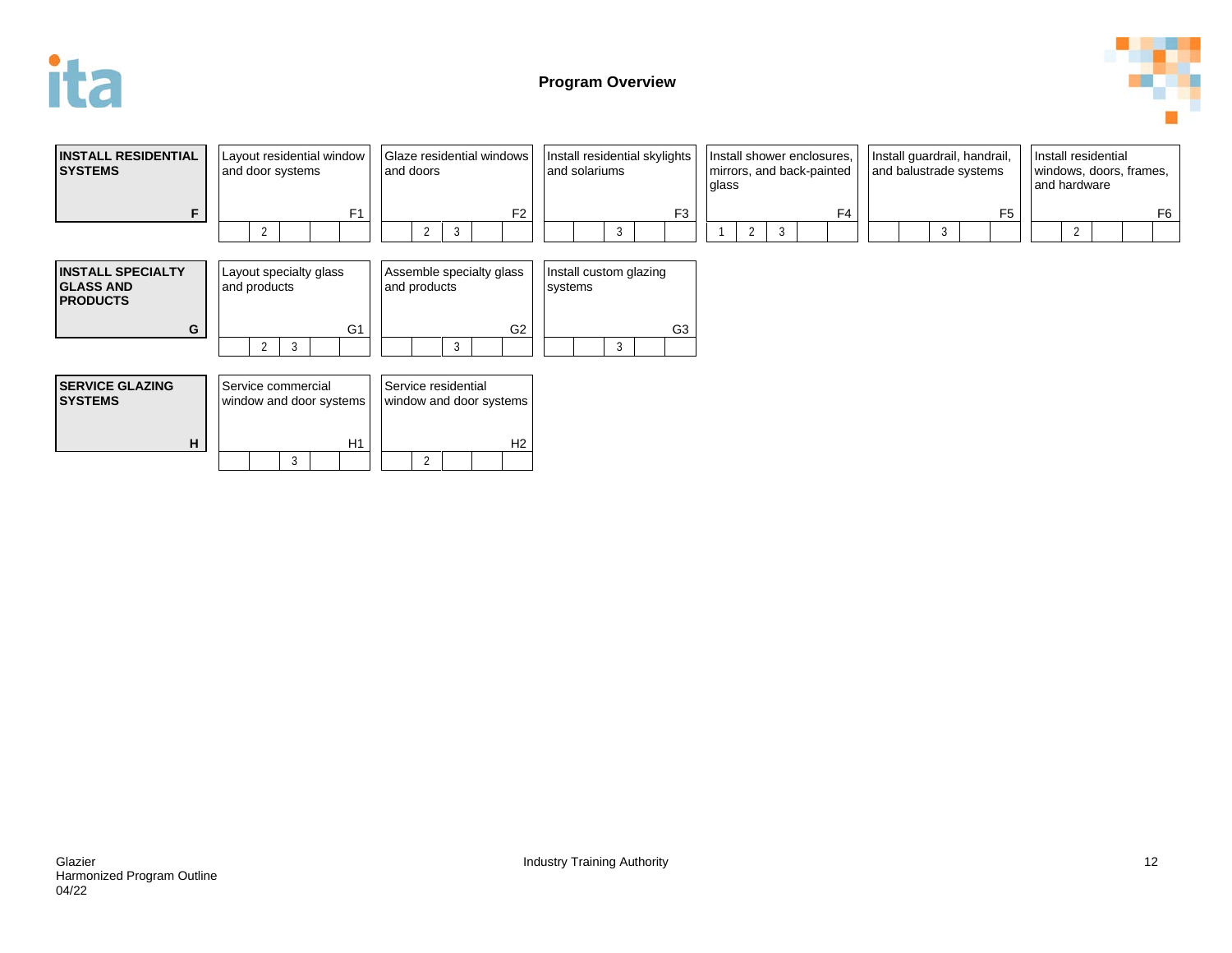



## <span id="page-14-0"></span>**Training Topics and Suggested Time Allocation: Level 1**

**Glazier – Level 1**

|                   |                                                            | % of Time | <b>Theory</b> | <b>Practical</b> | <b>Total</b> |
|-------------------|------------------------------------------------------------|-----------|---------------|------------------|--------------|
| Line A            | <b>USE SAFE WORK PRACTICES</b>                             | 22%       | 80%           | 20%              | 100%         |
| A <sub>1</sub>    | Control workplace hazards                                  |           | ✓             |                  |              |
| A2                | Apply OHS regulations and WorkSafeBC standards             |           | ✓             |                  |              |
| A <sub>3</sub>    | Use Global Harmonized System 2015 (WHMIS)<br>Certification |           | ✓             |                  |              |
| A4                | Use personal protective equipment                          |           | ✓             | ✓                |              |
| A <sub>5</sub>    | Practice fire prevention                                   |           | ✓             | ✓                |              |
| A <sub>6</sub>    | Apply Level 1 First Aid practices                          |           | ✓             | ✓                |              |
| A7                | Use fall protection systems                                |           |               | ✓                |              |
| Line B            | <b>ORGANIZE WORK</b>                                       | 11%       | 90%           | 10%              | 100%         |
| <b>B1</b>         | Interpret drawings and specifications                      |           | ✓             |                  |              |
| B <sub>2</sub>    | Use codes, regulations, and standards                      |           | ✓             |                  |              |
| B <sub>3</sub>    | Apply manufacturer and supplier documentation              |           | ✓             |                  |              |
| B4                | Apply trade math                                           |           | ✓             | $\checkmark$     |              |
| B <sub>5</sub>    | Plan sequence of work                                      |           | ✓             | ✓                |              |
| B <sub>6</sub>    | Handle materials                                           |           | ✓             | ✓                |              |
| B7                | Communicate with others                                    |           | ✓             |                  |              |
| Line <sub>C</sub> | <b>USE TOOLS AND EQUIPMENT</b>                             | 25%       | 60%           | 40%              | 100%         |
| C <sub>1</sub>    | Use hand tools                                             |           | ✓             | ✓                |              |
| C <sub>2</sub>    | Use portable power tools                                   |           | ✓             | ✓                |              |
| C <sub>3</sub>    | Use stationary power tools                                 |           | ✓             | ✓                |              |
| C <sub>4</sub>    | Use layout and measuring equipment                         |           | ✓             | ✓                |              |
| C <sub>5</sub>    | Use ladders and scaffolds                                  |           | ✓             | ✓                |              |
| C <sub>6</sub>    | Use rigging and hoisting equipment                         |           | ✓             | ✓                |              |
| C7                | Operate mobile access equipment                            |           | ✓             | ✓                |              |
| Line D            | <b>FABRICATE COMMERCIAL SYSTEMS</b>                        | 15%       | 30%           | 70%              | 100%         |
| D <sub>1</sub>    | Fabricate storefront systems                               |           | ✓             | ✓                |              |
| D <sub>2</sub>    | Fabricate window systems                                   |           | ✓             |                  |              |
| D7                | Perform glass cutting and edge treatment                   |           | ✓             | ✓                |              |
| Line E            | <b>INSTALL COMMERCIAL SYSTEMS</b>                          | 25%       | 25%           | 75%              | 100%         |
| E1                | Install storefront systems                                 |           | ✓             | ✓                |              |
| E <sub>2</sub>    | Install strip window systems                               |           | ✓             |                  |              |
| E <sub>3</sub>    | Install curtain walls                                      |           | ✓             | ✓                |              |
| E7                | Install building envelope membranes                        |           | ✓             | ✓                |              |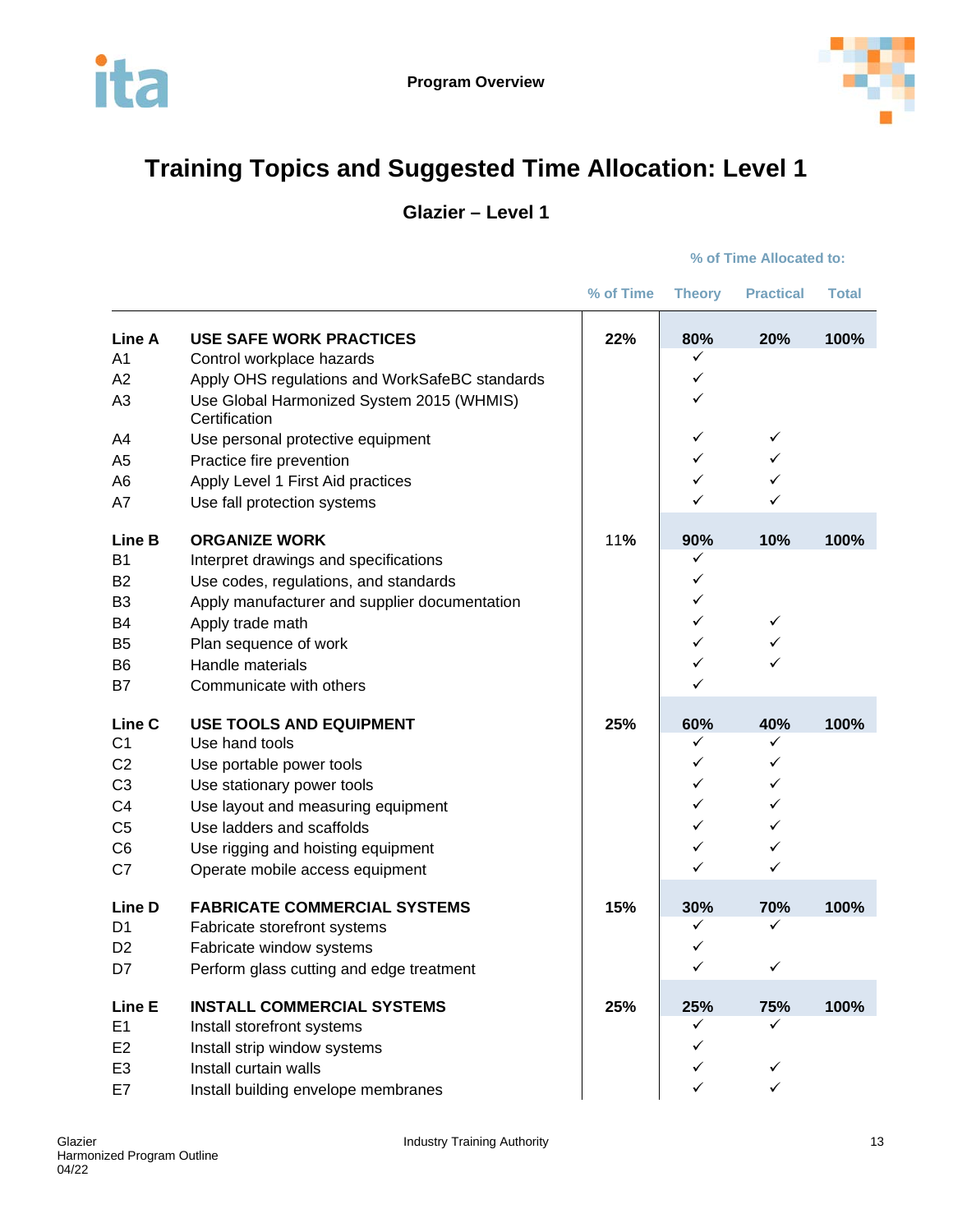



|              |                                                                                                     | % of Time | <b>Theory</b>        | <b>Practical</b> | Total       |
|--------------|-----------------------------------------------------------------------------------------------------|-----------|----------------------|------------------|-------------|
| E9           | Use caulking and sealants                                                                           |           |                      |                  |             |
| Line F<br>F4 | <b>INSTALL RESIDENTIAL SYSTEMS</b><br>Install shower enclosures, mirrors, and back-painted<br>glass | 2%        | 100%<br>$\checkmark$ | 0%               | <b>100%</b> |
|              | <b>Total Percentage for Glazier Level 1</b>                                                         | 100%      |                      |                  |             |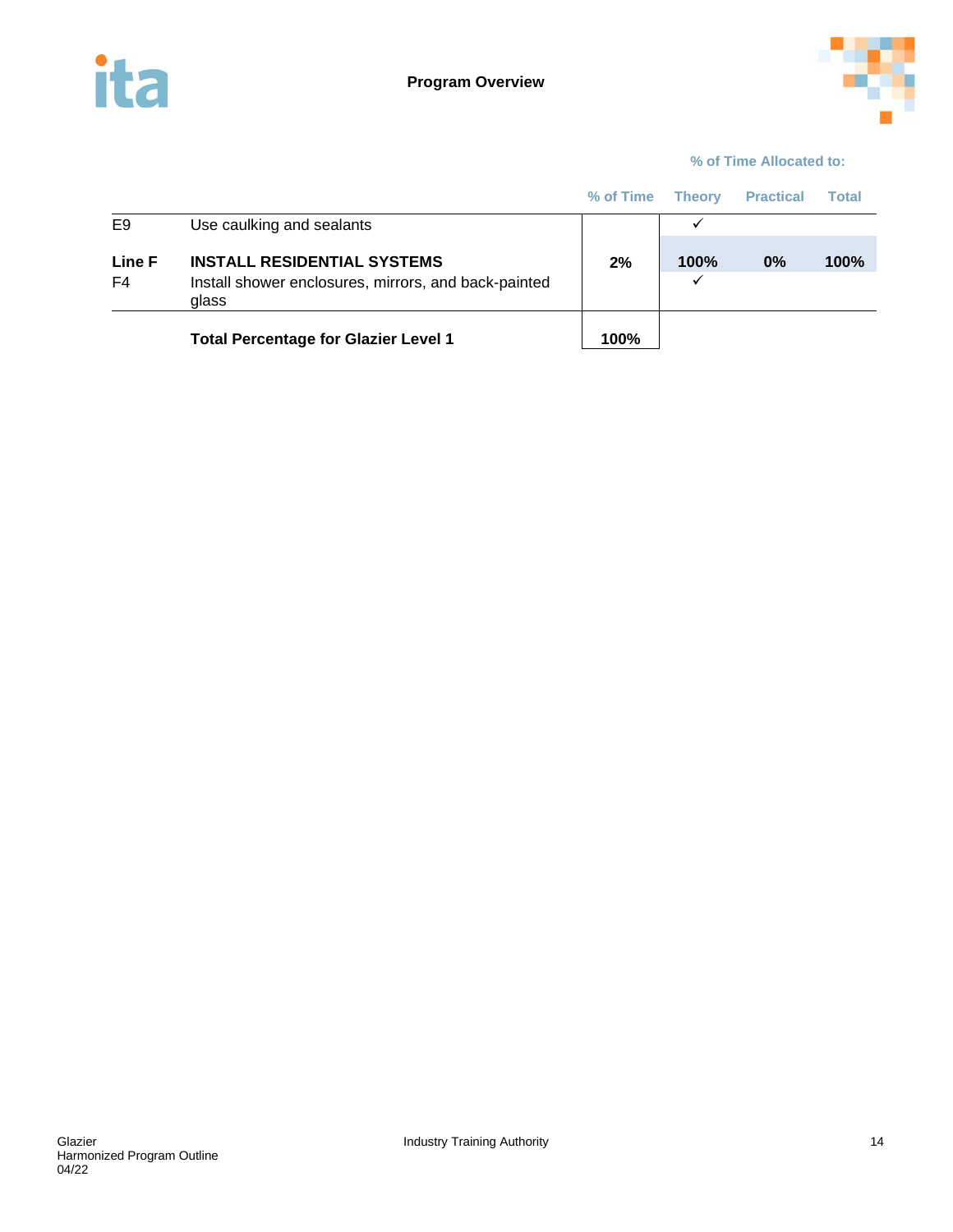



## <span id="page-16-0"></span>**Training Topics and Suggested Time Allocation: Level 2**

**Glazier – Level 2**

|                                                                                                        |                                                                                                                                                                                                                                                                          | % of Time | <b>Theory</b>                           | <b>Practical</b>                                   | <b>Total</b> |
|--------------------------------------------------------------------------------------------------------|--------------------------------------------------------------------------------------------------------------------------------------------------------------------------------------------------------------------------------------------------------------------------|-----------|-----------------------------------------|----------------------------------------------------|--------------|
| Line B<br><b>B1</b><br>B <sub>4</sub>                                                                  | <b>ORGANIZE WORK</b><br>Interpret drawings and specifications<br>Apply trade math                                                                                                                                                                                        | 10%       | 80%<br>✓<br>✓                           | 20%<br>✓<br>$\checkmark$                           | 100%         |
| Line D<br>D <sub>1</sub><br>D <sub>2</sub><br>D <sub>3</sub><br>D <sub>5</sub><br>D <sub>6</sub><br>D7 | <b>FABRICATE COMMERCIAL SYSTEMS</b><br>Fabricate storefront systems<br>Fabricate window systems<br>Fabricate curtain walls<br>Fabricate commercial entrance systems<br>Fabricate guardrail, handrail, and balustrade systems<br>Perform glass cutting and edge treatment | 30%       | 30%<br>✓<br>✓<br>$\checkmark$<br>✓<br>✓ | 70%<br>✓<br>$\checkmark$<br>✓<br>✓<br>$\checkmark$ | 100%         |
| Line E<br>E1<br>E <sub>2</sub><br>E <sub>3</sub><br>E <sub>6</sub><br>E <sub>8</sub><br>E <sub>9</sub> | <b>INSTALL COMMERCIAL SYSTEMS</b><br>Install storefront systems<br>Install strip window systems<br>Install curtain walls<br>Install guardrail, handrail, and balustrade systems<br>Install flashing<br>Use caulking and sealants                                         | 40%       | 30%<br>✓<br>✓<br>✓                      | 70%<br>✓<br>$\checkmark$<br>✓<br>$\checkmark$<br>✓ | 100%         |
| Line F<br>F <sub>1</sub><br>F <sub>2</sub><br>F <sub>4</sub><br>F <sub>6</sub>                         | <b>INSTALL RESIDENTIAL SYSTEMS</b><br>Layout residential window and door systems<br>Glaze residential windows and doors<br>Install shower enclosures, mirrors, and back-painted<br>glass<br>Install residential windows, doors, frames, and hardware                     | 10%       | 30%<br>✓<br>✓<br>✓<br>✓                 | 70%<br>✓<br>$\checkmark$<br>✓                      | 100%         |
| Line G<br>G <sub>1</sub>                                                                               | <b>INSTALL SPECIALTY GLASS AND PRODUCTS</b>                                                                                                                                                                                                                              | 5%        | 100%<br>✓                               | 0%                                                 | 100%         |
| Line H<br>H <sub>2</sub>                                                                               | Layout specialty glass and products<br><b>SERVICE GLAZING SYSTEMS</b><br>Service residential window and door systems                                                                                                                                                     | 5%        | 100%<br>$\checkmark$                    | 0%                                                 | 100%         |
|                                                                                                        | <b>Total Percentage for Glazier Level 2</b>                                                                                                                                                                                                                              | 100%      |                                         |                                                    |              |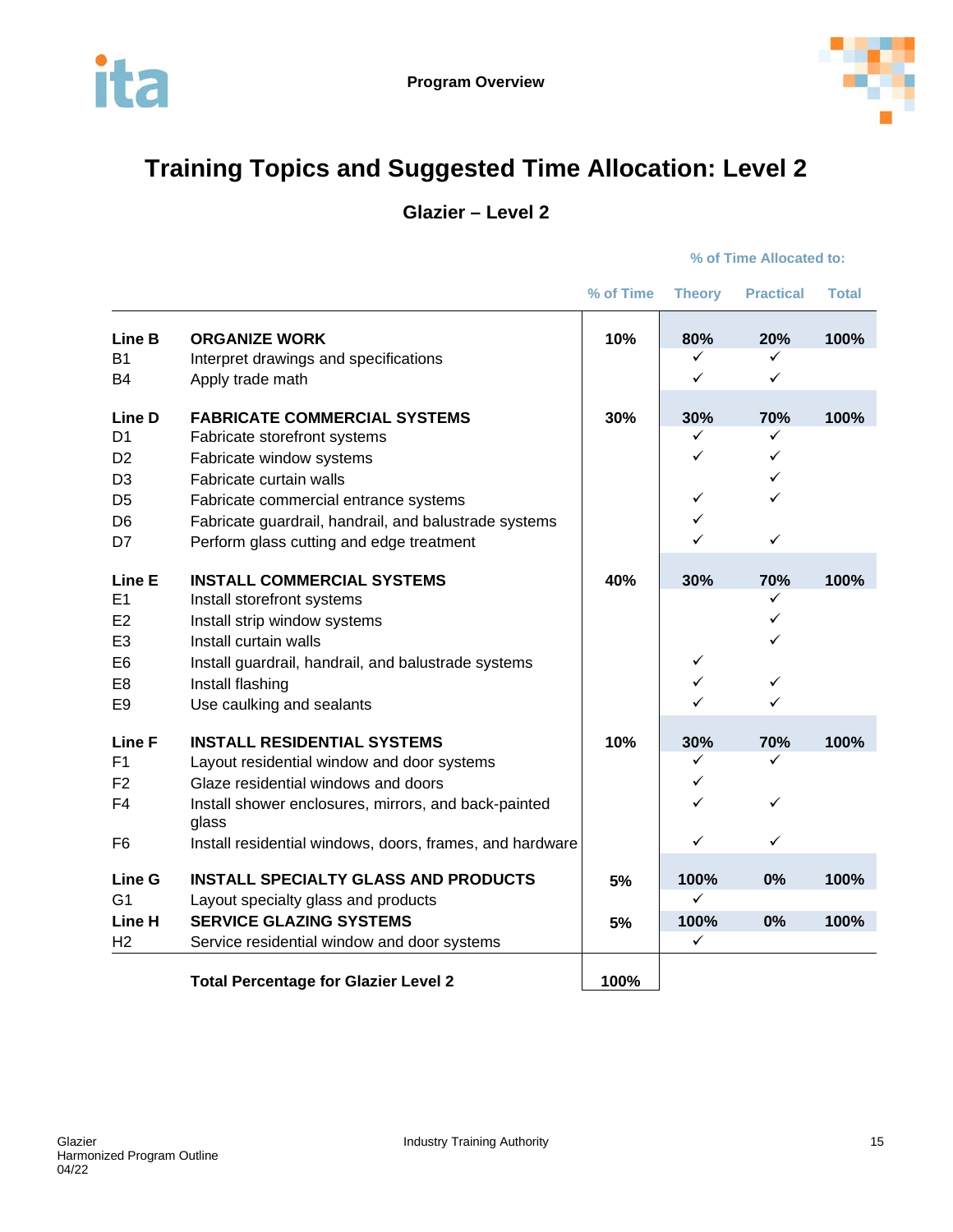



## <span id="page-17-0"></span>**Training Topics and Suggested Time Allocation: Level 3**

**Glazier – Level 3**

|                   |                                                               | % of Time | <b>Theory</b> | <b>Practical</b> | <b>Total</b> |
|-------------------|---------------------------------------------------------------|-----------|---------------|------------------|--------------|
| Line B            | <b>ORGANIZE WORK</b>                                          | 15%       | 70%           | 30%              | 100%         |
| <b>B1</b>         | Interpret drawings and specifications                         |           | ✓             | ✓                |              |
| <b>B2</b>         | Use codes, regulations, and standards                         |           | ✓             |                  |              |
| B <sub>3</sub>    | Apply manufacturer and supplier documentation                 |           | ✓             |                  |              |
| <b>B4</b>         | Apply trade math                                              |           |               | ✓                |              |
| B <sub>5</sub>    | Plan sequence of work                                         |           | ✓             | ✓                |              |
| <b>B7</b>         | Communicate with others                                       |           | ✓             |                  |              |
| Line <sub>C</sub> | <b>USE TOOLS AND EQUIPMENT</b>                                | 10%       | 50%           | 50%              | 100%         |
| C <sub>4</sub>    | Use layout and measuring equipment                            |           | ✓             | ✓                |              |
| C <sub>6</sub>    | Use rigging and hoisting equipment                            |           |               | ✓                |              |
| Line D            | <b>FABRICATE COMMERCIAL SYSTEMS</b>                           | 15%       | 30%           | 70%              | 100%         |
| D <sub>3</sub>    | Fabricate curtain walls                                       |           | ✓             |                  |              |
| D4                | Fabricate skylights and sloped glazing systems                |           | ✓             | ✓                |              |
| D <sub>5</sub>    | Fabricate commercial entrance systems                         |           | ✓             | ✓                |              |
| D <sub>6</sub>    | Fabricate guardrail, handrail, and balustrade systems         |           | ✓             | ✓                |              |
| D7                | Perform glass cutting and edge treatment                      |           |               | ✓                |              |
| Line E            | <b>INSTALL COMMERCIAL SYSTEMS</b>                             | 20%       | 20%           | 80%              | 100%         |
| E <sub>3</sub>    | Install curtain walls                                         |           | ✓             | ✓                |              |
| E <sub>4</sub>    | Install skylights and sloped glazing systems                  |           | ✓             | ✓                |              |
| E <sub>5</sub>    | Install commercial entrance systems                           |           | ✓             | ✓                |              |
| E <sub>6</sub>    | Install guardrail, handrail, and balustrade systems           |           |               | ✓                |              |
| E7                | Install building envelope membranes                           |           | ✓             |                  |              |
| E <sub>8</sub>    | Install flashing                                              |           | ✓             | ✓                |              |
| E9                | Use caulking and sealants                                     |           |               | ✓                |              |
| <b>Line F</b>     | <b>INSTALL RESIDENTIAL SYSTEMS</b>                            | 15%       | 40%           | 60%              | 100%         |
| F <sub>2</sub>    | Glaze residential windows and doors                           |           | ✓             | ✓                |              |
| F <sub>3</sub>    | Install residential skylights and solariums                   |           | ✓             | ✓                |              |
| F4                | Install shower enclosures, mirrors, and back-painted<br>glass |           | ✓             | ✓                |              |
| F <sub>5</sub>    | Install guardrail, handrail, and balustrade systems           |           |               | ✓                |              |
| Line G            | <b>INSTALL SPECIALTY GLASS AND PRODUCTS</b>                   | 15%       | 70%           | 30%              | 100%         |
| G <sub>1</sub>    | Layout specialty glass and products                           |           | ✓             | ✓                |              |
| G <sub>2</sub>    | Assemble specialty glass and products                         |           | ✓             | ✓                |              |
| G <sub>3</sub>    | Install custom glazing systems                                |           | ✓             | ✓                |              |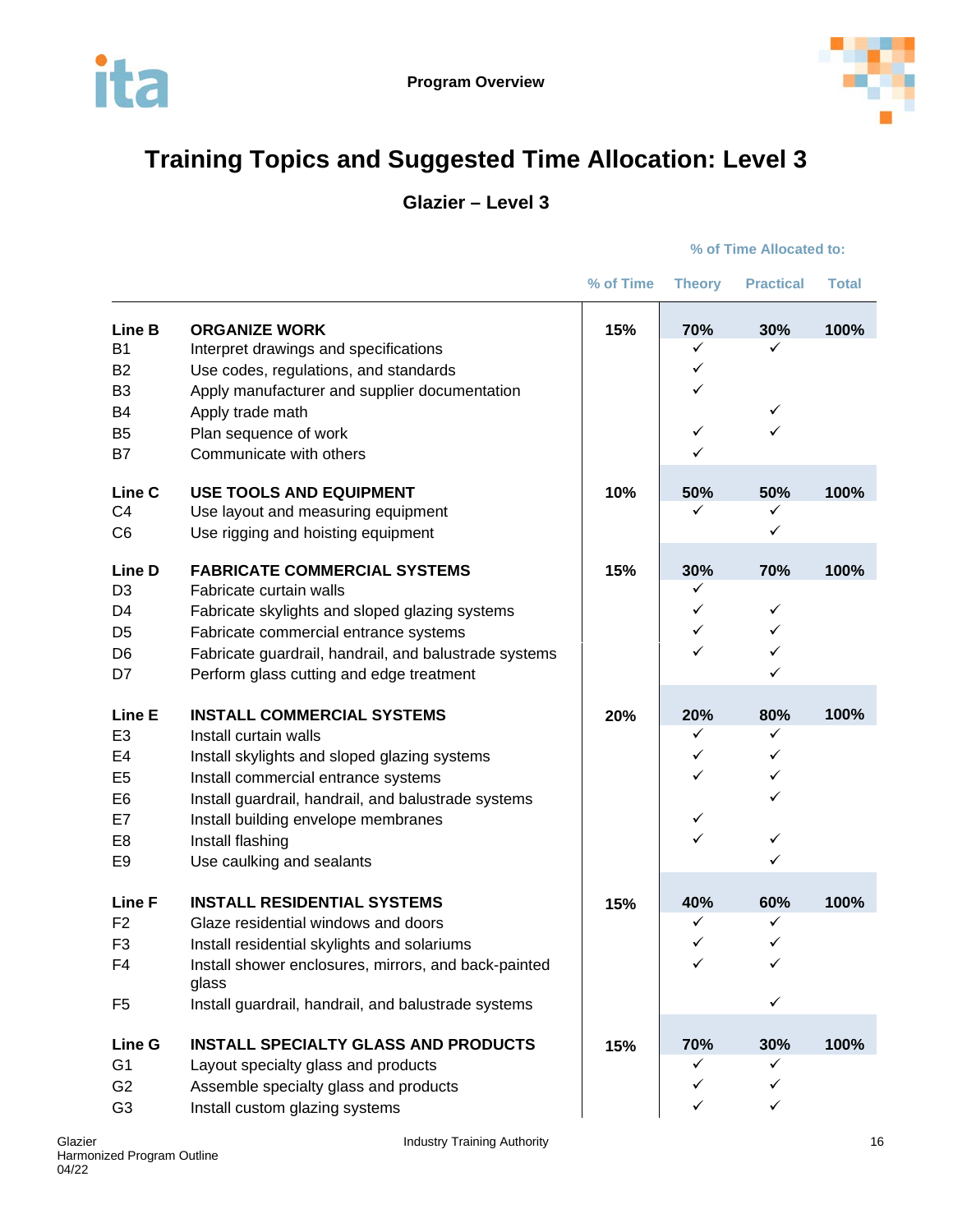



|              |                                                                              | % of Time Theory |            | <b>Practical</b> | <b>Total</b> |
|--------------|------------------------------------------------------------------------------|------------------|------------|------------------|--------------|
| Line H<br>H1 | <b>SERVICE GLAZING SYSTEMS</b><br>Service commercial window and door systems | 10%              | <b>70%</b> | 30%              | 100%         |
|              | <b>Total Percentage for Glazier Level 3</b>                                  | 100%             |            |                  |              |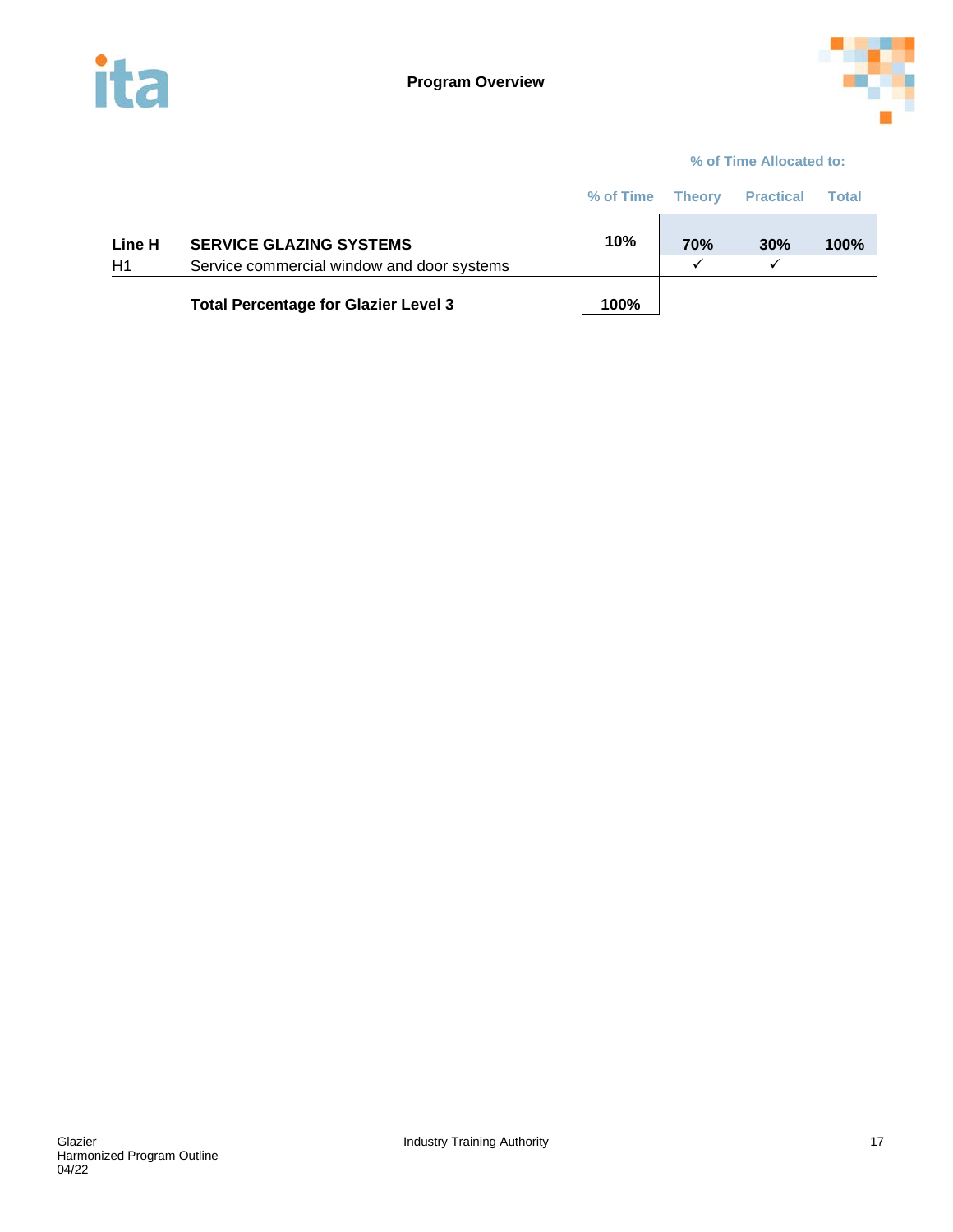<span id="page-19-0"></span>



# **Section 3 PROGRAM CONTENT**

**Glazier**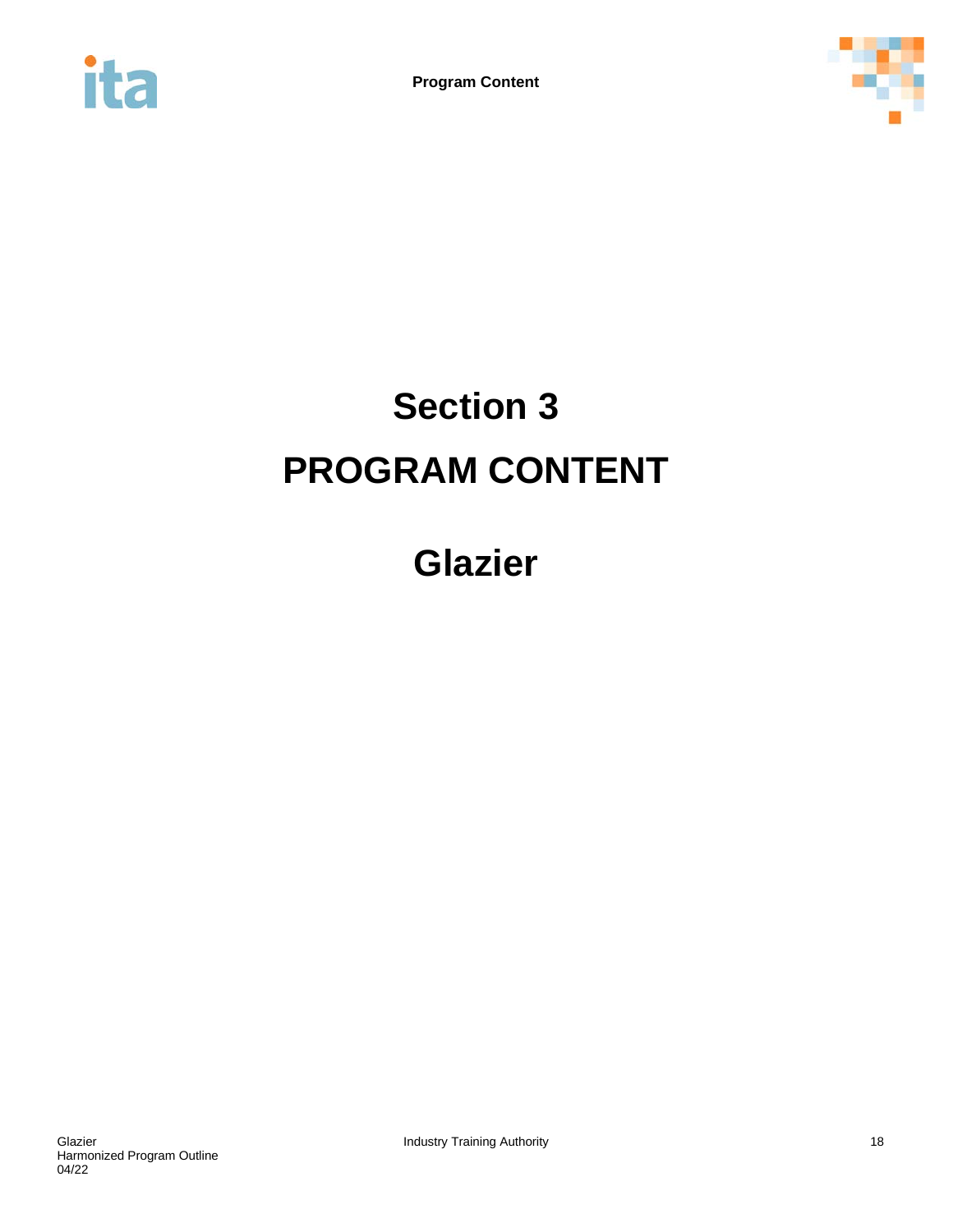<span id="page-20-0"></span>



# **Level 1 Glazier**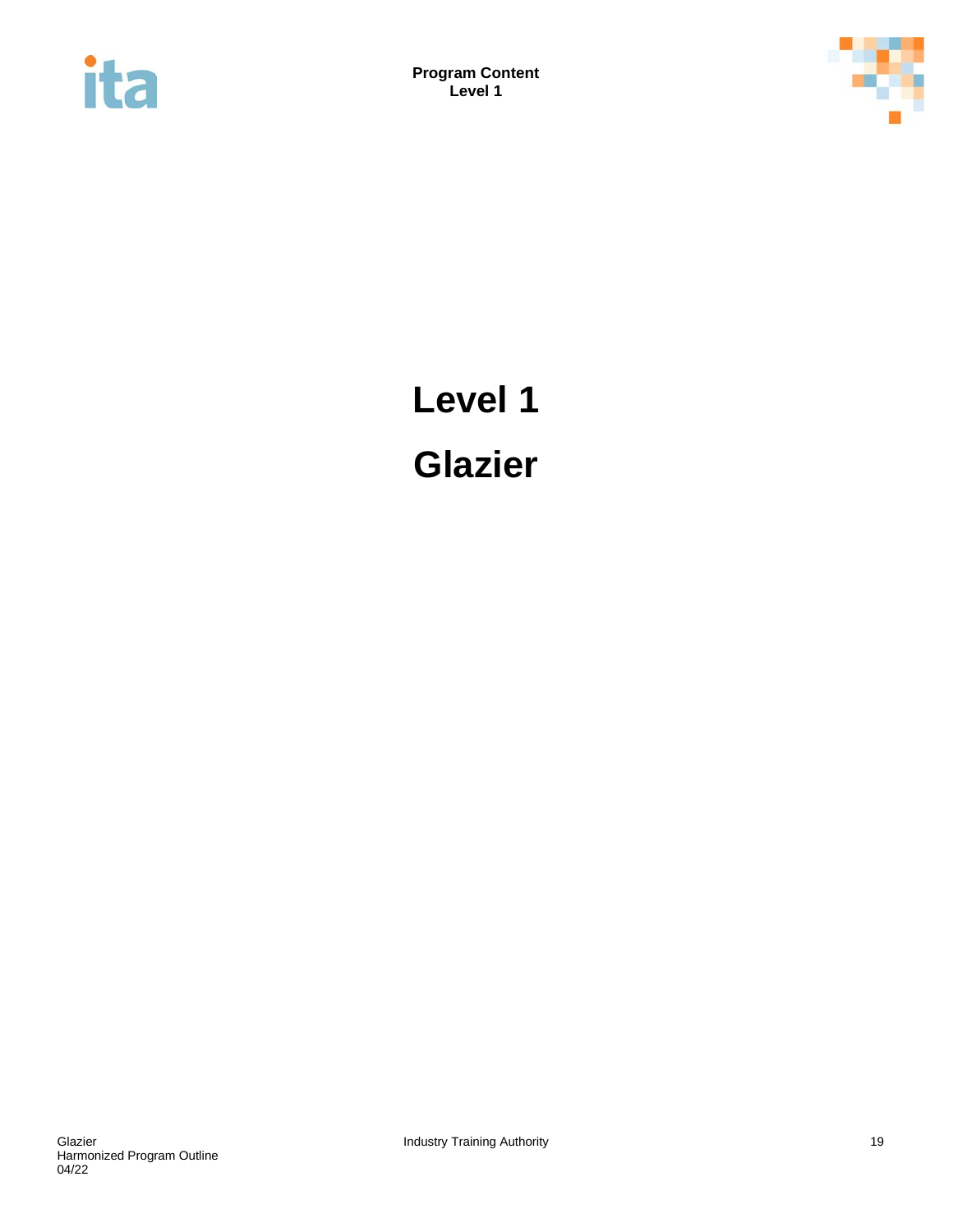

**Competency: A1 Control workplace hazards**

#### **Objectives**

To be competent in this area, the individual must be able to:

- Describe workplace hazards
- Manage workplace hazards
- Describe emergency procedures
- Describe non-emergency injury reporting procedures
- Interpret worksite safety policies

#### **LEARNING TASKS CONTENT**

1. Describe short term hazards in the glazier trade • Sharp objects

- - - o Glass
		- o Metal
	- Overhead hazards
	- **Electrical**
	- Lockout procedures
	- Explosive material (dust)
	- Lifting techniques
	- Housekeeping
	- Horseplay
	- Falls
	- Respect for other's safety
	- Constant awareness of surroundings
	- Safe attitude
	- Safety line inspections
	- Management of hazards
- 2. Describe long term hazards in the glazier trade Respiratory disease
	- o Volatile Organic Compounds (VOCs)
	- o Silicosis
	- **Asbestos**
	- Repetitive strain injuries
	- Cleaning products
		- o Solvents
		- o Chemicals
	- Caulking product toxicity
	- **Back injuries**
	-
	- Fire control systems
- 3. Describe emergency procedures Emergency shutoffs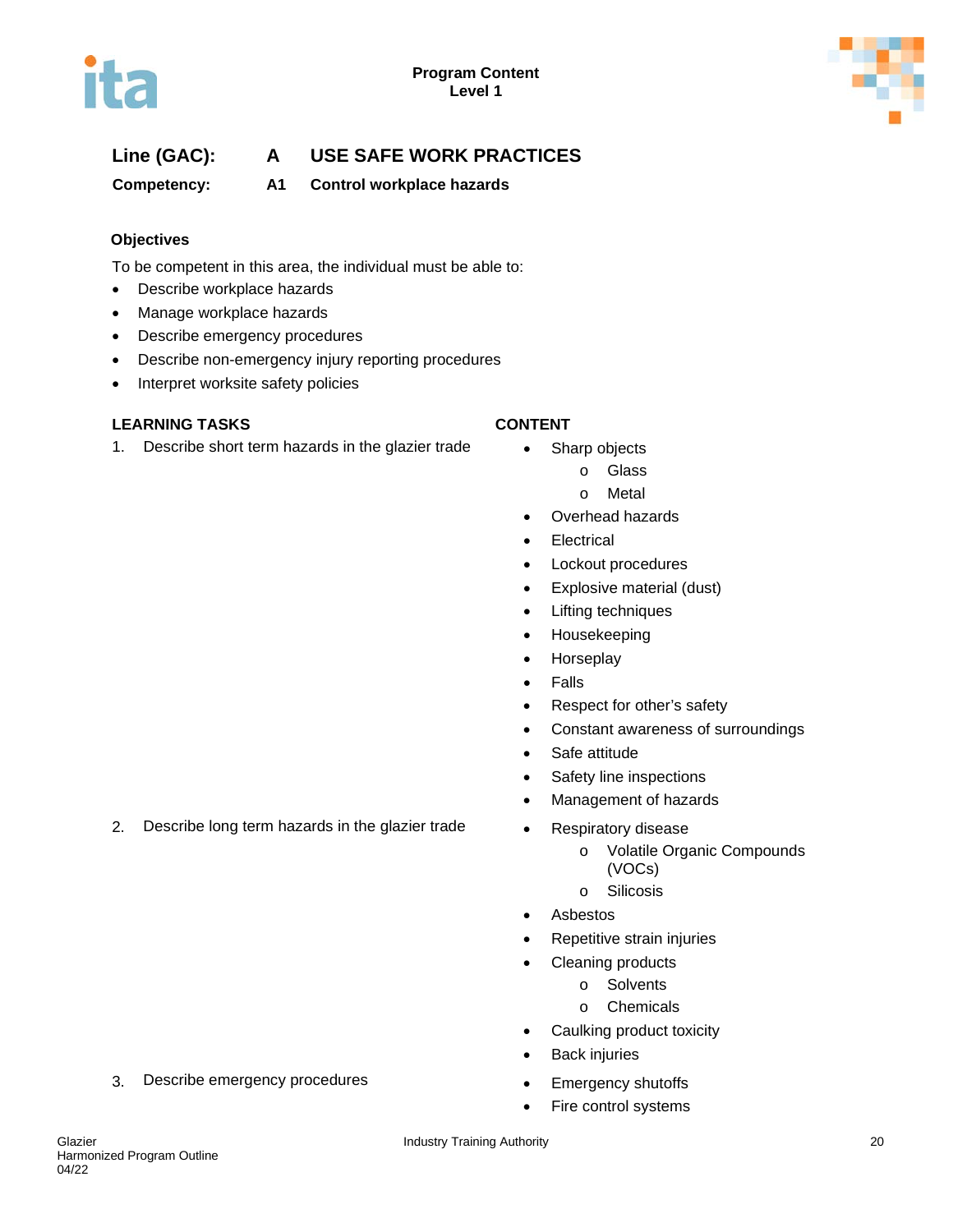

#### **LEARNING TASKS CONTENT**

## 4. Describe non-emergency injury reporting • First aid facilities<br>
procedures • Penorts

5. Interpret worksite safety policies • Site orientations

- Eye wash facilities
- Emergency exits
- Emergency contact/phone numbers
- Outside meeting place
- Disaster meeting place
- Emergency horn protocol
- 
- Reports
- Reports to first aid attendant
- - o Risk and hazard assessment
	- o Safe work procedures
	- o Toolbox meetings
	- o Conditions
	- o Meeting requirements
	- o Reporting hazards and incidents
	- o Investigations
	- o Committees
	- o Joint Occupational Health & Safety
	- o Employee orientation
	- o First aid
	- o Hearing
	- o Records and statistics
	- o Lock-out
	- o Non-compliance procedures
- Tape identification (red, yellow)
- Minimum standards
- Acts and Regulations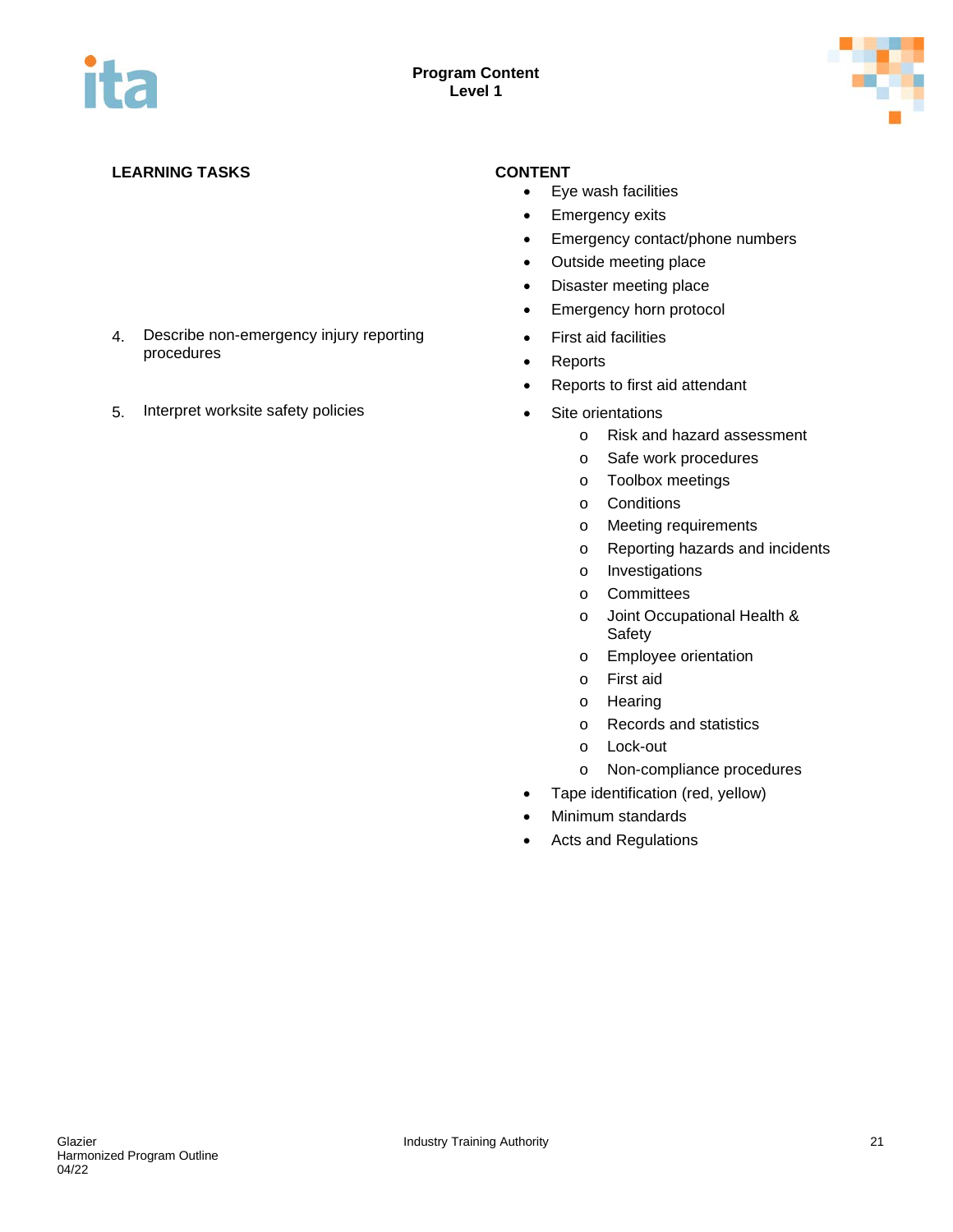



**Competency: A2 Apply OHS regulations and WorkSafeBC standards**

#### **Objectives**

To be competent in this area, the individual must be able to:

• Apply Occupational Health and Safety Regulations applicable to the workplace

#### **LEARNING TASKS CONTENT**

- 
- 1. Locate the Occupational Health and Safety **Regulations**
- Occupational Health and Safety **Regulations**
- WorkSafeBC
- CSA Standards
- As per documentation
- 2. Interpret Occupational Health and Safety information that is relevant to the workplace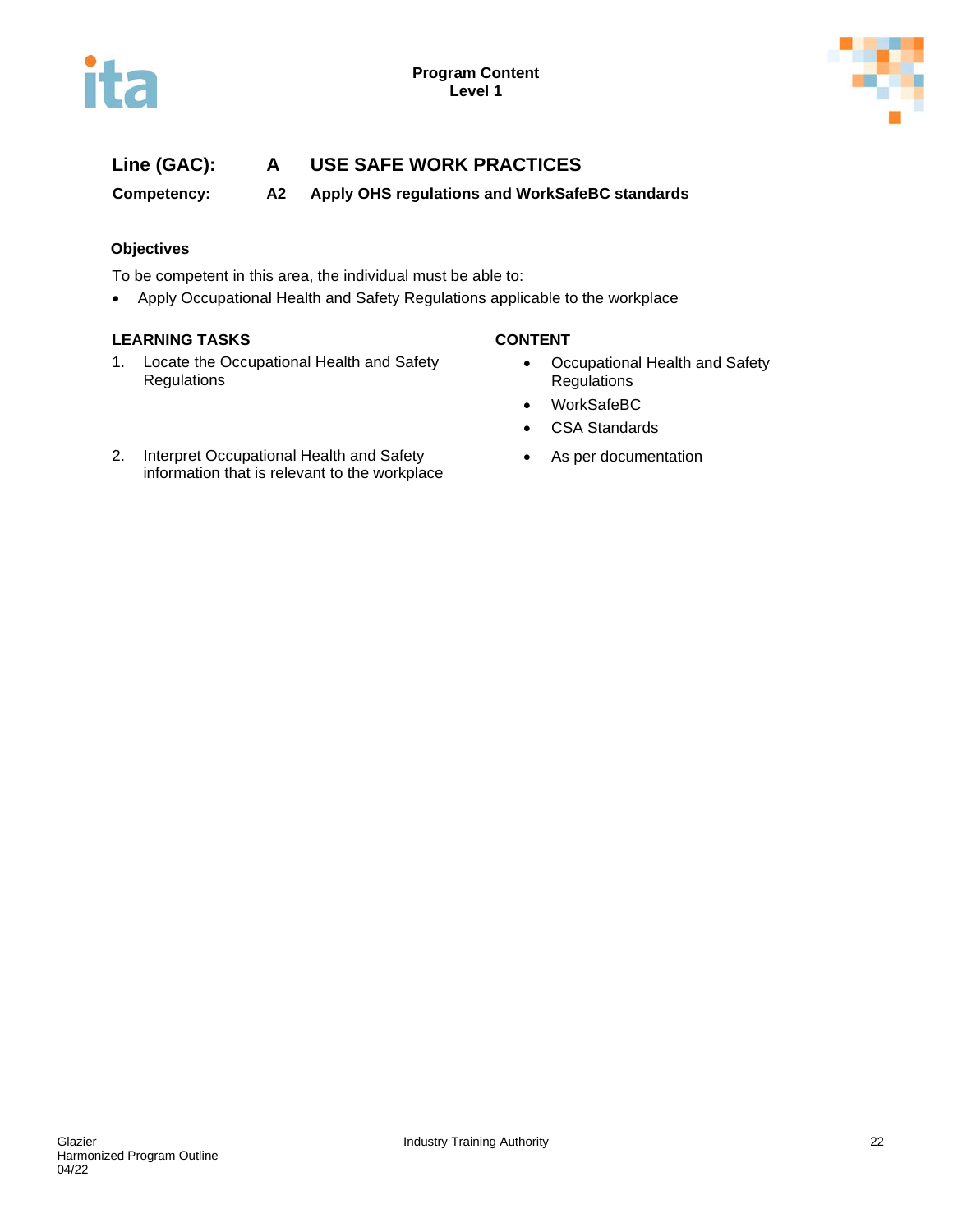



**Competency: A3 Use Global Harmonized System 2015 (WHMIS) Certification**

#### **Objectives**

To be competent in this area, the individual must be able to:

- Describe the purpose of the Global Harmonized System 2015 (GHS 2015) (WHMIS) Regulations
- Interpret material safety data sheets (MSDS)
- Interpret GHS 2015 labels
- Apply GHS 2015 regulations

#### **LEARNING TASKS CONTENT**

1. Describe the key elements and purpose of GHS 2015

- Protection of workers through the provision of information
- Recognition of rights
	- o Workers
	- o Employers
	- o Suppliers
	- o Regulators
- Material safety data sheets (MSDSs)
- Labelling of containers of hazardous materials
- Worker education programs
- - o MSDSs
	- o Labels
- - o MSDSs
	- o Labels
	- o Work education programs in the workplace
	- - o Product info
		- o Safe handling information
		- o Reference to MSDS
- 
- Preparation information
- Product information
- Physical data
- Fire or explosion
- Reactivity data
- 2. Describe the responsibilities of suppliers under Provide<br>GHS 2015
- 3. Describe the responsibilities of employers under GHS 2015 Provide
- 4. Describe the responsibilities of employees under Create workplace labels<br>GHS 2015
- 5. Describe information to be disclosed on a MSDS Hazardous ingredients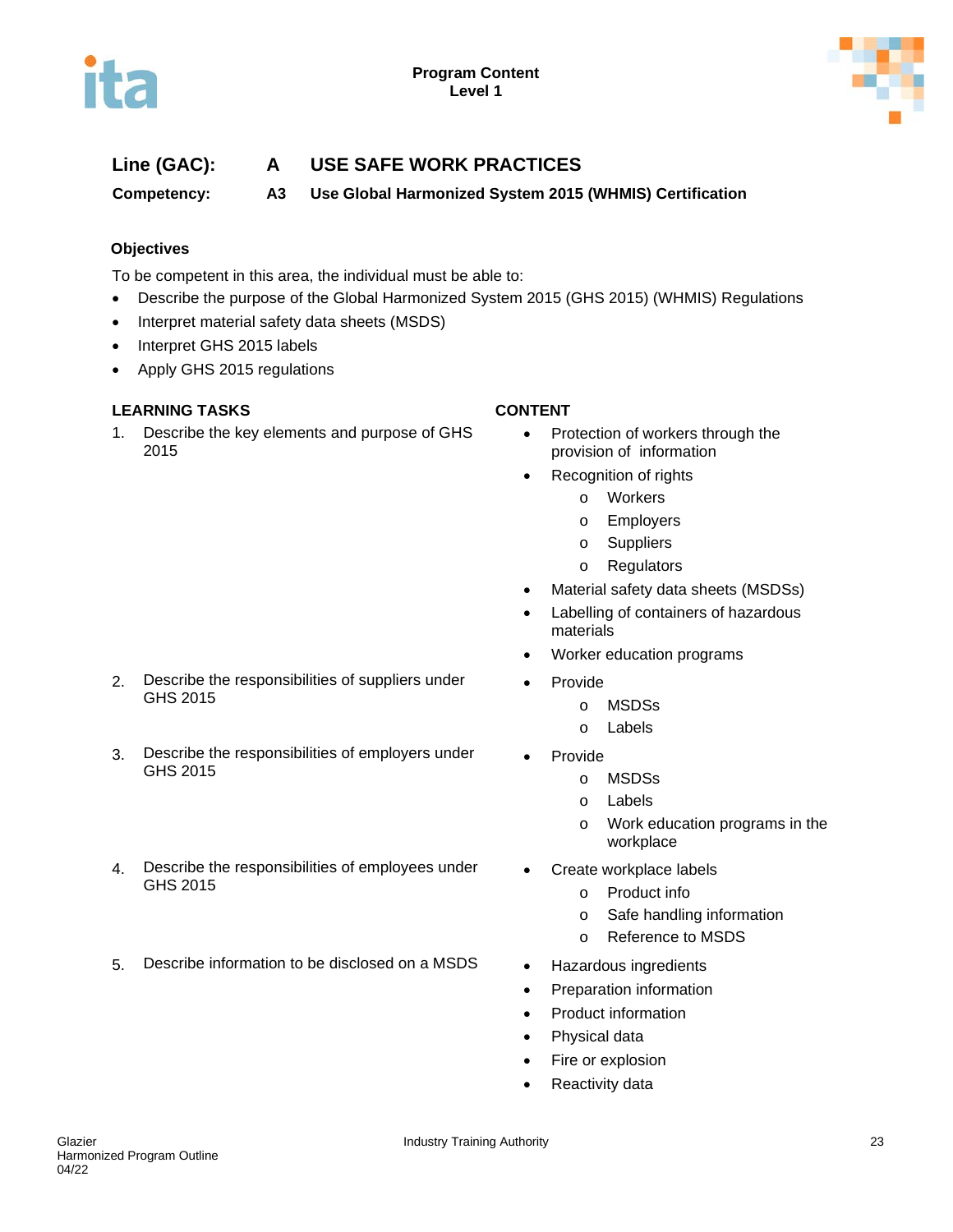

#### **LEARNING TASKS CONTENT**

6. Identify symbols found on GHS 2015 labels and **•** Compressed gases<br>describe their meaning **by the interval of the set of contact of contact of the set of contact of contact of con** 

- Toxicological properties
- Preventive measures
- First aid measures
- 
- Flammable and combustible materials
- Oxidizing materials
- Poisonous and infectious materials
	- o Materials causing immediate and serious toxic effects
	- o Materials causing other toxic effects
	- o Biohazardous infectious materials
- Corrosive materials
- Dangerously reactive materials
- 
- 7. Apply GHS 2015 regulations as they apply to Apply GHS 2015 regulations as they apply to **•** Use, storage and disposal of chemicals hazardous materials used in the shop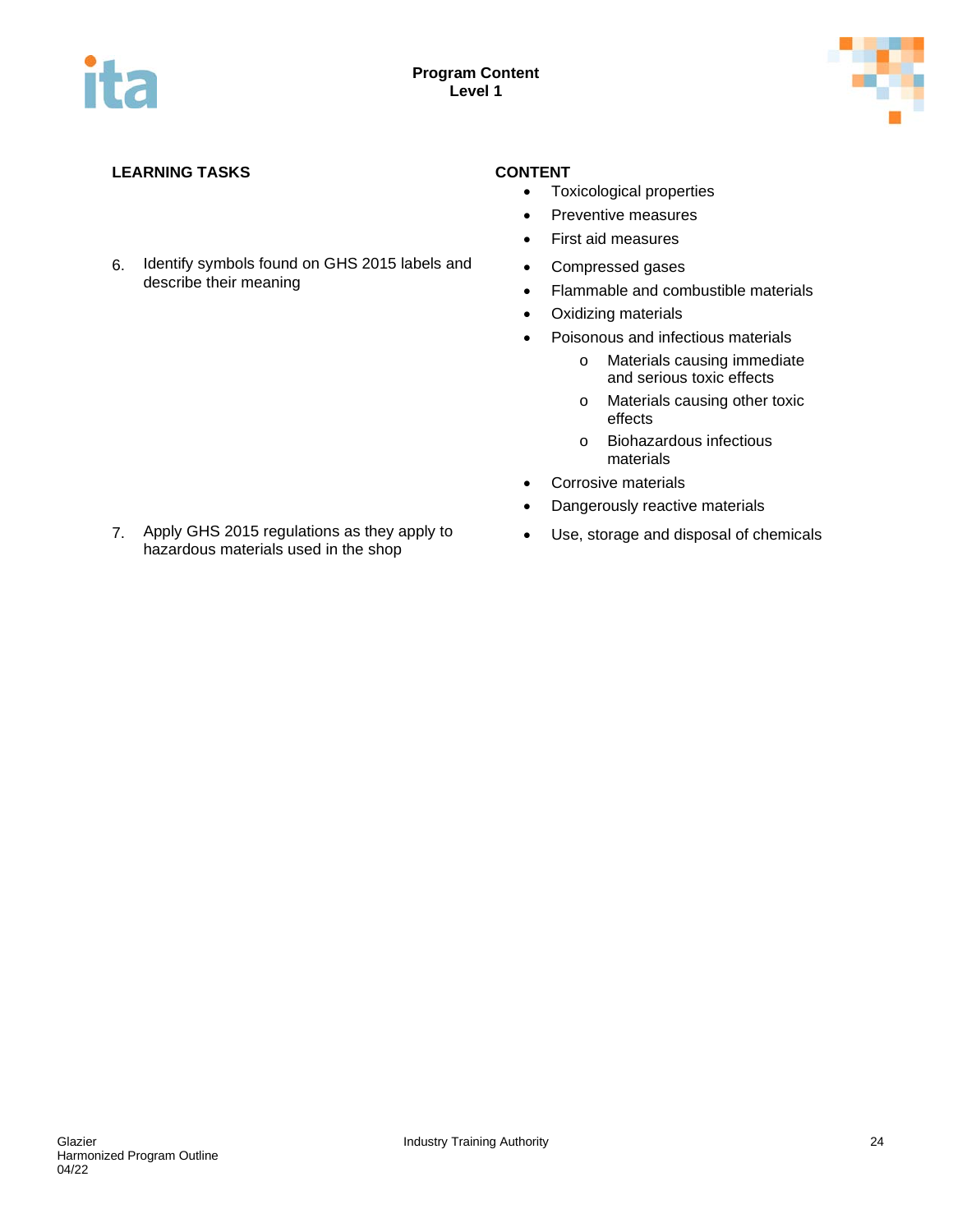



**Competency: A4 Use personal protective equipment**

#### **Objectives**

To be competent in this area, the individual must be able to:

- Describe personal protective equipment requirements for glaziers
- Use personal protective equipment

#### **LEARNING TASKS CONTENT**

1. Describe personal protective equipment requirements

- Safety footwear
- Eye and face protection
- Ear protection
- Head protection
- Wrist and arm protection
- Knee protection
- Hand protection
- Respiratory protection
- Fall protection
- Tool tethers
- 2. Use personal protective equipment Inspection
	- Maintenance
	- Storage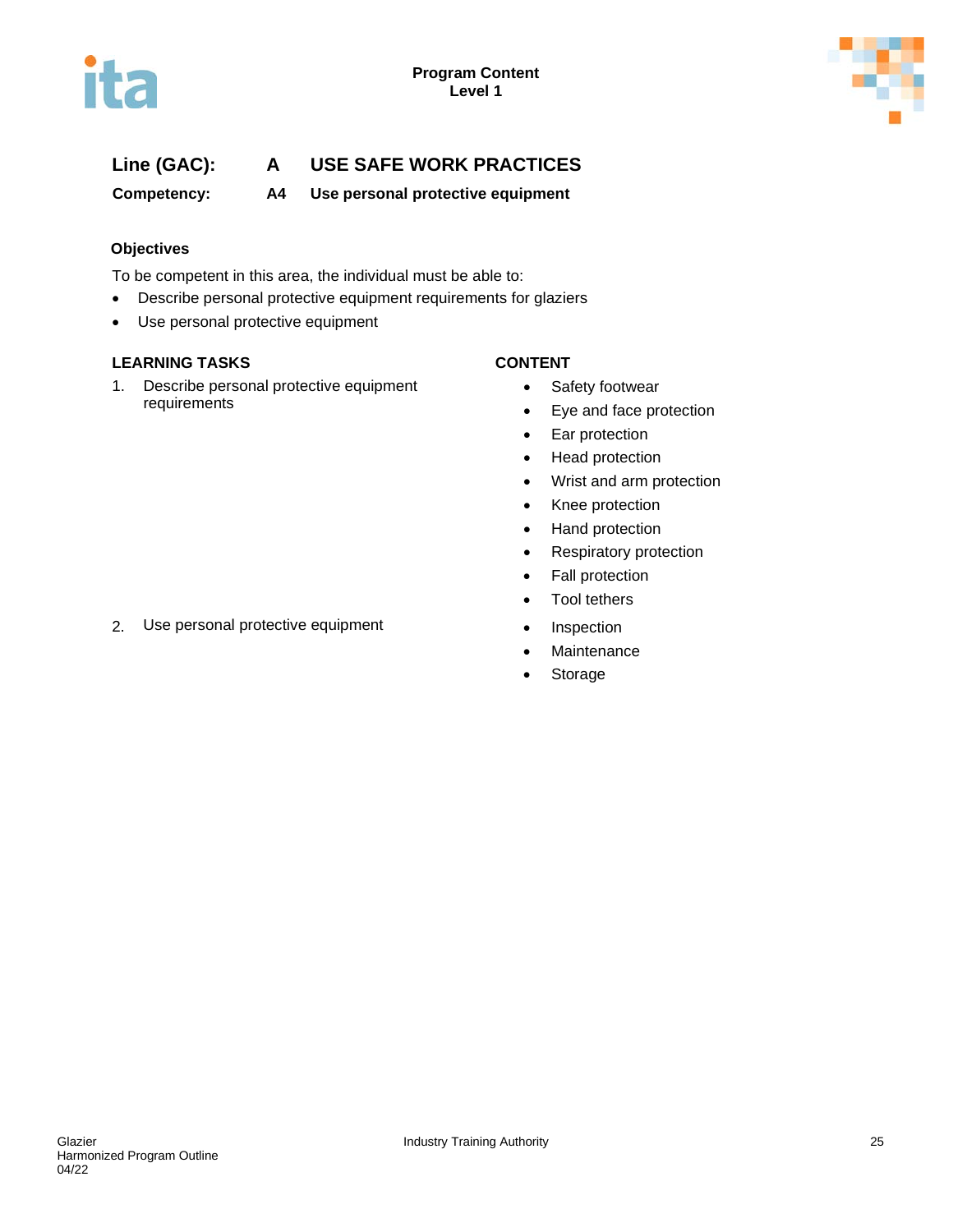



**Competency: A5 Practice fire prevention**

#### **Objectives**

To be competent in this area, the individual must be able to:

- Identify various classes of fires
- Apply preventative fire safety precautions
- Describe fire safety procedures

#### **LEARNING TASKS CONTENT**

1. Describe the conditions necessary to support a fire

## 2. Describe the classes of fires according to the **•** Class A<br>materials being burned **•** Class B

3. Apply fire safety precautions when working near, handling or storing flammable liquids or gases, combustible materials and electrical apparatus

- Air
- Fuel
- Heat
- Chemical chain reaction
- 
- Class B
- Class C
- Class D
- Symbols and colours
- Fuels
	- o Diesel
	- o Gasoline
	- o Propane
	- o Natural Gas
- Ventilation
	- o Purging
- **Lubricants**
- Oily rags
- Combustible metals
- Aerosols
- 
- Personal method of egress
- Contacting fire department immediately
- Warning others
- Evacuation of others
- 4. Describe considerations and steps to be taken Training<br>in case of fire Persona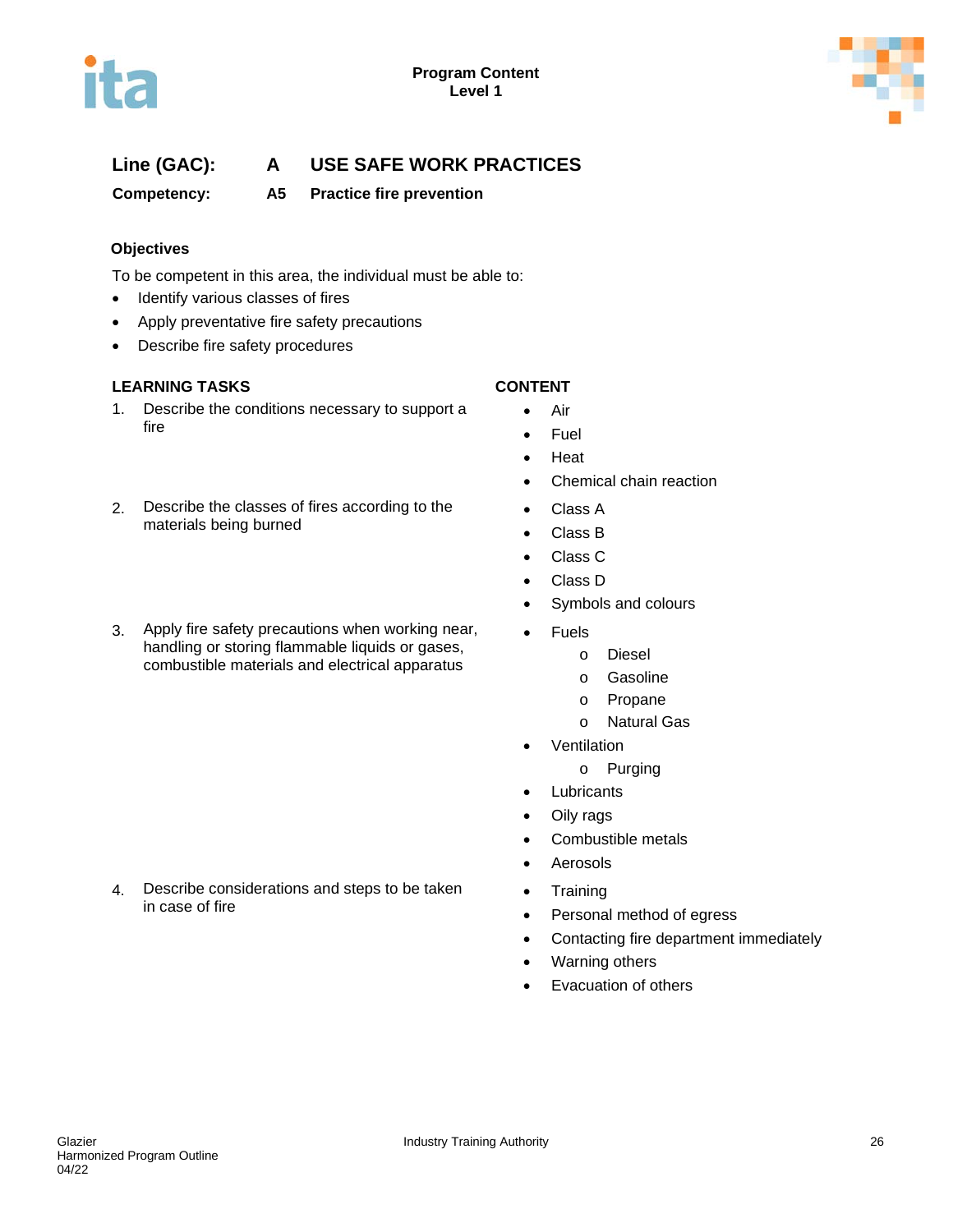



#### **LEARNING TASKS CONTENT**

5. Describe the procedure for using a fire **•** Extinguisher selection<br>extinguisher **• Extinguisher** 

- 
- P.A.S.S.
	- o Pull
		- o Aim
		- o Squeeze
		- o Sweep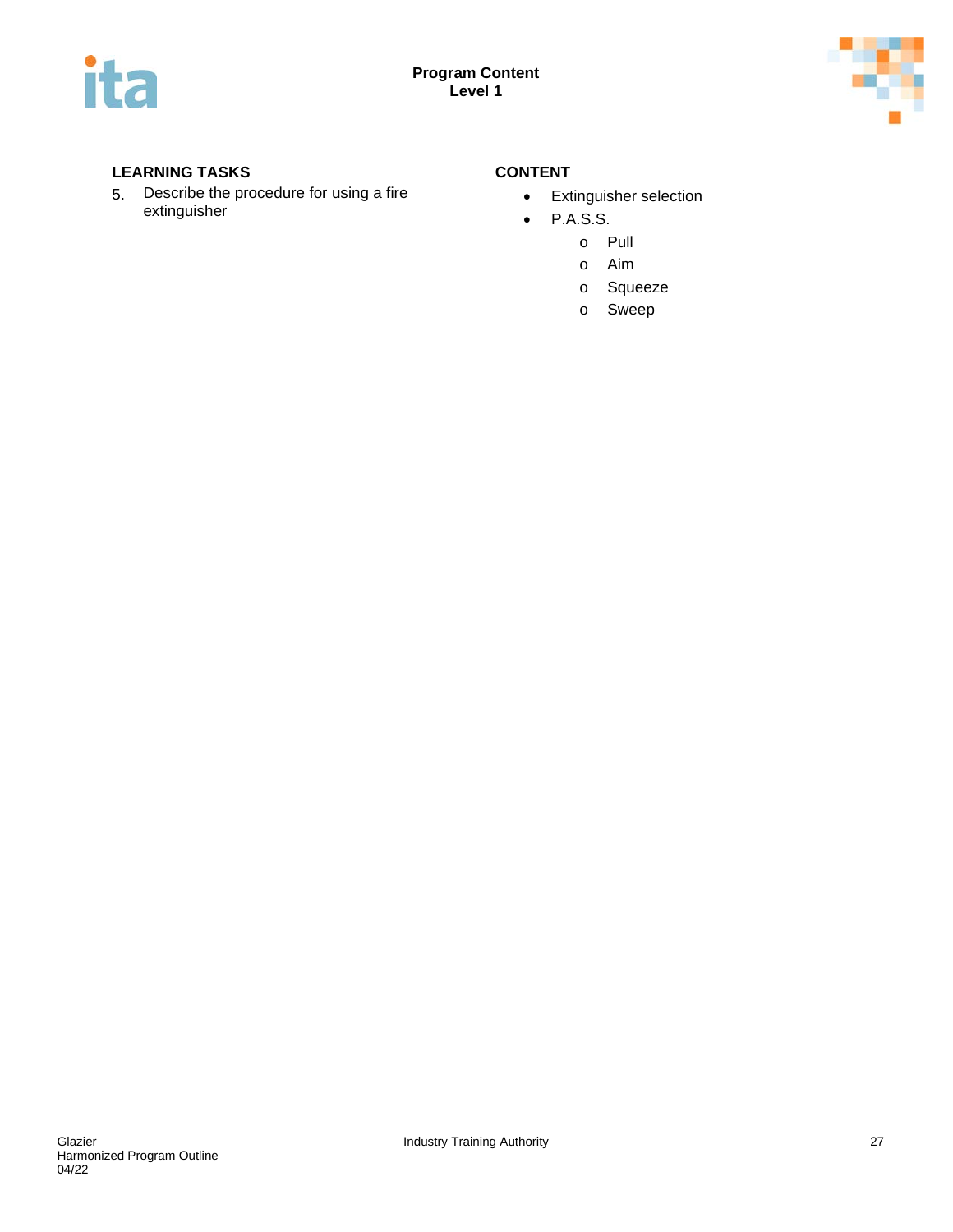



**Competency: A6 Apply Level 1 First Aid practices**

#### **Objectives**

To be competent in this area, the individual must be able to:

• Apply Level 1 First Aid practices

#### **LEARNING TASKS CONTENT**

1. Apply Level 1 First Aid practices • CPR

- 
- Bandaging
- Airway
- Breathing
- Circulation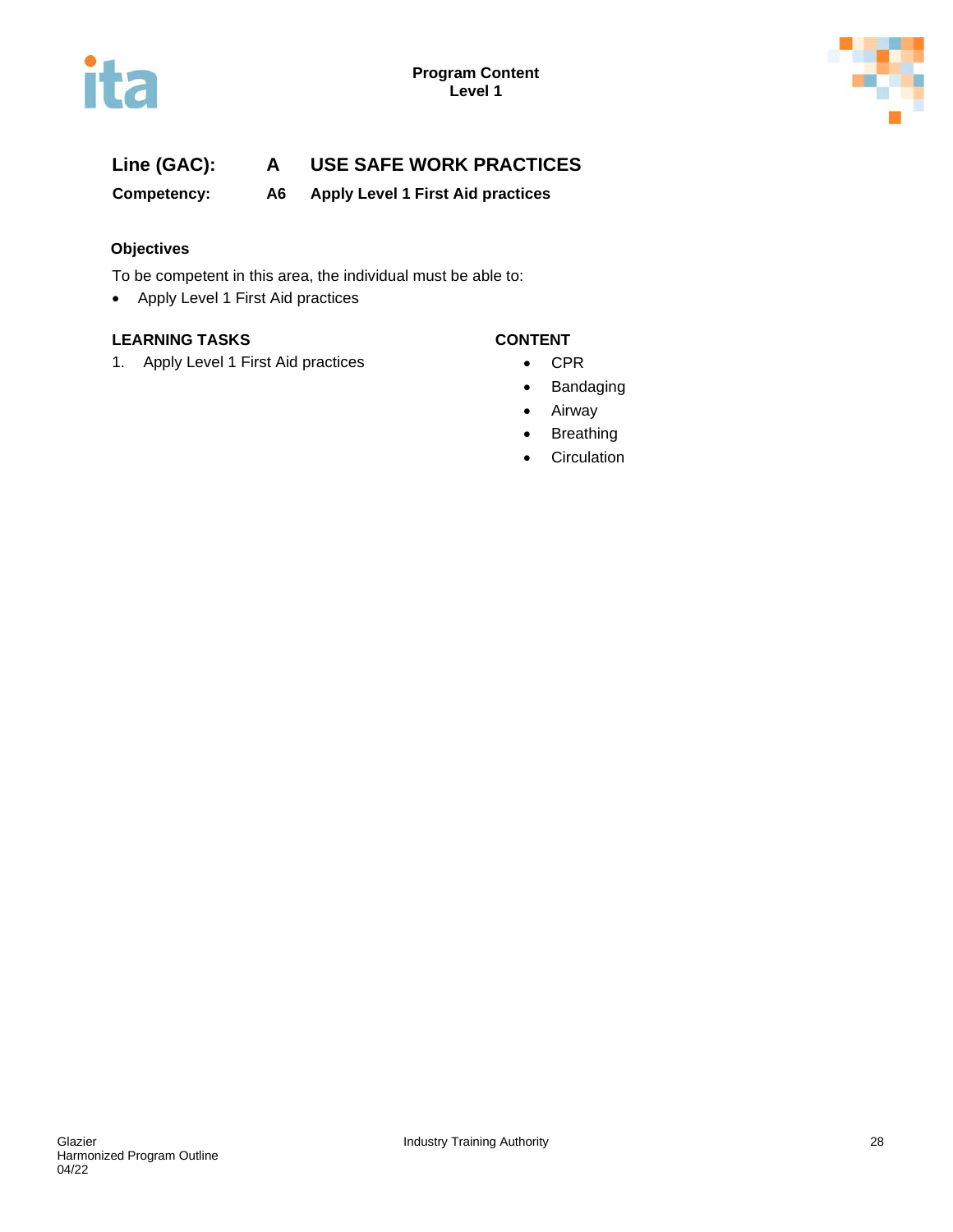



**Competency: A7 Use fall protection systems**

#### **Objectives**

To be competent in this area, the individual must be able to:

- Describe fall protection equipment and systems
- Use fall protection equipment and systems

#### **LEARNING TASKS CONTENT**

- 1. Describe fall protection equipment **•** Fall arrest/restraint/work positioning equipment
	- o Harnesses
		- − Trauma strap
	- o Waist belt limitations
	- o Hardware
		- − Beamer
		- − Lanyard
		- − Carabiner
		- − Shock-absorbing devices
		- − Retractable devices
		- − Vertical and horizontal
		- line grab (fibre and wire)
		- − Cable/nylon tie-off slings
	- o Standards (CSA)
	- Inspection and maintenance
	- Worksite awareness
	- Applicable OHS regulations
- 2. Describe fall protection systems **•** Railings/scaffolds
	- Nets
	- Hardware
	- Anchor points
	- Assembly
	- Ladder systems
	- Vertical and horizontal systems
- 3. Use fall protection equipment and systems Applicable OHS Regulations
	- Daily inspection
	- Assembly/disassembly
	- Fall protection plan
		- o Identify work area and risks
		- o List and choose equipment
		- o Rescue procedures
	- **Fit test**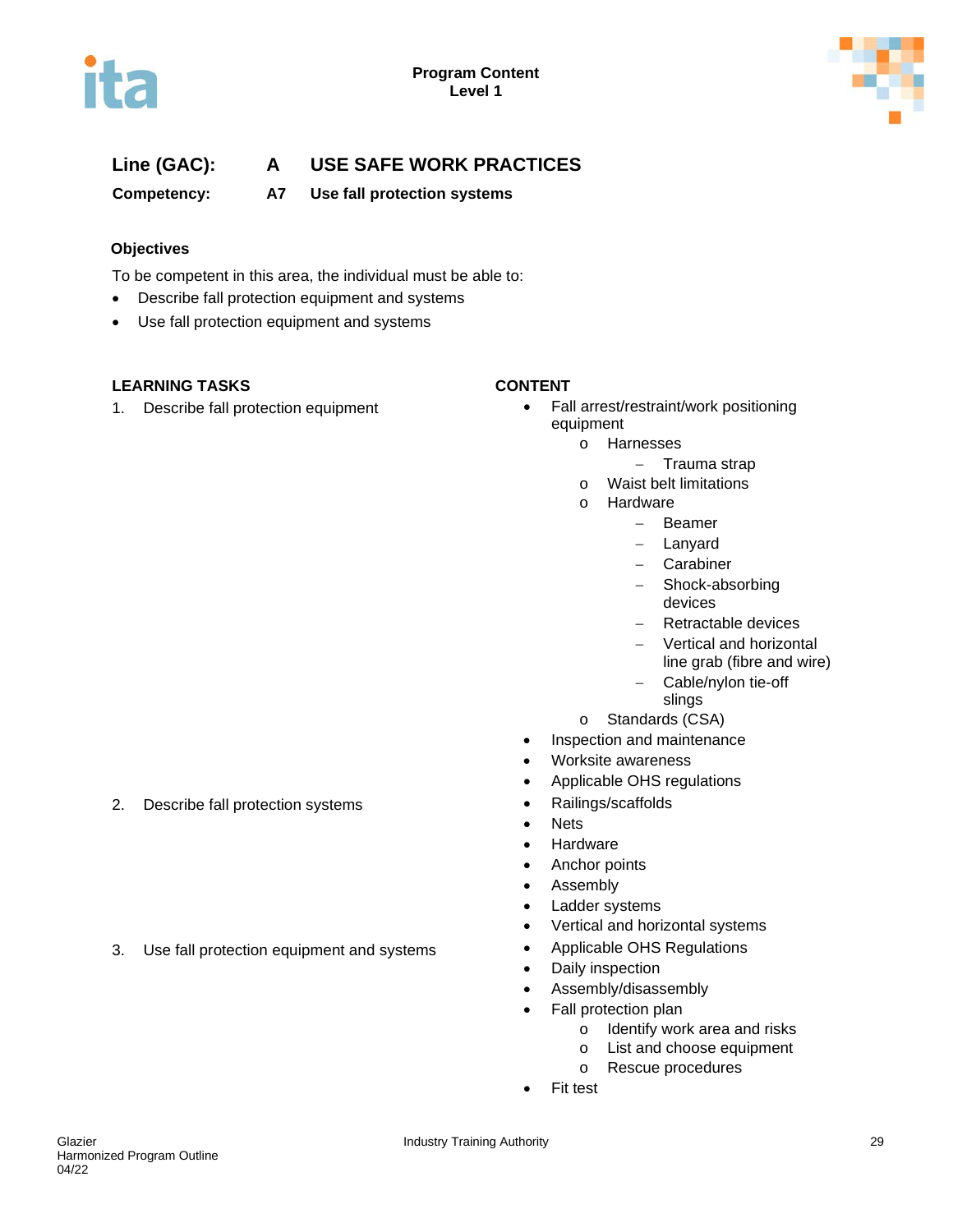



#### **Achievement Criteria**

Performance The learner will perform a fit test.

Conditions The learner will be given:

- Harness
- Lanyard
- Line grab
- Safety lifeline

Criteria The learner will score 70% or better on a rating sheet that reflects the following criteria:

- D-ring position (between shoulders)
- Snugness of fit
- Alignment
- Coordination of shock absorber
- Coordination of line grab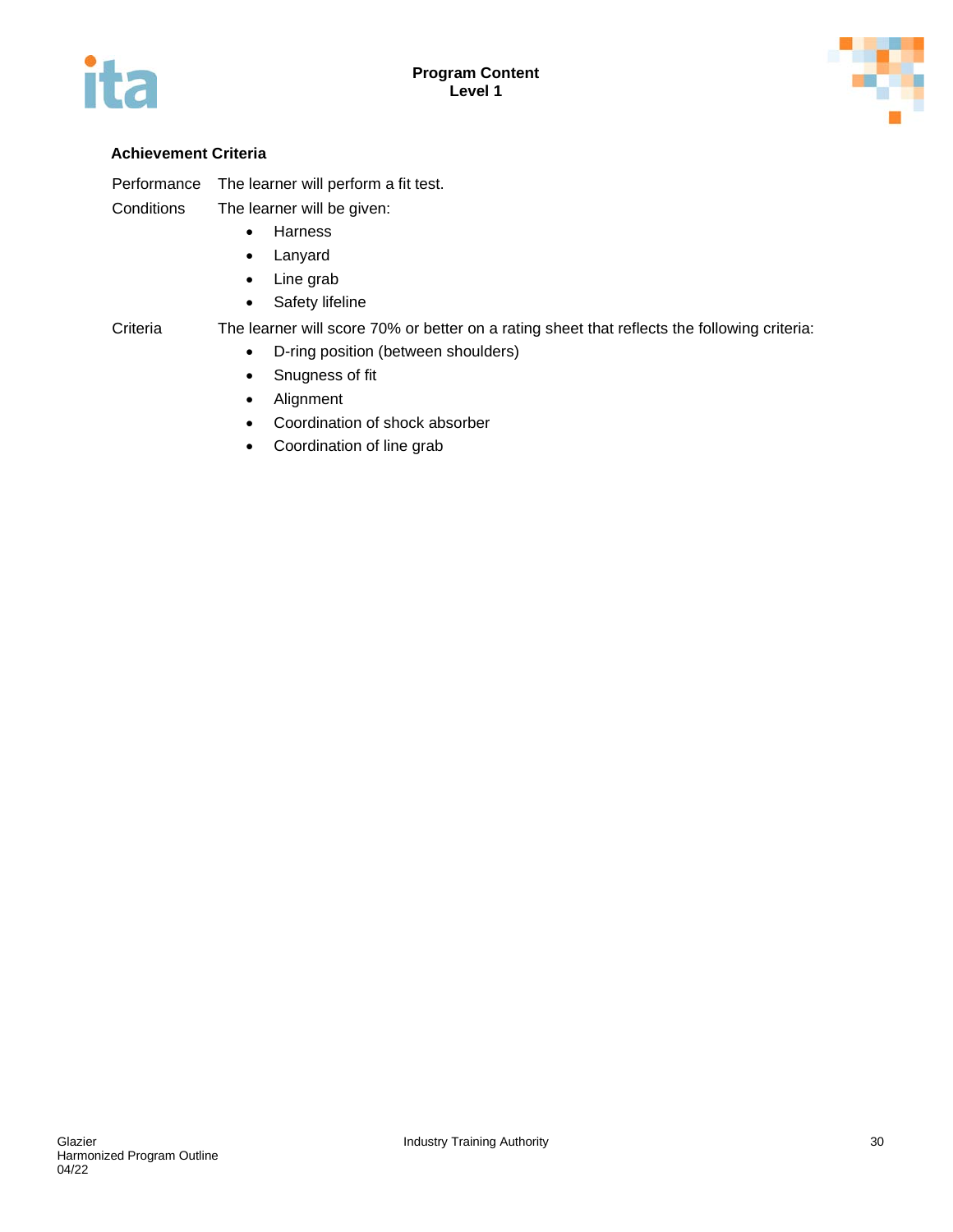



**Competency: B1 Interpret drawings and specifications**

#### **Objectives**

To be competent in this area, the individual must be able to:

• Describe architectural, shop, and fabrication drawings

#### **LEARNING TASKS CONTENT**

- 
- 1. Describe purpose of drawings **•** Uses

- 
- Types
	- o Architectural, shop, fabrication
- - Cross section
	- Elevation
	- Details
	- Scale
	- Schedules
	- Symbols
- 2. Describe components of drawings **•** Floor plan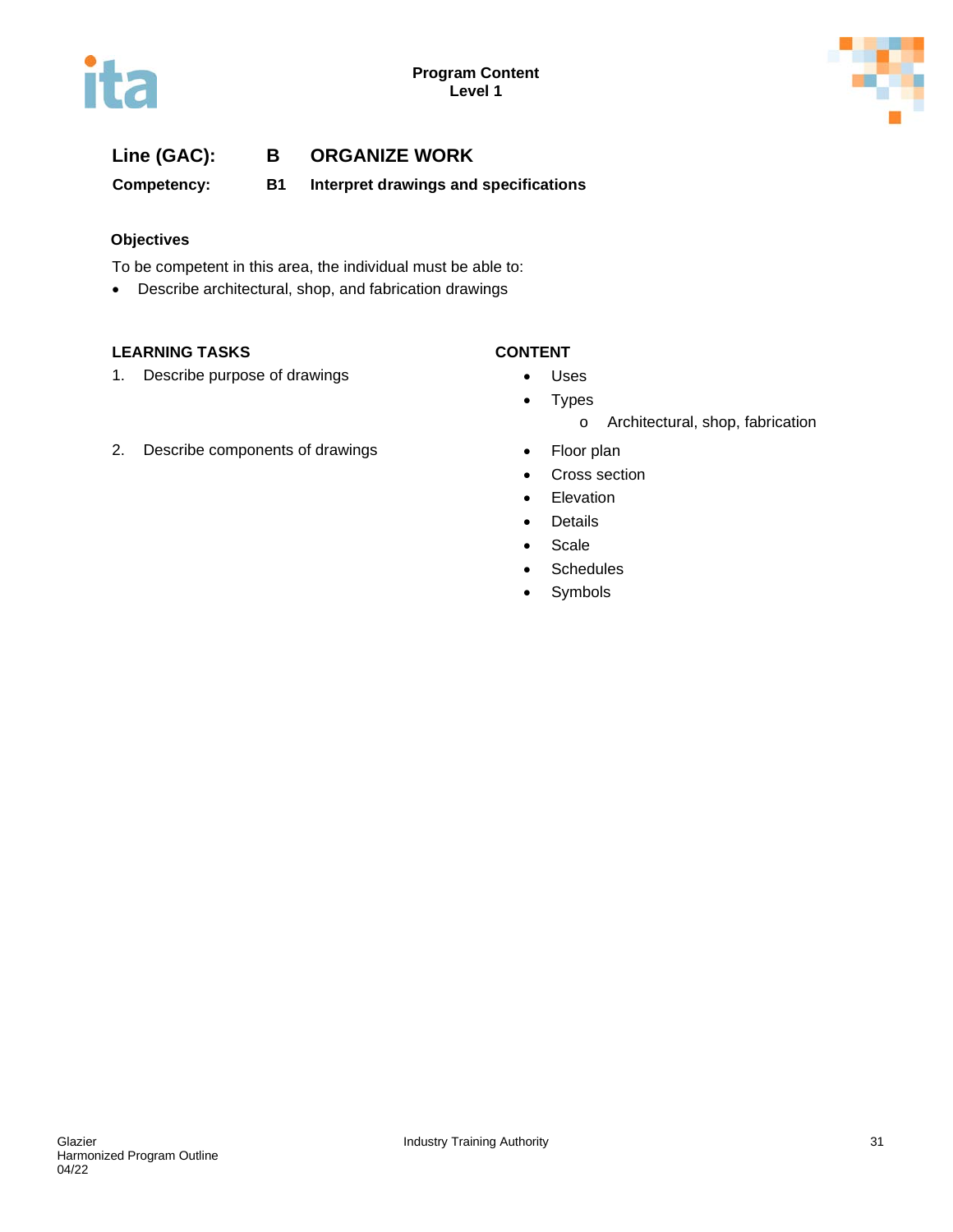



**Competency: B2 Use codes, regulations, and standards**

#### **Objectives**

To be competent in this area, the individual must be able to:

- Identify organizations responsible for codes, regulations, and standards
- Describe codes, regulations, standards, and engineering requirements

#### **LEARNING TASKS CONTENT**

- 1. Describe how codes, regulations, and standards affect the Glazier trade
- 2. Describe codes, regulations, standards, and engineering requirements

- Material selection
- Construction and installation methods
- Design characteristics
- Door lights
- Skylights and canopies
- Side lights
- Guardrails and balustrade
- Office divisional to floor
- Fire-rated glass
- Smoke baffles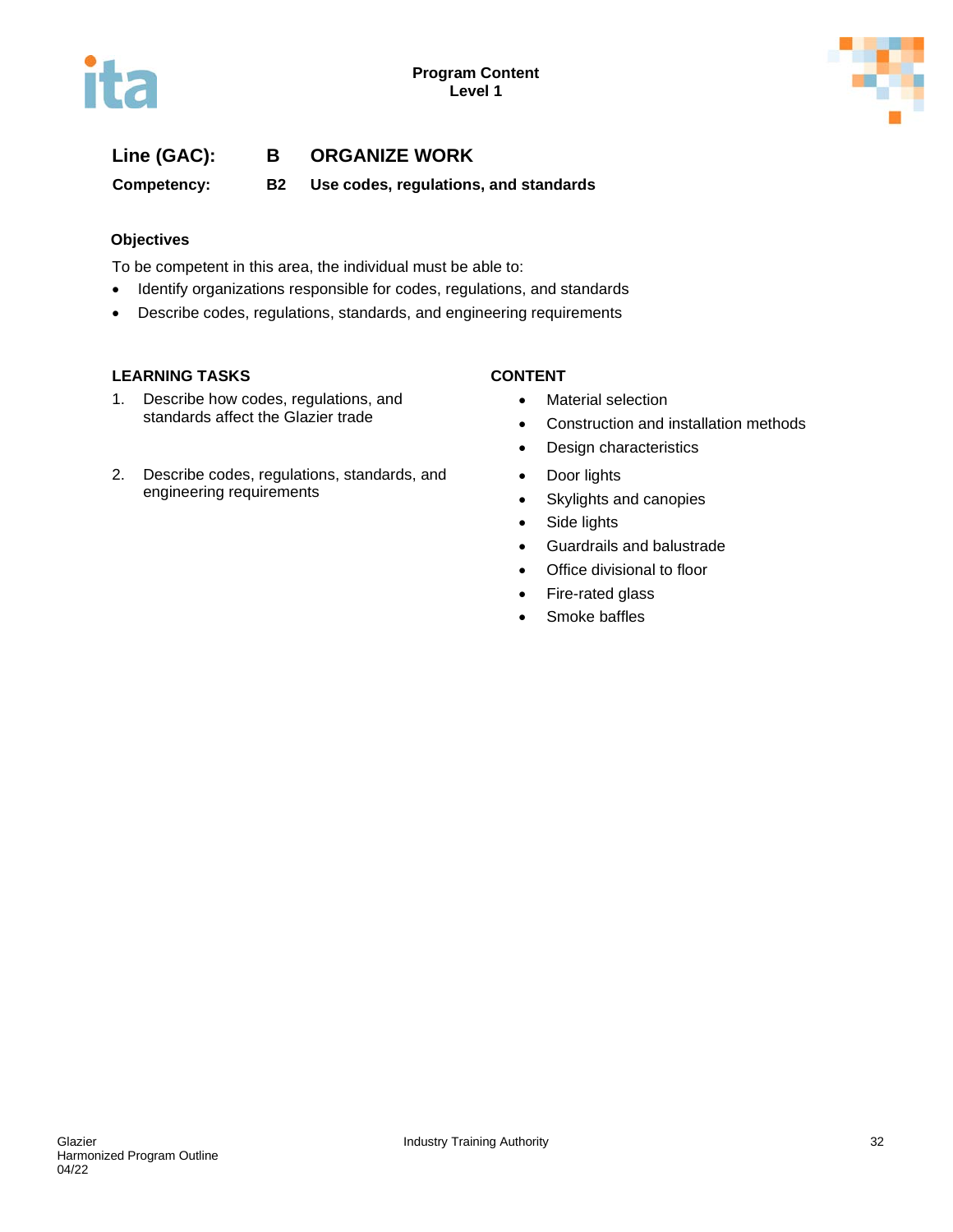



**Competency: B3 Apply manufacturer and supplier documentation**

#### **Objectives**

To be competent in this area, the individual must be able to:

• Interpret manufacturer and supplier documentation

#### **LEARNING TASKS CONTENT**

1. Interpret manufacturer and supplier documentation

- Tool and equipment documentation
- System component documentation
- Proprietary product documentation
- Certification agencies
- Installation instructions and requirements
- Operation and maintenance manuals
- Product specifications
- Warranty information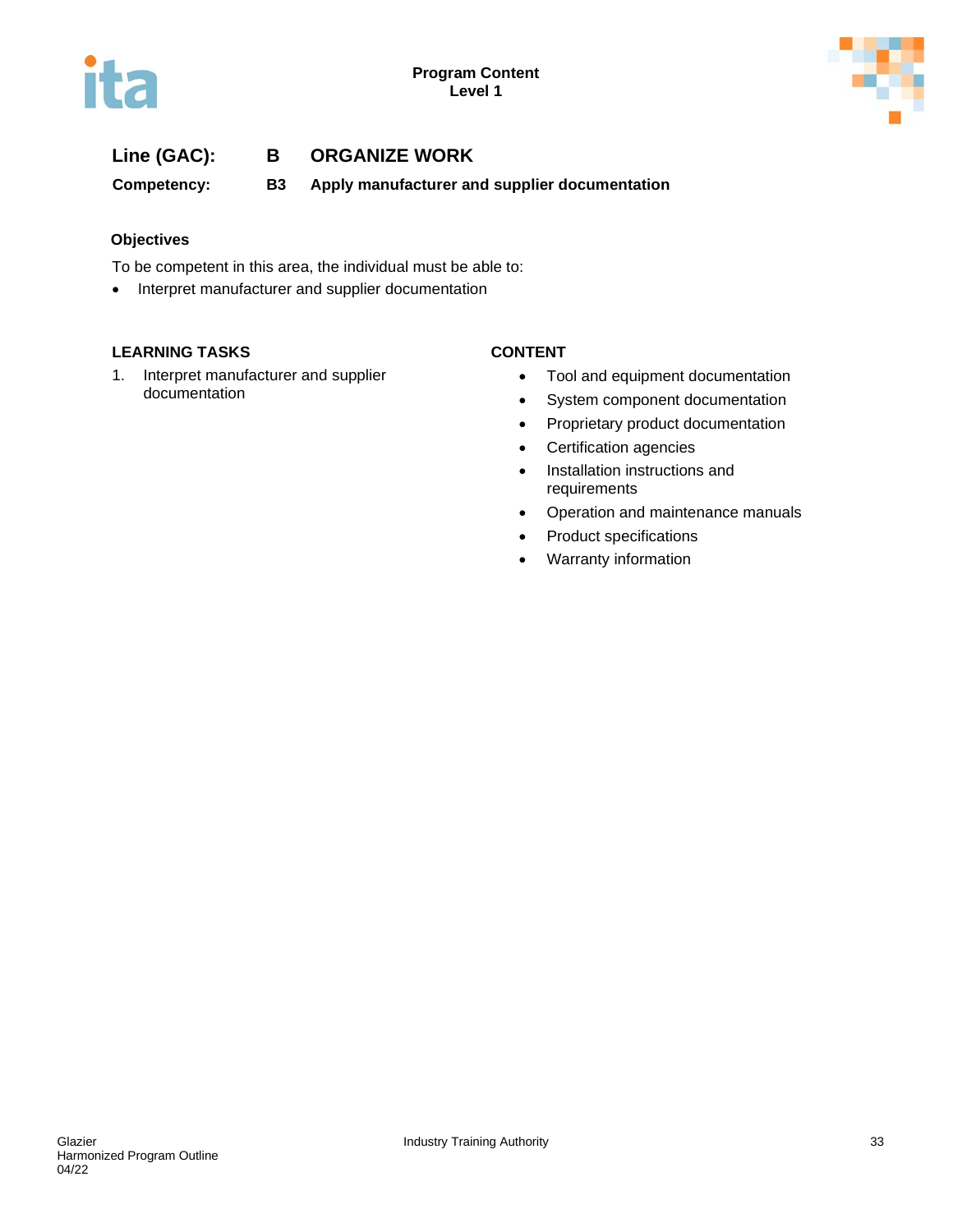



**Competency: B4 Apply trade math**

#### **Objectives**

To be competent in this area, the individual must be able to:

• Apply mathematical principles to solve problems

#### **LEARNING TASKS CONTENT**

1. Use fractions to solve problems **•** Add, subtract, multiply divide

#### 2. Use decimal fractions to solve problems • Add, subtract, multiply divide

- 3. Solve problems of ratio Ratio
- 4. Use metric and imperial measurement Convert between metric and imperial

- 
- Express in higher terms
- Simplify fractions
- 
- Convert between decimals and fractions
- Decimal notation
- - o Equivalent
	- o Percentage
- - o Feet, inches/metres, millimetres
	- o Pounds, kilos, tons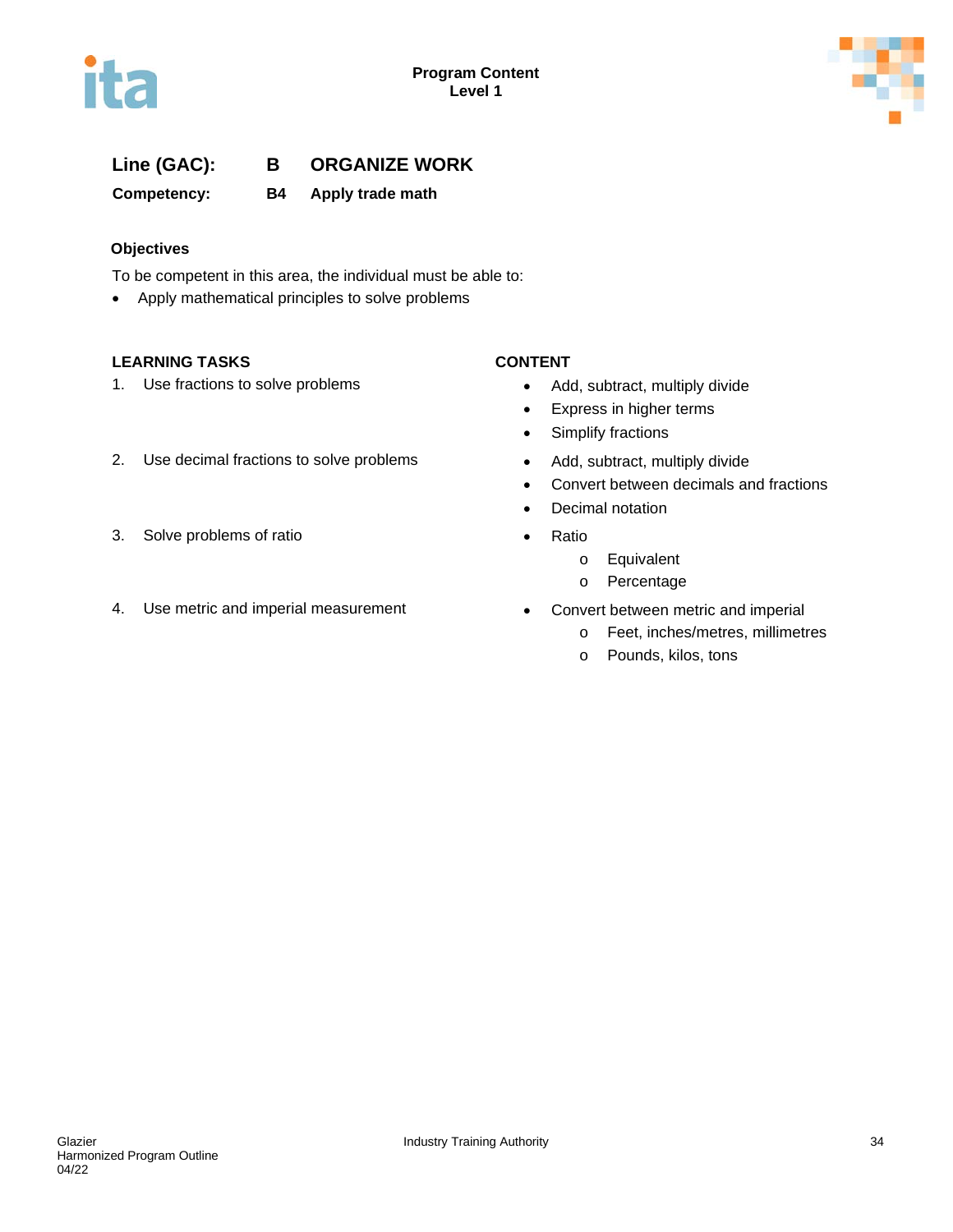



# **Line (GAC): B ORGANIZE WORK**

**Competency: B5 Plan sequence of work**

### **Objectives**

To be competent in this area, the individual must be able to:

- Describe inspection of the worksite
- Prepare the worksite

### **LEARNING TASKS CONTENT**

1. Describe inspection of the worksite • Site orientation

- 
- Safety requirements
- Equipment requirements
	- o Storage for tools and materials
	- o Set up areas for equipment and scaffolding
	- o Lifting and hoisting equipment
- Problem areas
- Access considerations
- **Utilities**
- 
- Blueprint review
	- o Layout of job materials required for the job
	- o Utilities
	- o Preparation of storage and work areas
- Delivery and unloading building materials
	- o Controlled site access

### 2. Prepare the worksite **•** Site trailer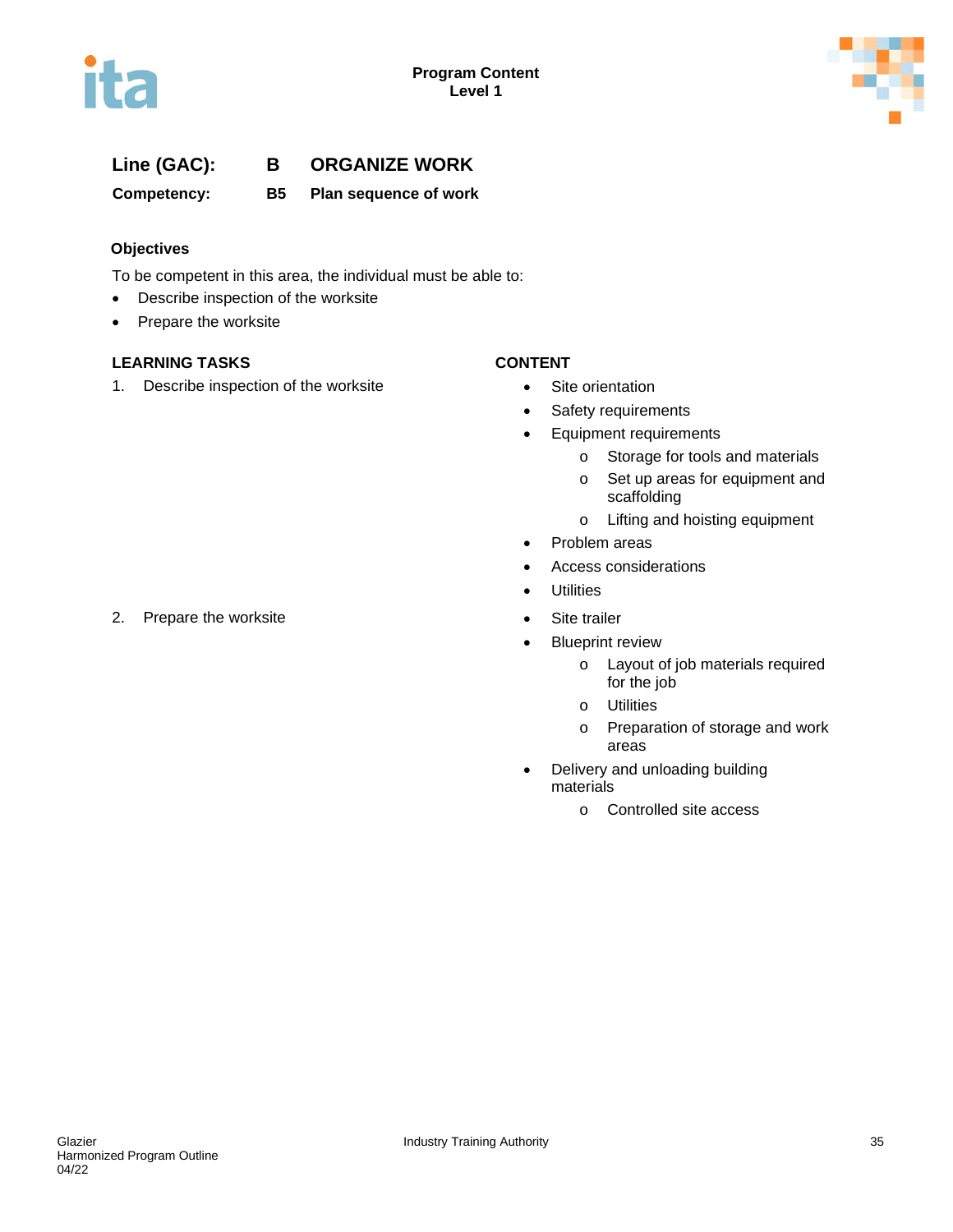

# **Line (GAC): B ORGANIZE WORK**

**Competency: B6 Handle materials**

### **Objectives**

To be competent in this area, the individual must be able to:

- Handle and store glass and aluminum manually
- Use equipment to move glass, sealed units, and aluminum
- Ship and receive glass products and aluminum
- Handle and store flashings manually
- Communicate with others to lift, transport and install glass and other materials

### **LEARNING TASKS CONTENT**

1. Handle glass, sealed units, and aluminum manually

- Lifting techniques
- Carrying glass and sealed units
- Ergonomics
- Hazards associated with lifting glass
- **Lifting tools** 
	- o Suction cups
	- o Gloves
	- o Slings
- Glass dollies
- Glass trucks
- Slings and webs
- Suction cups
- 3. Crate glass **•** Skeleton crate
	- Cardboard
	- Squash board
	- Metal strapping
	-
	- Wedged safely
	- Opening correct side
	- Checking for broken glass
	- Temporary racks
	- Bearing walls
	-
	- Glass racks
	- Glass cases
	- Protecting the public

aluminum

2. Use equipment to move glass, sealed units, and

- 
- 4. Un-crate glass **•** Proper lean
- 5. Store glass, aluminum, and flashings on the jobsite
- 6. Store glass and glass units in a shop **•** Envelope racks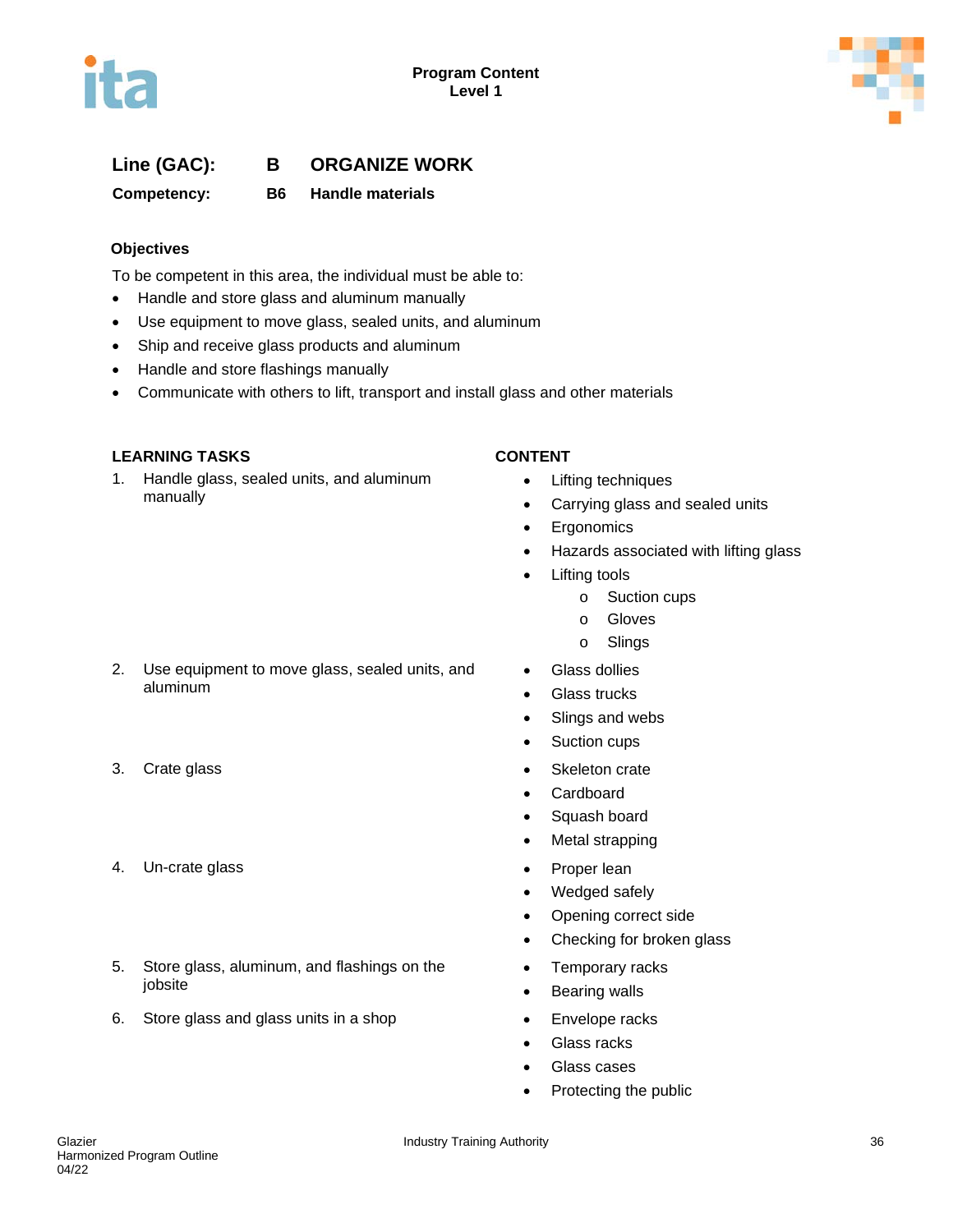

### **LEARNING TASKS CONTENT**

- 7. Ship and receive glass products **•** Detecting flaws in glass products
- 8. Communicate with others to lift, transport, and install glass and other materials

- Cut off racks
- Securing loose glass on dollies
- 
- Communication protocols
- Lifting limitations
- Emergency procedures
- Developing a safety backup plan for transporting glass

### **Achievement Criteria**

Performance The learner will transport glass with a partner by using a plate dolly.

- Conditions The learner will be given:
	- Equipment (dolly, glass, suction cups)
	- Instructions

- Criteria The learner will score 70% or better on a rating sheet that reflects the following criteria:
	- Safe lifting technique and transportation of glass
	- Communication
	- Use of cups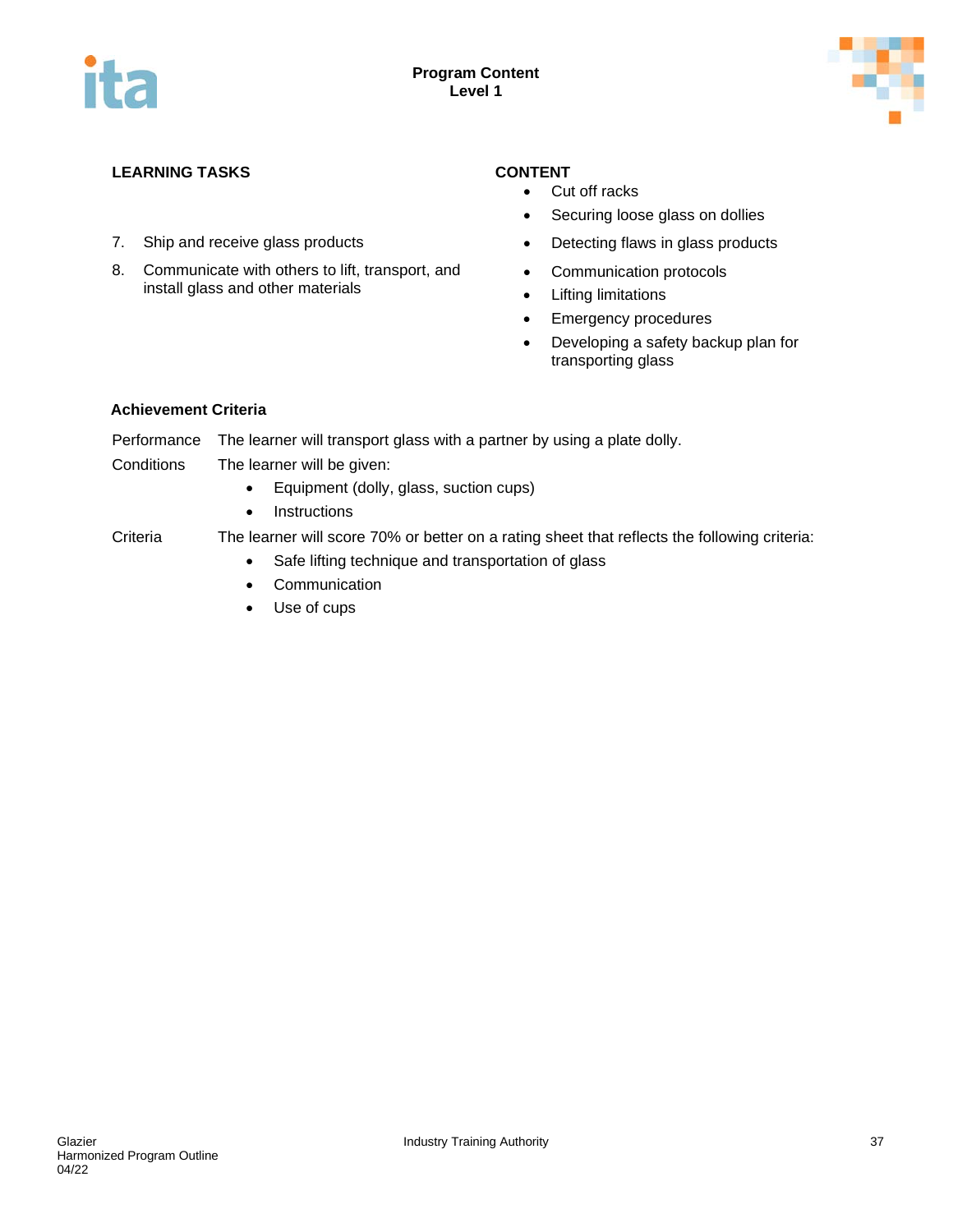



# **Line (GAC): B ORGANIZE WORK**

**Competency: B7 Communicate with others**

### **Objectives**

To be competent in this area, the individual must be able to:

- Participate in toolbox meetings
- Communicate with supervisors
- Convey possible hazards

### **LEARNING TASKS CONTENT**

1. Use basic trade terminology **•** Systems

- 
- Materials
- Tools
- Techniques
- 
- Topics
- Safety updates
- 
- Site and shop
- 
- Right to refuse
- Corrective actions

### 2. Participate in toolbox meetings **•** Roles and responsibilities

- 3. Communicate with supervisors **•** Roles and responsibilities
- 4. Convey possible hazards **•** Reporting procedure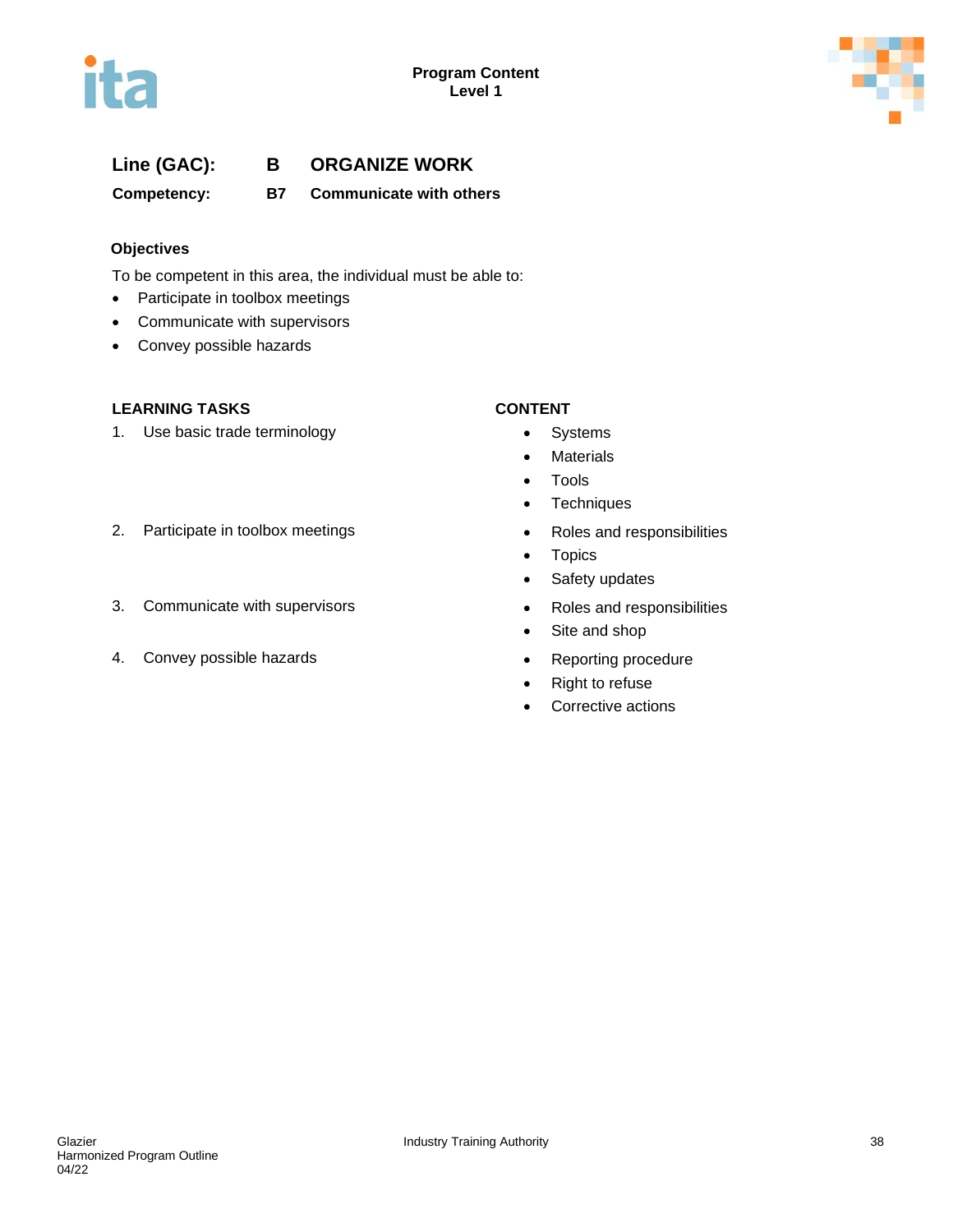



# **Line (GAC): C USE TOOLS AND EQUIPMENT**

**Competency: C1 Use hand tools**

### **Objectives**

To be competent in this area, the individual must be able to:

- Use hand tools
- Inspect and maintain hand tools

### **LEARNING TASKS CONTENT**

1. Describe hand tools **• Hammers and mallets** 

- 
- Saws
- Clamps
- Chisels
- Knives
	- o Bent putty knife
- Drills and drill bits
- Punch
- Glass cutting tools
- Caulking gun
- Wrenches
- Snips
- Pliers
- Duck bill pliers
- Rivet gun
- Sanders
- Files
- Scoring tool
- Metal-cutting tools
- Hand-pump suction cups
- Tap and dies
- Vinyl roller

*Refer to the tool list at the end of the document for complete listing*

- 
- Safety
- Maintenance procedures
- Manufacturer specifications

### 2. Inspect and maintain hand tools • Storage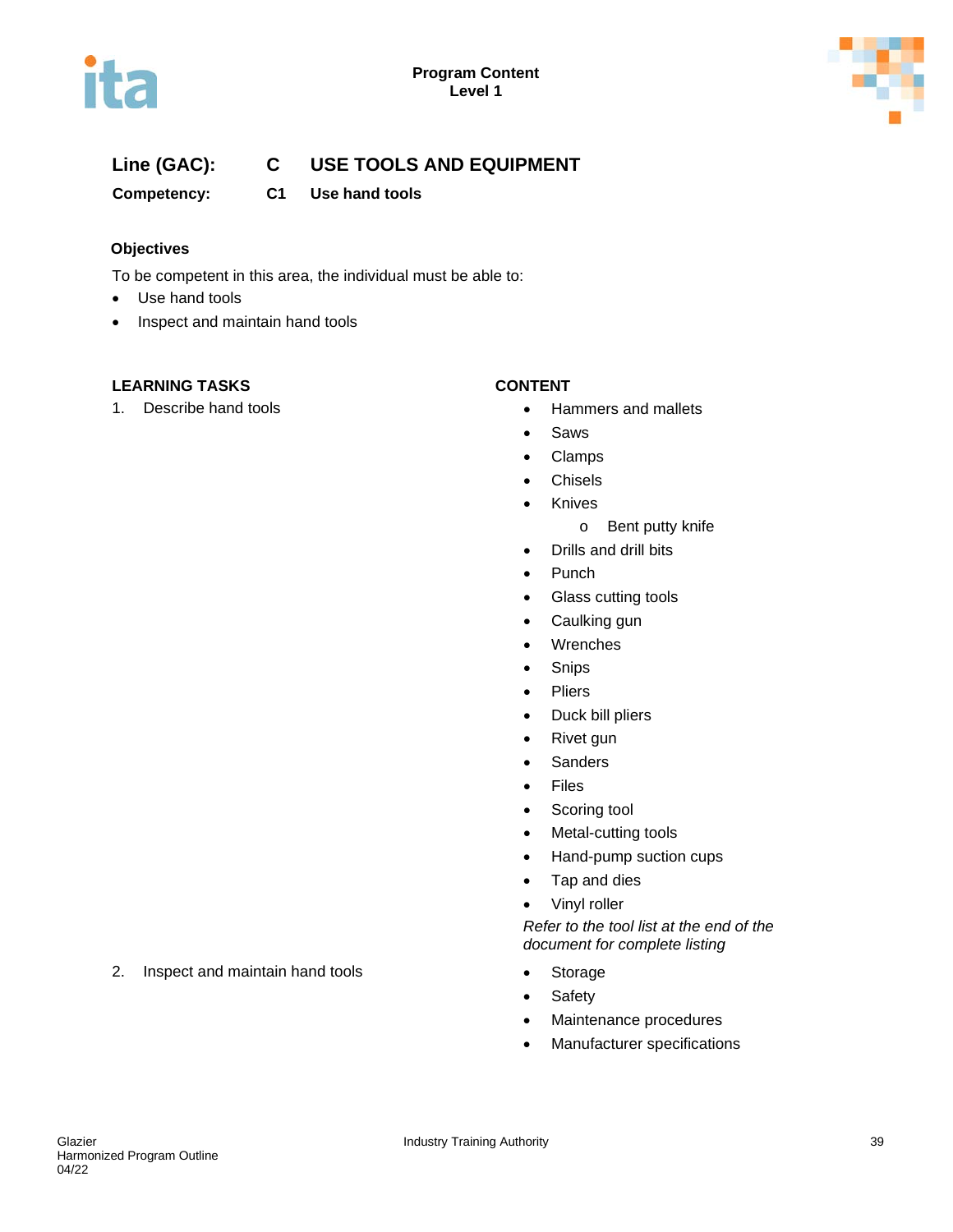



### **LEARNING TASKS CONTENT**

3. Use hand tools **•** Purpose

- 
- Types and sizes
- Parts
- Operation
- Accessories
- Safety
- Adjustments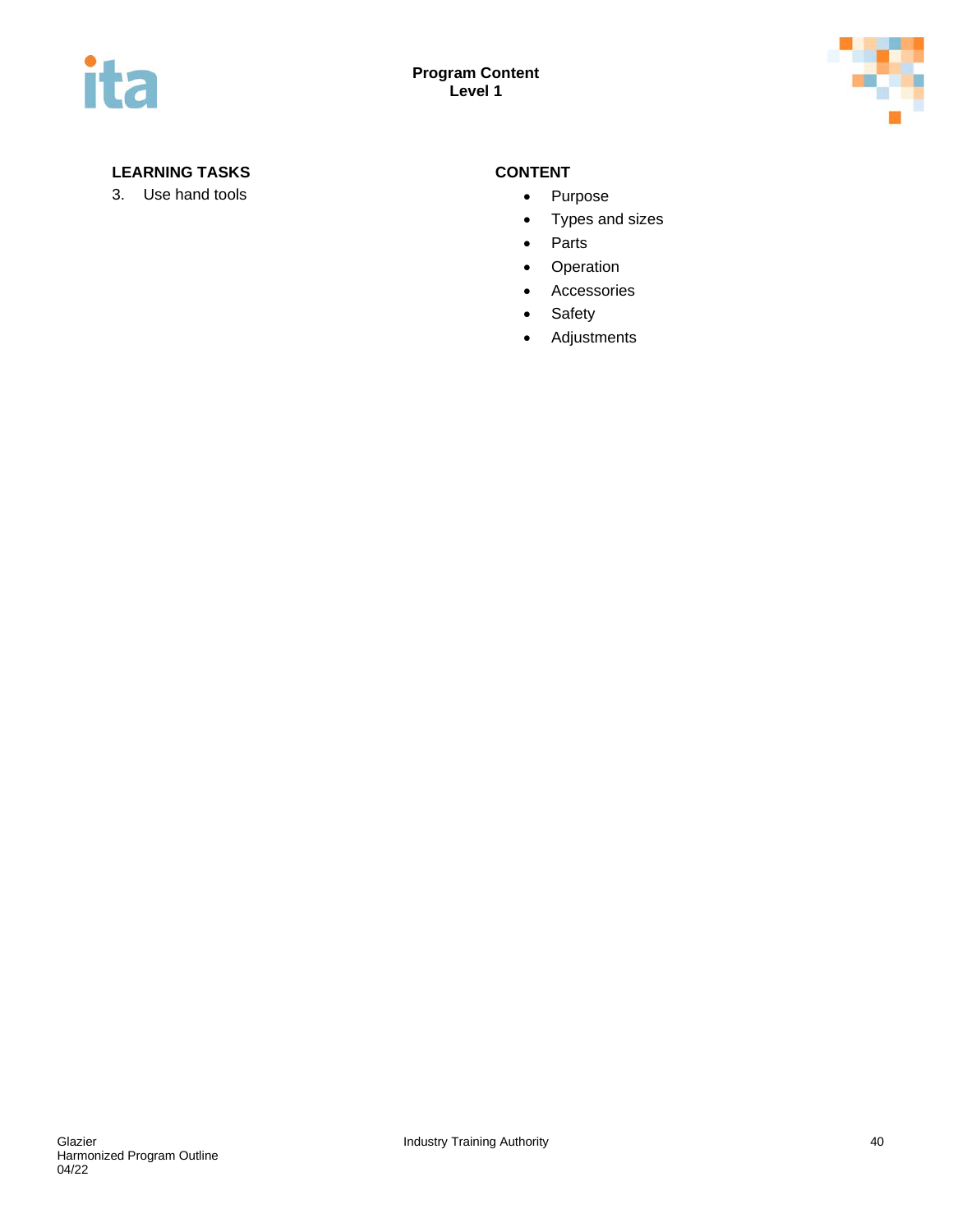



# **Line (GAC): C USE TOOLS AND EQUIPMENT**

**Competency: C2 Use portable power tools**

### **Objectives**

To be competent in this area, the individual must be able to:

- Use portable power tools
- Inspect and maintain portable power tools

### **LEARNING TASKS CONTENT**

1. Describe portable power tools **•** Sanders

- 
- Saws
- Drill gun
- Screw gun
- Caulking gun
- Nibbler
- Shears
- **Router**
- Grinders

*Refer to the tool list at the end of the document for complete listing*

- 
- Types and sizes
- Parts
- Operation
- Accessories
- Safety
- Adjustments
- 
- Safety
- Maintenance procedures
- Manufacturer specifications

2. Use portable power tools **•** Purpose

3. Inspect and maintain portable power tools • Storage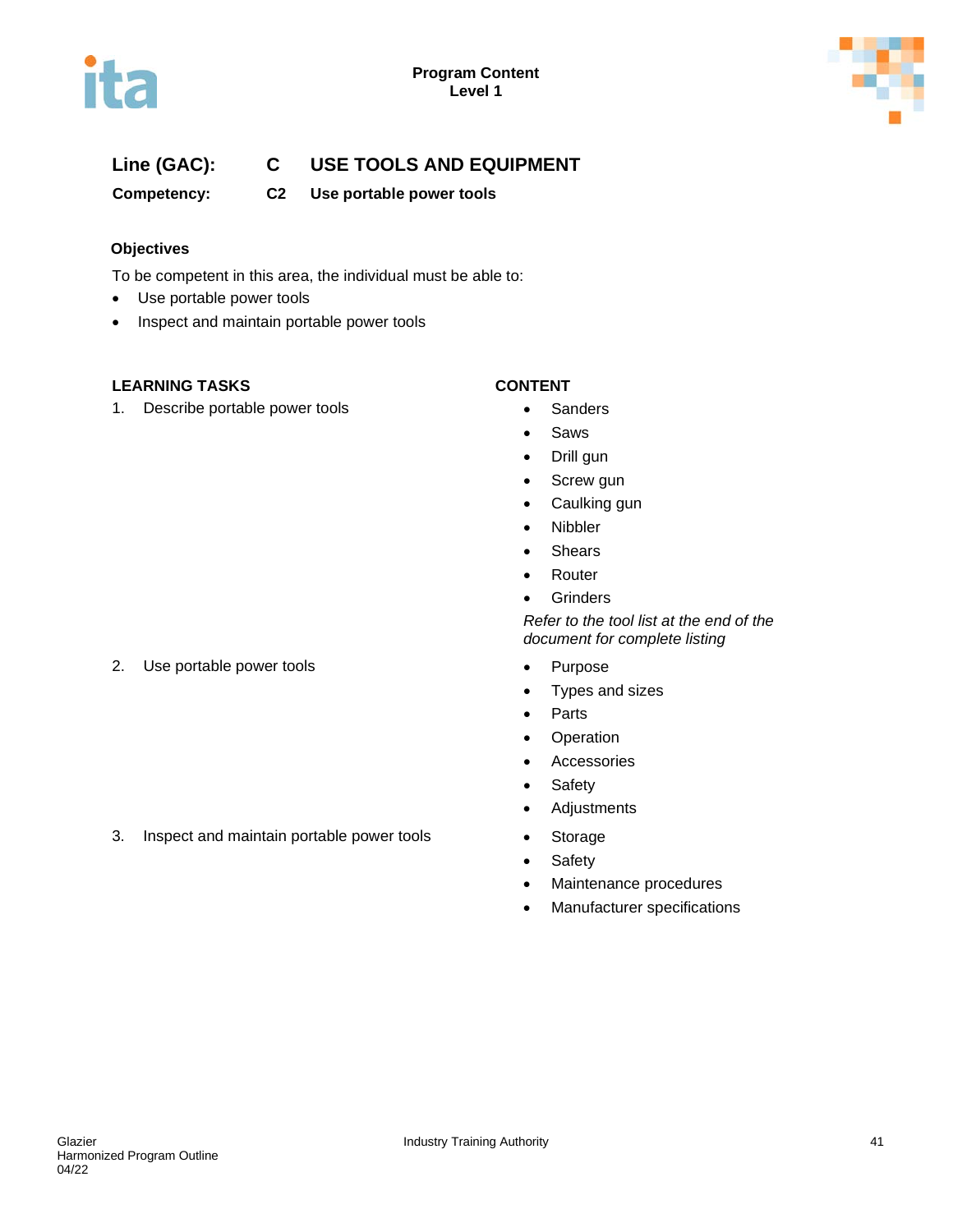



Performance The learner will demonstrate safe operating procedures for power tools.

Conditions The learner will be given:

- Power tools
- Safety and operation instructions
- Materials to work with

### Criteria The learner will score 70% or better on a rating sheet that reflects the following criteria:

- Proper set-up
- Handling equipment
- According to safety instructions
- Proper lubrications
- Cut quality and accuracy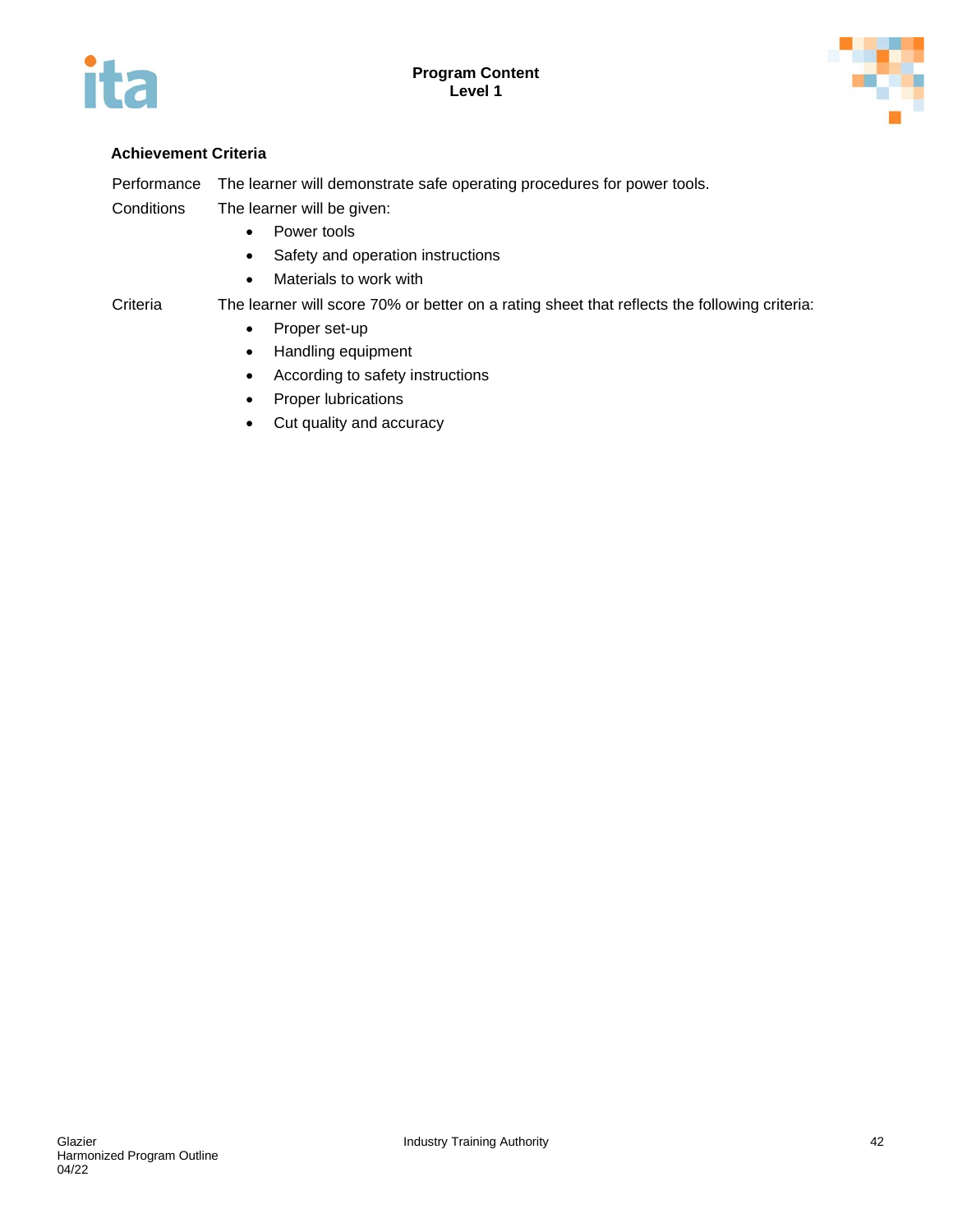



# **Line (GAC): C USE TOOLS AND EQUIPMENT**

**Competency: C3 Use stationary power tools**

### **Objectives**

To be competent in this area, the individual must be able to:

- Use stationary power tools
- Inspect and maintain stationary power tools

### **LEARNING TASKS CONTENT**

1. Describe stationary power tools **•** Sanders

- 
- Saws
- Router
- Grinders
- Hand brake
- Polishing machine
- Milling machine
- **Press** 
	- o Punch
	- o Drill

*Refer to the tool list at the end of the document for complete listing*

- 
- Safety
- Types and sizes
- Parts
- Operation
- Accessories
- Adjustments
- Lubricants
- 
- Safety
- Maintenance procedures
- Manufacturer specifications

2. Use stationary power tools **•** Purpose

3. Inspect and maintain stationary power tools • Storage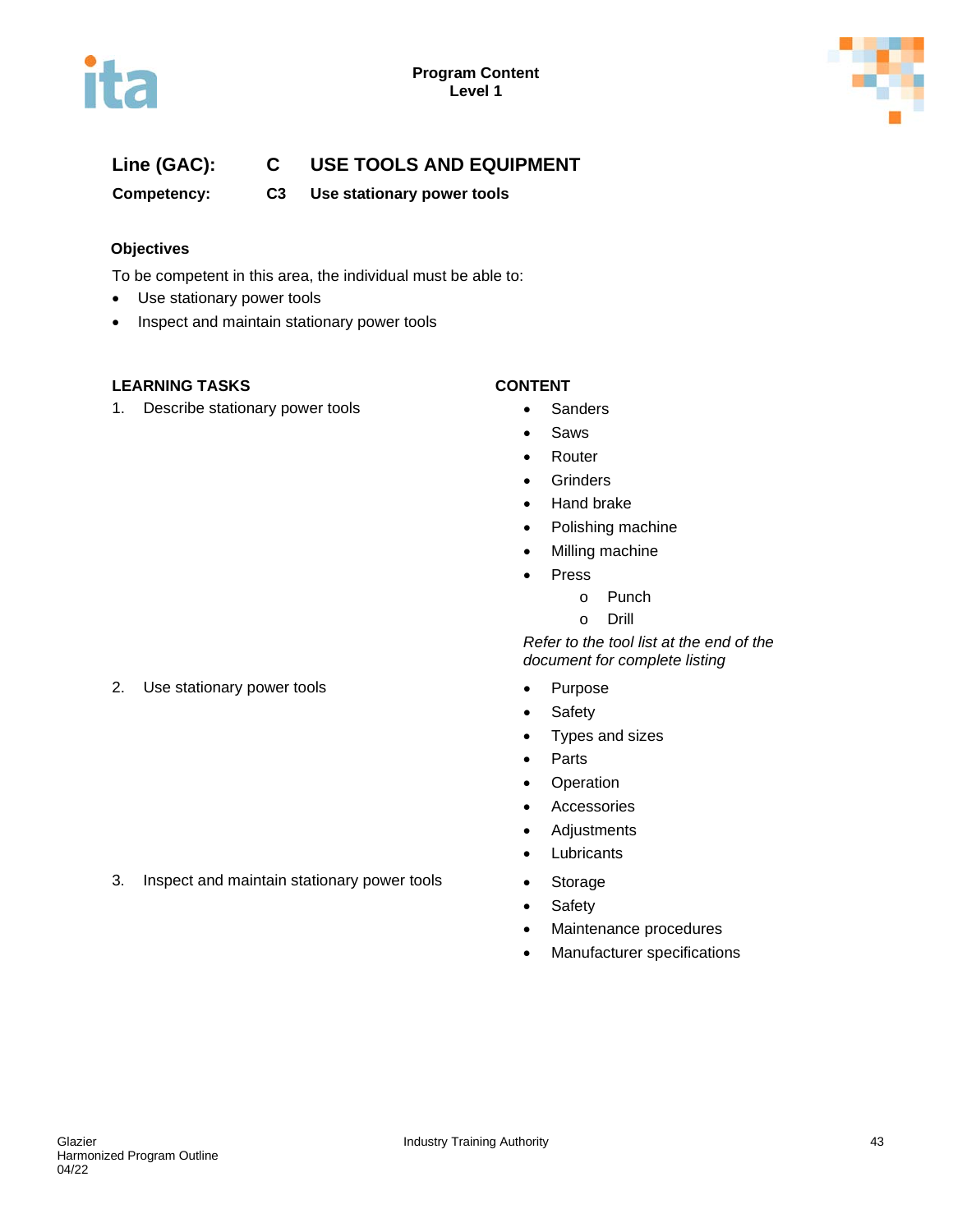



Performance The learner will demonstrate safe operating procedures for stationary power tools. Conditions The learner will be given:

- Power tools
- Guidelines and safety protocols
- Materials to work with

### Criteria The learner will score 70% or better on a rating sheet that reflects the following criteria:

- Proper set-up
- Handling equipment
- According to safety instructions
- Proper lubrications
- Cut quality and accuracy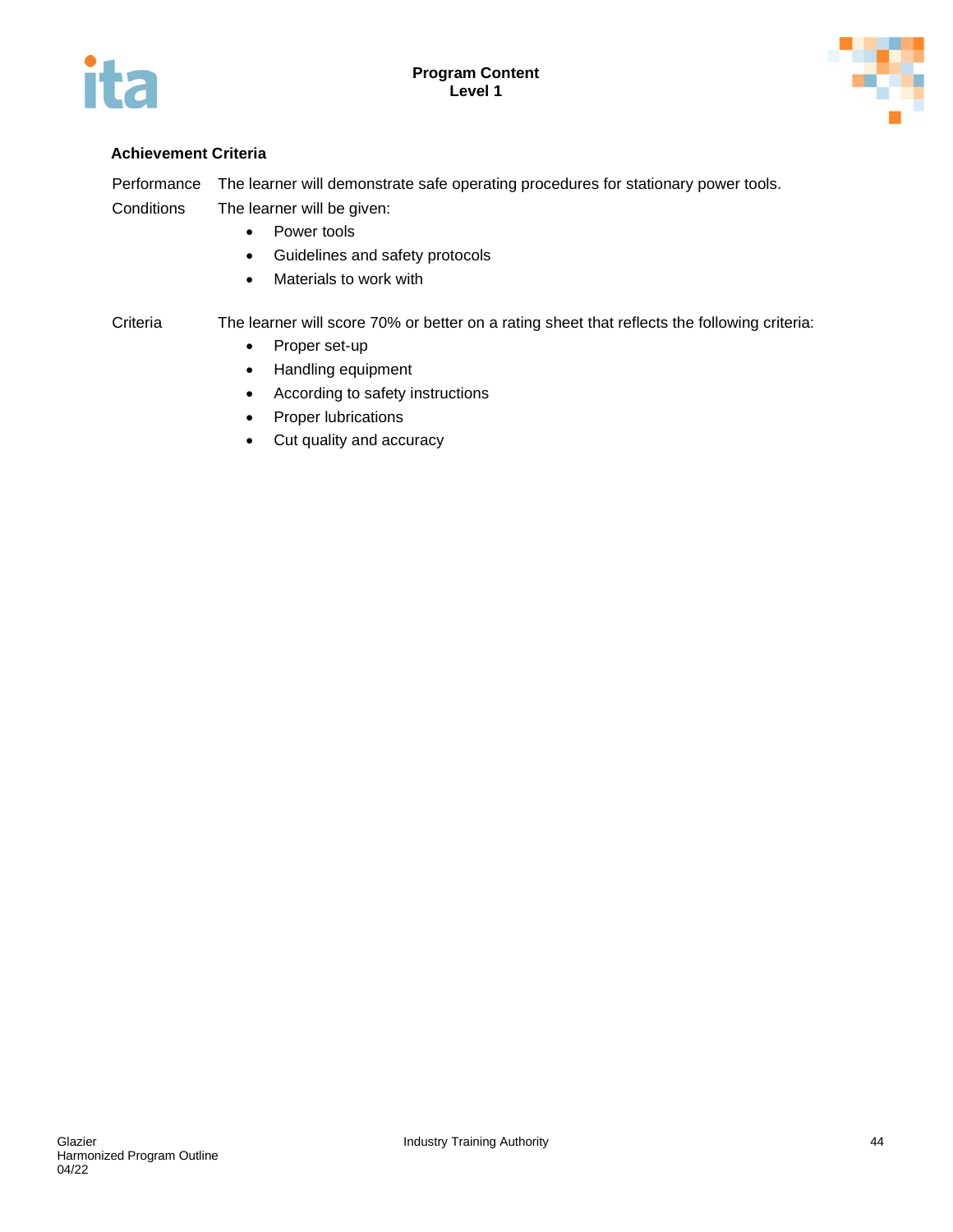



# **Line (GAC): C USE TOOLS AND EQUIPMENT**

**Competency: C4 Use layout and measuring equipment**

### **Objectives**

To be competent in this area, the individual must be able to:

- Describe layout and measuring equipment
- Use layout and measuring equipment
- Maintain layout and measuring equipment

### **LEARNING TASKS CONTENT**

1. Describe layout and measuring equipment • Levels

- - o Torpedo
	- o Hand
	- o Builder's
	- o Laser
	- o Transit/Theodolite
- Measurement and Alignment Tools
	- o Tape measure
	- o Metre stick
	- o Plumb bob
	- o Chalk/string line
	- o Straight edges and squares
	- o Protractor
	- o Squares
	- o T bevel square
- 2. Use layout and measuring equipment Purpose
	- Types and sizes
	- Parts
	- Operation
	- Accessories
	- Laser safety
		- o Adjustments
	-
	- Inspection
	- Maintenance procedures
	- Manufaturer's specifications

3. Maintain layout and measuring equipment • Storage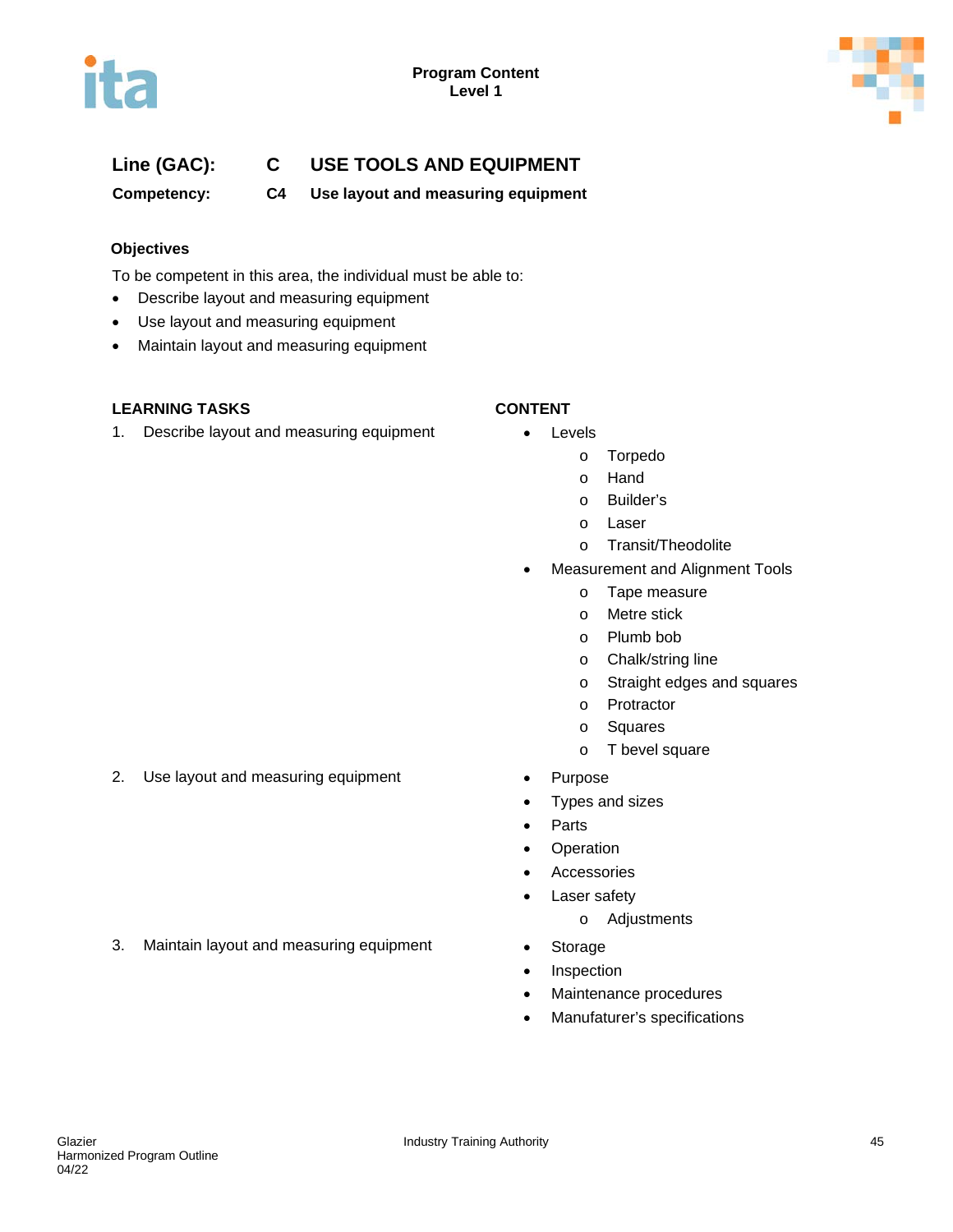



Performance The learner will use layout and measuring equipment to determine, communicate and draft accurate flashing, glass, and metal profiles.

Conditions The learner will be given:

- Layout and measuring equipment
- Instructions
- Safety protocols
- Materials

### Criteria The learner will be evaluated on:

- Proper set-up
- Handling equipment
- Measurement accuracy
- Understanding and following instructions
- Transfer of accurate measurements and angles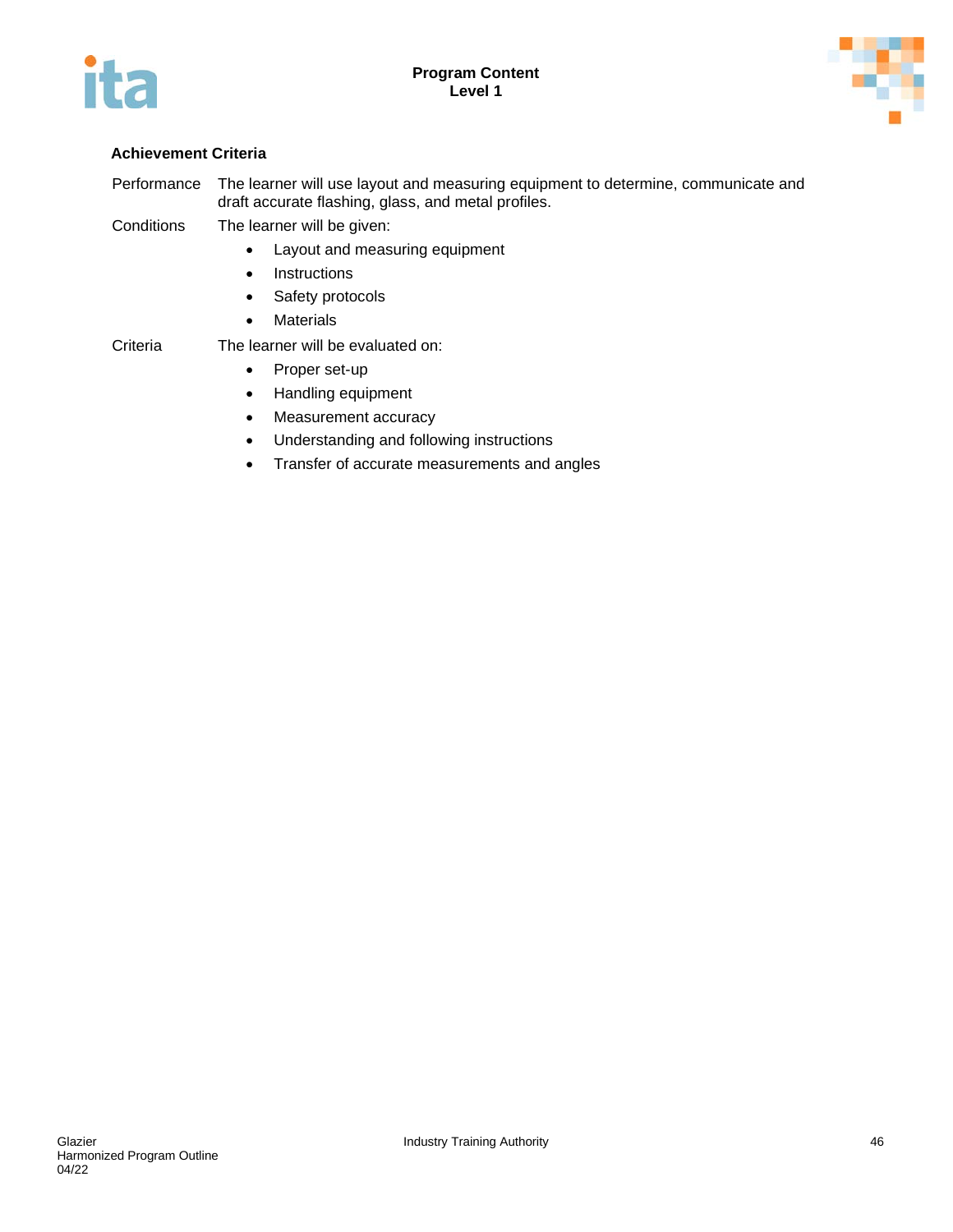



# **Line (GAC): C USE TOOLS AND EQUIPMENT**

**Competency: C5 Use ladders and scaffolds**

### **Objectives**

To be competent in this area, the individual must be able to:

• Use ladders and scaffolds

### **LEARNING TASKS CONTENT**

1. Describe ladders and scaffolds **•** Ladders

- - o Extension
	- o Step
	- o Ladder jacks
- Scaffolds
	- o Tower
	- o Outriggers
	- o Baker
	- o Frame
	- o Sectional
	- o Tubular
	- o Hung
- Uses
- Parts
- Safety
- Fall arrest equipment
- Hazard recognition
- Government regulations
- 
- Operating procedures
- Limitations
- Securing
- Inspection
- Maintenance
- Storage

2. Use ladders and scaffolds **•** Selection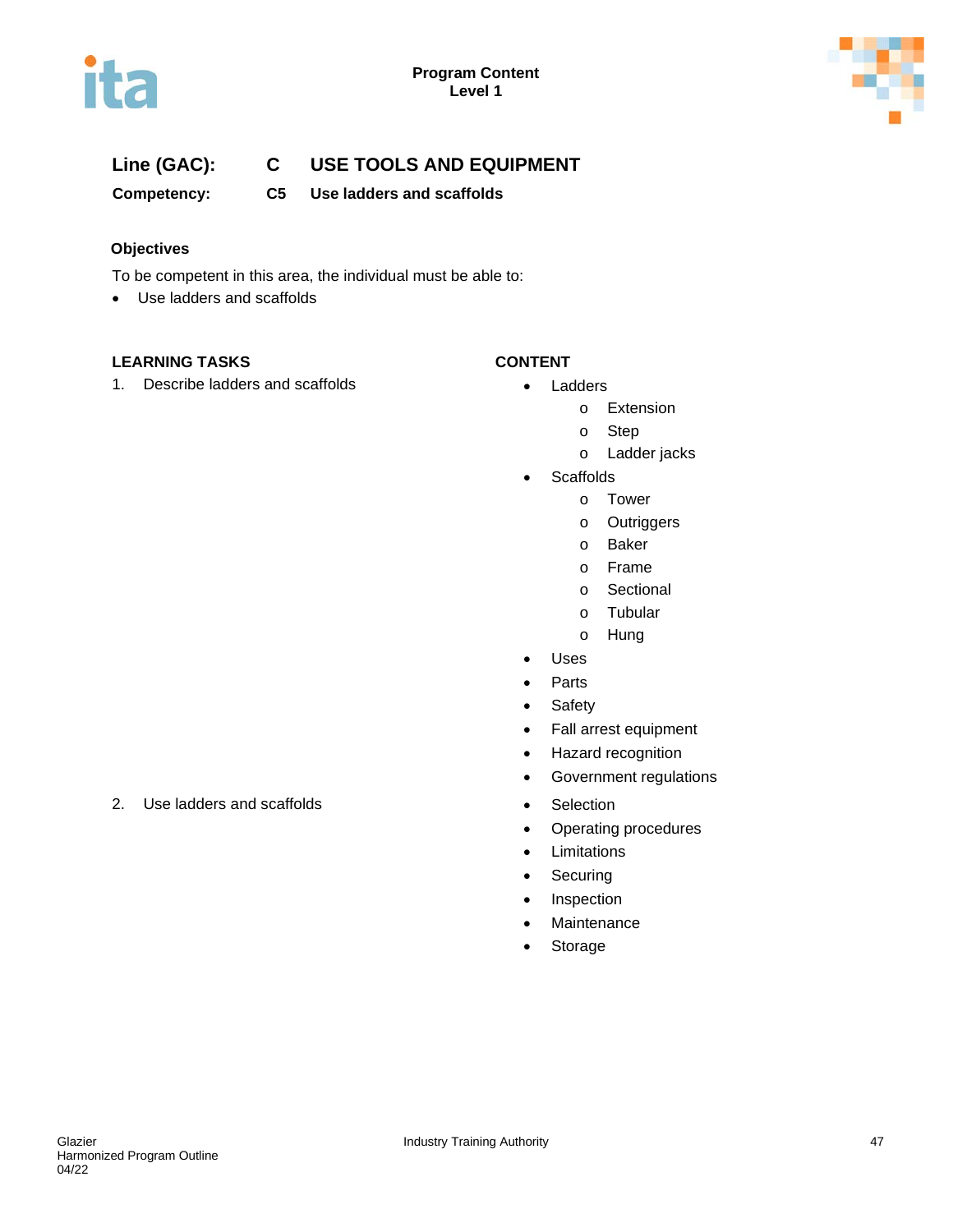



Performance The learner will erect tower scaffold.

Conditions The learner will be given:

- Scaffolding components
- Fall protection if required

Criteria The learner will score 70% or better on a rating sheet that reflects the following criteria:

- Inspection procedure followed
- Ladders aligned
- Safety pins installed
- Cross brace properly installed
- Locked wheels
- Layout according to site conditions and public safety (control zone)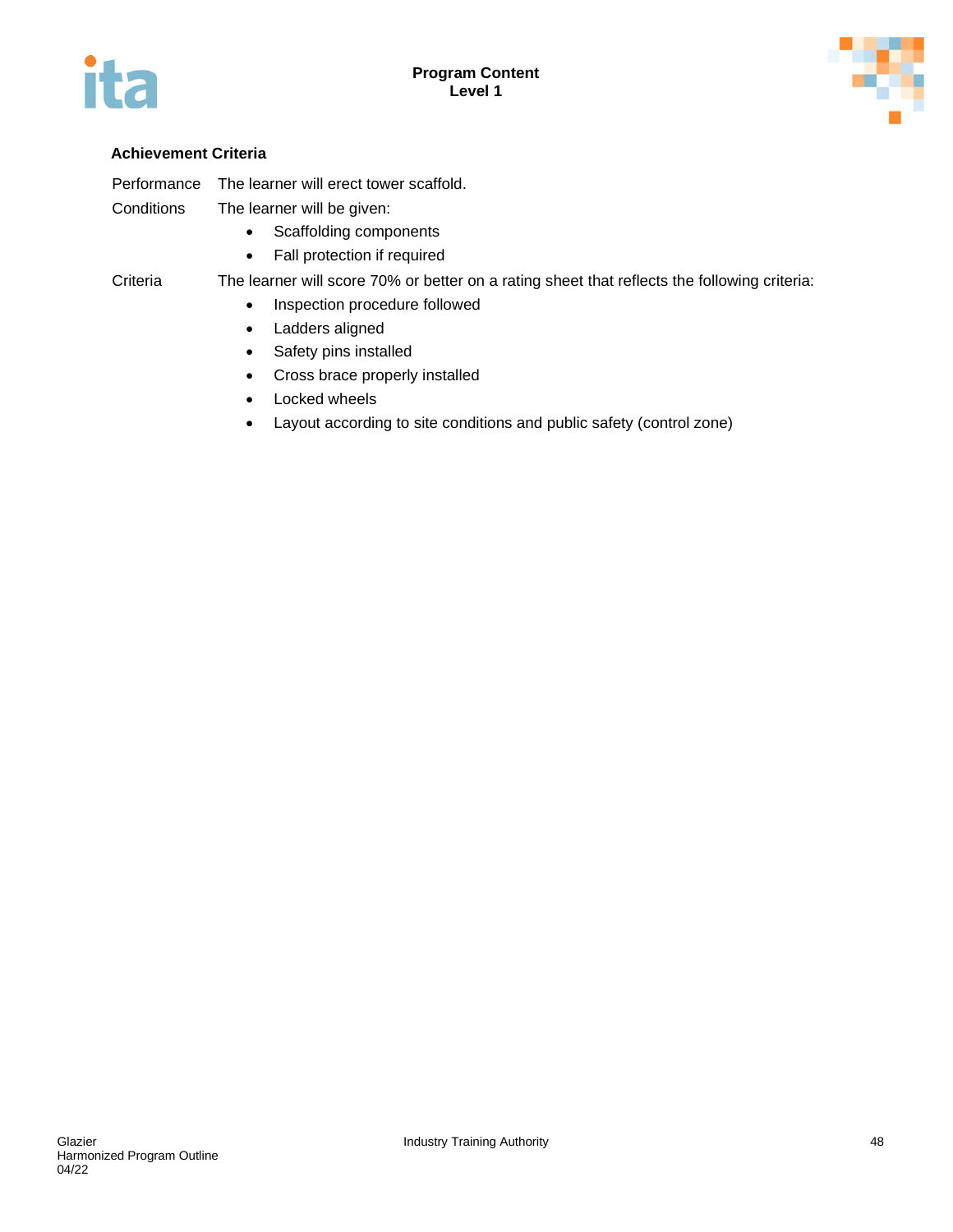



# **Line (GAC): C USE TOOLS AND EQUIPMENT**

**Competency: C6 Use rigging and hoisting equipment**

### **Objectives**

To be competent in this area, the individual must be able to:

- Describe hoisting, rigging, and lifting principles and equipment
- Tie knots, bends and hitches

### **LEARNING TASKS CONTENT**

1. Describe the principles of lifting and hoisting • Mechanical advantage

- 
- Balance point
- 2. Describe hoisting, lifting, and rigging equipment Lifting and Hoisting
	- o Power cups
	- o Cranes
	- o Boom trucks
	- o Engine hoist (Cherry Pick)
	- o Loaders
	- o Turfers
	- o Come-alongs
	- o Tuggers
	- o Chain falls
	- **Accessories**
- 3. Describe lifting and hoisting communication Purpose of proper communication
	- **Types** 
		- o Hand signals
		- o Communication with the operator
		- o Communication with others
	- - o Half hitch
		- o Clove hitch
		- o Figure of eight
		- o Bowline
		- o Trucker's hitch
	- **Purposes**
	- **Limitations**

4. Tie knots, bends, and hitches **•** Types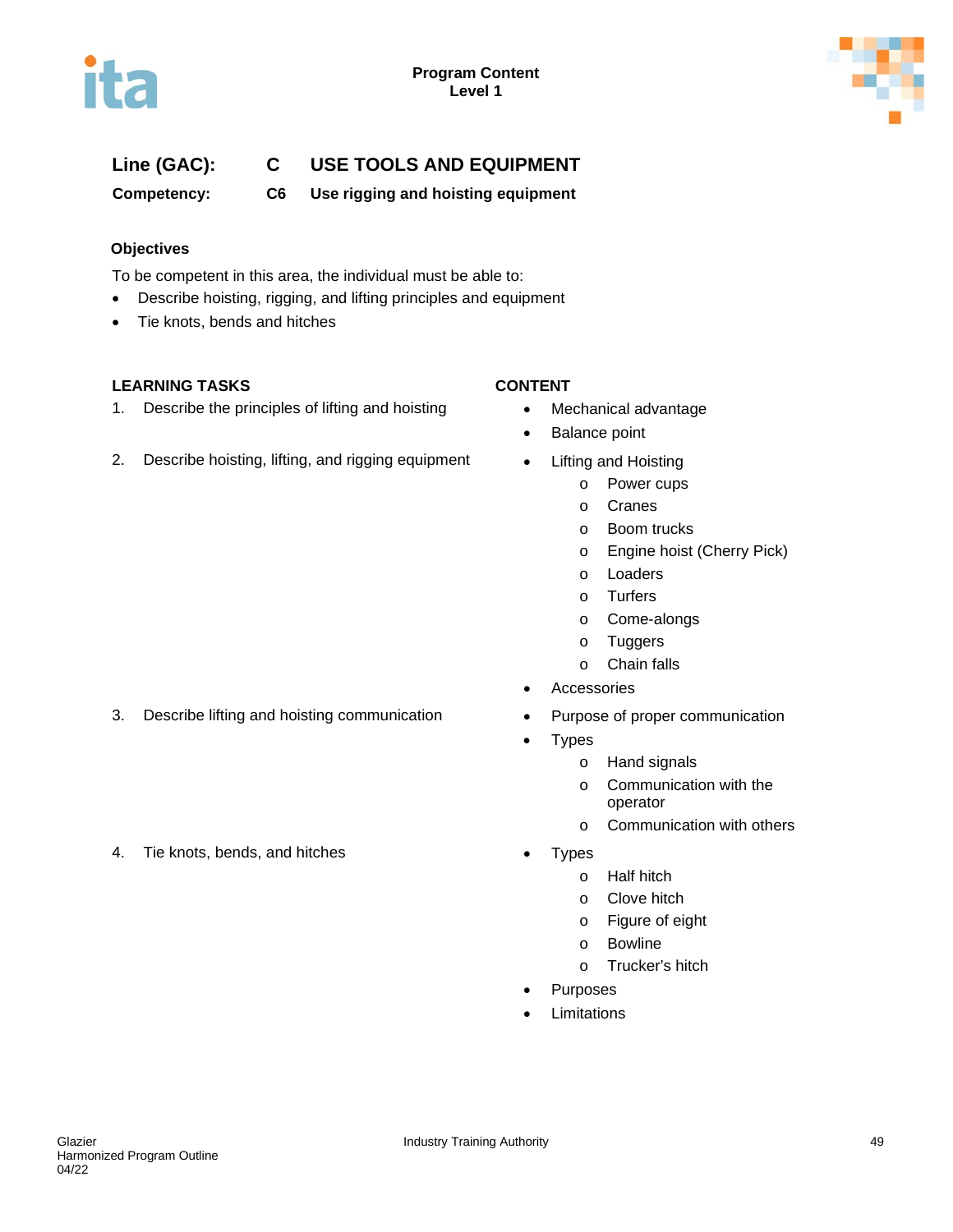



Performance The learner will tie the appropriate knot for a given application:

- Half hitch
- Clove hitch
- Figure of eight
- Bowline
- Trucker's hitch
- Conditions The learner will be given:
	- Rope
	- Instructions

Criteria The learner will be evaluated on:

- Properly tied knots
- Appropriate knot for given application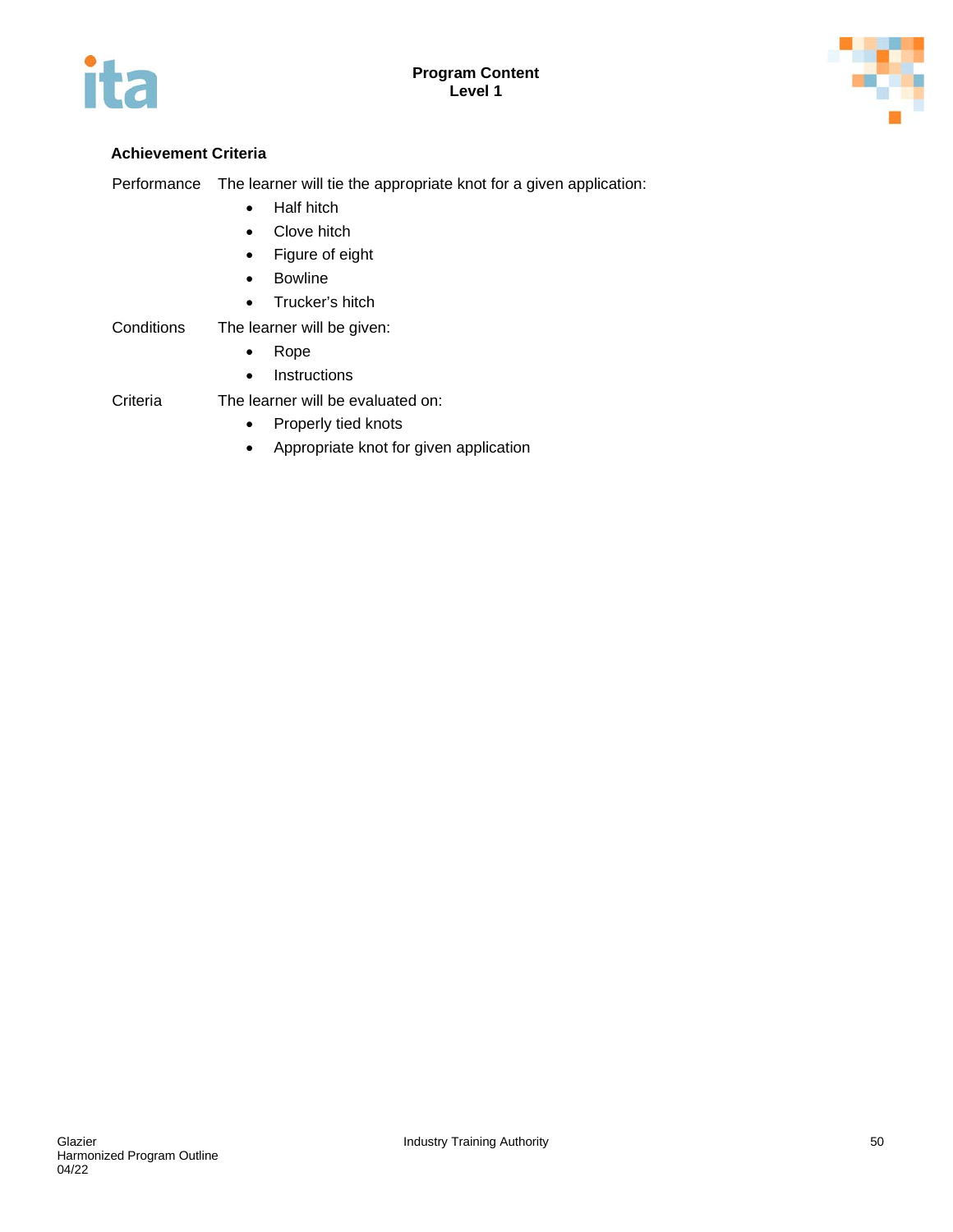



# **Line (GAC): C USE TOOLS AND EQUIPMENT**

**Competency: C7 Operate mobile access equipment**

### **Objectives**

To be competent in this area, the individual must be able to:

• Operate mobile access equipment

### **LEARNING TASKS CONTENT**

1. Describe mobile access equipment • Aerial work platforms

- - o Boom and scissor lifts
- Swing stage
- Permanent
- Portable
- Engineered
- Hydromobile work platform
- Man basket
- Bosun's chair
- Uses
- Parts
- Safety
- Fall arrest equipment
- Hazard recognition
- Government regulations
- Manufacturers' specifications *Some of the above equipment requires certification to operate*
- 
- Operating procedures
- Limitations
- Securing
- Inspection
- Maintenance
- Storage

2. Operate mobile access equipment • Selection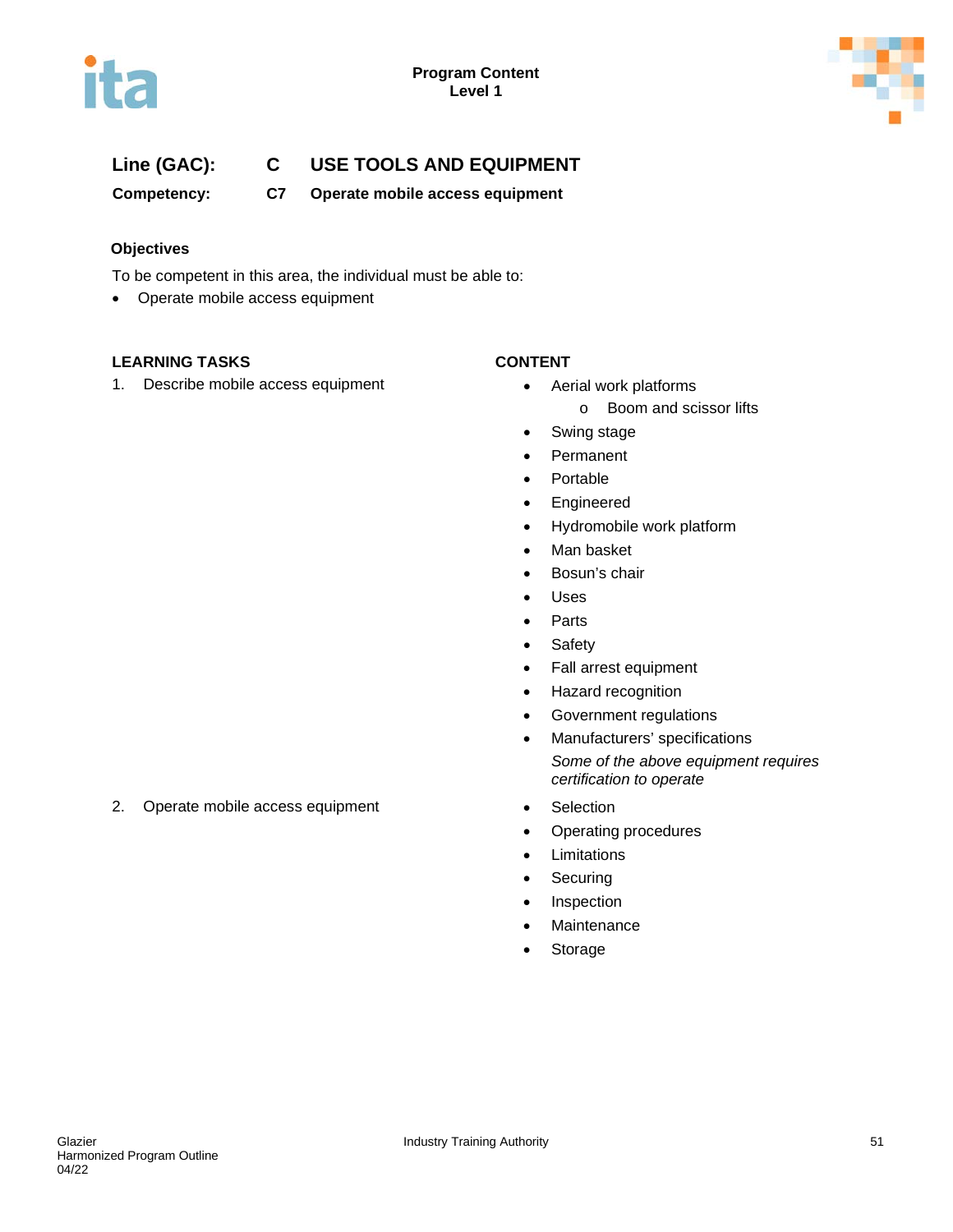



# **Line (GAC): D FABRICATE COMMERCIAL SYSTEMS**

**Competency: D1 Fabricate storefront systems**

### **Objectives**

To be competent in this area, the individual must be able to:

- Describe storefront profiles
- Describe fastener and screw types
- Describe doors and pivot systems
- Fabricate basic storefront

### **LEARNING TASKS CONTENT**

- 1. Describe storefront profiles **•** Single glaze
- 2. Describe fasteners, screws, and plugs **•** Fasteners

- 
- Double glaze
- Thermally-broken and non-thermallybroken
- Aluminium finishes
- - o Sheet metal
	- o Machine
	- o Nuts and bolts
	- o Pop rivets
	- o Rivnuts
- **Composition** 
	- o Stainless
	- o Plated
	- o Nickel cadmium
	- o Aluminum
- 3. Describe doors and pivot systems **•** Single glazed
	- Double glazed
	- Glass doors
	- **Sliders**
	- Types of pivots
		- o Offset, butt, continuous hinge, centre hung
- 4. Fabricate basic storefront **•** Shear block or screw spline assembly
	- Setting block location
	- Glazing and vinyling
- 
-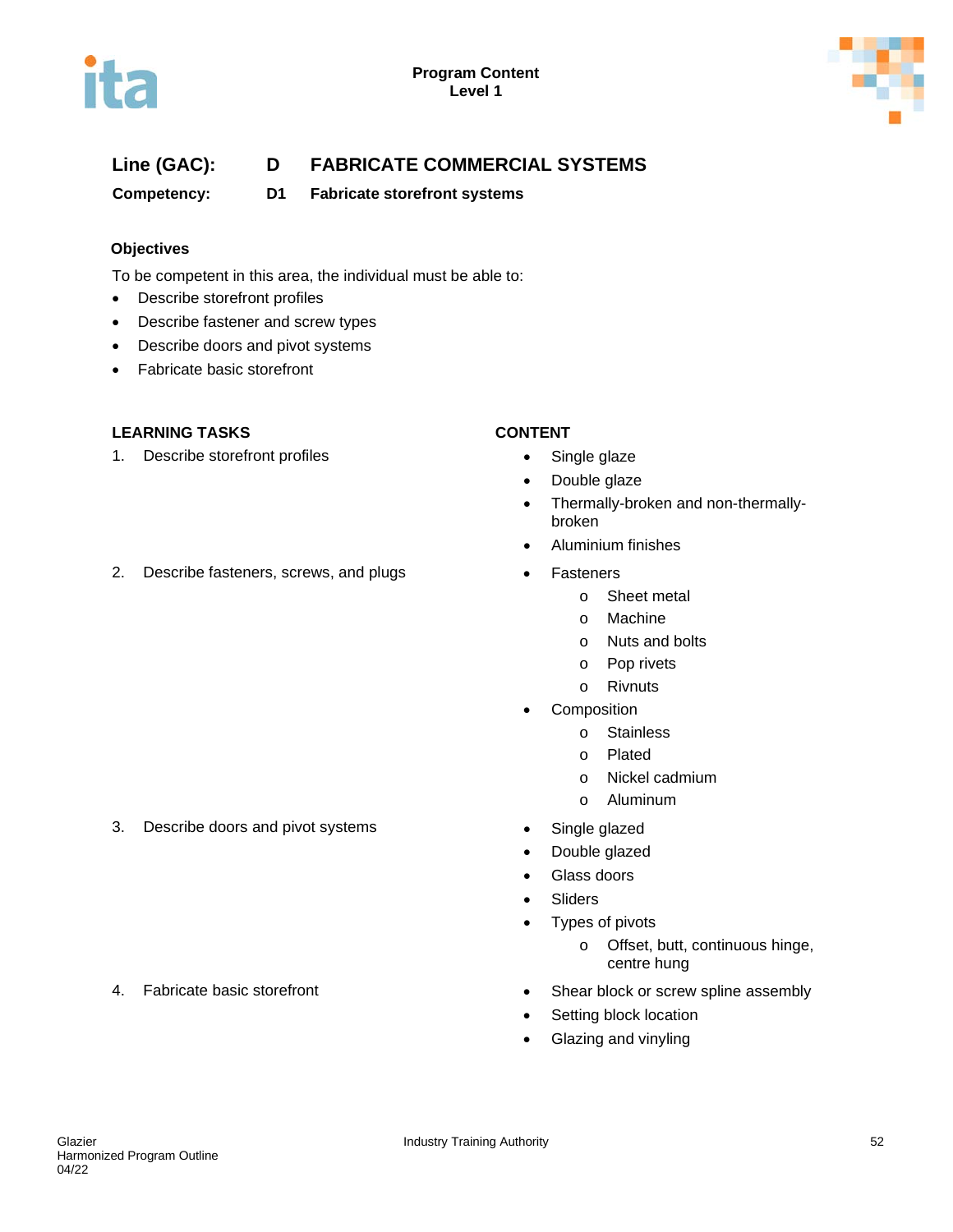



Performance The learner will screw assemble a small frame.

Conditions The learner will be given:

- Instructions
- Materials
- Tools

### Criteria The learner will score 70% or better on a rating sheet that reflects the following criteria:

- Overall size
- Installation of interior vinyl.
- Proper joints
- Overall aesthetics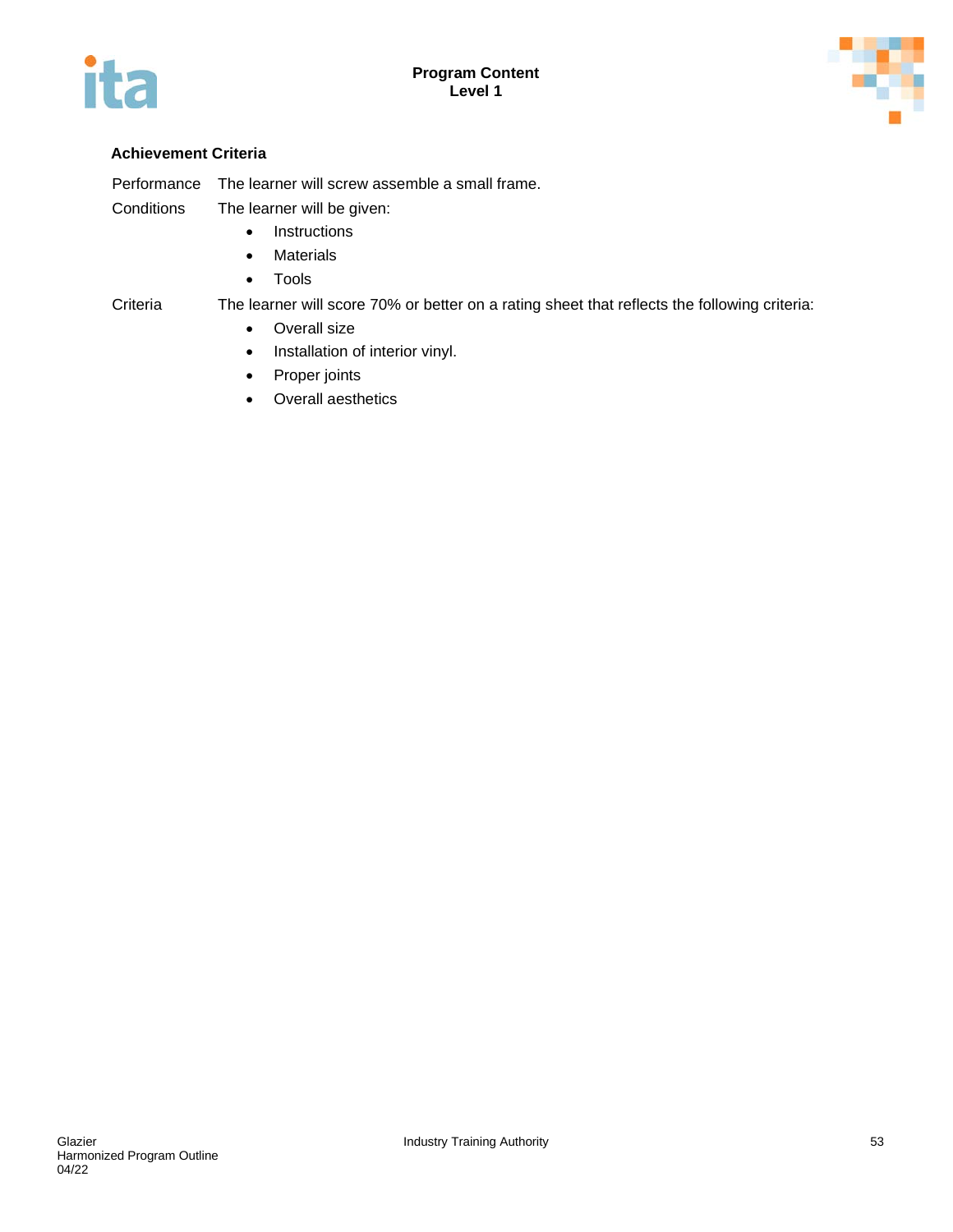



# **Line (GAC): D FABRICATE COMMERCIAL SYSTEMS**

**Competency: D2 Fabricate window systems** 

### **Objectives**

To be competent in this area, the individual must be able to:

- Describe layout for fabrication of commercial window systems
- Describe fabrication of commercial window systems

### **LEARNING TASKS CONTENT**

1. Describe commercial window systems • Types of window systems

- - o Strip
	- o Punched opening
- Types of operable windows
	- o Casement
	- o Awning
	- o Hopper
	- o Tilt turn
- **Components**
- o Spigots
	- o Screw spline
	- o Hardware
	- o Glazing
- Confirm rough openings, daylight openings and frame sizes according to site conditions and drawings
- Layout fabrication holes
- Types of sealants
- Types of finish
- Types of fasteners
- Air seals/rainscreen
- Glazing thickness
- Thermal breaks
- Part and component fabrication
	- o Proper milling and stops
- Assembly techniques for window systems
- Assembly of components
	- o Jambs, headers and sills
	- o Sealing joints at head and sill and intermediate horizontals
	- o Tapes and gaskets
	- o Setting blocks
- Material protection
- 2. Describe layout for fabrication of commercial window systems
- 3. Describe fabrication of commercial window systems and vent installations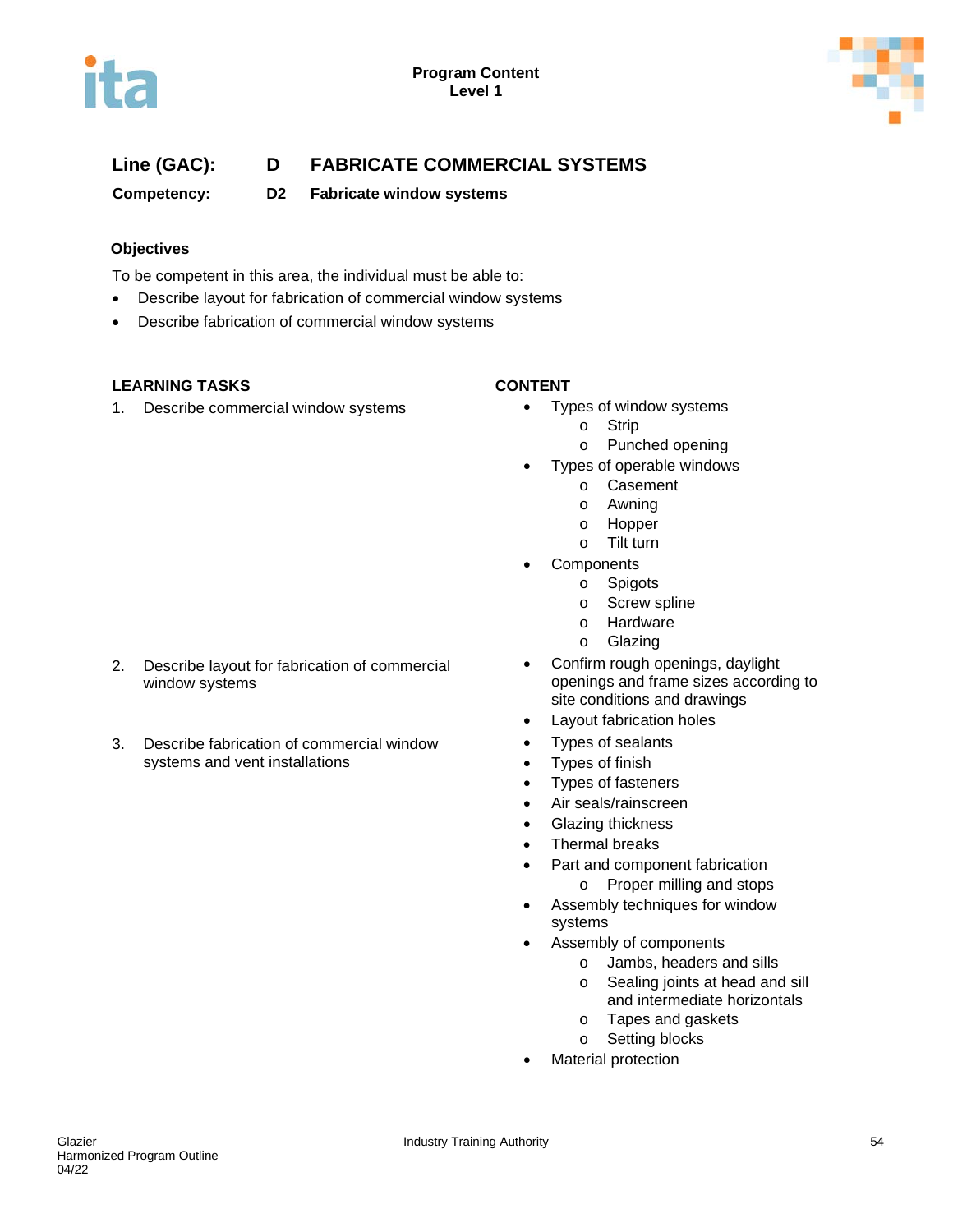

# **Line (GAC): D FABRICATE COMMERCIAL SYSTEMS**

**Competency: D7 Perform glass cutting and edge treatment**

### **Objectives**

To be competent in this area, the individual must be able to:

- Describe composition of glass
- Describe the types of glass
- Describe specialty tools and cutting equipment
- Apply basic glass cutting
- Perform basic glass edge treatment procedures

### **LEARNING TASKS CONTENT**

- 1. Describe composition of glass **•** History of glass
- 2. Describe the types of glass **•** Float

- 
- Properties
- Glass ingredients
- Evolution of glass
- 
- Laminate
- Tempered
- Heat-strengthened
- GPW
- Sealed units
- Mirror
- Glass coatings
- Obscure pattern glass
- 3. Describe specialty tools and cutting equipment Glass cutters
	- Pliers
	- Cutting tables
	- Squares
	- Circle cutters
	- Hole cutters
	- Notching saw
	- Belt sander
	- Methyl hydrates
	- Water jet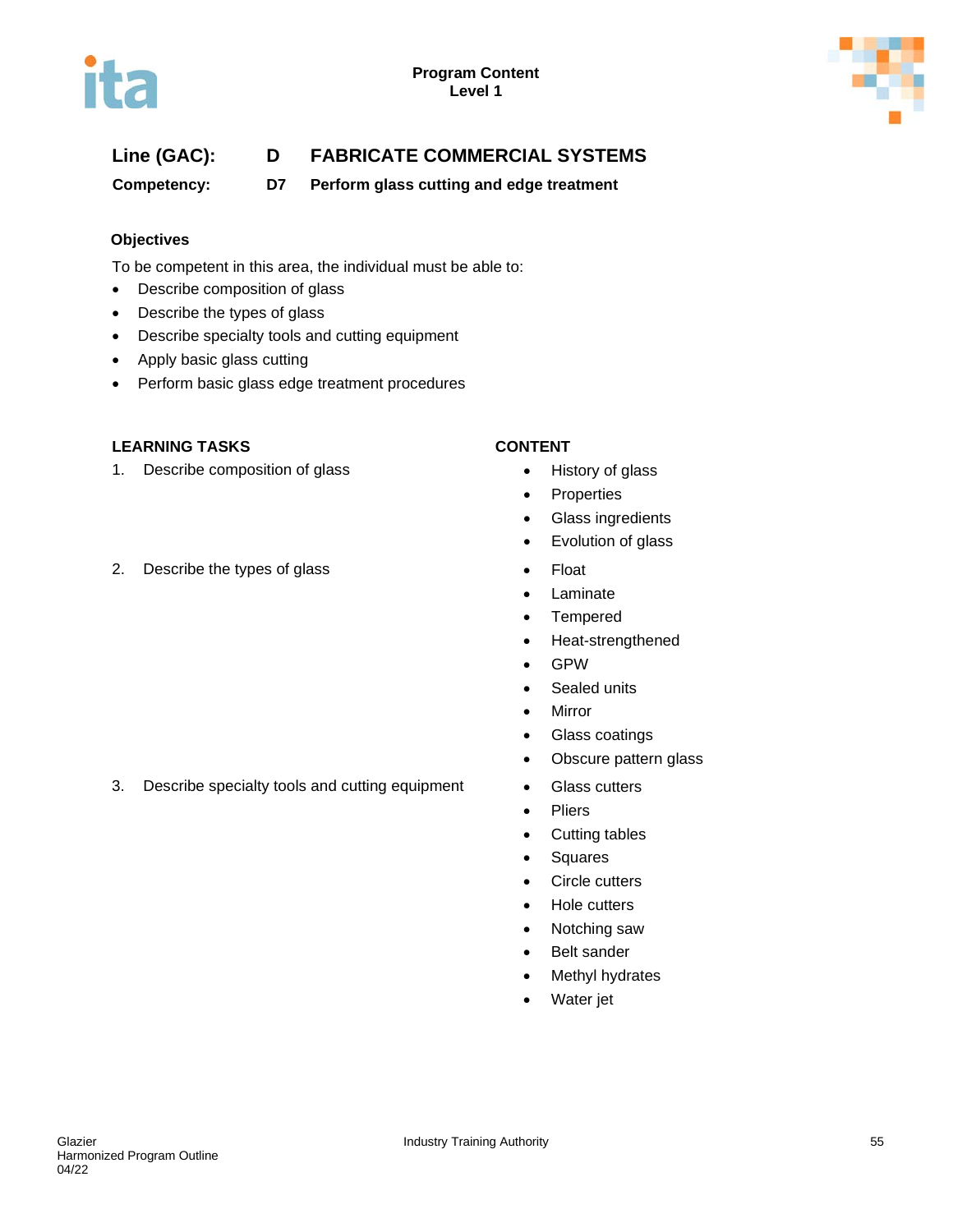



- 4. Apply basic glass cutting theory **•** Measuring
	-
	- Straight edges and squares
	- Cutters (sharp and dull)
	- Completing cuts
		- o Pressure points
		- o Running
		- o Snapping
	- Storage and disposal of cut offs
- 5. Perform basic glass edge treatment procedures Arrissing
	- Grinding and polishing
	- Bevels
	- Corners

Performance The learner will cut glass to a specified size.

- Conditions The learner will be given:
	- Materials
	- Tools
	- Instruction

Criteria The learner will be evaluated on:

- Correct size  $(+/- 1/16$  in.)
- Hand arriss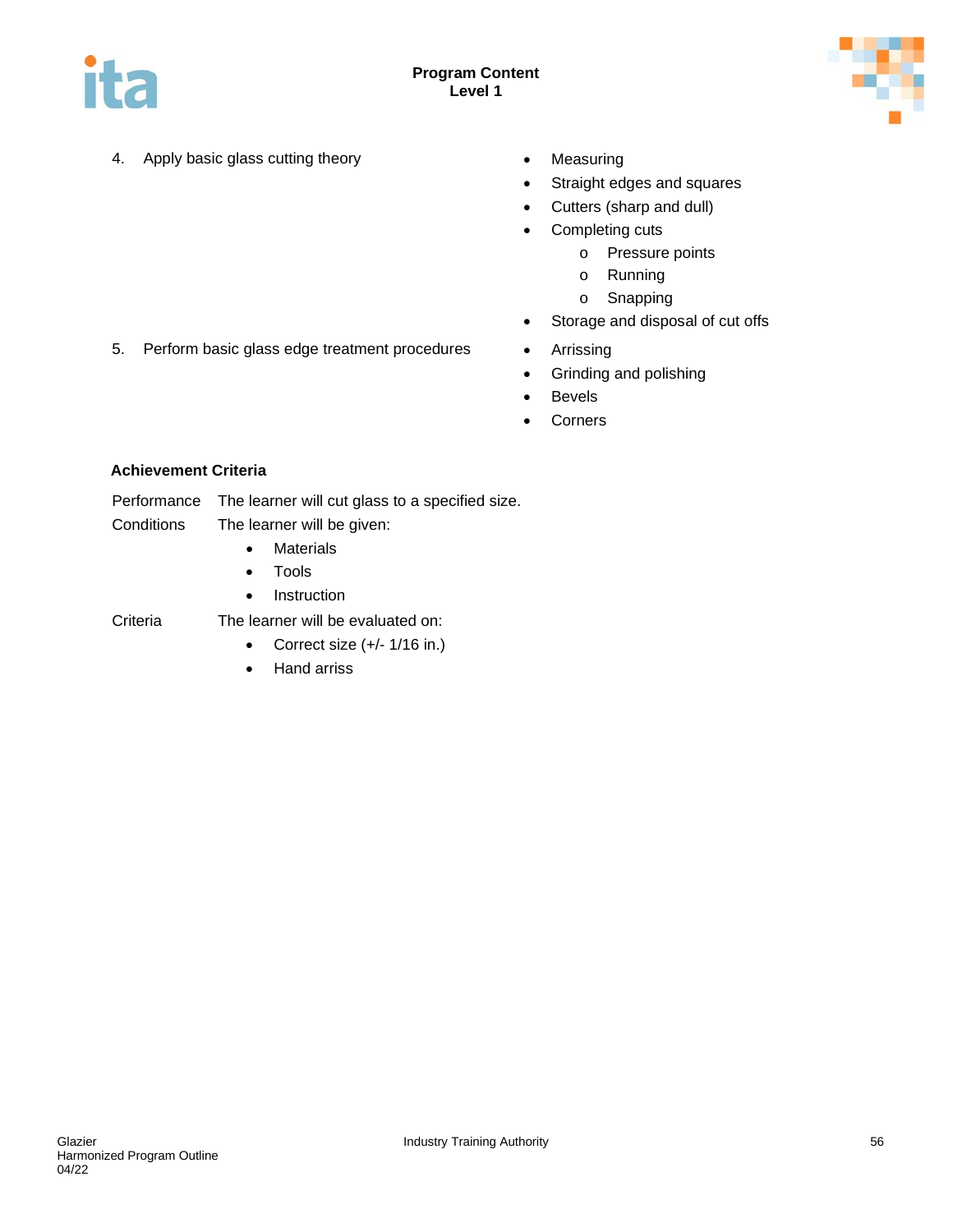



**Competency: E1 Install storefront systems**

### **Objectives**

To be competent in this area, the individual must be able to:

• Install basic storefront

### **LEARNING TASKS CONTENT**

1. Prepare rough opening entitled and the set of the Plumb level square

### 2. Install flashing **• End damns**

- 3. Install framing **•** Shims
- 4. Glaze frames **•** Gaskets
- 5. Finish frames Backer rod

- 
- Membranes
- L-angle installation
- 
- Drips
- High performance
- Sealants
- Fasteners
- 
- Fasteners
- Backing plates
- 
- Setting block
- Glass
- Stops
- 
- Insulation
- Sealant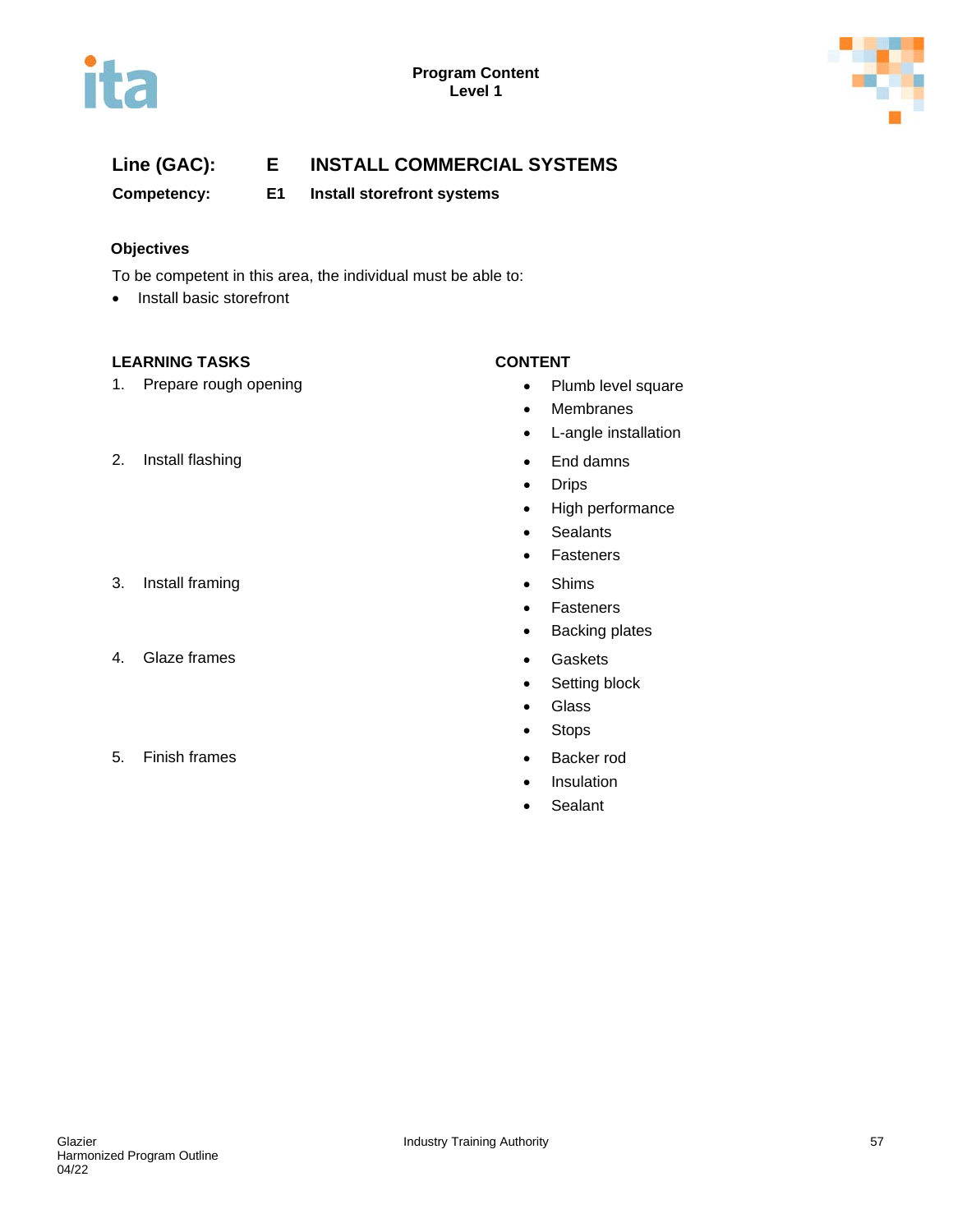



Performance The learner will install and glaze a small frame.

- Conditions The learner will be given:
	- Instructions
	- Materials
	- Tools

### Criteria The learner will be evaluated on:

- Plumb
	- Level
	- Setting block procedures
- Overall aesthetics
- Caulking joints
- Exterior vinyl installation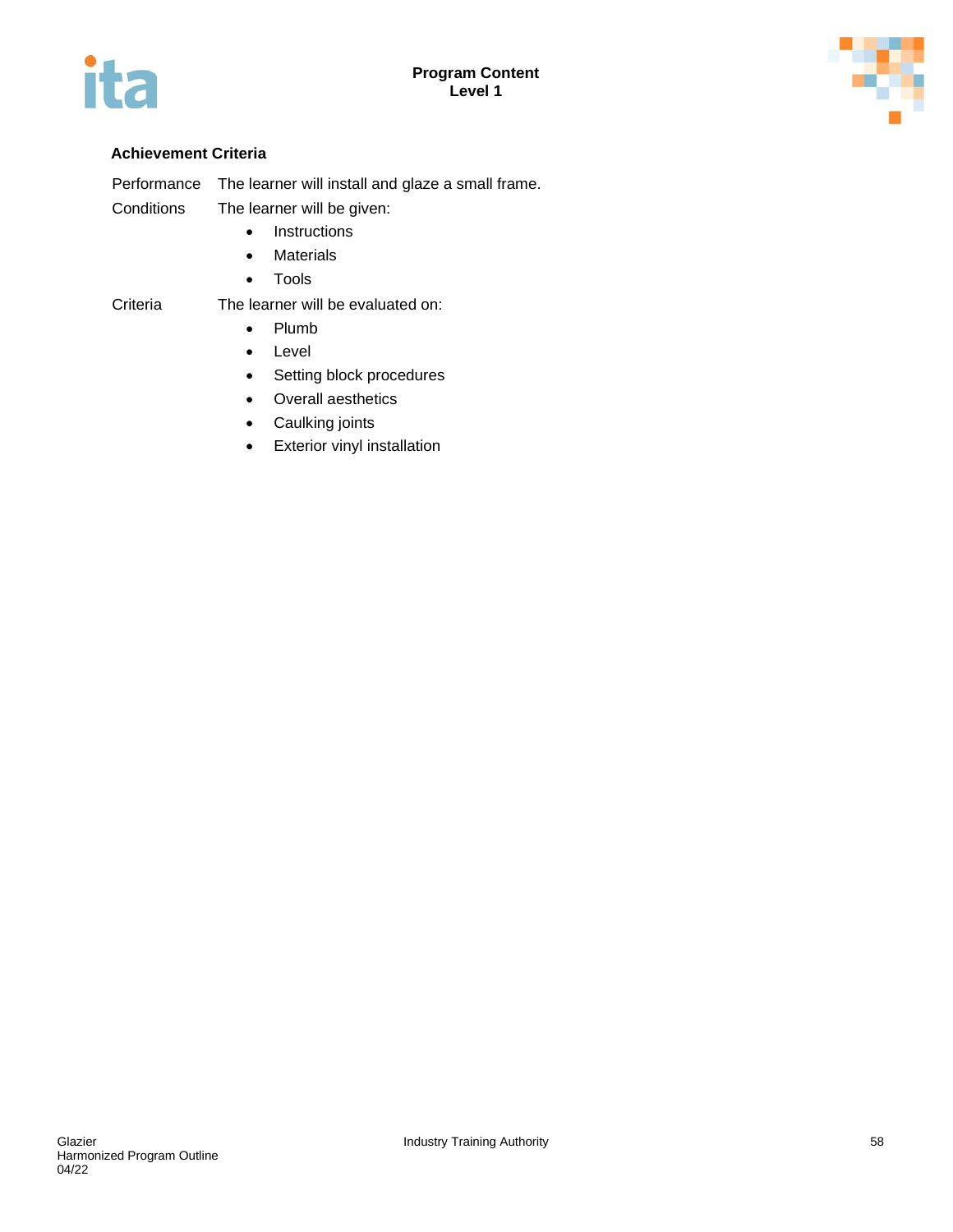



**Competency: E2 Install strip window systems** 

### **Objectives**

To be competent in this area, the individual must be able to:

• Describe commercial strip window system installation

### **LEARNING TASKS CONTENT**

1. Describe installation of commercial strip window systems

- Weather seal membranes
- Flashing installations
- Deflection channel and internal angles
- Assembly methods
	- o Pre-glazed
		- o Sight-glazed
- Installation procedures
	- o Dividing caulking clearances
	- o Expansion joints
	- o Installing setting blocks
	- o Securing window systems
	- o Installation of on-site glazing
	- o Modifying windows in final locations
	- o Insulating and seal frames
	- o Verifying operation of windows
	- o Rainscreen system
- Installation of preassembled structures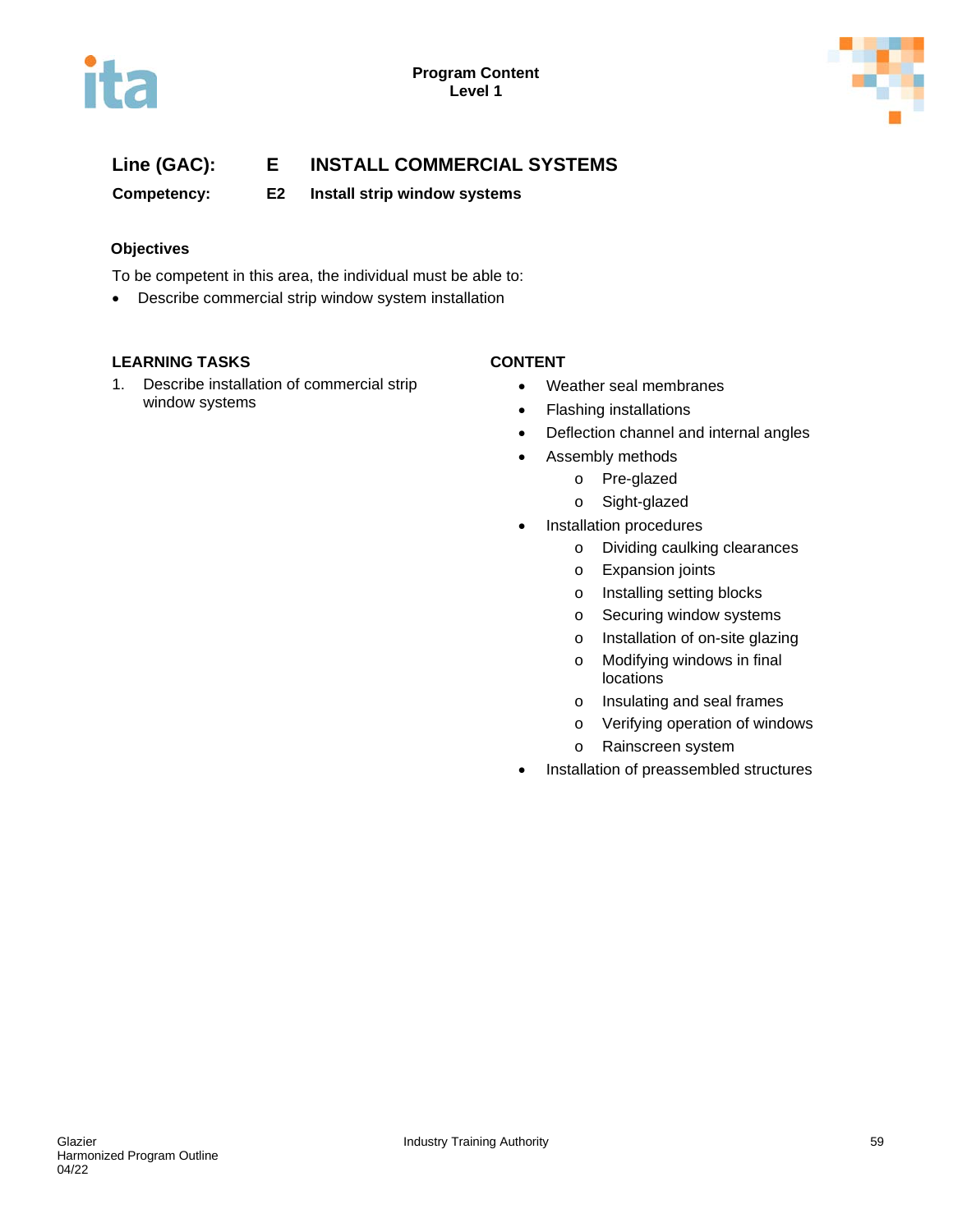



**Competency: E3 Install curtain walls**

### **Objectives**

To be competent in this area, the individual must be able to:

- Describe curtain wall installation
- Prepare curtain wall
- Glaze curtain wall
- Finish curtain wall

### **LEARNING TASKS CONTENT**

1. Describe curtain wall installation **•** Two and Four sided SSG

2. Prepare curtain wall **Exercise 2.** Prepare curtain wall

- 3. Glaze curtain wall **but all contained a contained a Glass** installation
- 

- 
- Stick built
- Unitized
- Split mullion
- Fastening systems
- Toggle system
- 
- Gaskets
- Toe beads
- Angles
- Flashing and membranes
- Corner blocking and sealants
- 
- Setting blocks
- Temporaries (Dutchmen)
- 4. Finish curtain wall **All and Structure 1** and the Vertical pressure plate installation
	- Horizontal pressure plate installation (clearance tolerances)
	- Sealants
	- Beauty cap
	- Anti-Rotation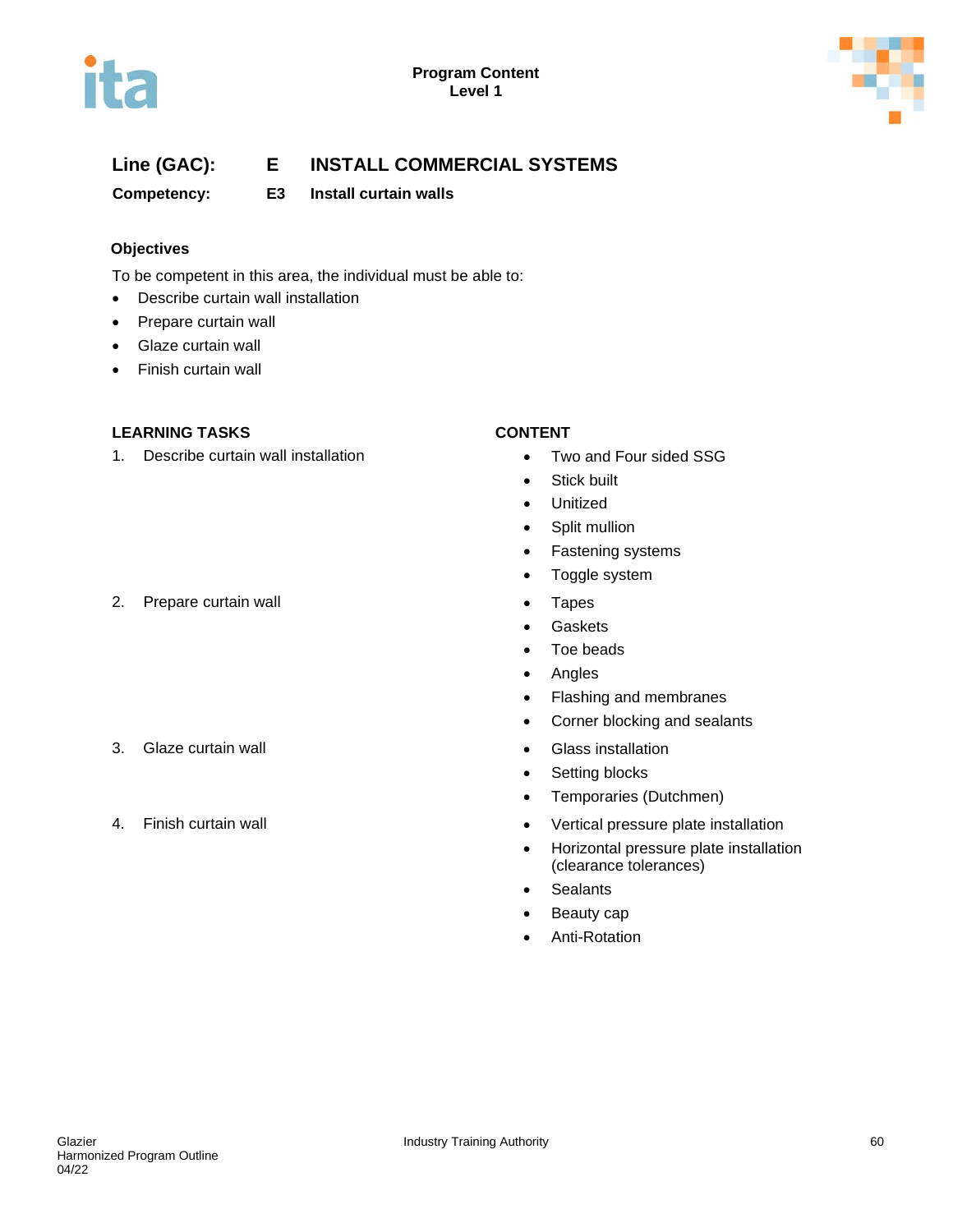



**Competency: E7 Install building envelope membranes**

### **Objectives**

To be competent in this area, the individual must be able to:

- Describe preparation of materials for installation
- Describe procedures for installing building envelope membranes
- Install building envelope membranes

### **LEARNING TASKS CONTENT**

- 1. Describe the purpose and applications of membranes
- 2. Describe preparation of materials for installation Types of materials

- Water and air seal o Permeable / non-permeable
- 
- Application of materials
- Selection and use of appropriate tools and equipment
- Preparation methods for specific materials
- General preparation of materials
	- o Cleaning
	- o Measuring
	- o Priming
	- o Corner sealing and lapping
	- o Sizes
- Peel and stick
	- o Permeable / non-permeable
- Specifications of compatibility of adjoining membranes and sealants
- 
- **Concrete**
- Wood
- Fibre board
- 
- Rain barrier weeped to the exterior
- Pressure equalization
- Pressure differential

### 3. Describe compatibilities of membranes and sealants

- 4. Describe types of substrates Metal
- 5. Describe rain screen principles Airtight seal to the interior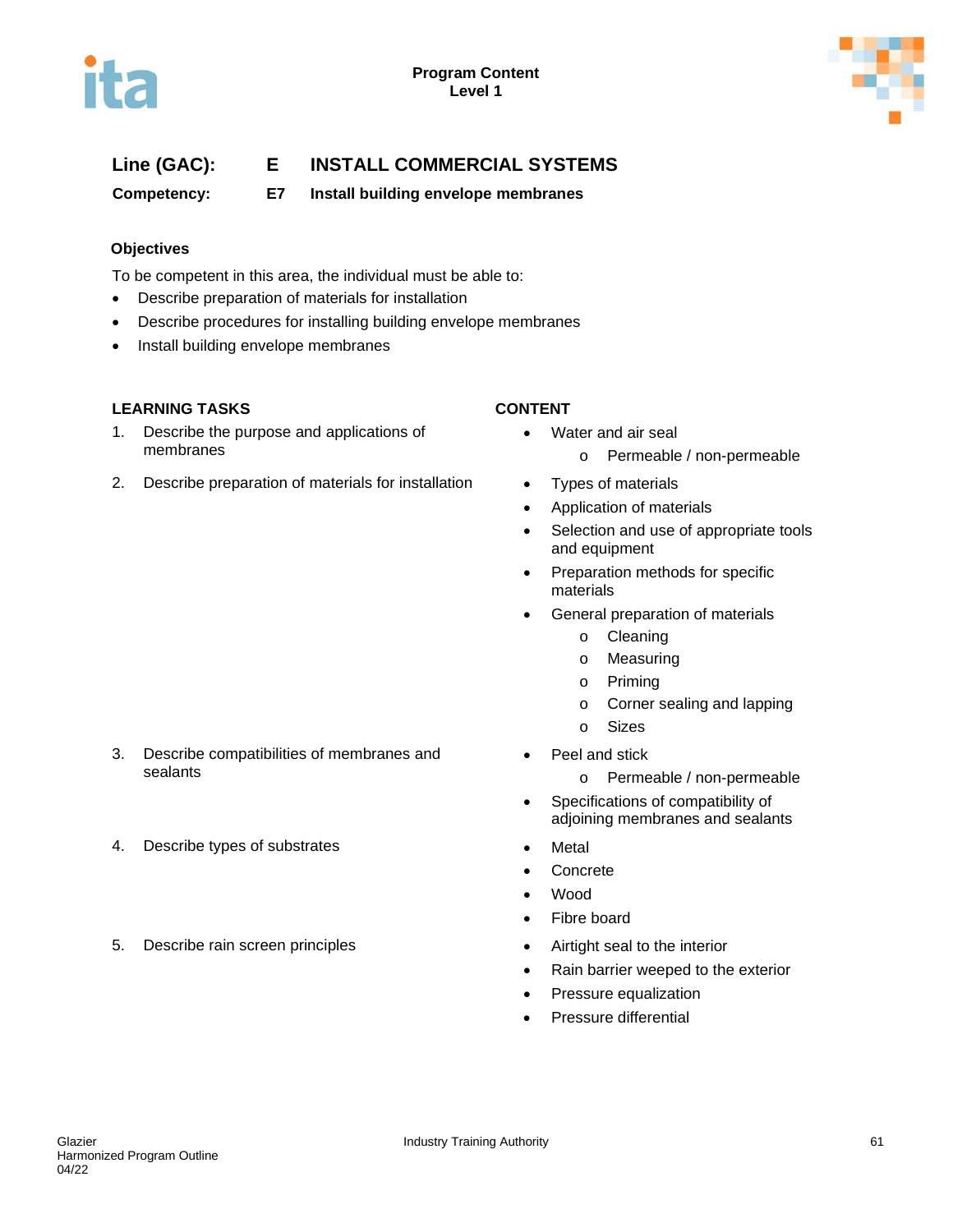



### **LEARNING TASKS CONTENT**

6. Install building envelope membranes • Tools and equipment

- 
- Materials
	- o Fasteners, sealants and primers
	- o Product compatibility
	- o Manufacturer recommendations
- Installation sequencing of membranes for watershed
- Laying down of membrane
- Install building envelope membranes according to job specifications

### **Achievement Criteria**

Performance The learner will measure and apply primer and membrane to specifications.

Conditions The learner will be given:

- Instructions
- Materials
- Tools

### Criteria The learner will be evaluated on:

- Priming
- Lapping coordination (3 in. minimum)
- Shingling
- Adhesion
- Neatness of finish/aesthetics
- Sealant application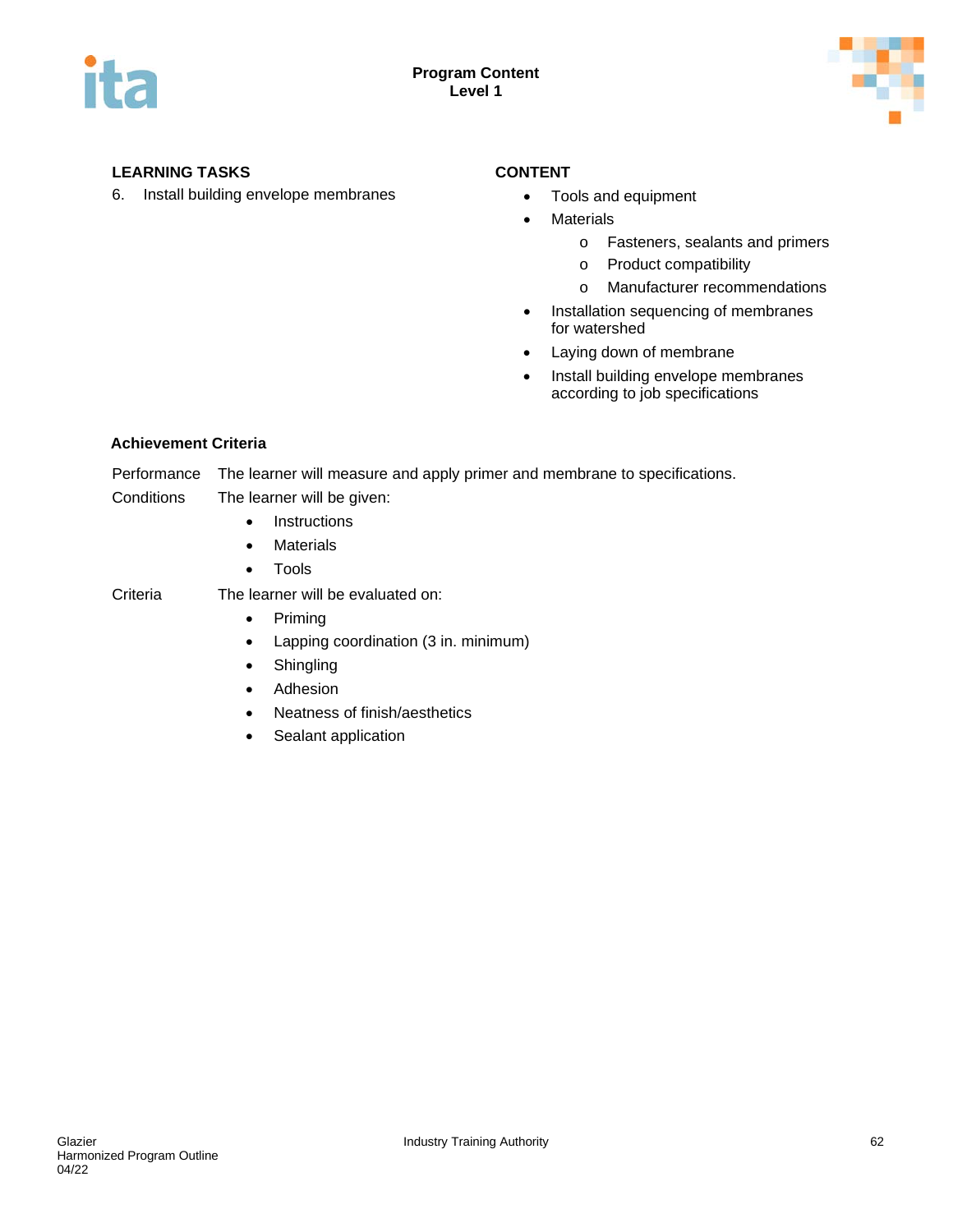



**Competency: E9 Use caulking and sealants**

### **Objectives**

To be competent in this area, the individual must be able to:

• Describe types of sealants and shims

### **LEARNING TASKS CONTENT**

1. Describe types of sealants **•** Classification

- - o High performance
	- o Medium performance
	- o Low performance
	- o Structural
	- **Types** 
		- o Silicone
		- o Oil base
		- o Butyl
		- o Polysulfide
		- o Urethane
			- − One part
			- − Two part
- Primer
- Tapes
- Caulking
- Gaskets
- 
- Pre-shim tape
- Foam tape
- Sponge gaskets
- Dense wedge gaskets
- Shims
- - o Closed-cell polyethylene rod
	- o Open-cell polyethylene rod
	- o Bond breakers
- Procedures for application
	- o Size
	- o Parallel joint faces
	- o Width-to-depth ratio

2. Describe tapes and shims **•** Butyl tape

3. Describe backup materials • Types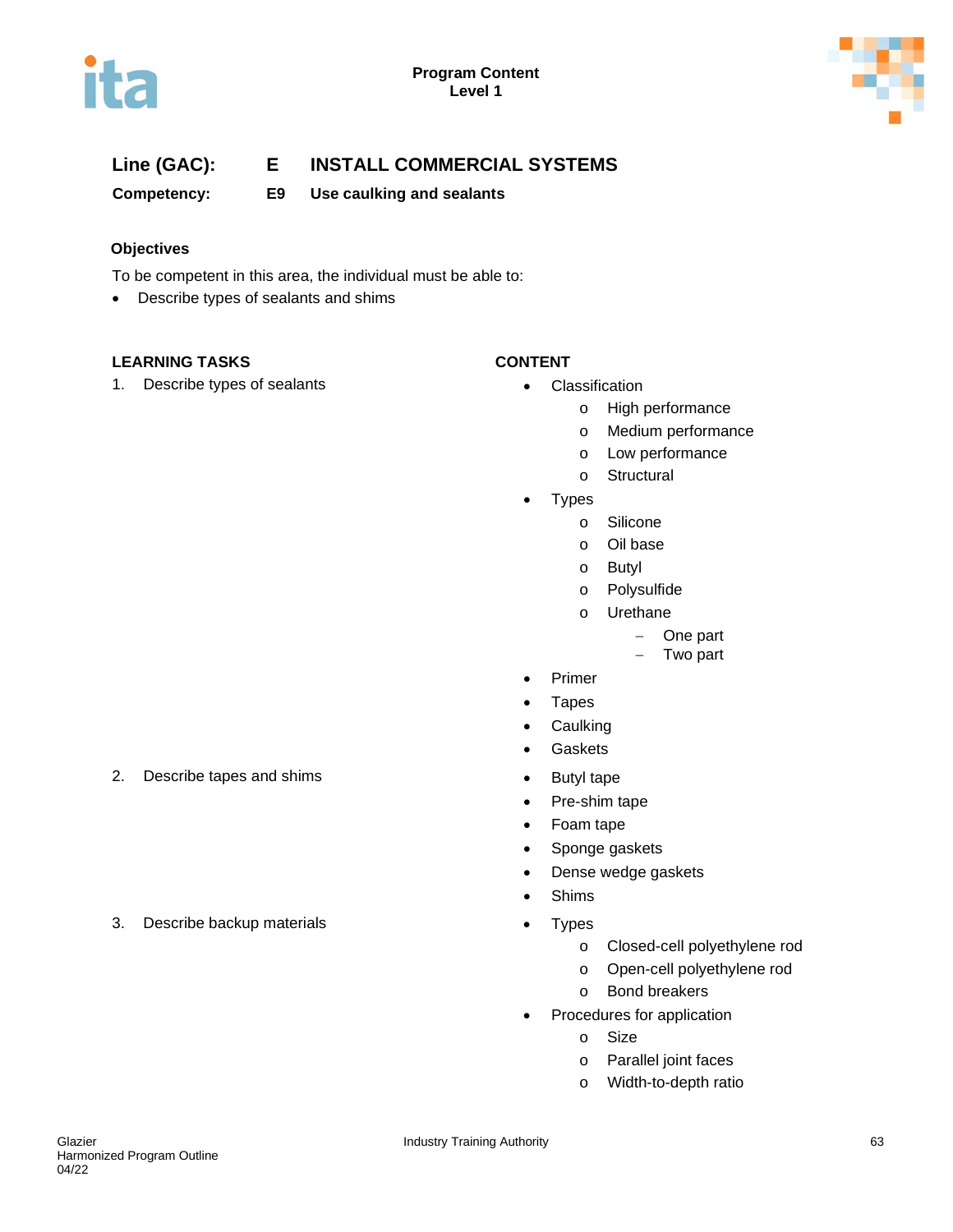



# **Line (GAC): F INSTALL RESIDENTIAL SYSTEMS**

**Competency: F4 Install shower enclosures, mirrors, and back-painted glass**

### **Objectives**

To be competent in this area, the individual must be able to:

• Describe preparation and installation for mirrors and back-painted glass

### **LEARNING TASKS CONTENT**

painted glass

1. Describe wall preparation for mirrors and backpainted glass

2. Describe installation of mirrors and back-

- Measuring wall
- Measuring out of square
- Clearance tolerances
- Wall plane
- Confirmation of surface preparation
- Sealants and adhesives compatibility
- Safety backing
- Vancouver clips/J-molding
- Mirror trims
- Cut-outs
- Edge grips
- Standoffs
- Butt joint blackout/shadowline
- **Fasteners**
- Attachment to wall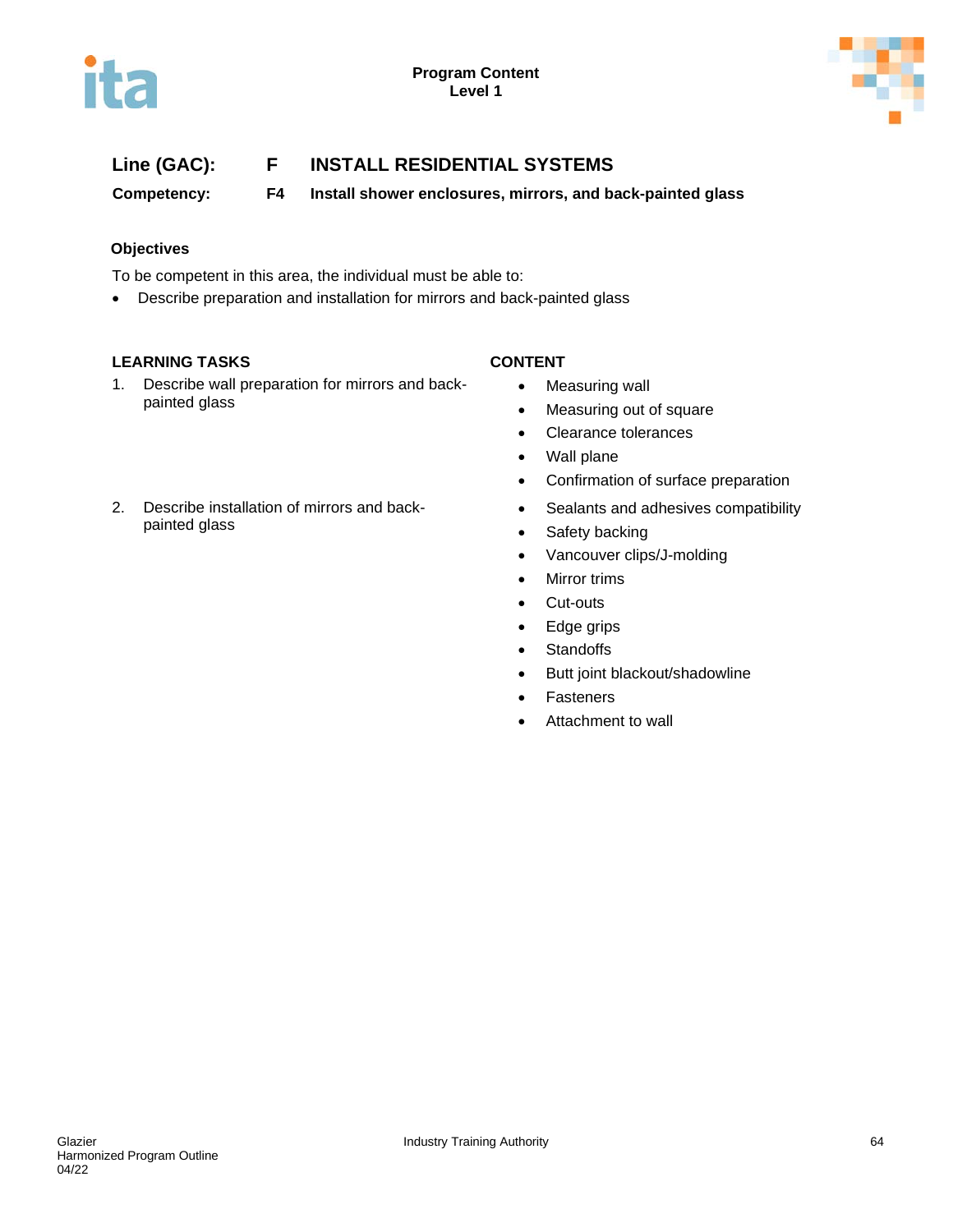



# **Level 2 Glazier**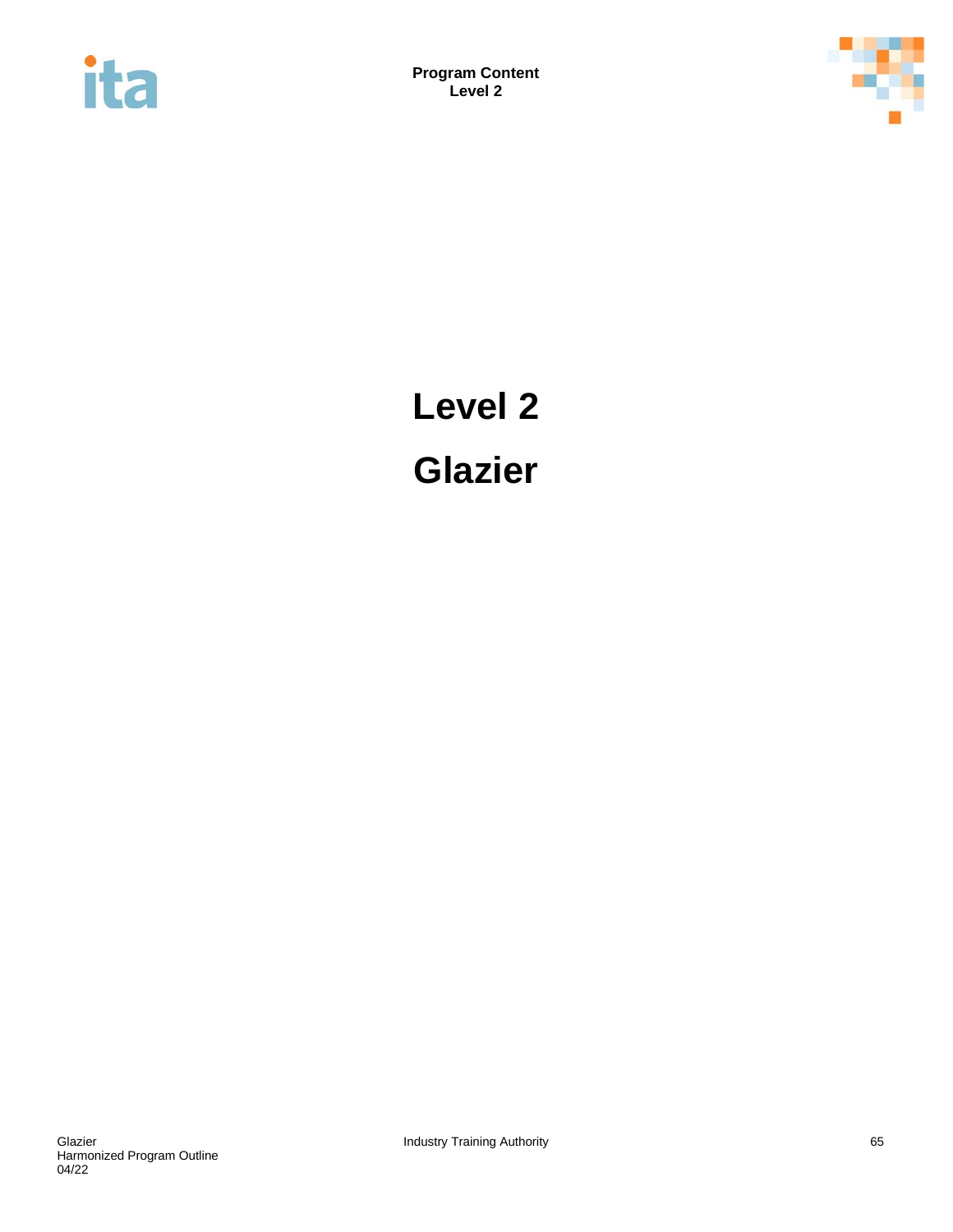



# **Line (GAC): B ORGANIZE WORK**

**Competency: B1 Interpret drawings and specifications**

### **Objectives**

To be competent in this area, the individual must be able to:

- Identify symbols and abbreviations
- Interpret shop and fabrication drawings
- Describe door and window schedules
- Use a drawing to prepare a material list

### **LEARNING TASKS CONTENT**

1. Identify symbols and abbreviations • Legend

- 
- Symbols
- Abbreviations
- Cross Sections
- **Details**
- Language of Lines
- Grid Lines
- Specifications
- 2. Interpret shop and fabrication drawings Glazing-specific
	- Sizes and dimensions
	- Flashings and fasteners
- 3. Describe door and window schedules Metal type and finish
	- Handing
	- Hardware
	- Glass type and use
- 4. Use a drawing to prepare a simple material list **•** Quantities (caulking, vinyls, metal)
	- Overall dimensions
	- Optimizing
	- Glass sizes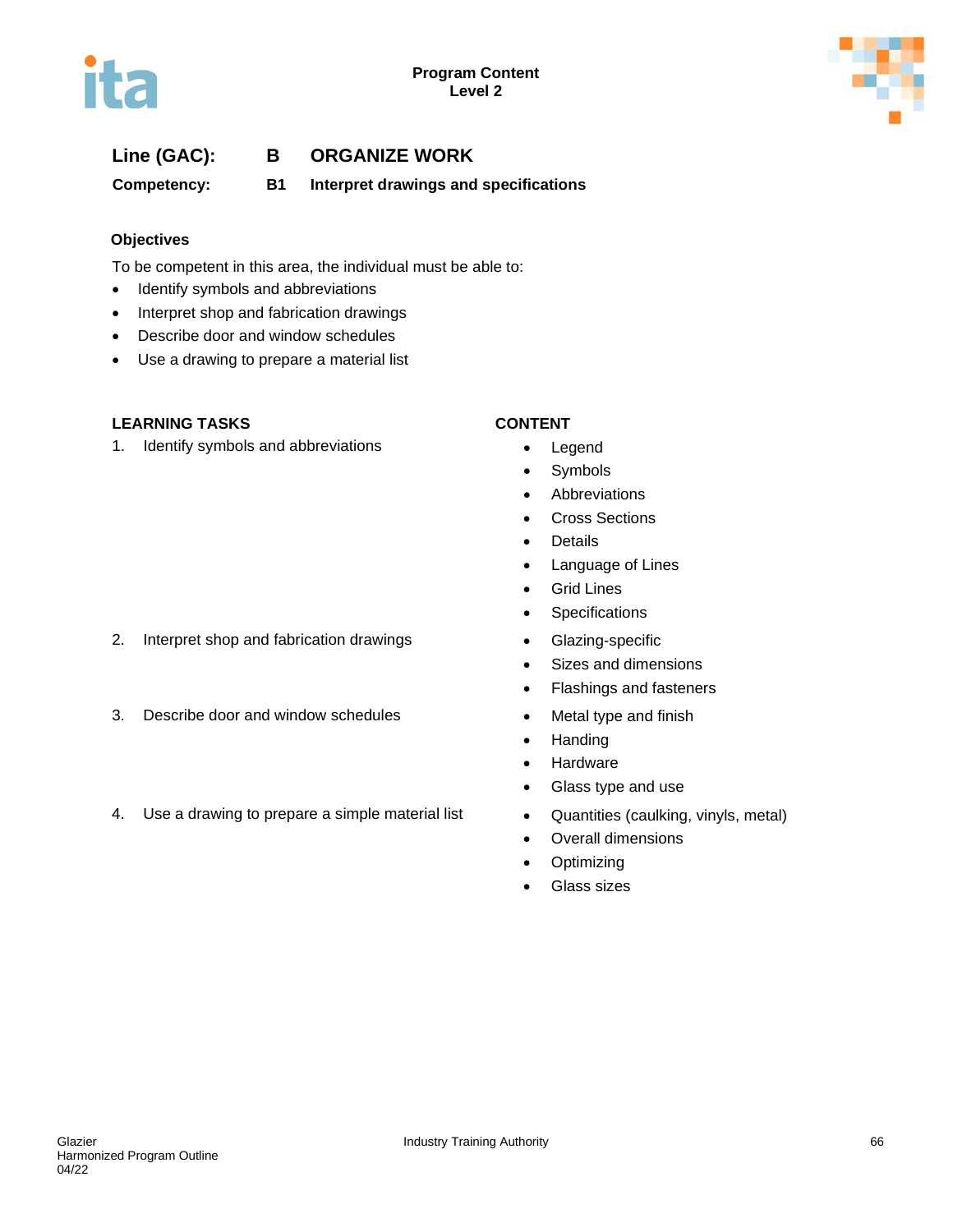



Performance The learner will interpret a table of contents and convey information on a blueprint.

Conditions The learner will be given:

- Blueprint(s) (shop or architectural)
- Instructions and tasks
- Tools

### Criteria The learner will be evaluated on:

- Gridlines
- Quantities
- Locations
- Details
- Sizes and Dimensions
- Specifications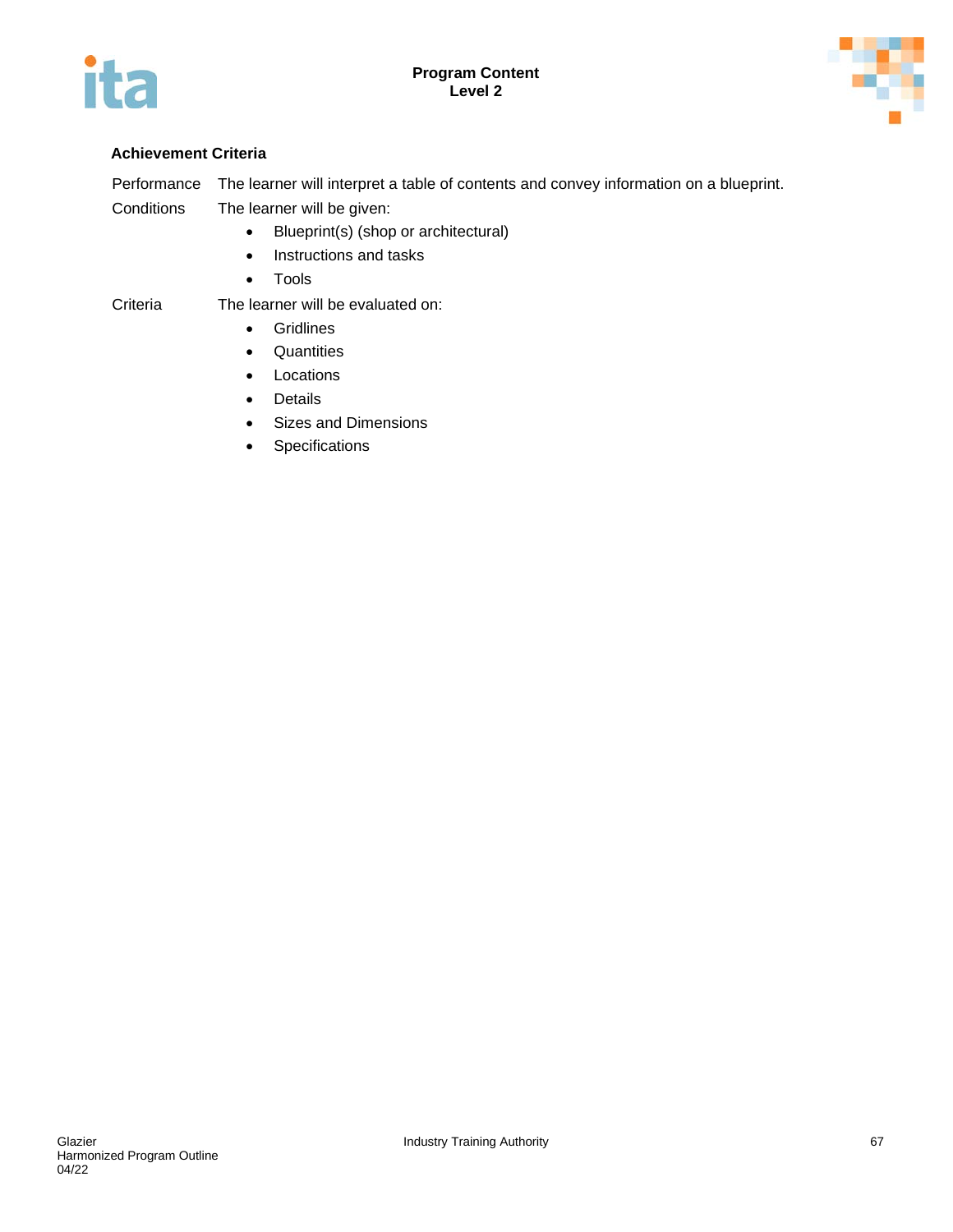



# **Line (GAC): B ORGANIZE WORK**

**Competency: B4 Apply trade math**

### **Objectives**

To be competent in this area, the individual must be able to:

- Solve geometric problems
- Solve problems using trigonometry
- Use math to optimize materials for specific framing

### **LEARNING TASKS CONTENT**

1. Solve geometric problems **•** Area

- 
- Perimeter
- Volume
- Angles
- Arc
- Radius and diameter
- Formulas for area of
	- o Squares and rectangles
	- o Triangles
	- o Parallelogram
	- o Trapezoid
	- o Circle
	- o Sector
	- o Segment
	- o Other relevant geometric shapes
	- o Simplify fractions
- 
- Sine
- Cosine
- Tangent
- Glass
- Metal
- Miscellaneous related materials
	- o Tapes
	- o Gaskets
	- o Sealants
- 2. Solve problems using trigonometry **•** Pythagorean theorem
- 3. Use math to optimize materials for specific framing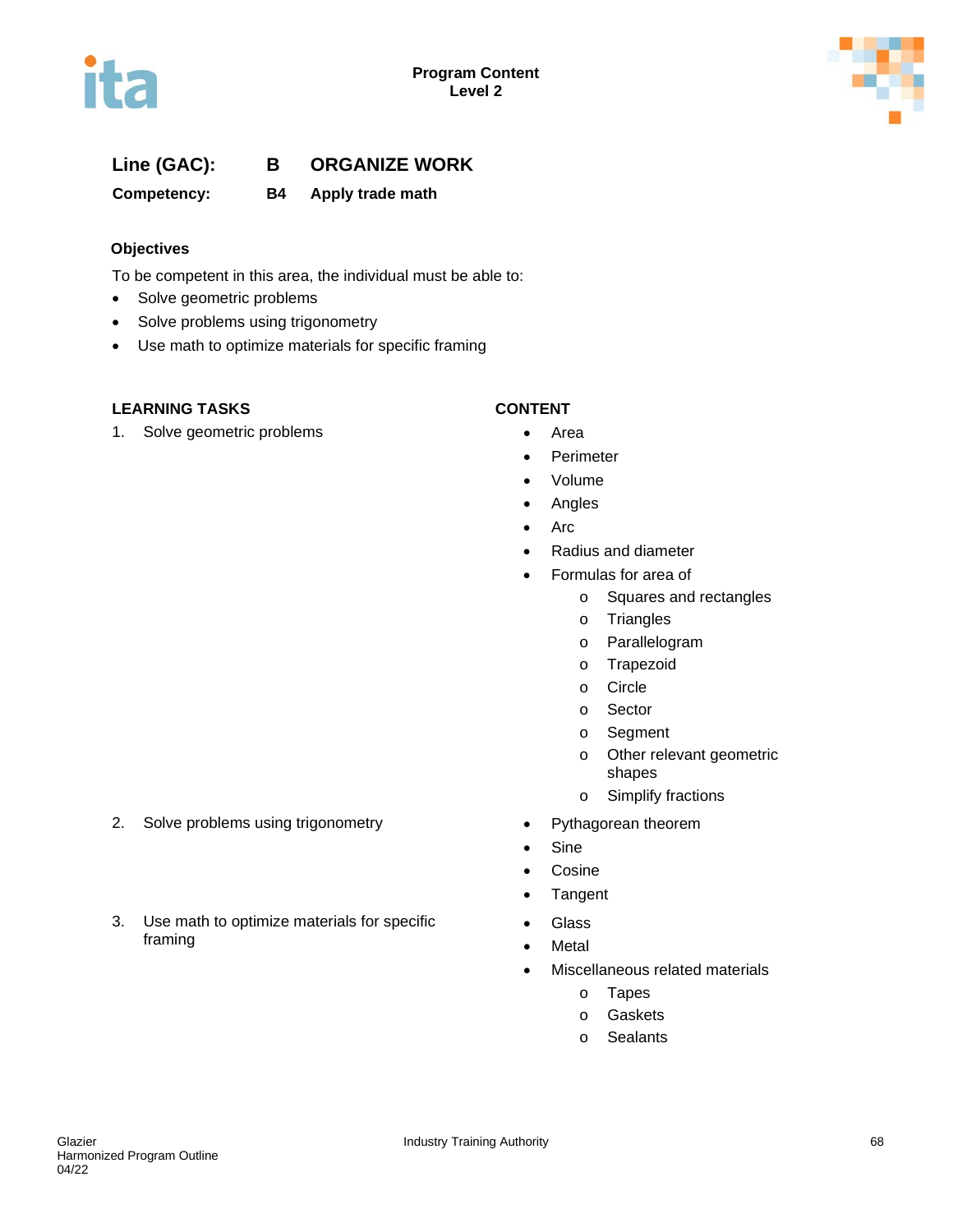



Performance The learner will determine frame sizes, glass sizes and site dimensions.

Conditions The learner will be given:

- Calculator
- Instructions and tasks
- Framing specifications
- Tools

### Criteria The learner will be evaluated on:

- Glass sizes
- Framing sizes
- Calculations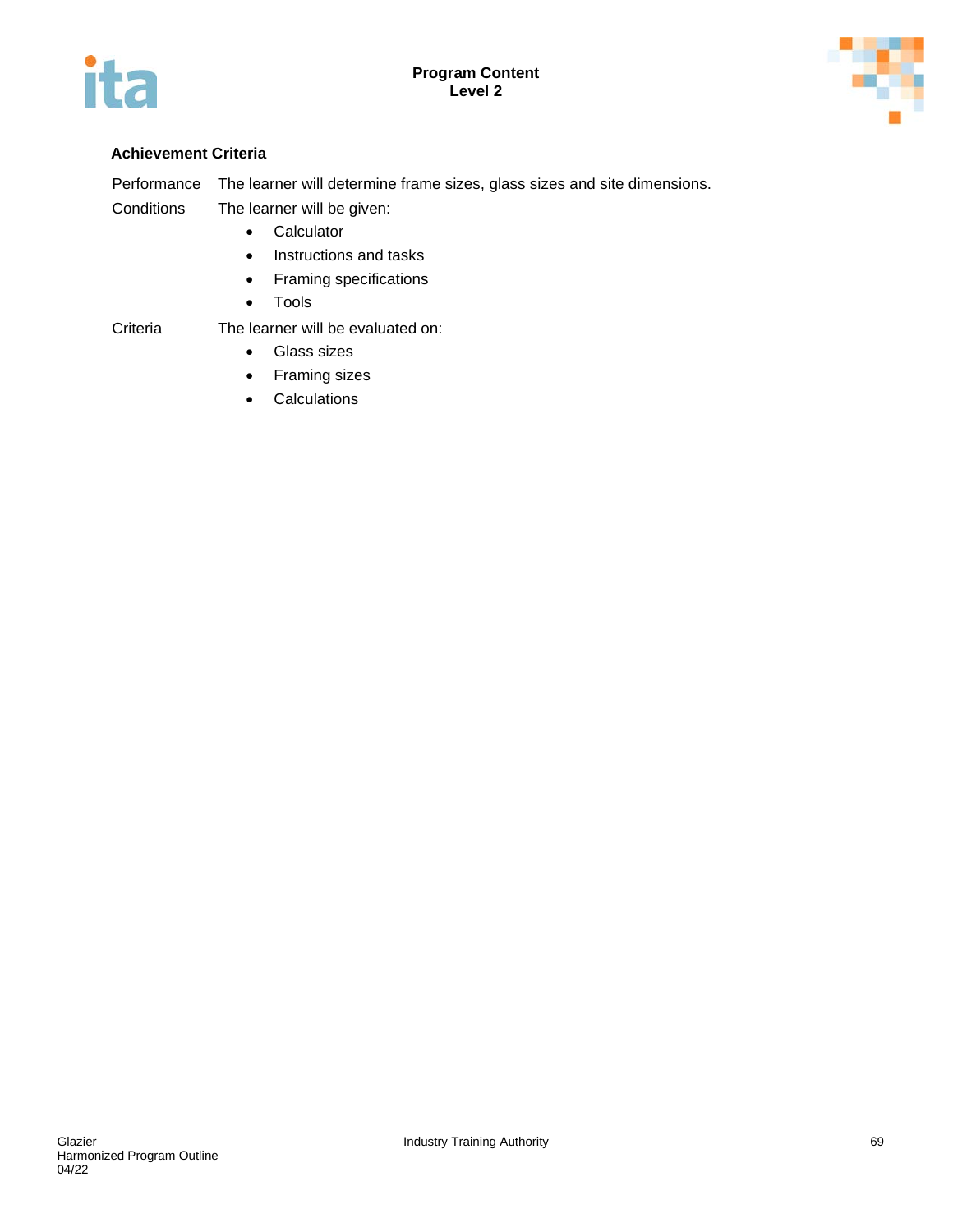



# **Line (GAC): D FABRICATE COMMERCIAL SYSTEMS**

**Competency: D1 Fabricate storefront systems**

### **Objectives**

To be competent in this area, the individual must be able to:

- Fabricate door frame and sidelites
- Prepare frame for closers, butt hinges, and hardware
- Perform routering and lock cut-outs
- Fabricate jigs
- Fabricate headers for concealed overhead closers
- Install panic hardware

### **LEARNING TASKS CONTENT**

1. Fabricate door frame and sidelites **•** Screw spline assembling

### 2. Prepare frame for closers, butt hinges, and hardware

- 3. Perform routering and lock cut-outs **•** Router safety and lubrication
- 4. Describe jigs **•** Types
- 
- 6. Fabricate headers for concealed overhead closers
- 

- 
- Setting block applications
- Glazing and vinyling
- Presses and jigs
- Assembly of storefront frame
- Installation of offset pivot
- Surface mounted closers
- Butt hinge cutouts
- Layout and installation of cut-outs
- Installation of backing plates
- Installation of butt hinges
- Installation of doors and adjustments
- 
- Lock layout
- Lock cut-outs using routers
- 
- 5. Fabricate jigs **6. Fabricate in the set of the set of the set of the Screw spline and shear block** 
	- Concealed overhead closer
	- Butt hinge
	- Choice of metal
	- Layout and installation of cut-out
	- Installation of closer
- 7. Install panic hardware Layout and installation of panics
	- Adjustment of panics and flush bolt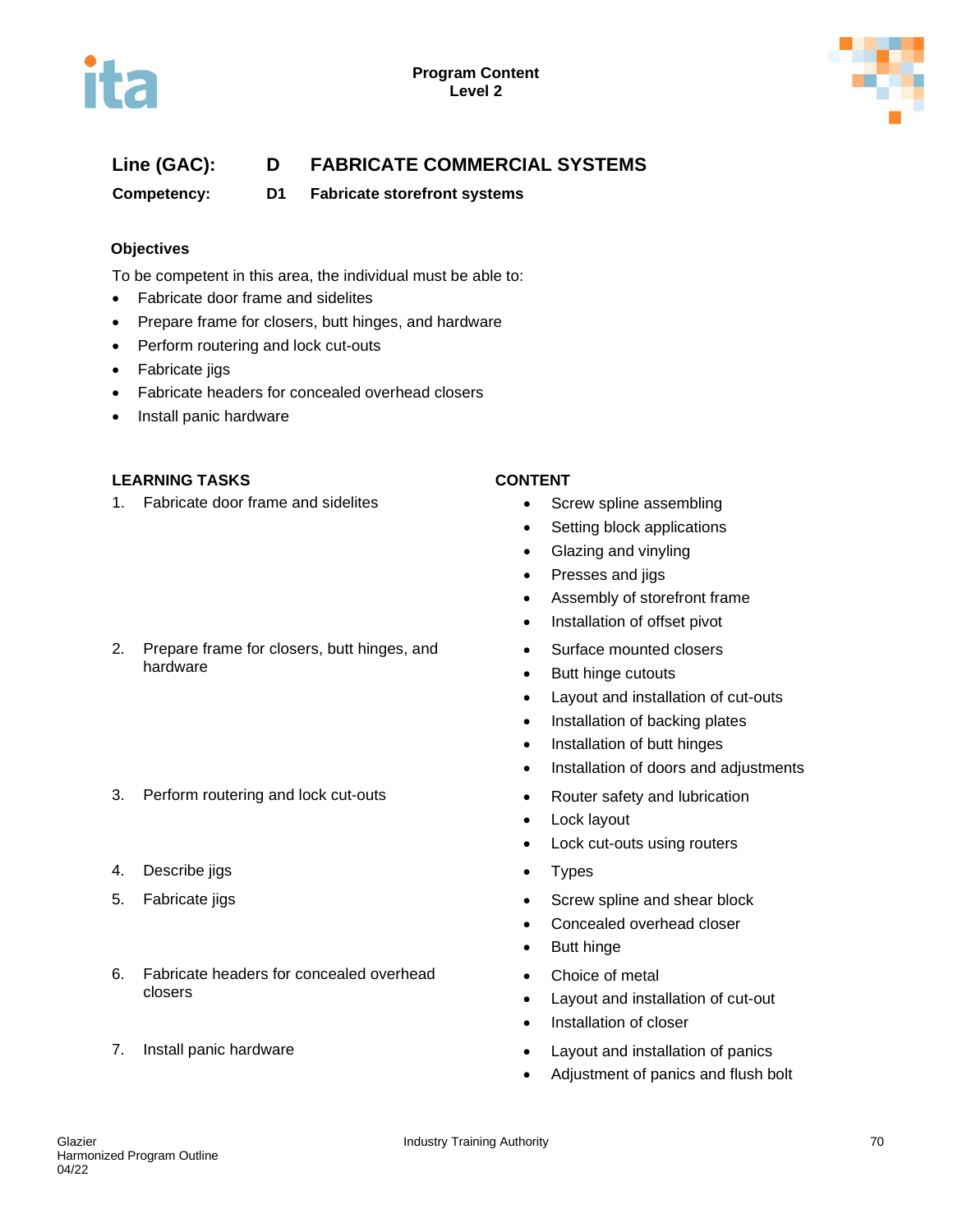



### **Achievement Criteria**

Performance The learner will perform door and sidelite fabrication.

Conditions The learner will be given:

- Tools
- Instructions and drawings
- Materials

# Criteria The learner will be evaluated on:

- Accuracy of frame and door opening size, lock cut-out
- Overall aesthetics (no scratches)
- Hardware preparation
- Door stop installation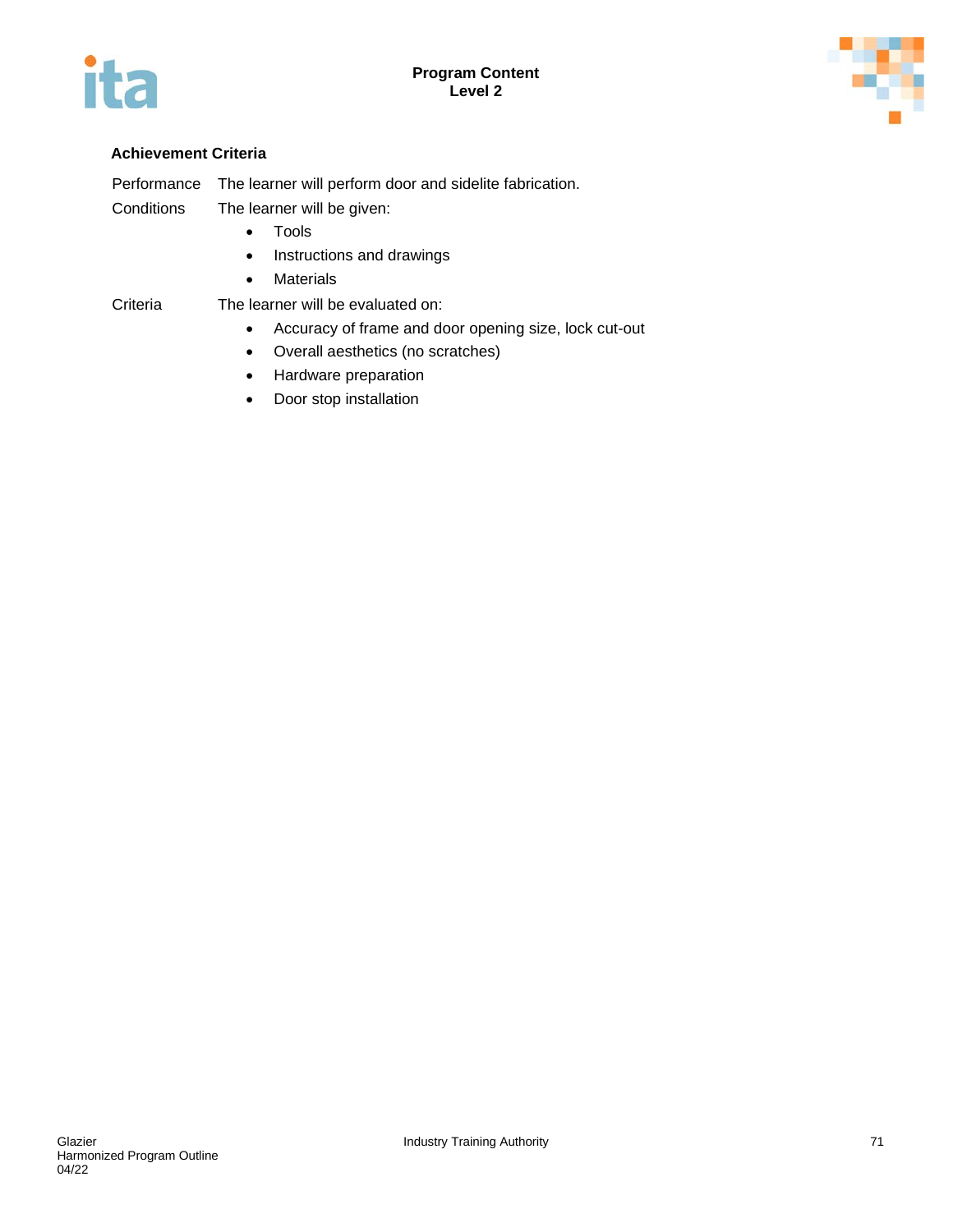



# **Line (GAC): D FABRICATE COMMERCIAL SYSTEMS**

**Competency: D2 Fabricate window systems**

### **Objectives**

To be competent in this area, the individual must be able to:

- Layout for fabrication of commercial window systems
- Fabricate commercial window systems

### **LEARNING TASKS CONTENT**

1. Describe commercial window systems • Types of window systems

- - o Strip
	- o Punched opening
- Types of operable windows
	- o Casement
	- o Awning
	- o Hopper
	- o Tilt turn
- **Components** 
	- o Spigots
	- o Screw spline
	- o Hardware
	- o Glazing
- Confirm rough openings, daylight openings and frame sizes according to site conditions and drawings
- Layout fabrication holes
- Types of sealants
- Types of finish
- Types of fasteners
- Air seals/rainscreen
- Glazing thickness
- Thermal breaks
- Part and component fabrication
	- o Proper milling and stops
- Assembly techniques for window systems
- Assembly of components
	- o Jambs, headers and sills
	- o Sealing joints at head and sill and intermediate horizontals
	- o Tapes and gaskets
	- o Setting blocks
- Material protection

2. Layout for fabrication of commercial window systems

3. Fabricate commercial window systems and vent installations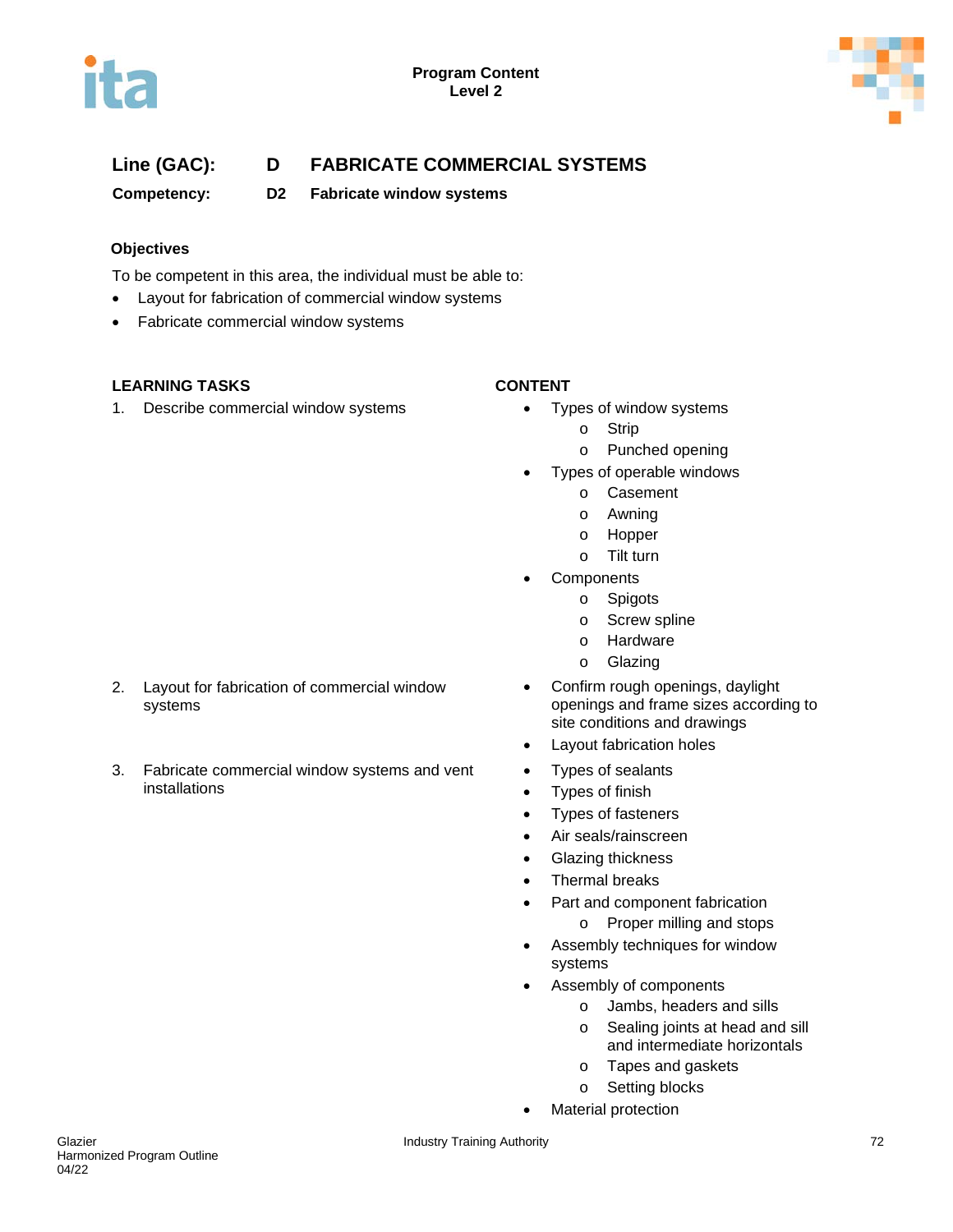



### **Achievement Criteria**

Performance The learner will fabricate a strip window assembly.

Conditions The learner will be given:

- Tools
- Instructions and drawings
- Materials

# Criteria The learner will be evaluated on:

- Fabricate to industry standards (1/16 in)
- Proper joint sealing
- Proper taping, vinyling and heel and toe bead procedures
- Air seal
- Weep holes
- Fabricate for rain screen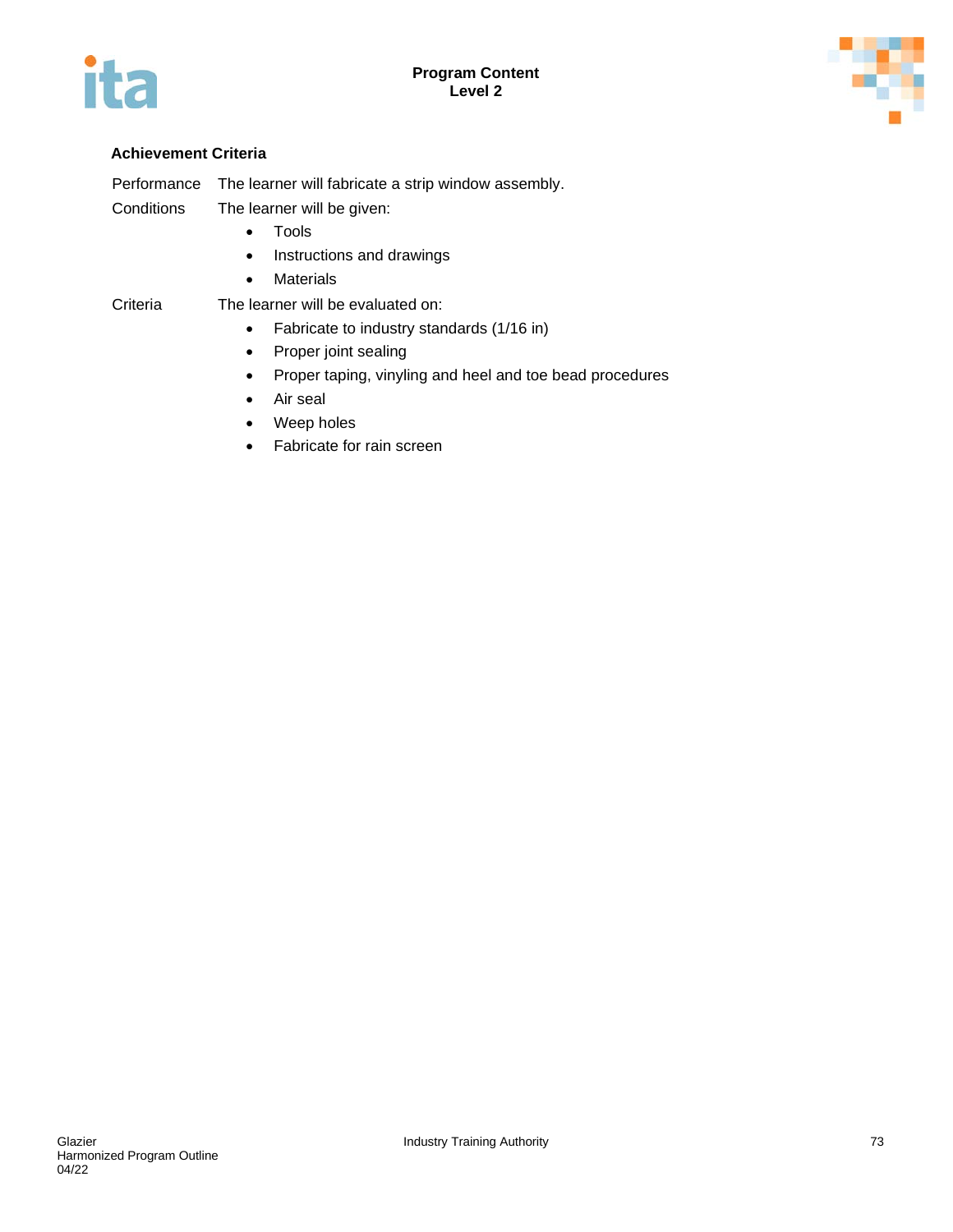



# **Line (GAC): D FABRICATE COMMERCIAL SYSTEMS**

**Competency: D3 Fabricate curtain walls**

### **Objectives**

To be competent in this area, the individual must be able to:

• Fabricate curtain walls

### **LEARNING TASKS CONTENT**

1. Plan fabrication requirements **•** Fabrication sheets

- 
- Manufacturer's specifications related to expansion and contraction
- As built drawings
- Tool selection
- Sequence
- Organize work area
- Material quantity determination and optimization
- Quality control
- Steel and fastening requirements
- Isolation of dissimilar metals
- 2. Fabricate curtain walls **Example 2.** Cutting and milling
	- Labelling material for framing positioning
	- Layout and spigot drilling
	- Fabrication process
		- o Cutting curtain wall parts and components from stock length and prefabricated materials.
		- o Spigot application
		- o Assembling and sealing components
		- o Squaring frames
		- o Prepare components for wind load/dead load anchors
		- o Notching head and sill nosings for blue skin application
		- o Thermal breaks
		- o Types of sealants, gaskets and tapes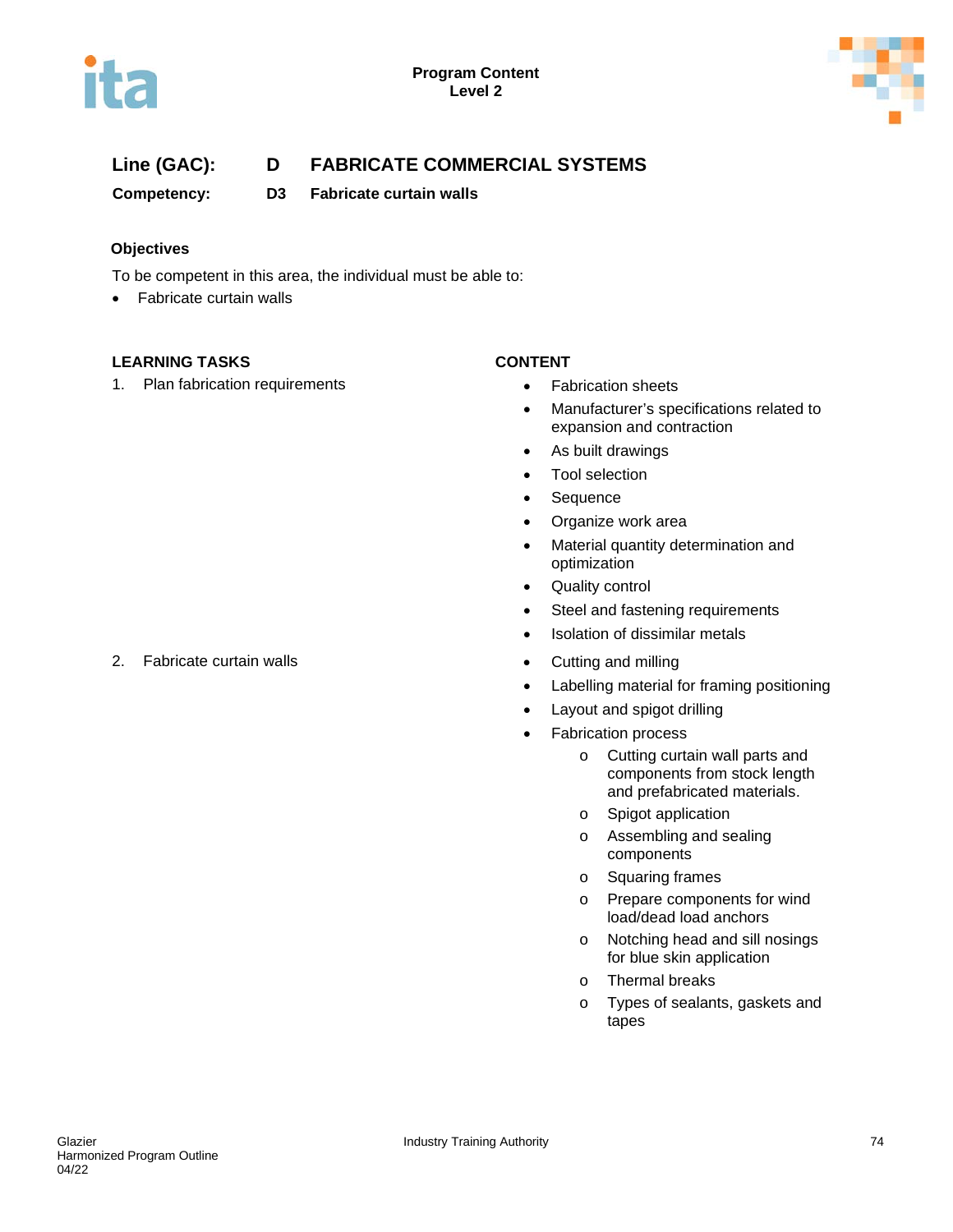



### **Achievement Criteria**

Performance The learner will fabricate a curtain wall frame.

- Conditions The learner will be given:
	- Tools
	- Instructions and drawings
	- Materials

# Criteria The learner will be evaluated on:

- Fabricate to industry standards (1/16 in.)
- Proper joint sealing
- Proper taping, vinyling procedures
- Thermal breaks
- Preparation of pressure plate and cover cap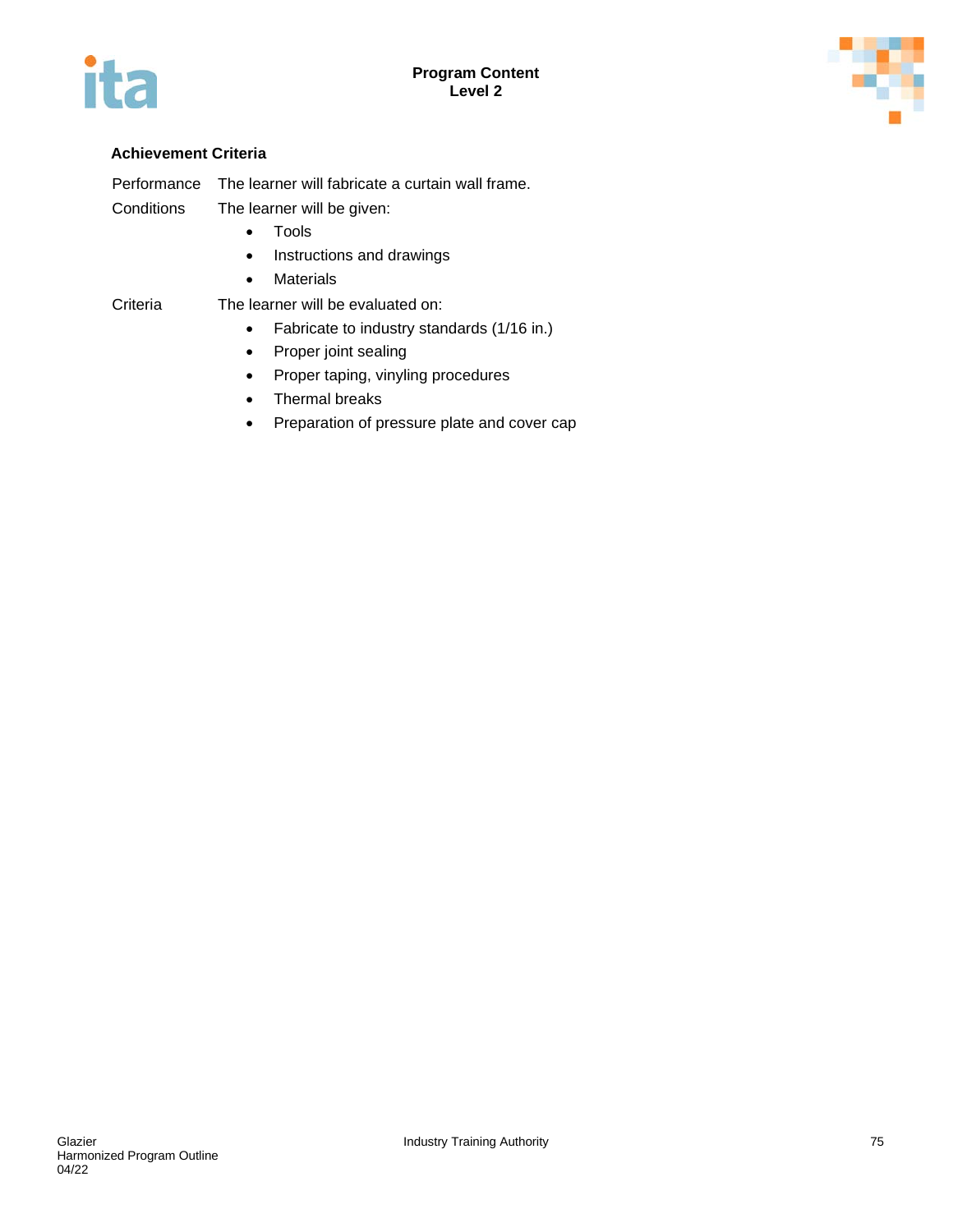



# **Line (GAC): D FABRICATE COMMERCIAL SYSTEMS**

**Competency: D5 Fabricate commercial entrance systems** 

### **Objectives**

To be competent in this area, the individual must be able to:

- Describe the types and applications of different commercial entrance systems
- Describe the parts required for fabricating commercial entrance systems
- Fabricate entrance systems

### **LEARNING TASKS CONTENT**

1. Describe the different types and applications of commercial entrance systems

2. Describe the parts required for fabricating commercial entrance systems

- Types of entrance systems
	- o Swing
		- **Single/double**
		- **•** Centre balance
		- o Sliding
		- o Portals
		- o Vestibule
- Auto headers
- Sliding doors
	- o Pocket doors
- Parts
	- o Types of hardware
	- o Types of framing material
		- − Flush glaze
- Compatibility and performance for types of specified hardware for aluminum doors
- Creating and using templates to prepare doors for hardware
- Assembly of components
	- o Handles
	- o Closers
	- o Thresholds
	- o Flush
	- o Bolts
	- o Locksets
- Assembly of entrances
	- o Fastening entrance system components
- Finger guards
- Kick plate
- **Thresholds**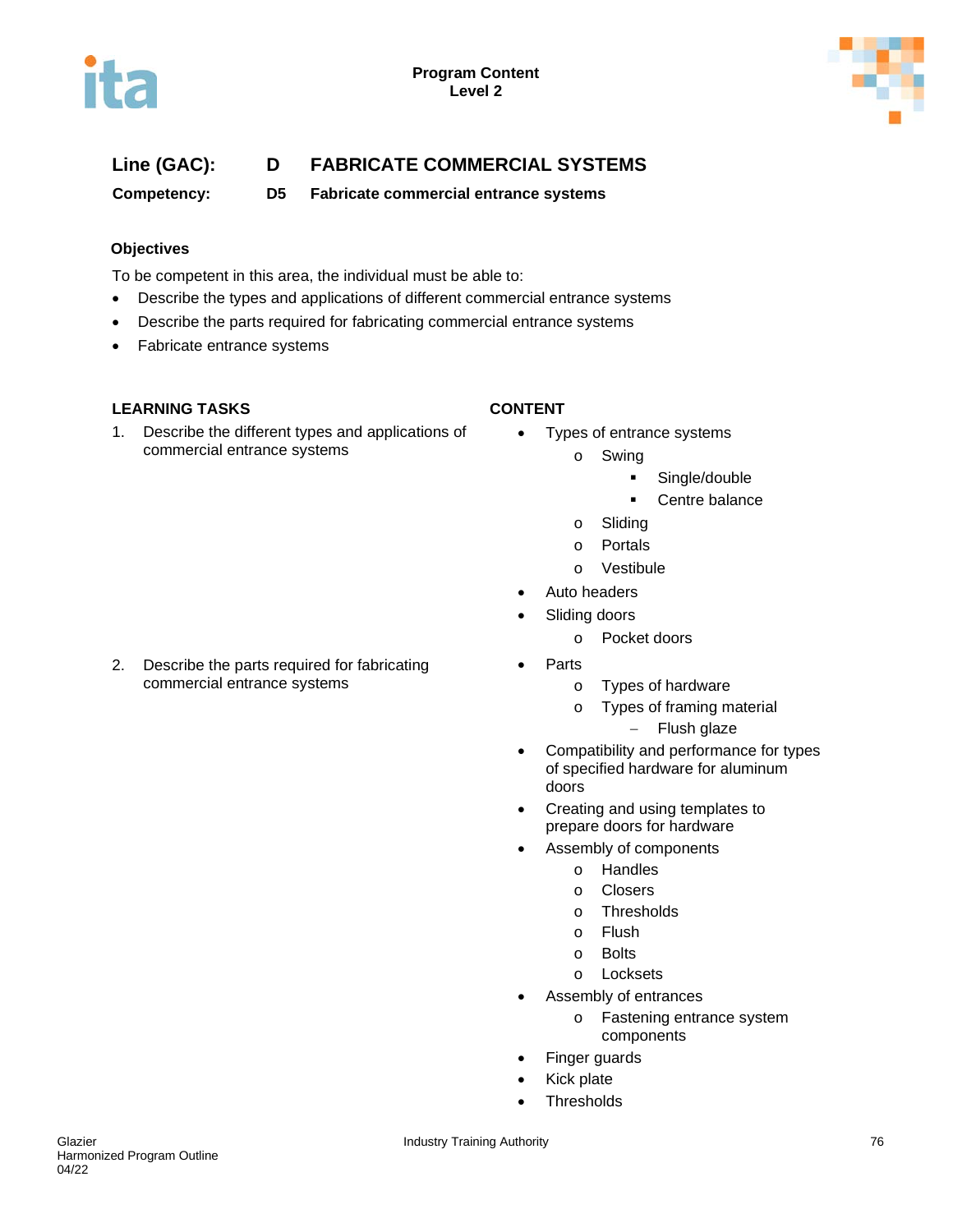



### **LEARNING TASKS CONTENT**

- 3. Fabricate entrance systems **•** Fabrication and preparation of frames
	- Lock preparation
	- Floor mounted pivots
	- Power transfer hinges
	- Overhead door stops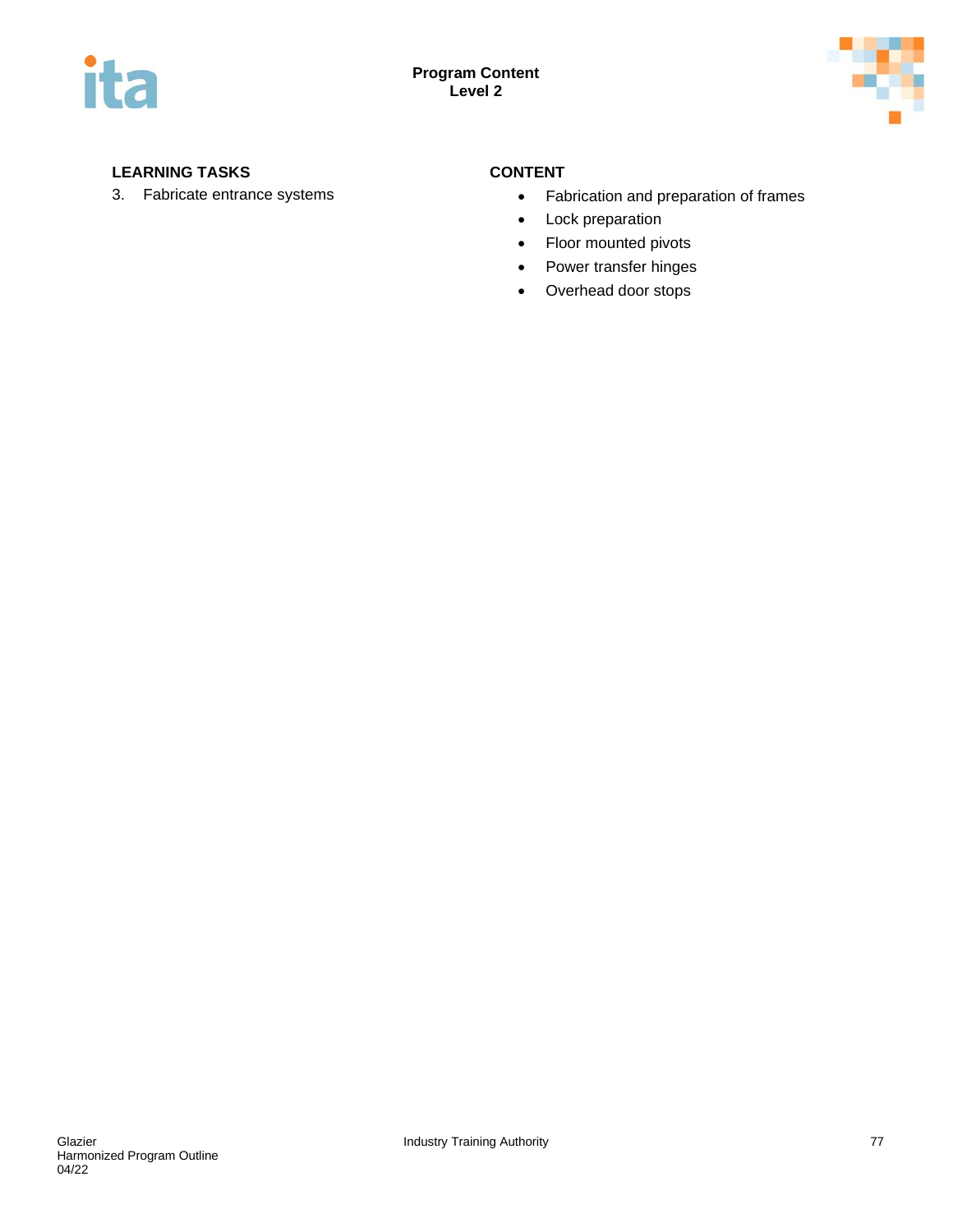



# **Line (GAC): D FABRICATE COMMERCIAL SYSTEMS**

**Competency: D6 Fabricate guardrail, handrail, and balustrade systems** 

### **Objectives**

To be competent in this area, the individual must be able to:

• Describe the fabrication of guardrail, handrail and balustrade systems

### **LEARNING TASKS CONTENT**

1. Describe guardrail, handrail, and balustrade systems

- Channel / Base Shoe
- Stanchions
- Face Mount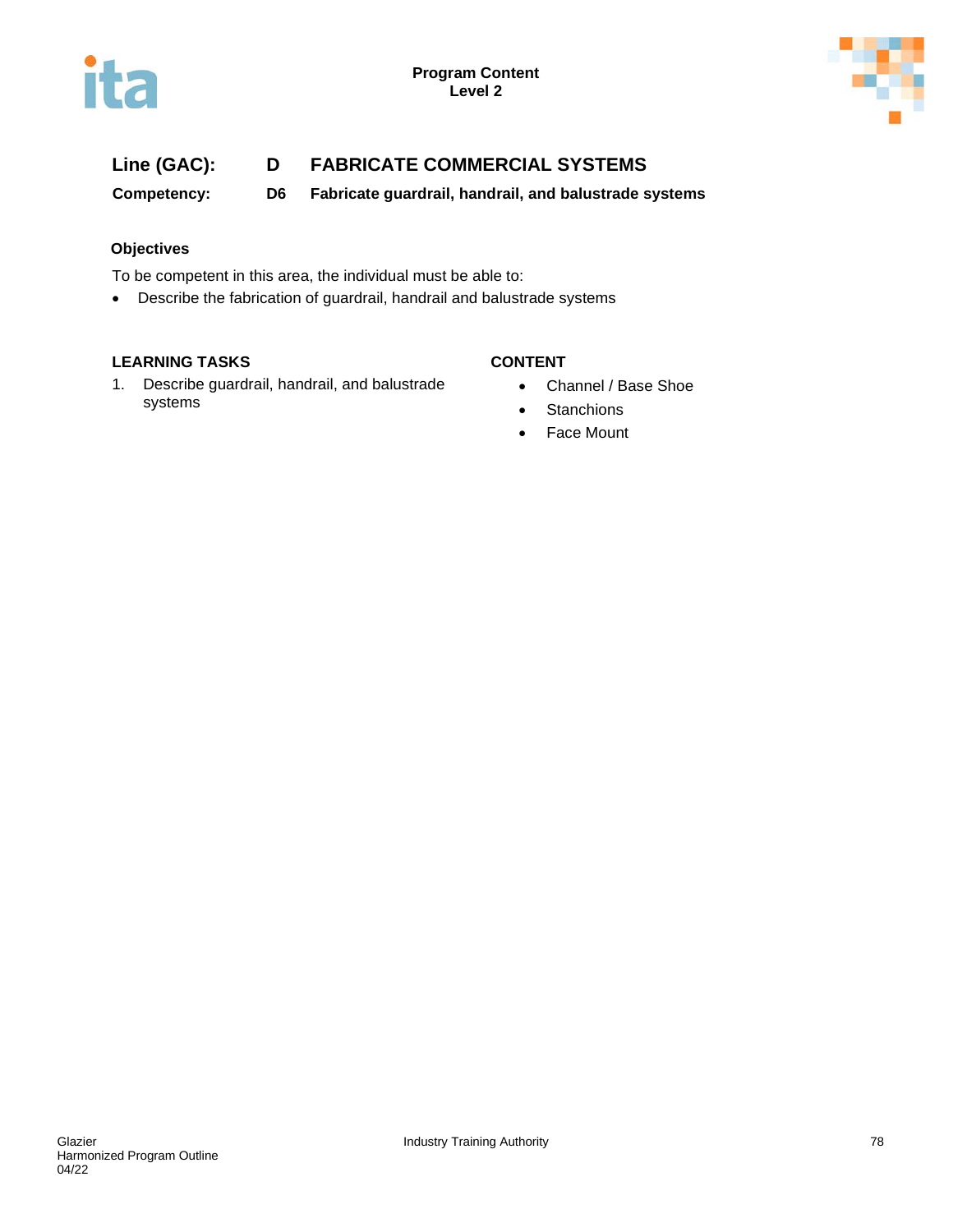



# **Line (GAC): D FABRICATE COMMERCIAL SYSTEMS**

**Competency: D7 Perform glass cutting and edge treatment**

### **Objectives**

To be competent in this area, the individual must be able to:

- Cut different types of glass
- Describe and install sealed units
- Use specialty tools and cutting equipment
- Perform edge treatment procedures

### **LEARNING TASKS CONTENT**

1. Describe sealed units **•** Low-E coatings

- 
- High-performance
- Spacer bars / Descecants
- Laminated
- Triple and quad glazed
- Gases
- Breather tubes
- Heat mirror
- 
- Laminate
- GPW
- Mirror
	- o Obscure pattern glass
	- o Specialty glasses
- 
- Pliers
- Cutting tables
- Squares
- Arrissing sander
- Belt sanders
- Methylhydrates
- Hole saw
- Notching saw
- Diamond saw
- Tube drills
- Spear points
- **Routers**
- Circle cutter
- 2. Cut different types of glass **•** Float
- 3. Use specialty tools and cutting equipment Glass cutters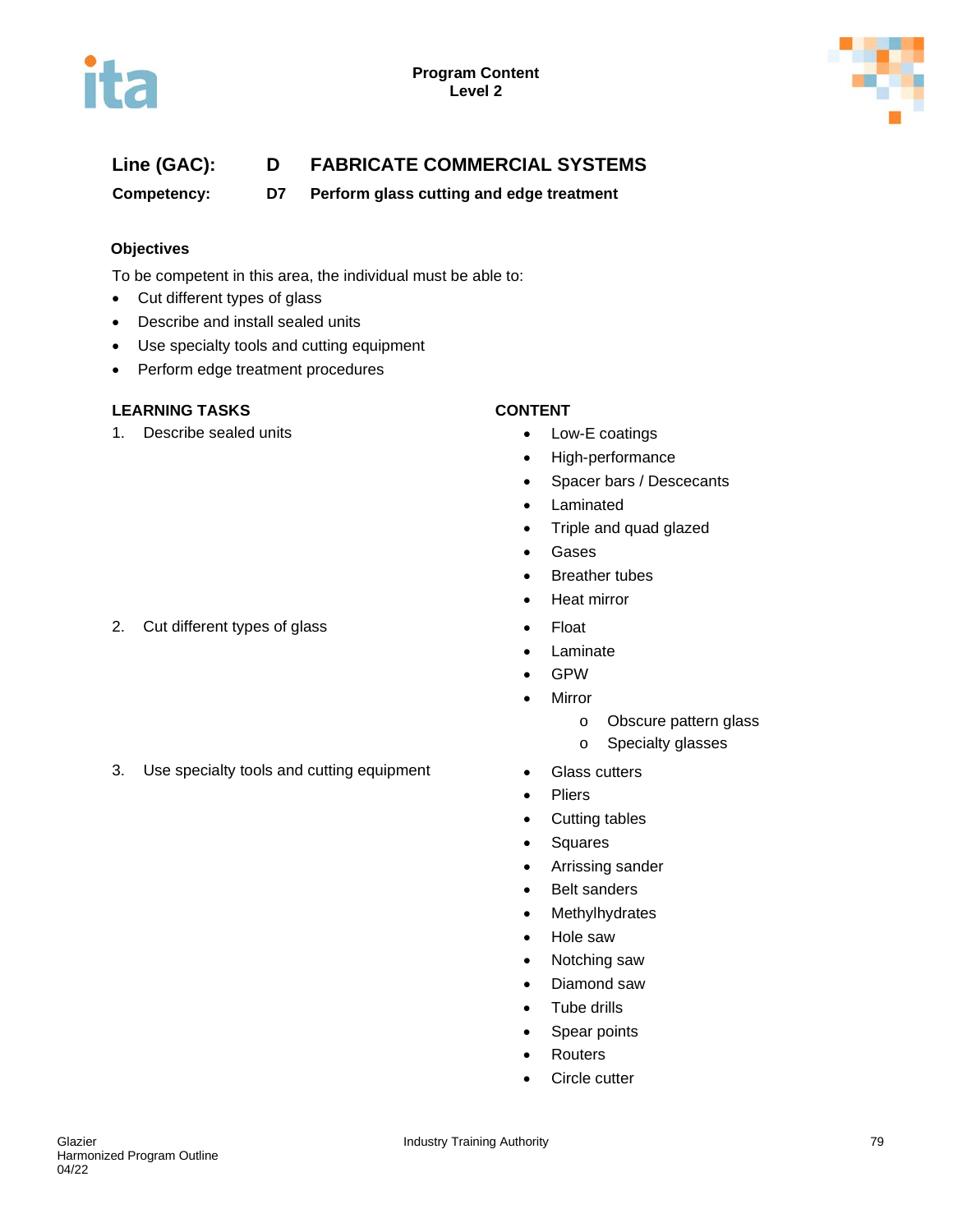



### **LEARNING TASKS CONTENT**

4. Perform edge treatments **•** Arrissing

- 
- Grinding
- Polishing

### **Achievement Criteria**

- Performance The learner will cut glass to specifications.
- Conditions The learner will be given:
	- Instructions
	- Material
	- Tools and PPE
- Criteria The learner will be evaluated on:
	- Accuracy to 1/32 in.
		-
		- Proper edge treatment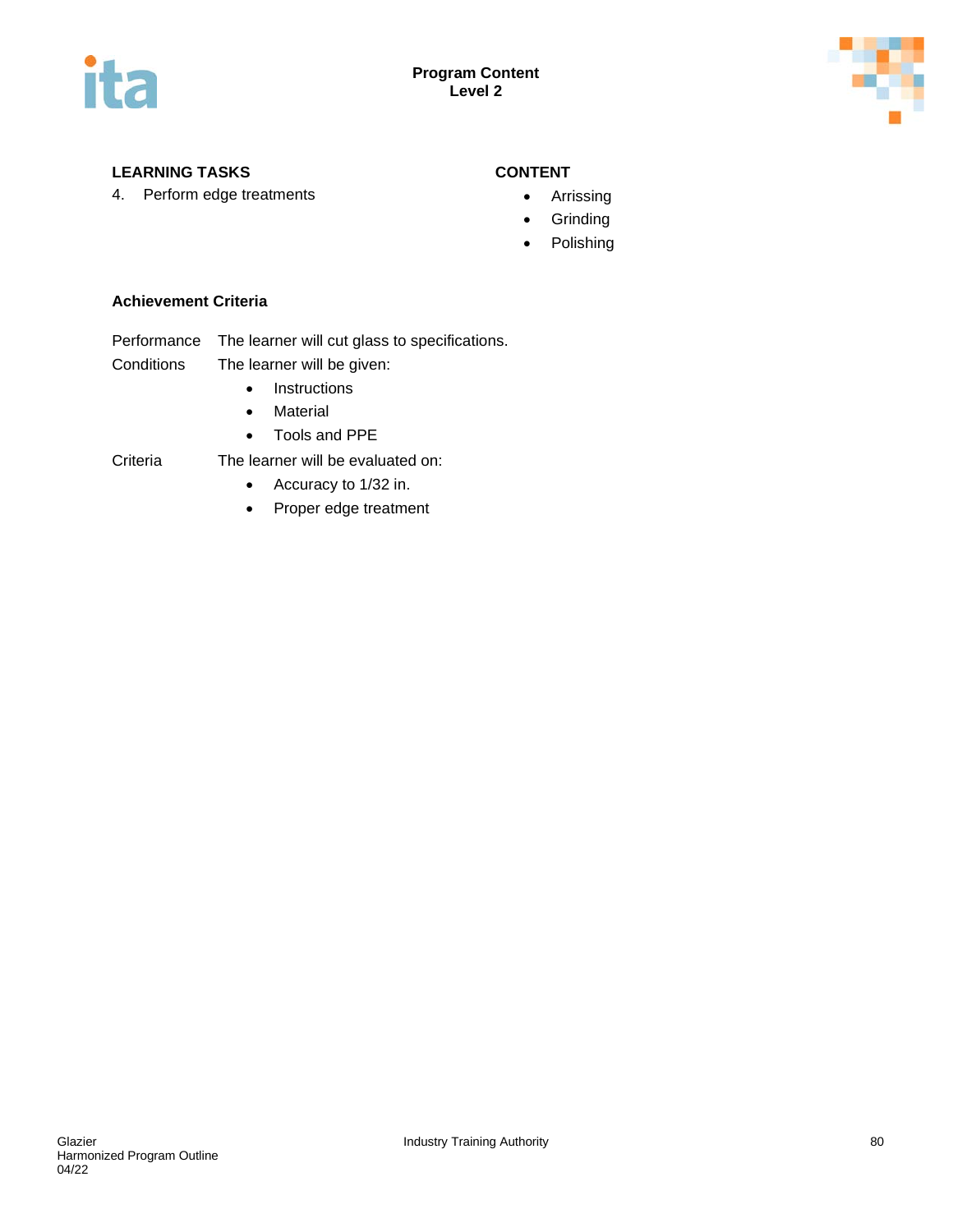



# **Line (GAC): E INSTALL COMMERCIAL SYSTEMS**

**Competency: E1 Install storefront systems**

### **Objectives**

To be competent in this area, the individual must be able to:

- Install door and sidelite framing
- Install door and glazing
- Perform door adjustment
- Finish frame

### **LEARNING TASKS CONTENT**

1. Install door and sidelite framing **•** Flashing

### 2. Install glazing to sidelite **•** Gaskets

- 
- 4. Finish frames Backer rod

- 
- Glaze door (letter slot)
- Hardware installation
- Plumbing, levelling and squaring
- Load door
- 
- Setting blocks
- Glass
- Stops
- 3. Perform door adjustment **•** Door clearance adjustment
	- Closure adjustment
	- Lock and key adjustment
	-
	- Insulation
	- Sealant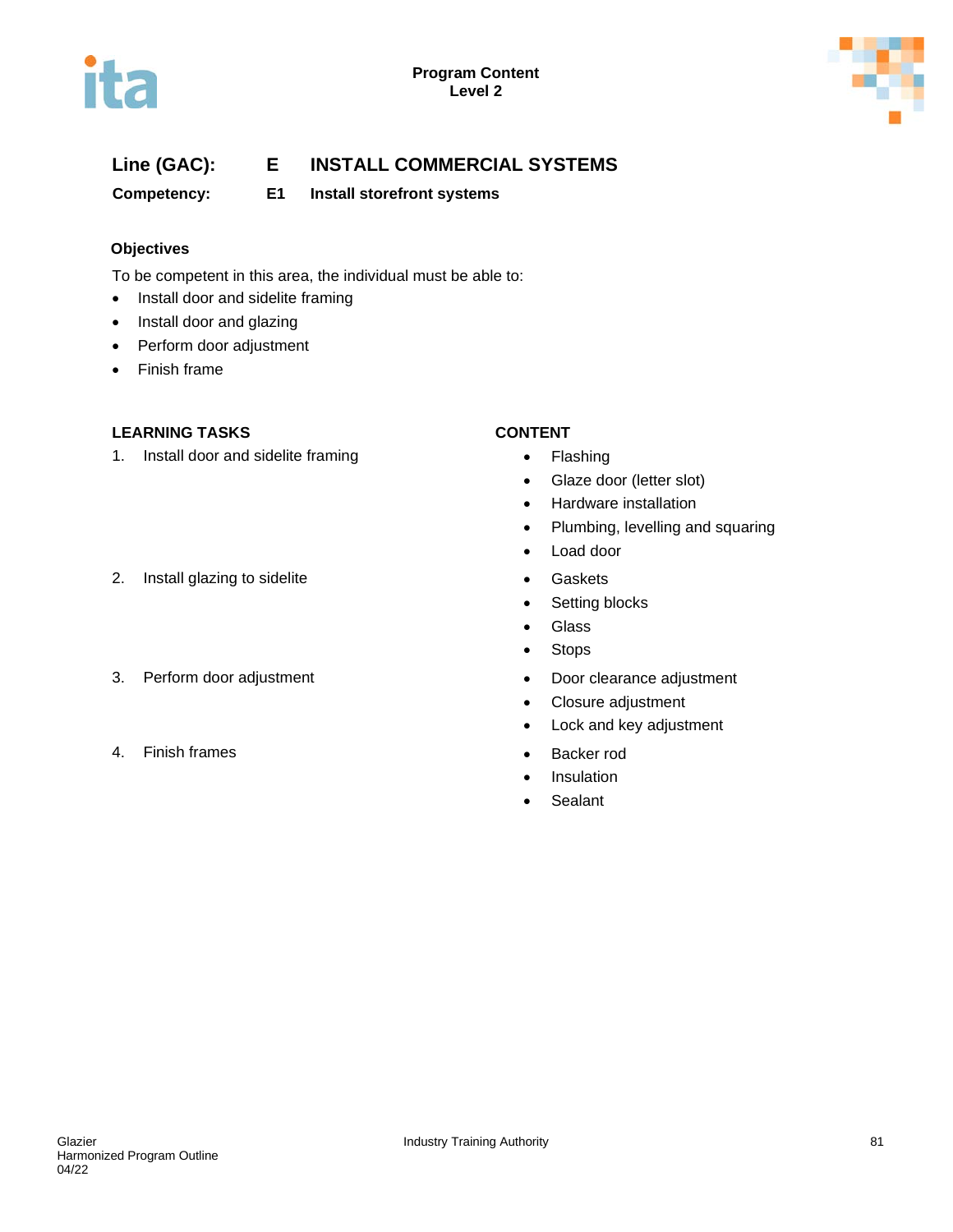



#### **Achievement Criteria**

Performance The learner will perform door and sidelite installation.

- Conditions The learner will be given:
	- Tools and PPE
	- Materials
	- Instructions and drawings

### Criteria The learner will be evaluated on:

- Plumb
- Level
- Square
- Lock installation and function
- Overall aesthetics (no scratches)
- Hardware adjustment and installation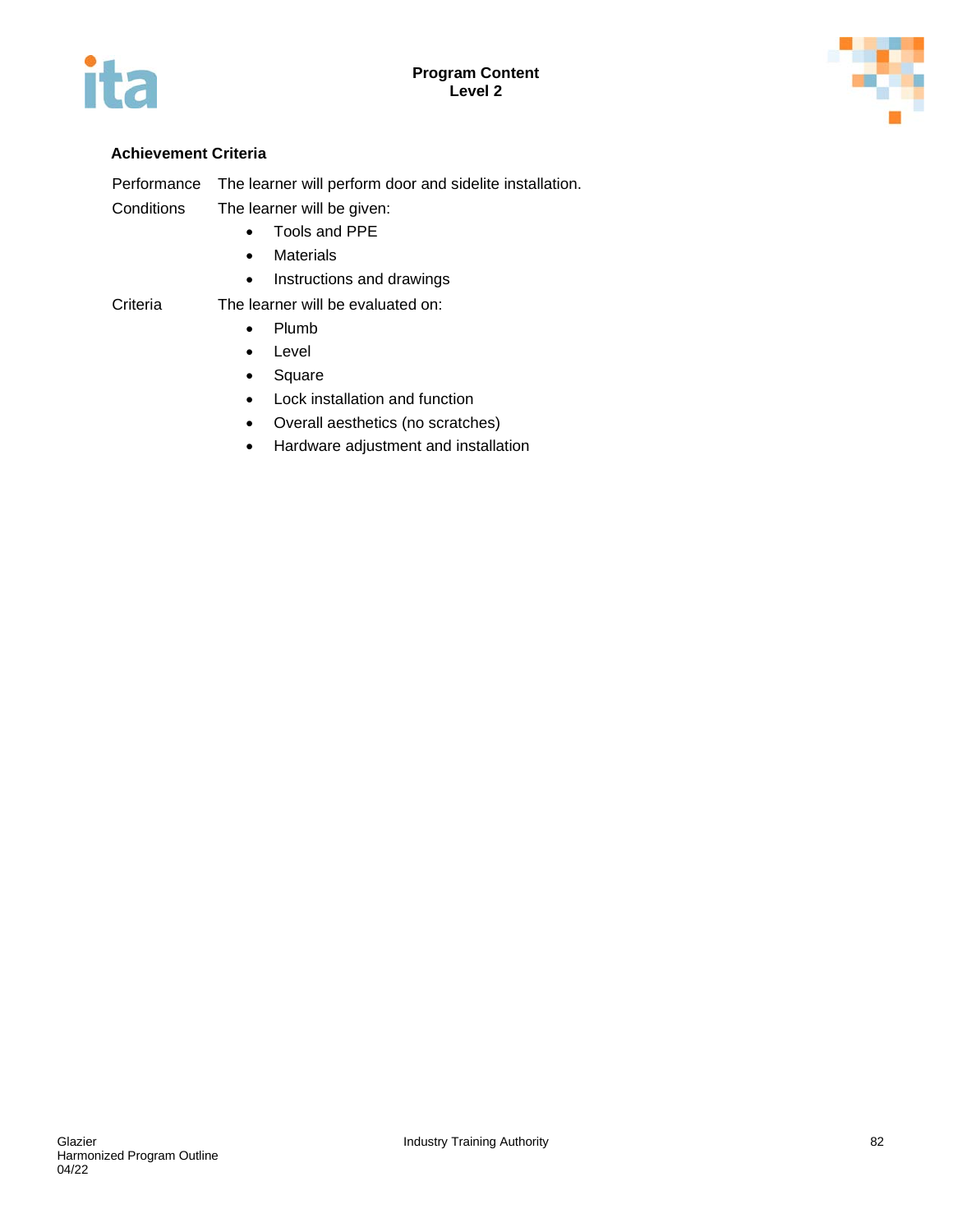



# **Line (GAC): E INSTALL COMMERCIAL SYSTEMS**

**Competency: E2 Install strip window systems**

### **Objectives**

To be competent in this area, the individual must be able to:

- Layout commercial window systems for installation
- Install commercial window systems

### **LEARNING TASKS CONTENT**

1. Layout commercial window systems for installation

- Confirm location of roof and wall structural members
- Confirm location of benchmarks, gridlines and datum points
- Layout of anchoring systems
- Transferring lines from floor to ceiling and roof
- Confirm opening sizes on site
- 2. Install commercial window systems Weather seal membranes
	- Flashing installations
	- Deflection channel and internal angles
	- Assembly methods
		- o Pre-glazed
		- o Sight-glazed
	- Installation procedures
		- o Dividing caulking clearances
		- o Expansion joints
		- o Installing setting blocks
		- o Securing window systems
		- o Installing on-site glazing
		- o Modifying windows in final locations
		- o Insulating and seal frames
		- o Verifying operation of windows
	- Installation of preassembled structures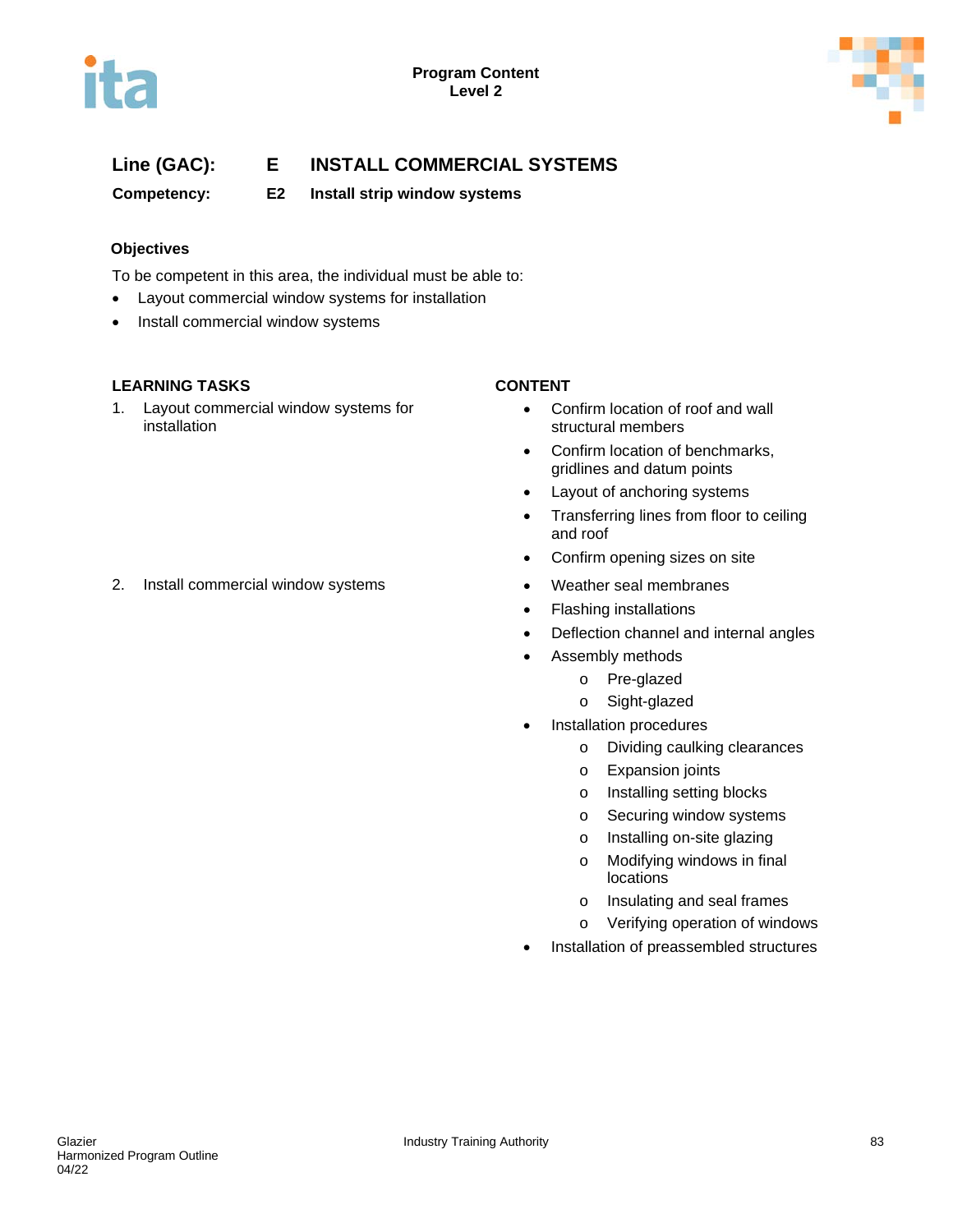



### **Achievement Criteria**

| Performance The learner will describe, mill, assemble and glaze a window frame. |  |
|---------------------------------------------------------------------------------|--|
|---------------------------------------------------------------------------------|--|

- Conditions The learner will be given:
	- Tools and PPE
	- Materials
	- Instructions and drawings
- Criteria The learner will be evaluated on:
	- Install, plumb, level, square to (1/16 in.)
	- Stop installation
	- Air seal
	- Taping, vinyling and heel and toe bead procedures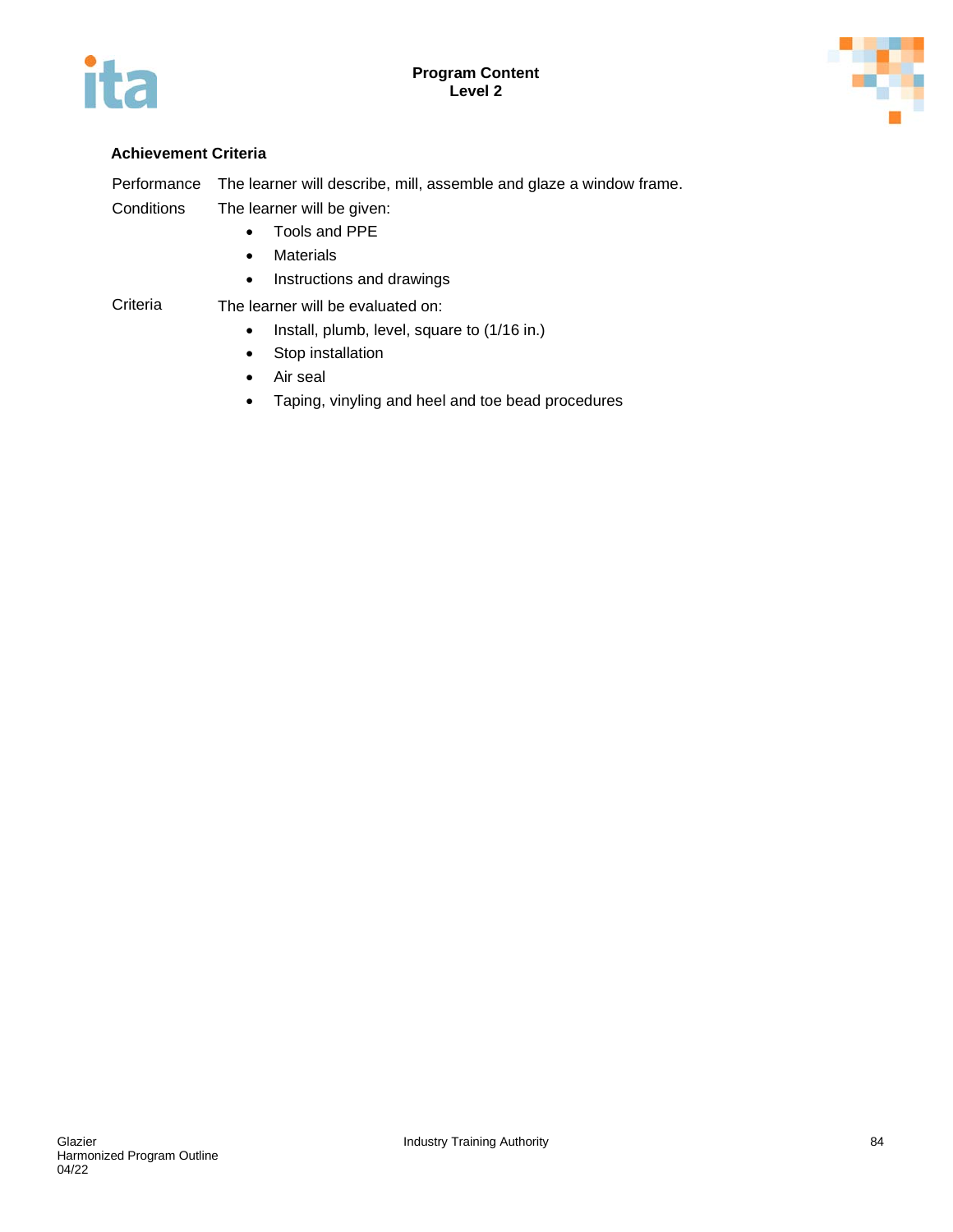



# **Line (GAC): E INSTALL COMMERCIAL SYSTEMS**

**Competency: E3 Install curtain walls**

### **Objectives**

To be competent in this area, the individual must be able to:

- Install curtain walls
- Glaze curtain walls

### **LEARNING TASKS CONTENT**

- 1. Install curtain walls Shop and architectural drawings
	- Layout
	- Installation of anchors at proper locations
	- Expansion joints
	- Installation process
		- o Starter track and welded anchors according to layouts
		- o Level and plumb and align frames
		- o Corner blocks for stick built systems
		- o Blue skin applications
		- o Air and vapour barriers
		- o Metal back pans, glazing adapters, insulation corner blocks and glazing gaskets
		- o Bulb vinyl for ventilation escape
		- o Pressure plate equalizing adaptors
		- o Secondary sealing of corner blocks at vertical pressure plate
	- Operable windows
	- - o Setting blocks
		- o Heel bead corners
		- o Install glass
		- o Temporary Dutchman
		- o Secondary flashings
		- o Vertical pressure plate
		- o Horizontal pressure plate
		- o Horizontal pressure plate after applying vertical caps
	- Frames, glass, caps and sealants
	- SSG requirements

2. Glaze curtain walls **but a controlled a controlled a controlled a controlled a controlled a controlled a controlled a controlled a controlled a controlled a controlled a controlled a controlled a controlled a controlled**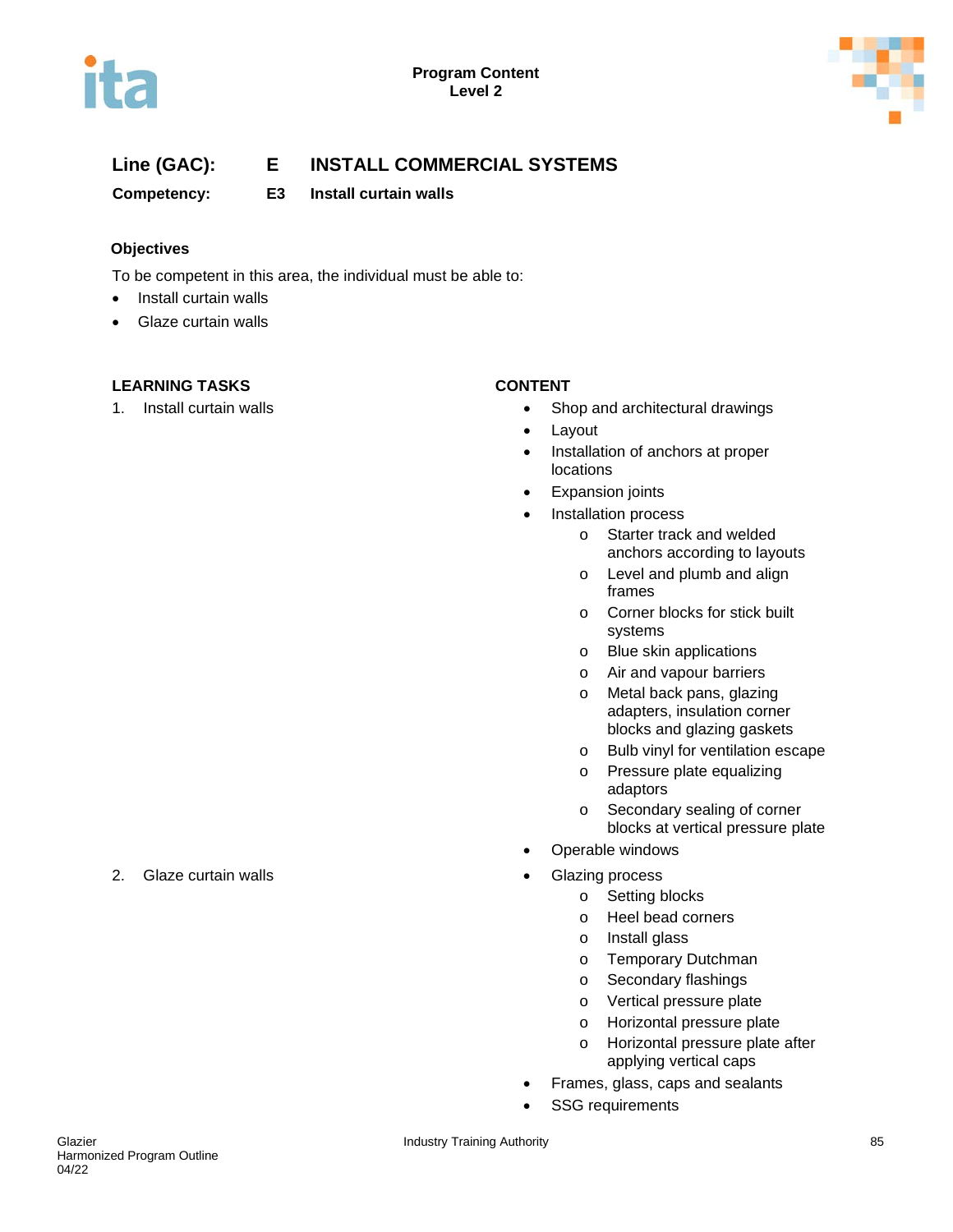



### **Achievement Criteria**

|  | Performance The learner will install and glaze a curtain wall frame. |
|--|----------------------------------------------------------------------|
|--|----------------------------------------------------------------------|

- Conditions The learner will be given:
	- Tools and PPE
	- Instructions and drawings
	- Materials

#### Criteria The learner will be evaluated on:

- Install, plumb, level, square to (1/16 in.)
- Joint sealing
- L Angle installation
- Corner block installation
- Membrane installation
- Taping, vinyling procedures
- Toe bead
- Install and seal pressure plate
- Install cover cap
- Glass installation
- Setting block installation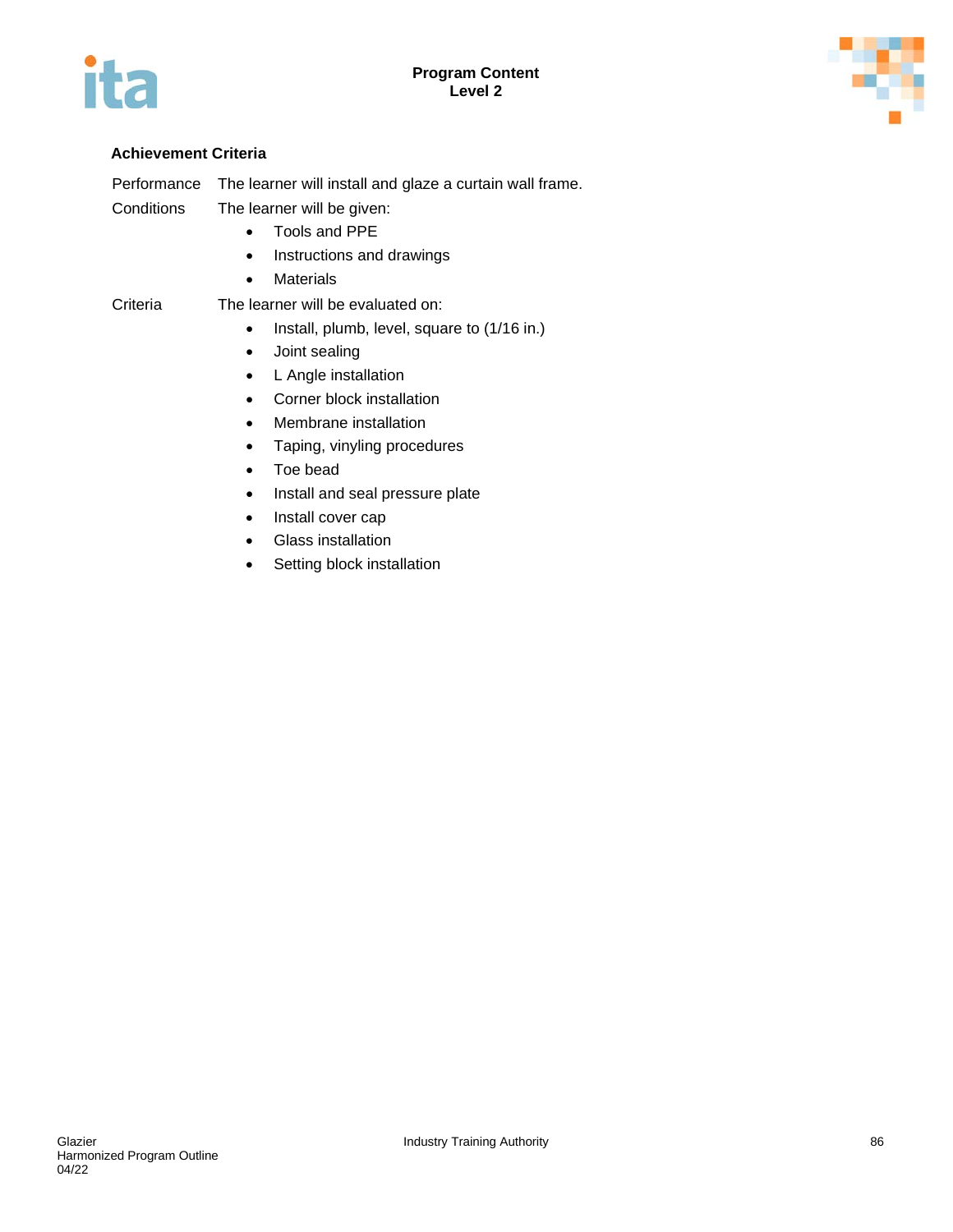



# **Line (GAC): E INSTALL COMMERCIAL SYSTEMS**

**Competency: E6 Install guardrail, handrail, and balustrade systems** 

### **Objectives**

To be competent in this area, the individual must be able to:

• Describe layout and installation of guardrail, handrail, and balustrade systems

### **LEARNING TASKS CONTENT**

1. Describe layout and installation of guardrail, handrail, and balustrade systems

- Channel / Base Shoe
- **Stanchions**
- Face Mount
- Confirm finished floor elevations, sizes according to site conditions and drawings
- Installing glass support systems
- Verify size and shape of glass
- Setting and alignment of glass
- Apply final finishes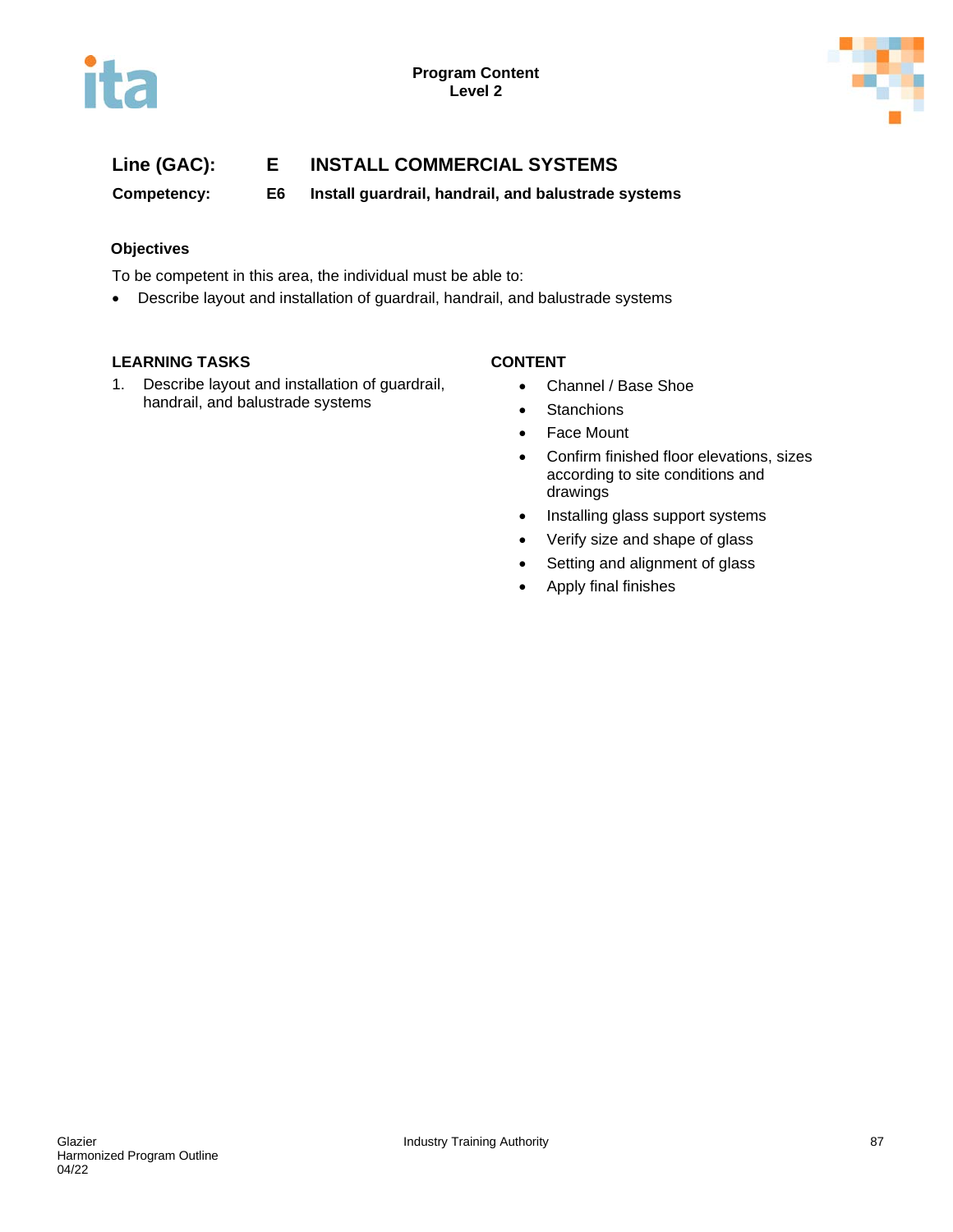



# **Line (GAC): E INSTALL COMMERCIAL SYSTEMS**

**Competency: E8 Install flashing**

### **Objectives**

To be competent in this area, the individual must be able to:

- Describe types of flashing
- Describe shear and break flashing
- Describe the purpose of flashing
- Describe installation considerations
- Install flashing

### **LEARNING TASKS CONTENT**

- 1. Describe types of flashing material **•** Types
- 2. Select types of flashing example of the Types
- 
- 3. Describe purpose of flashing  $\bullet$  Prevention of water entry
- 4. Describe installation considerations **•** Overlap requirements

- - o Aluminum
		- o Galvanized steel
		- o Bituminous
		- o Painted steel
- **Thicknesses**
- - o Head
	- o Sill and parapet
	- o Corner
	- o Column
	- o Splice
	- o Counter
- 
- Protection for membrane
- Continuity of framing
- Finishing
- 
- Seam requirements
- Expansion and contraction allowances
- Sealant location
- Slope and drainage requirements
- Plumbing and levelling
- Heel beading
- Bedding bead
- Fastener selection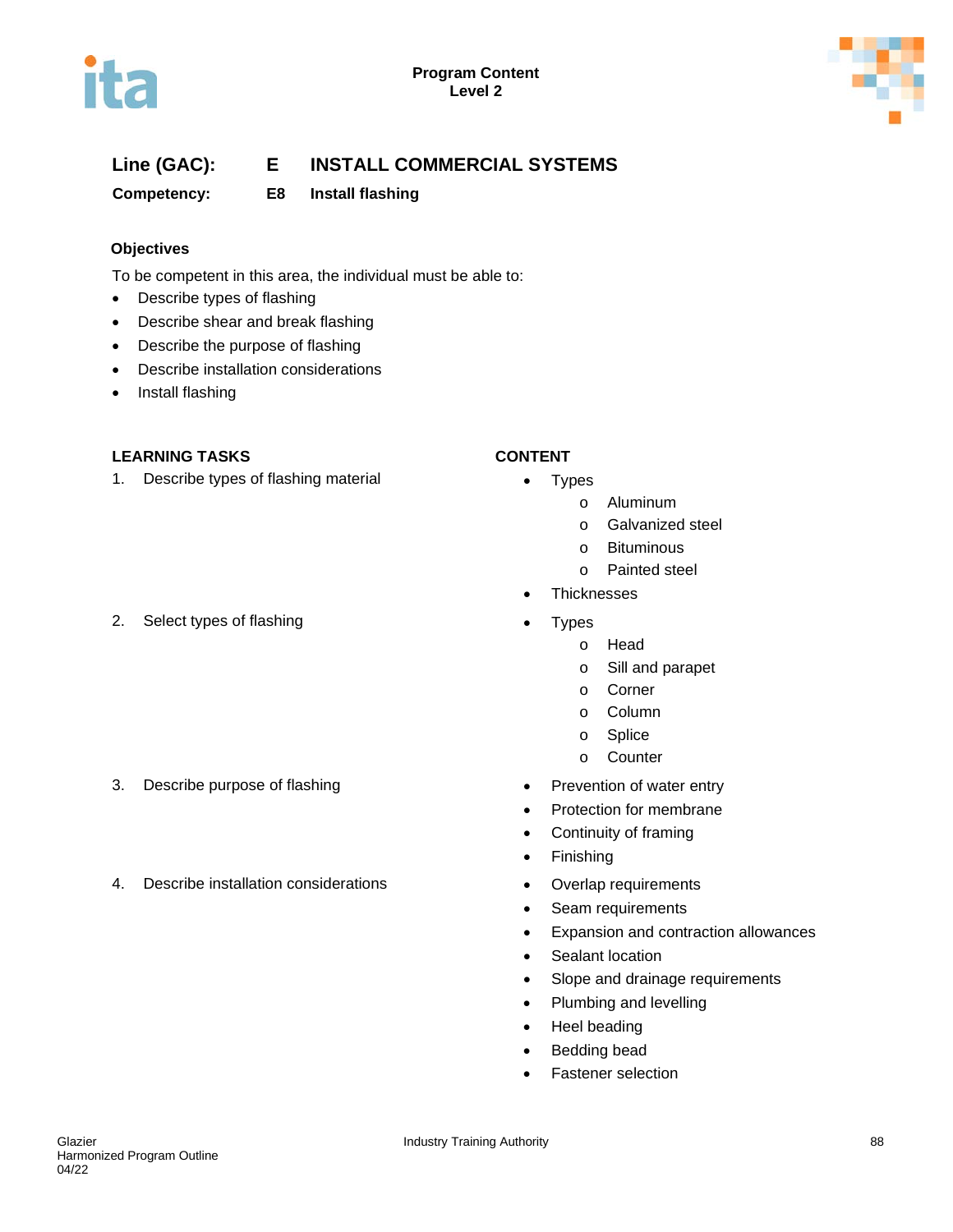

### **LEARNING TASKS CONTENT**

5. Install flashing **• Tool selection** 

- - o Snips
	- o Rivet gun
	- o Combination square
	- o Duck bill pliers
	- o Power shears
- **Procedures** 
	- o Measurement
	- o Layout
	- o Shear and break
	- o Dry fit
	- o Fastening
	- o Sealing
- Install flashing according to job specifications

### **Achievement Criteria**

| Performance<br>The learner will form and install flashing. |
|------------------------------------------------------------|
|                                                            |

- Conditions The learner will be given:
	- Instructions and drawings
	- Material
	- Tools and PPE

### Criteria The learner will be evaluated on:

- Accuracy
- Aesthetics
- Functionality
- Positive slope
- Angles
- End dams
- End caps
- Splice joints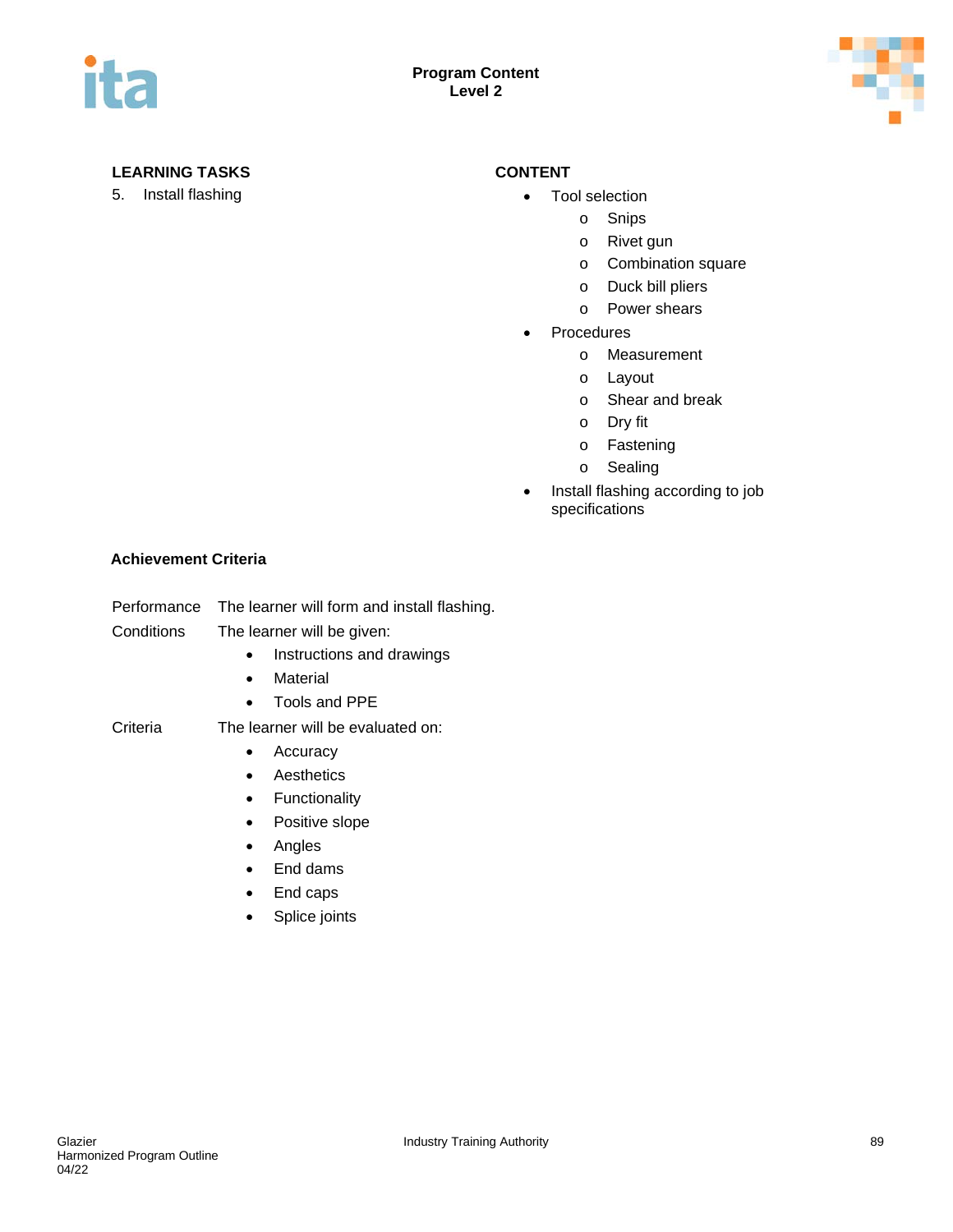



# **Line (GAC): E INSTALL COMMERCIAL SYSTEMS**

**Competency: E9 Use caulking and sealants**

### **Objectives**

To be competent in this area, the individual must be able to:

- Describe mixing procedures
- Describe sealing methods
- Apply caulking and sealants

### **LEARNING TASKS CONTENT**

- 1. Select sealants **•** Factors to consider
	- o Movement potential
	- o Adhesion
	- o Weathering
	- o Compatibility with substrate
	- o Structural
- 2. Describe mixing procedures Three-part caulking
	- Base
	- Hardener
	- Colour pack
	- Follow plate
	-
	- Wet
	- Wet/dry
	- Dry/dry
- 4. Apply sealant **•** Surface preparation
	- o Priming and cleaning
	- Substrate considerations
		- o Wood
		- o Concrete
		- o Metal
		- o Glass
	- Structural silicone joints
	- Joint design/dimensions
		- o Joint preparation
	- Personal protection equipment
		- o Gloves
		- o Respirator
		- o Eye protection
	- Tools
	- Loading the bulk gun
		- o Applying
	- Cleaning

- 3. Describe sealing methods Dry
-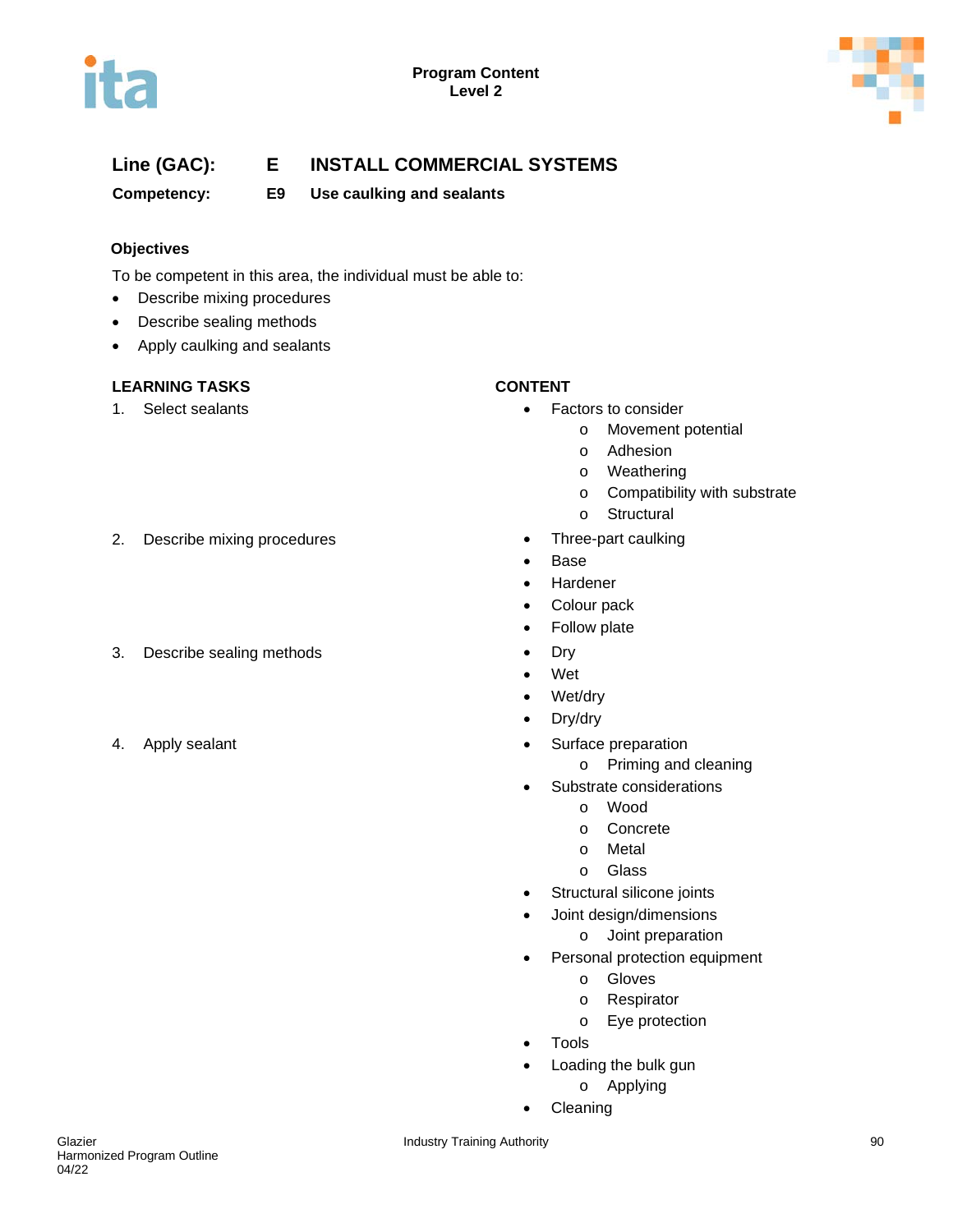



### **Achievement Criteria**

|  |  |  | Performance The learner will caulk a vertical caulking bead and a silicone butt joint. |
|--|--|--|----------------------------------------------------------------------------------------|
|--|--|--|----------------------------------------------------------------------------------------|

Conditions The learner will be given:

- Tools and PPE
- Material
- Instructions and drawings
- Criteria The learner will be evaluated on:
	- Joint configuration and preparation
	- Backer rod or bond breaker installation
	- Tooling
	- Masking off
	- Caulking application
	- Aesthetics and clean-up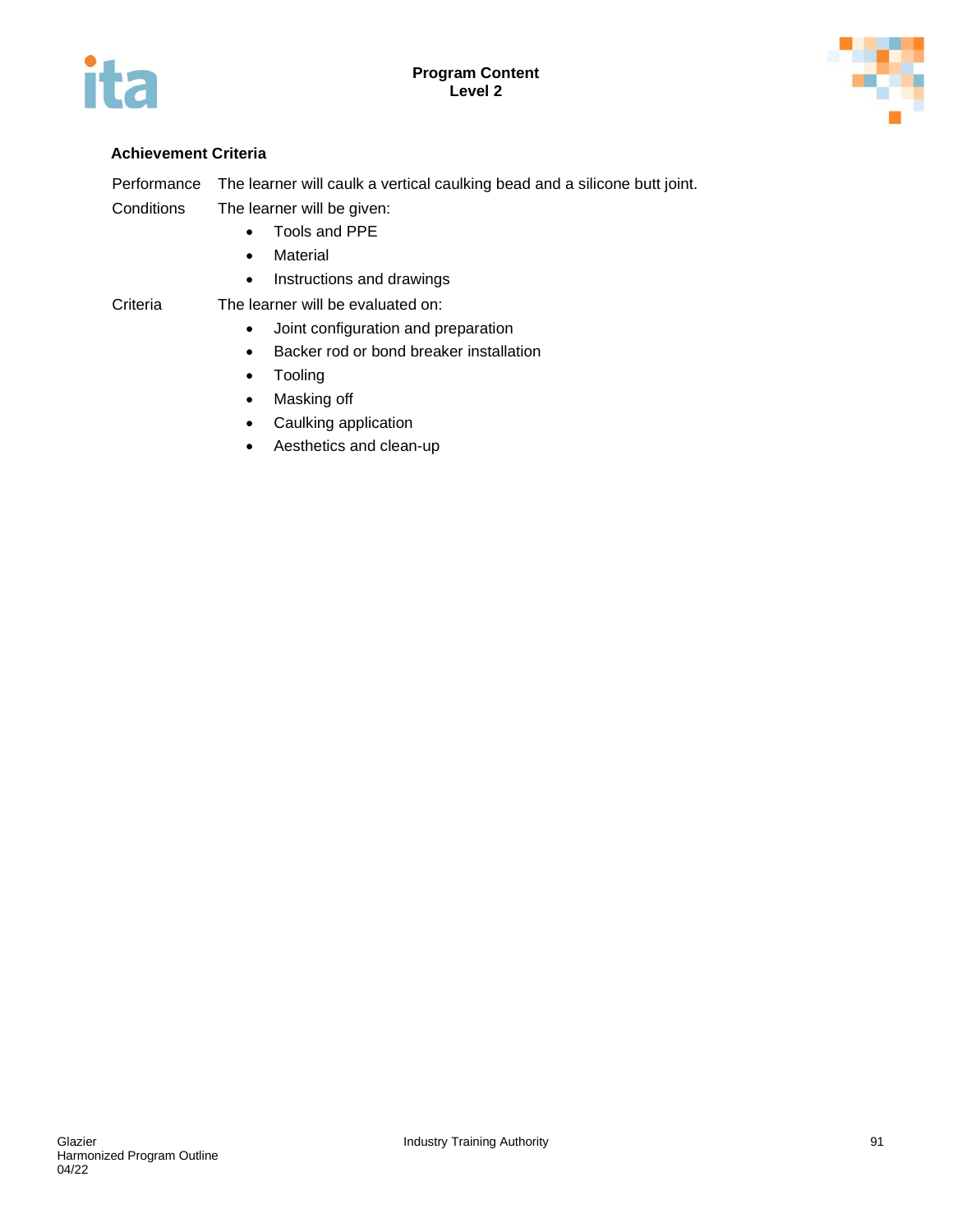



**Competency: F1 Layout residential window and door systems** 

### **Objectives**

To be competent in this area, the individual must be able to:

• Layout window and door systems

### **LEARNING TASKS CONTENT**

1. Describe types of door and window systems • Vinyl / PVC

- 
- Wood / Aluminum Clad
- Aluminum
- Composite
- Steel framed doors
- Frame Types
	- o Equal leg
	- o Nail on flange
	- o Rebate / Brickmold
- 2. Layout window and door systems Determine rough opening
	- Inside heel dimension
	- Wall thickness
	- Liner depth
	- Determine door handing
	- Determine operable window type
		- o Slider
		- o Awning
		- o Hopper
		- o Casement
		- o Tilt and Turn
		- o Fixed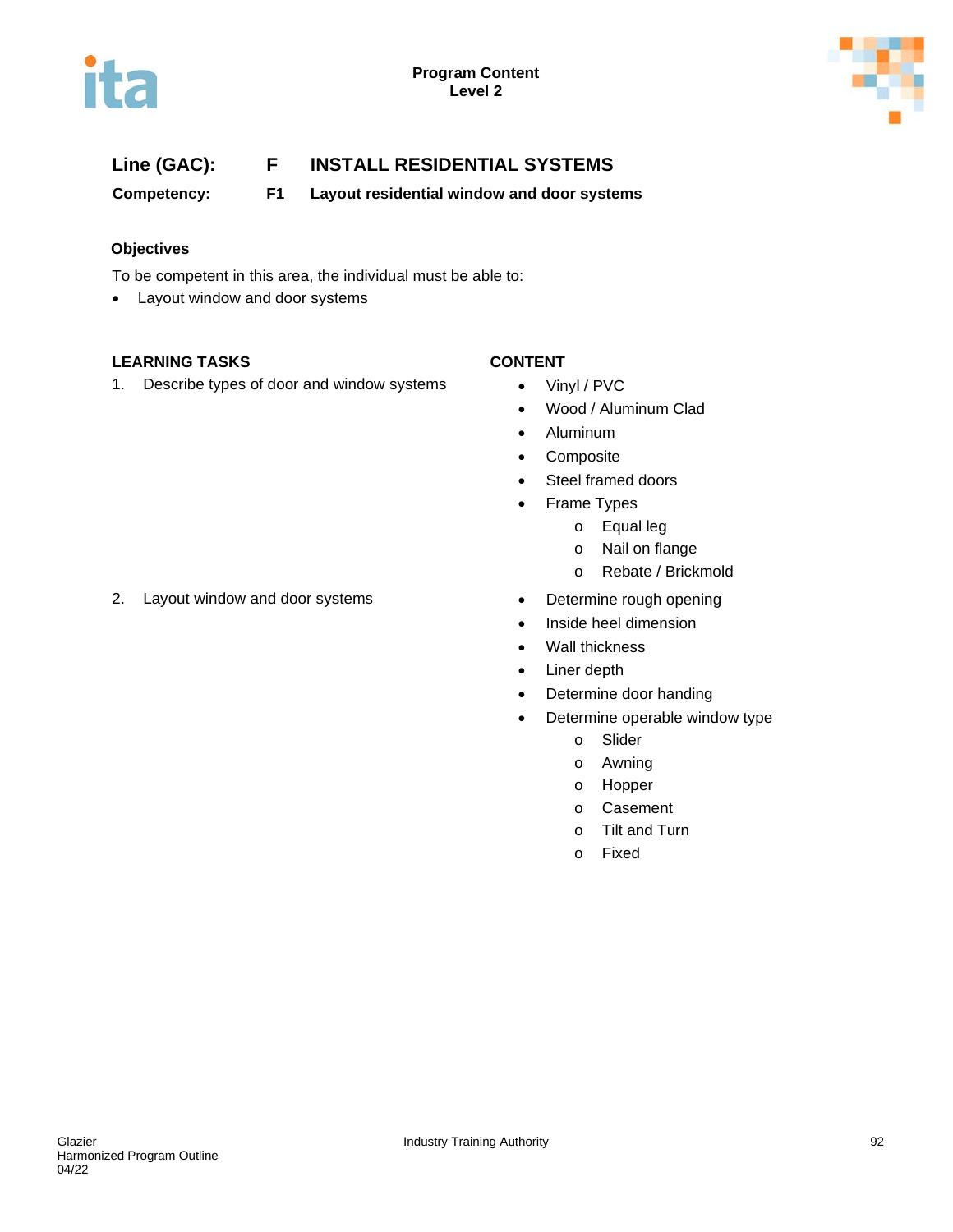



**Competency: F2 Glaze residential windows and doors** 

### **Objectives**

To be competent in this area, the individual must be able to:

- Describe replacing broken glass
- Describe upgrading existing windows

### **LEARNING TASKS CONTENT**

1. Describe the different types of residential windows and doors

- Nail-on flange
- Equal leg
- Rebate
	- o Tilt and turn
- Aluminum, PVC, wood, and fibreglass
- Doors
	- o French, sliding, and double
	- o Mouldings and trim
- 
- **Exterior rebate** 
	- o 3/4" and 2"
- Shimming and clearance tolerances
- Hinging, sliding and fixed abbreviations
- 3. Describe replacing broken glass **•** Removal of broken glass
	- Measuring of replacement glass
	- Glass thicknesses
	- Types of residential stops
- 4. Describe upgrading of existing windows **•** Removing window systems
	- Installation of new window systems
	- Installation of trims and mouldings
	- Sealants and vapour barrier considerations
	- Caulkings and flashings

2. Describe measurement of residential windows • Inside heel dimension

04/22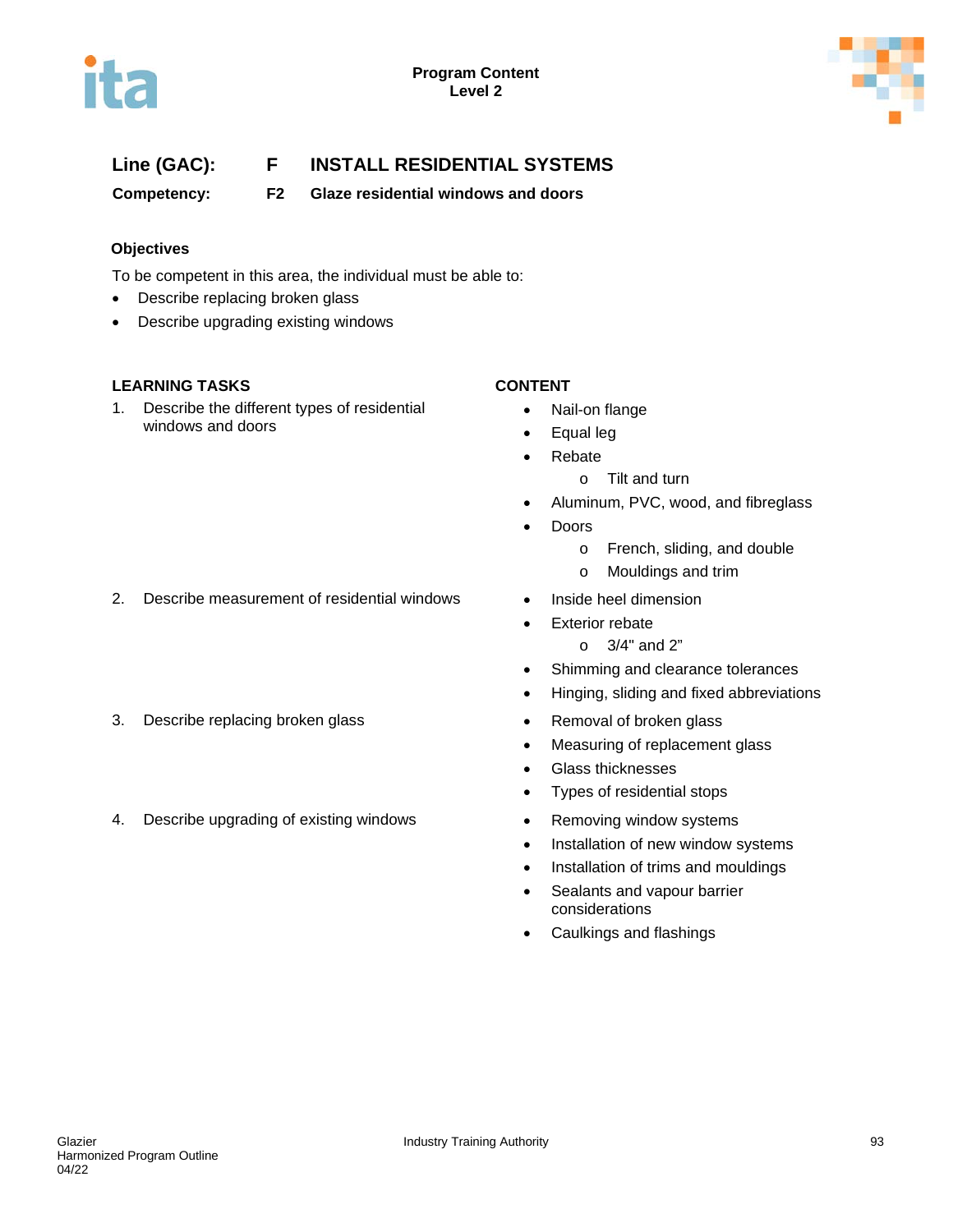



**Competency: F4 Install shower enclosures, mirrors, and back-painted glass**

### **Objectives**

To be competent in this area, the individual must be able to:

- Measure for mirrors and back-painted glass
- Install mirrors and back-painted glass

### **LEARNING TASKS CONTENT**

glass

1. Prepare wall for mirrors and back-painted glass • Measuring wall

2. Describe installation of mirrors and back-painted

- 
- Measuring out of square
- Clearance tolerances
- Wall plane
- Confirmation of surface preparation
- Sealants and adhesives
- Vancouver clips
- Mirror trims
- Cut-outs
- Edge grips
- Standoffs
- 3. Install mirror and back-painted glass Adhesive and sealant compatibility
	- Safety backing
	- Butt joint blackout/shadowline
	- **Fasteners**
	- Attachment to wall

### **Achievement Criteria**

Performance The learner will create a drawing and cut and install a mirror.

- Conditions The learner will be given:
	- Tools and PPE
	- Material
	- Instructions and drawings
- Criteria The learner will be evaluated on:
	- Layout
	- Size
	- Cut out
	- Edgework
	- Position of clips or anchors
	- Drawing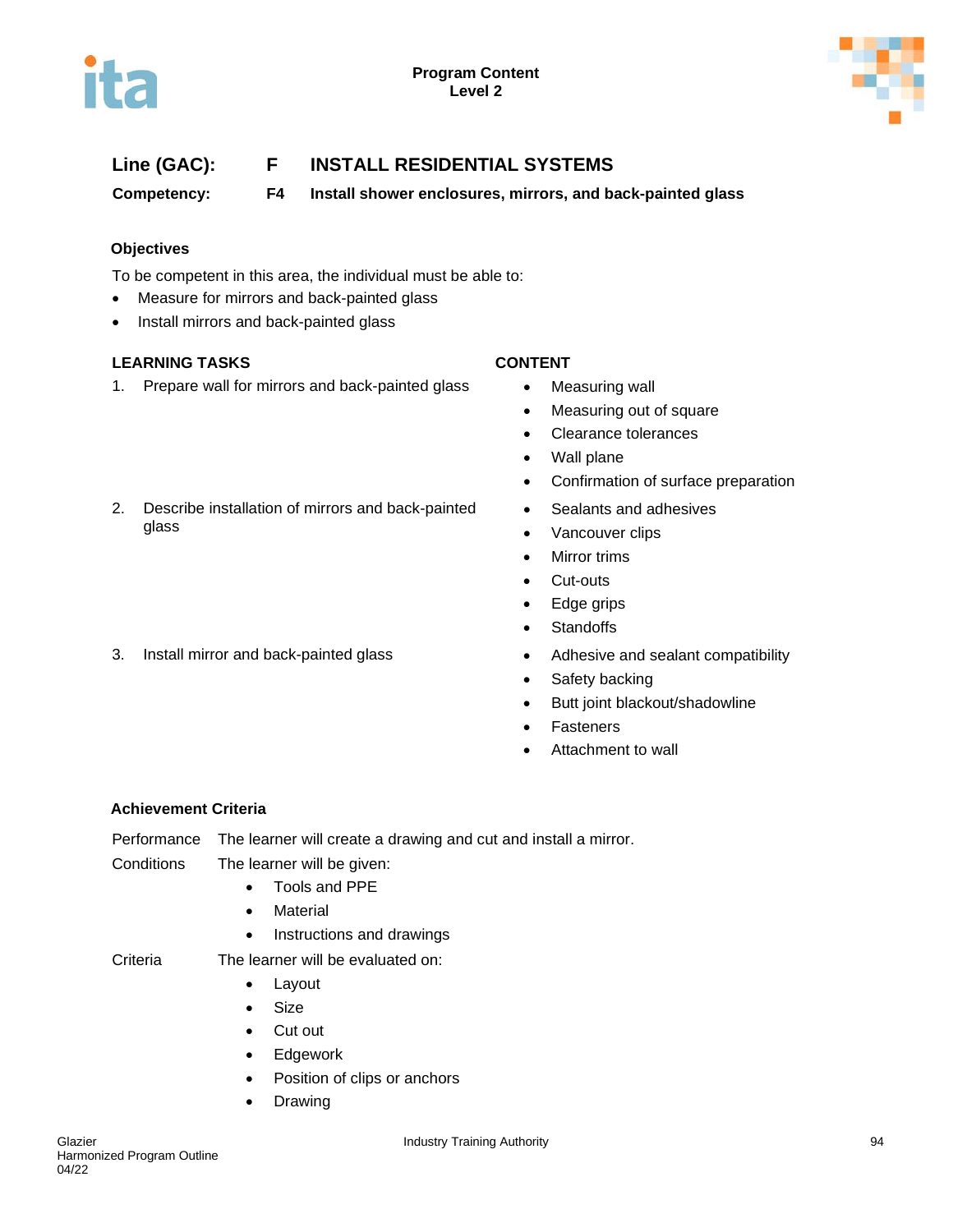



**Competency: F6 Install residential windows, doors, frames, and hardware** 

### **Objectives**

To be competent in this area, the individual must be able to:

- Layout residential windows, doors, frames and hardware for installation
- Install residential windows, doors, frames and hardware

#### **LEARNING TASKS CONTENT**

- 1. Layout residential windows, doors, frames, and hardware for installation
- 2. Install residential windows, doors, frames, and hardware

- Confirm opening sizes
- Fastening requirements
- Windows / Doors
	- o Primary Membrane
	- o Install window
	- o Shingle secondary membrane
	- o Flashing
	- o Insulate interior cavity
	- o Interior liners and casings
	- o Caulking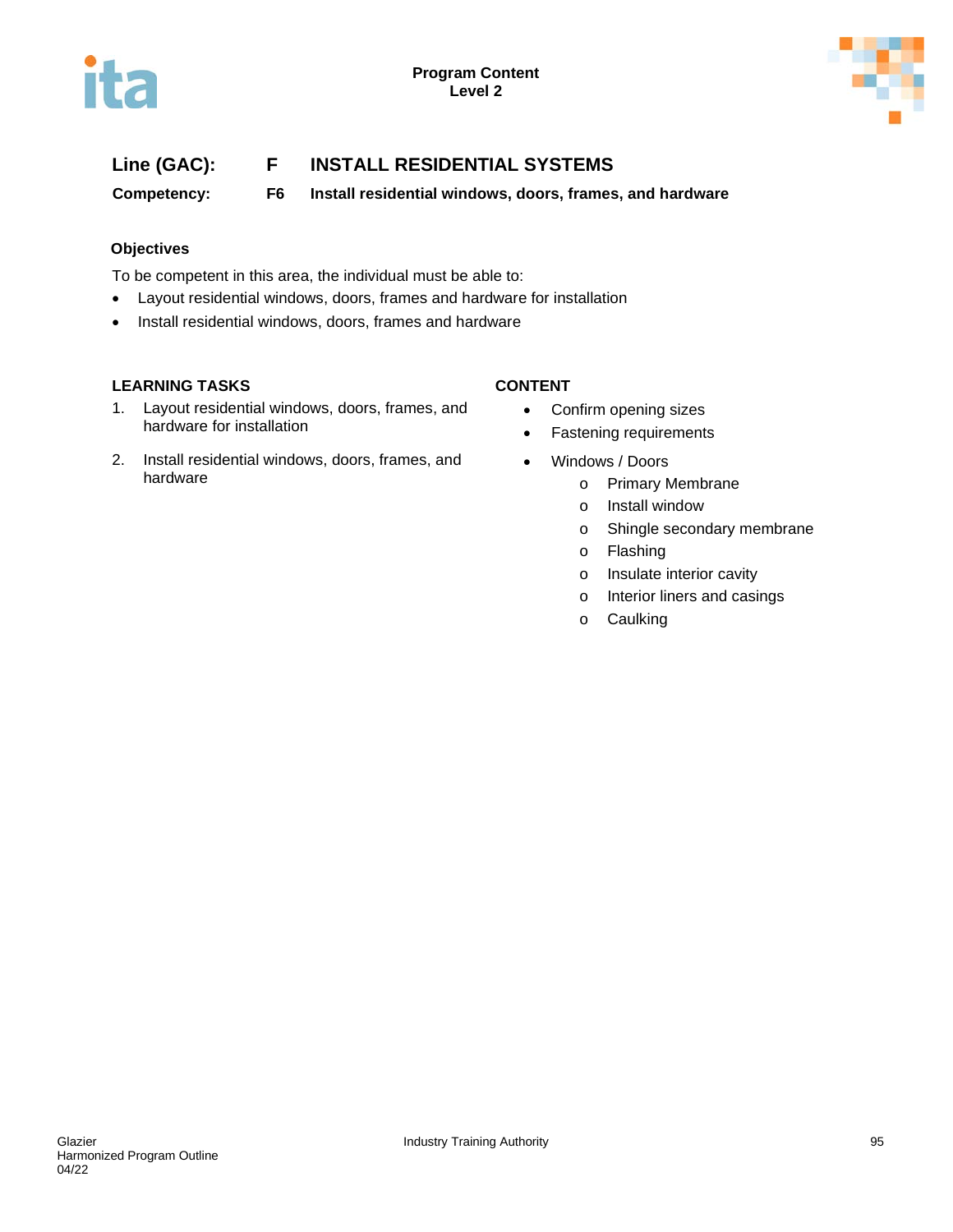



# **Line (GAC): G INSTALL SPECIALTY GLASS AND PRODUCTS**

**Competency: G1 Layout specialty glass and products** 

### **Objectives**

To be competent in this area, the individual must be able to:

- Describe applications of specialty glass and products
- Describe specialty product materials

### **LEARNING TASKS CONTENT**

1. Describe applications of specialty products • Pass-through windows

- 
- Spider glass walls
- Sun shades
- Demountable partition
- Smoke baffle
- Display cases
- Glass floors
- Bullet-resistant glass
- - o Plastic
	- o Wood
	- o Vinyl
	- o Aluminum
	- o Stainless steel
	- o Lead
- Characteristics
- **Properties**
- Applications
- Multi-laminate
- Pattern
- Mirrors
- Fireproof
- Heat-treated (fire-resistant)
- High performance coatings
- Reflective
- Low E (low emissivity)
- Insulated units

2. Describe specialty product materials • Types

3. Describe applications of specialty glass and

products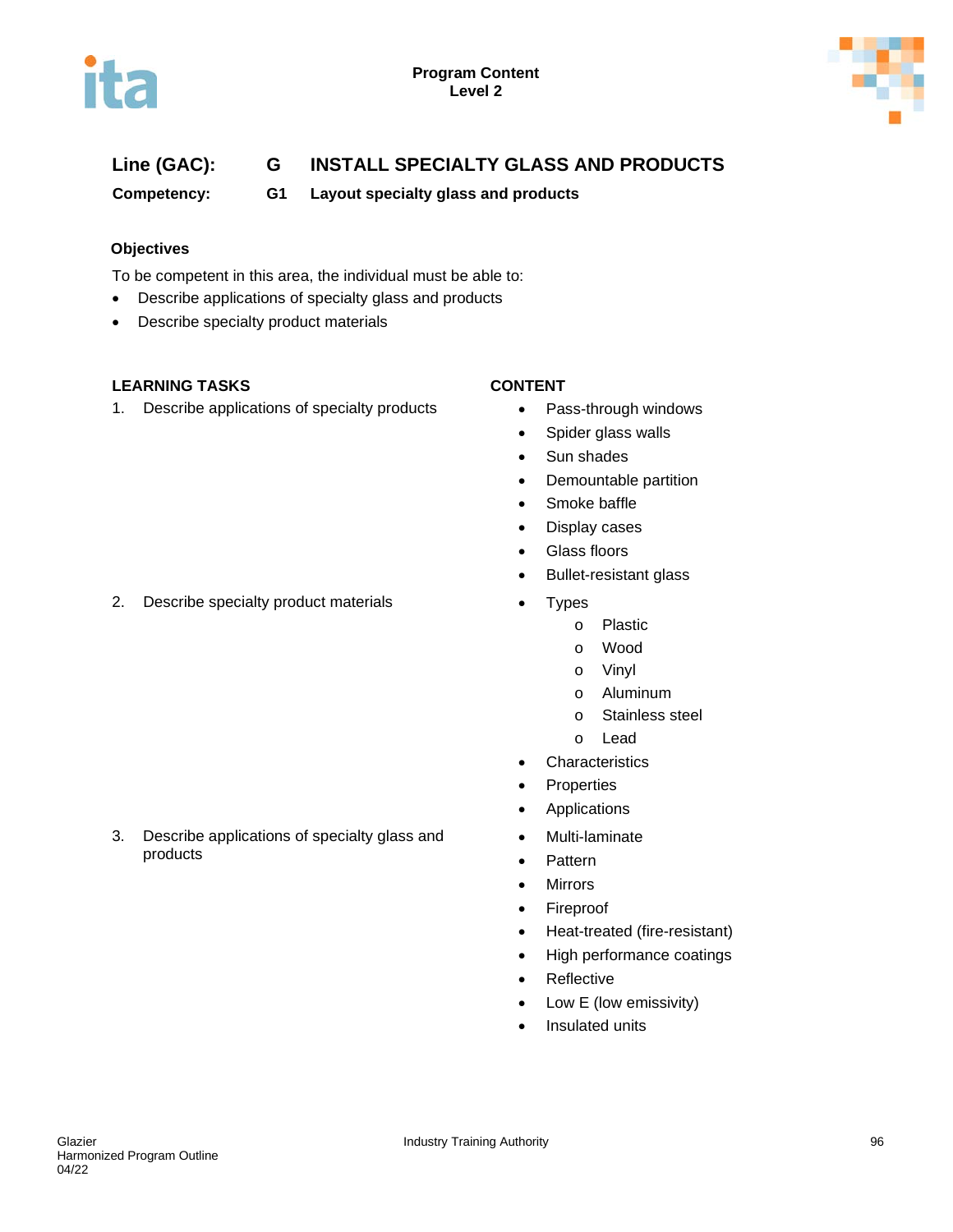



# **Line (GAC): H SERVICE GLAZING SYSTEMS**

**Competency: H2 Service residential window and door systems** 

#### **Objectives**

To be competent in this area, the individual must be able to:

- Describe servicing broken and failed glass
- Describe servicing doors and hardware
- Describe servicing damaged framing components

#### **LEARNING TASKS CONTENT**

1. Describe servicing broken and failed glass • Type, colour, or coating of glass

- 
- Safety concerns
- Measure replacement glass
- Protection of surrounding areas
- Removal and disposal
- Installation and clean up
- 2. Describe servicing doors and vents **•** Problem identification
	- Manufacturer
	- Accessibility considerations
	- Replacement parts
	- Adjustment and verification of function with the customer
	- Slides, guides, and wheels
	- Adjustment of operable hardware
	-
	- Lubrication
	- Clearances and adjustments
	- Shimming
	- Fastening door hinges to frame
	- Door and window blocking
	-
	- Components
	- Confirmation of problem
	- Removal/replacement
	- Lubrication and clearances
	- Adjustment and verification of function with the customer

### 3. Describe replacing hinges • Part identification

4. Describe servicing or replacing locks **•** Type and manufacturer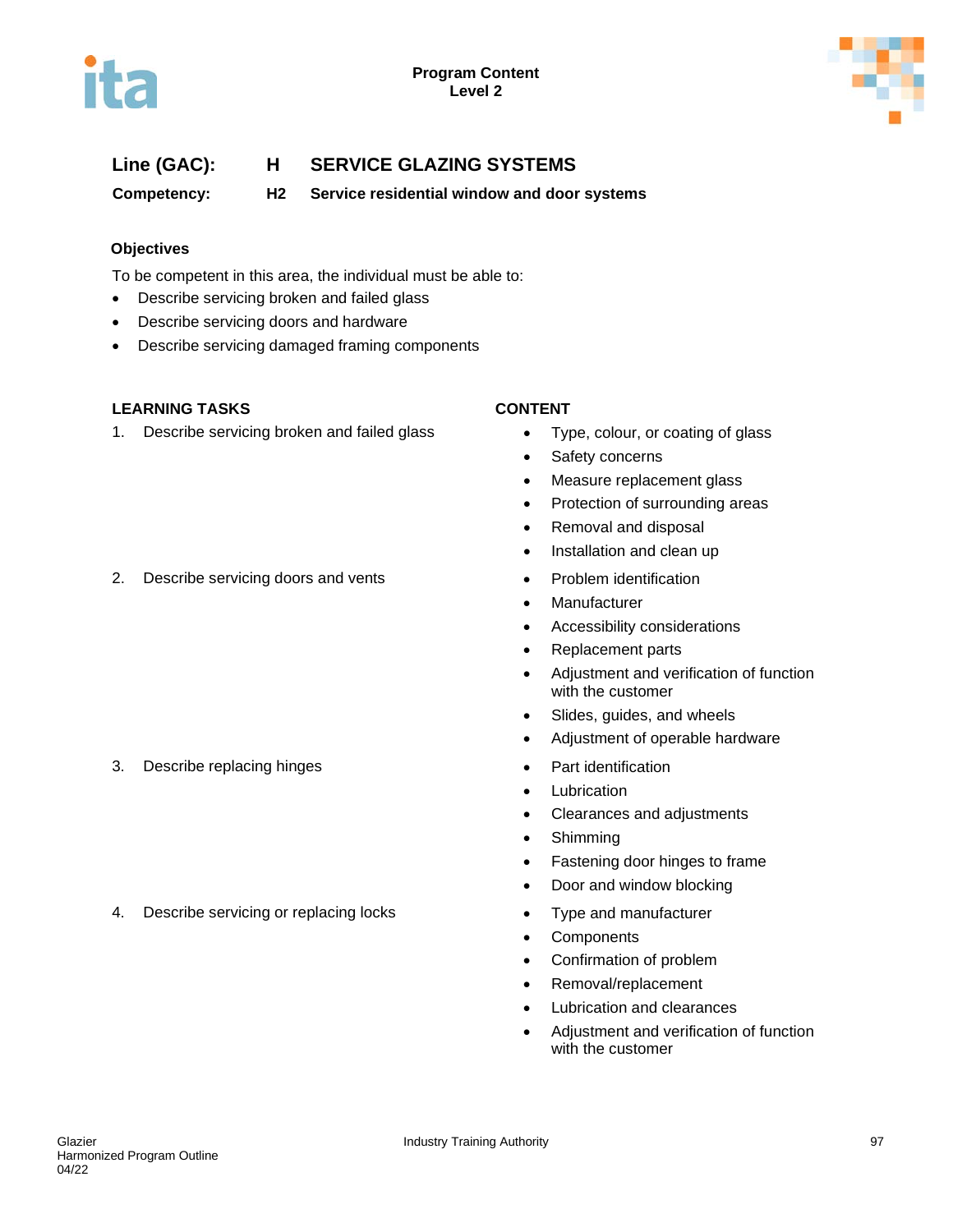

### **LEARNING TASKS CONTENT**

5. Describe replacing damaged components • Confirmation of damage and the extent

- of the repair necessary with the customer
- Identification of part manufacturer and colour
- Duplicate flashing profiles and colour
- Tools, jigs, metal, and fasteners
- Removal, repair, flash, and caulk
- Fastening to existing substrate
- Glass installation and clean up
- Verification of repair with the customer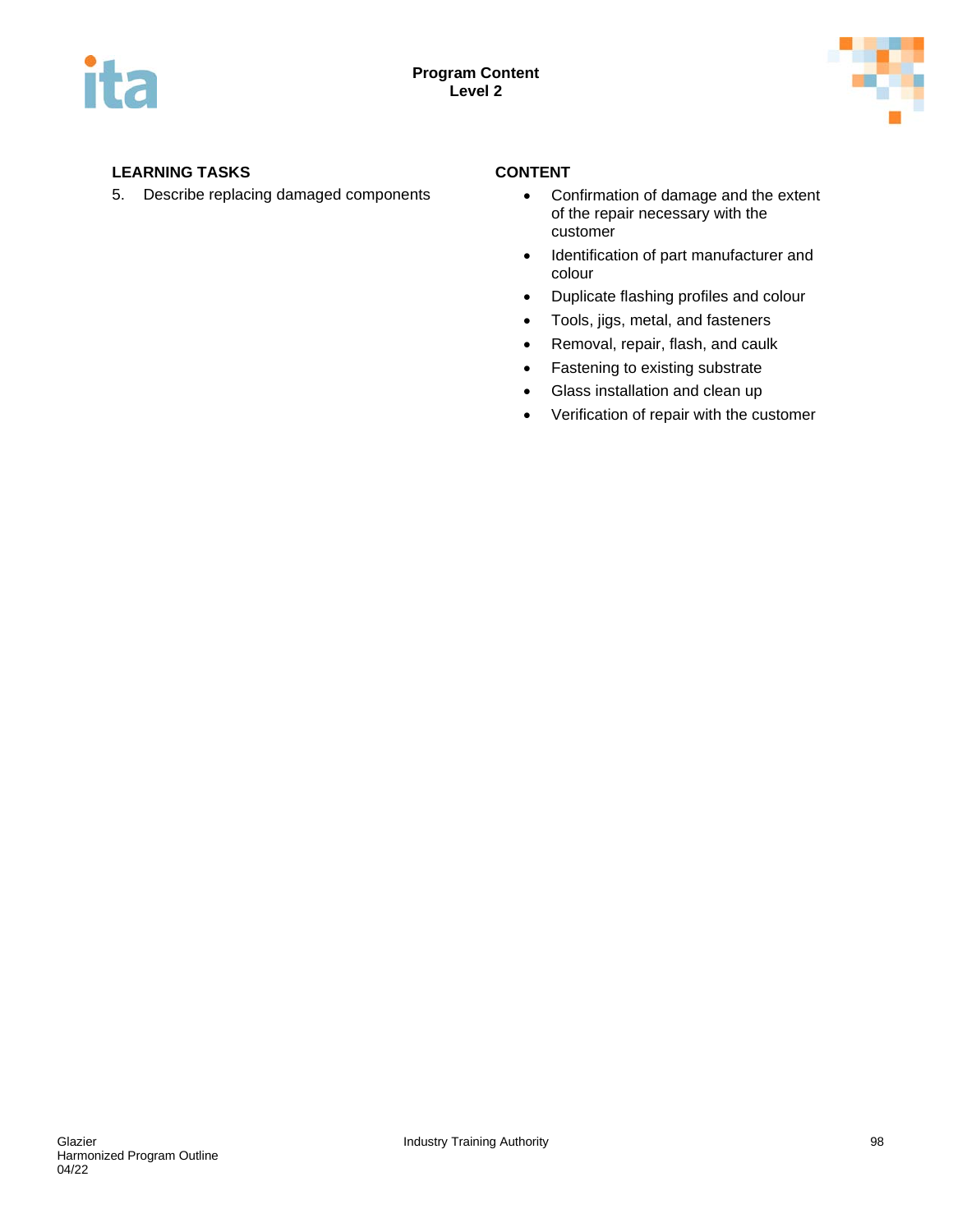



# **Level 3 Glazier**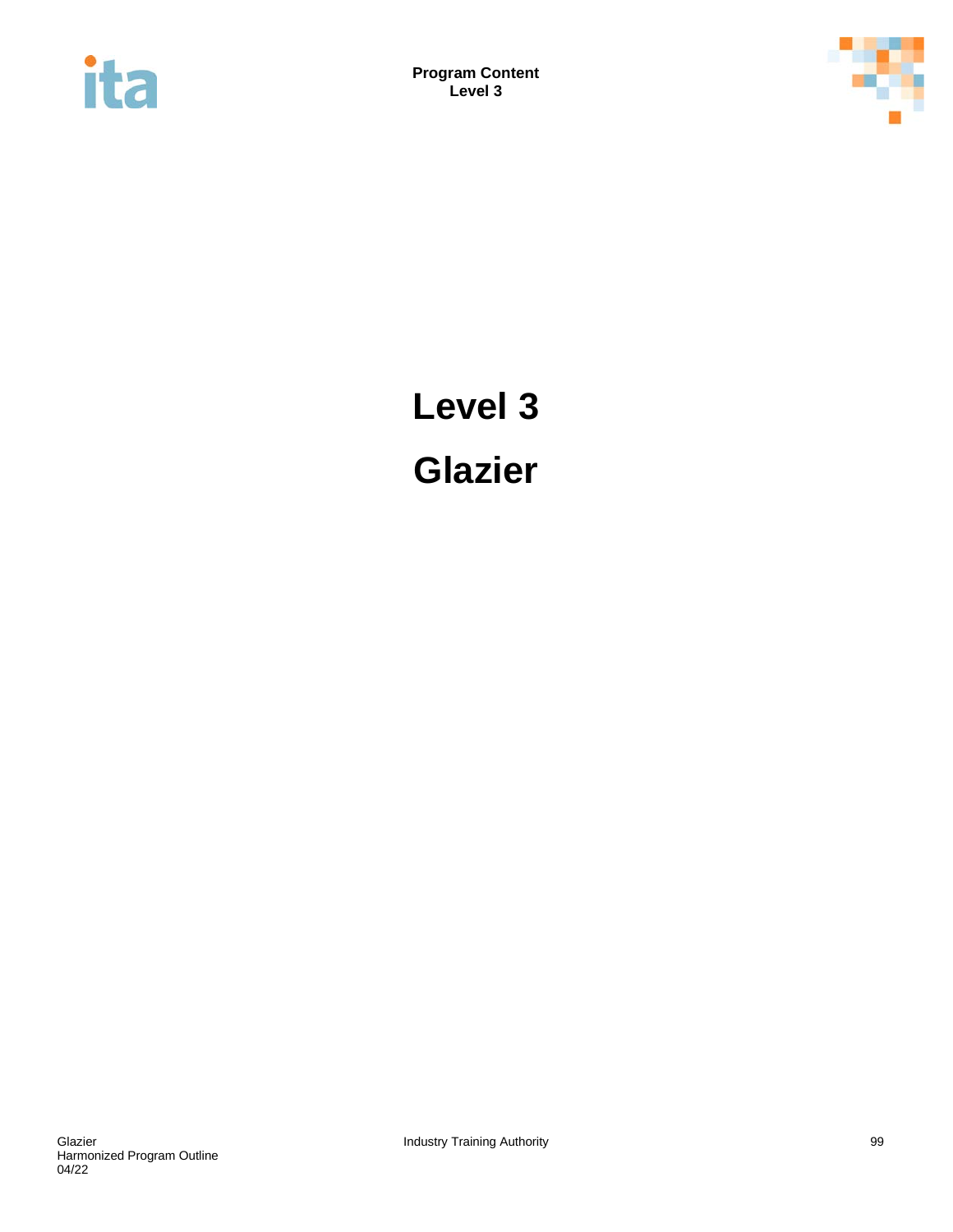



**Competency: B1 Interpret drawings and specifications**

#### **Objectives**

To be competent in this area, the individual must be able to:

- Interpret architectural drawings and specifications
- Use door and window schedules
- Use a drawing to prepare a complex material list

#### **LEARNING TASKS CONTENT**

- 1. Interpret architectural drawings and specifications to confirm shop and fabrication drawings
- 2. Use door and window schedules Metal type and finish

- Glazing specifications
- Sizes and dimensions
- 
- Handing
- Hardware
- Glass type and use
- 3. Use a drawing to prepare a complex material list Quantities (caulking, vinyls, metal)
	- Overall dimensions
	- Optimizing
	- Glass sizes

#### **Achievement Criteria**

- Performance The learner will use architectural drawings to create quantity lists, shop drawings, and solve installation problems.
- Conditions The learner will be given:
	- Instructions and drawings
	- Tools
- Criteria The learner will be evaluated on:
	- Accuracy of quantity lists
	- Material requirements
	- Find locations in relation to grids and benchmarks
	- Interpret details
	- Confirm information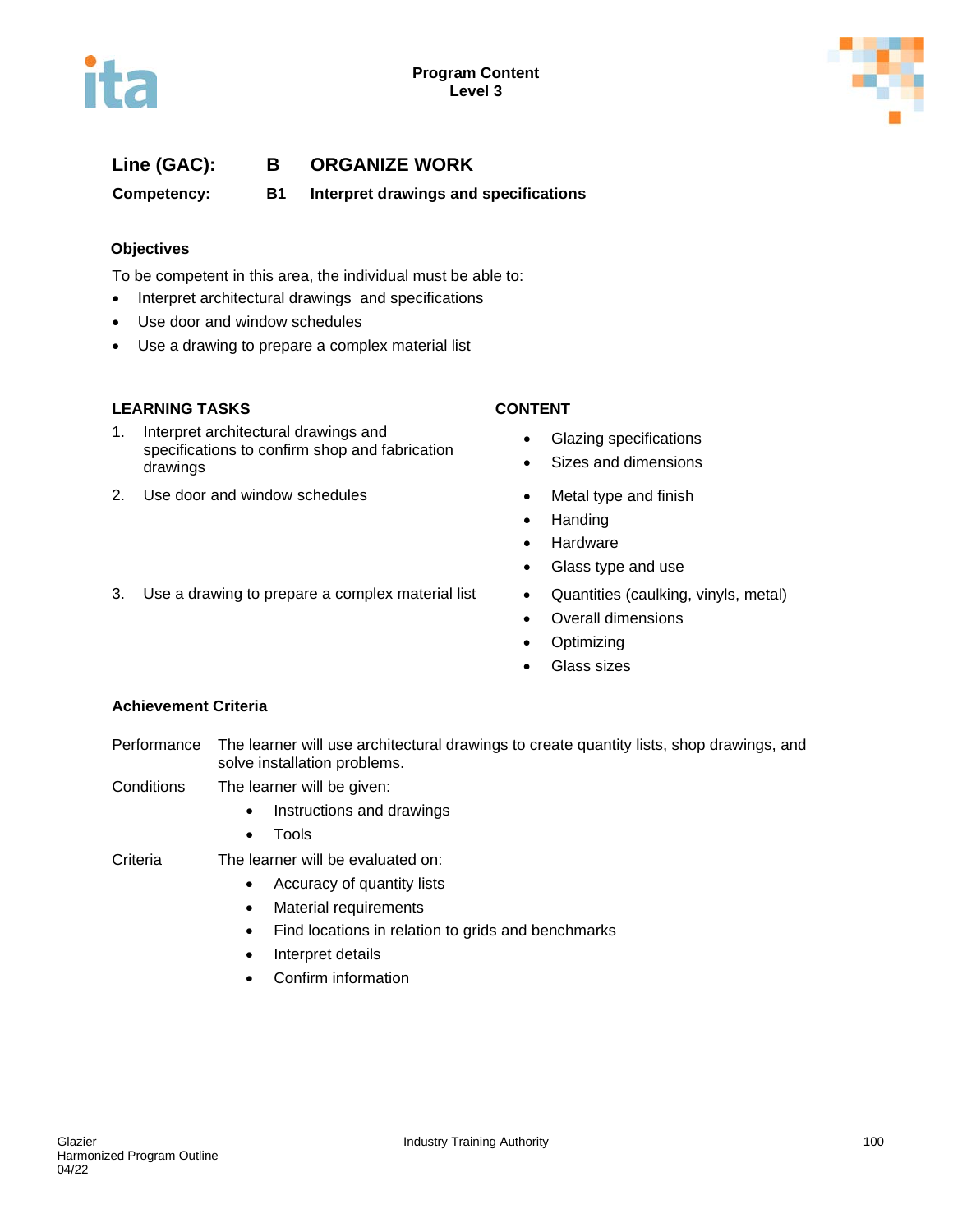



**Competency: B2 Use codes, regulations, and standards**

### **Objectives**

To be competent in this area, the individual must be able to:

- Identify organizations responsible for codes, regulations, and standards
- Apply codes, regulations, standards, and engineering requirements

### **LEARNING TASKS CONTENT**

1. Identify organizations responsible for codes, regulations, and standards

2. Describe how codes, regulations, and standards

3. Interpret and apply codes, regulations, standards, and engineering requirements

affect the Glazier trade

- National Fire Protection Association (NFPA)
- National Building Code and British Columbia Building Code (NBC and BCBC)
- Municipal Bylaws
- Canadian Standards Association (CSA)
- Underwriters Laboratories of Canada (ULC)
- Material selection
- Construction and installation methods
- Design characteristics
- Door lights
- Skylights and canopies
- Side lights
- Guardrails and balustrade
- Office divisional to floor
- Fire-rated glass
- Smoke baffles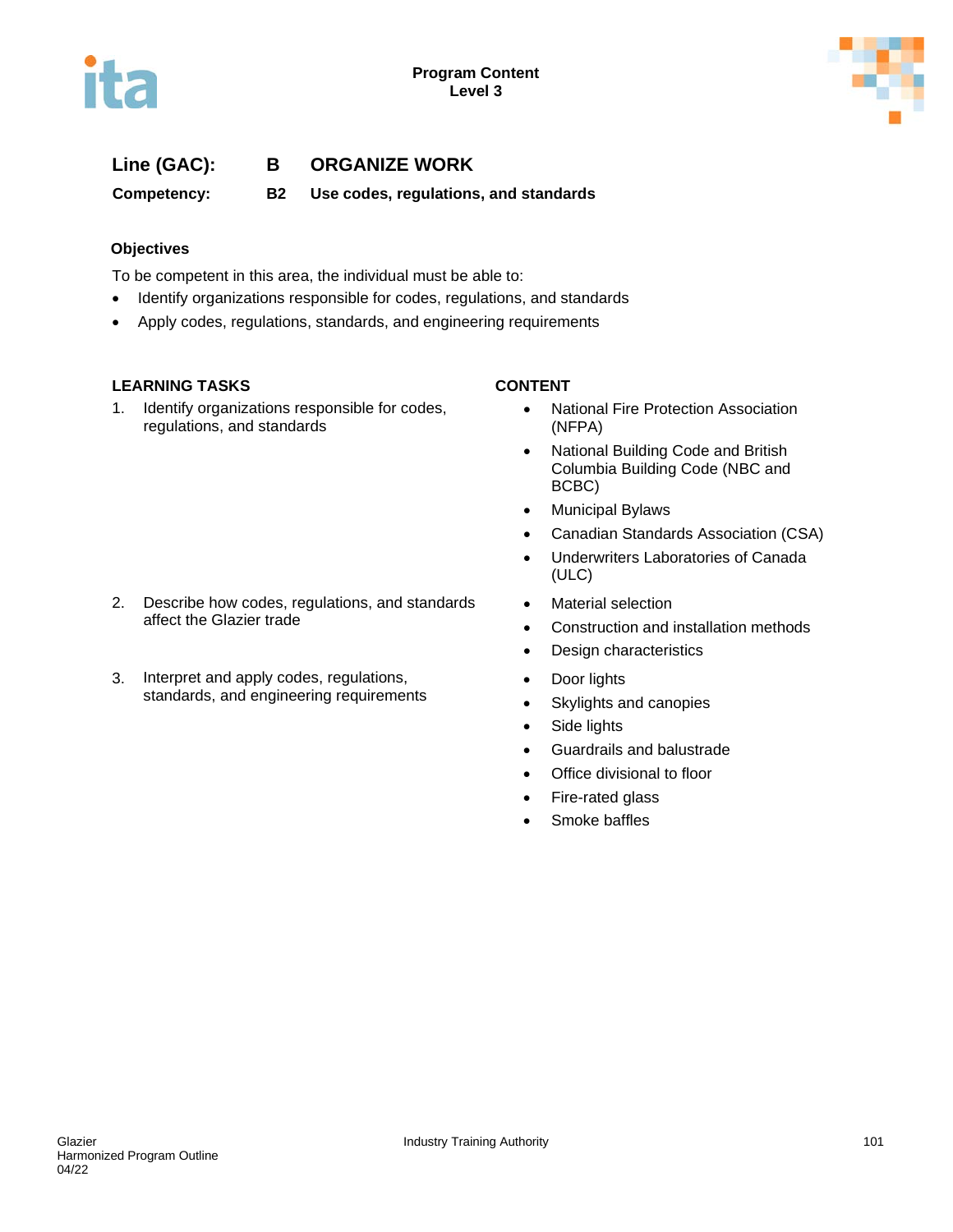



**Competency: B3 Apply manufacturer and supplier documentation**

### **Objectives**

To be competent in this area, the individual must be able to:

• Apply manufacturer and supplier documentation

#### **LEARNING TASKS CONTENT**

1. Interpret manufacturer and supplier documentation

- Tool and equipment documentation
- System component documentation
- Proprietary product documentation
- Certification agencies
- Installation instructions and requirements
- Operation and maintenance manuals
- Product specifications
- Warranty information
- Hardware
- Windows
- Doors
- Skylights
- Curtain walls
- Point fixed
- Guard rails, hand rails, and balustrade
- Specialty glazing
- Operable vents
- Automotive

2. Apply manufacturer and supplier documentation for installation purposes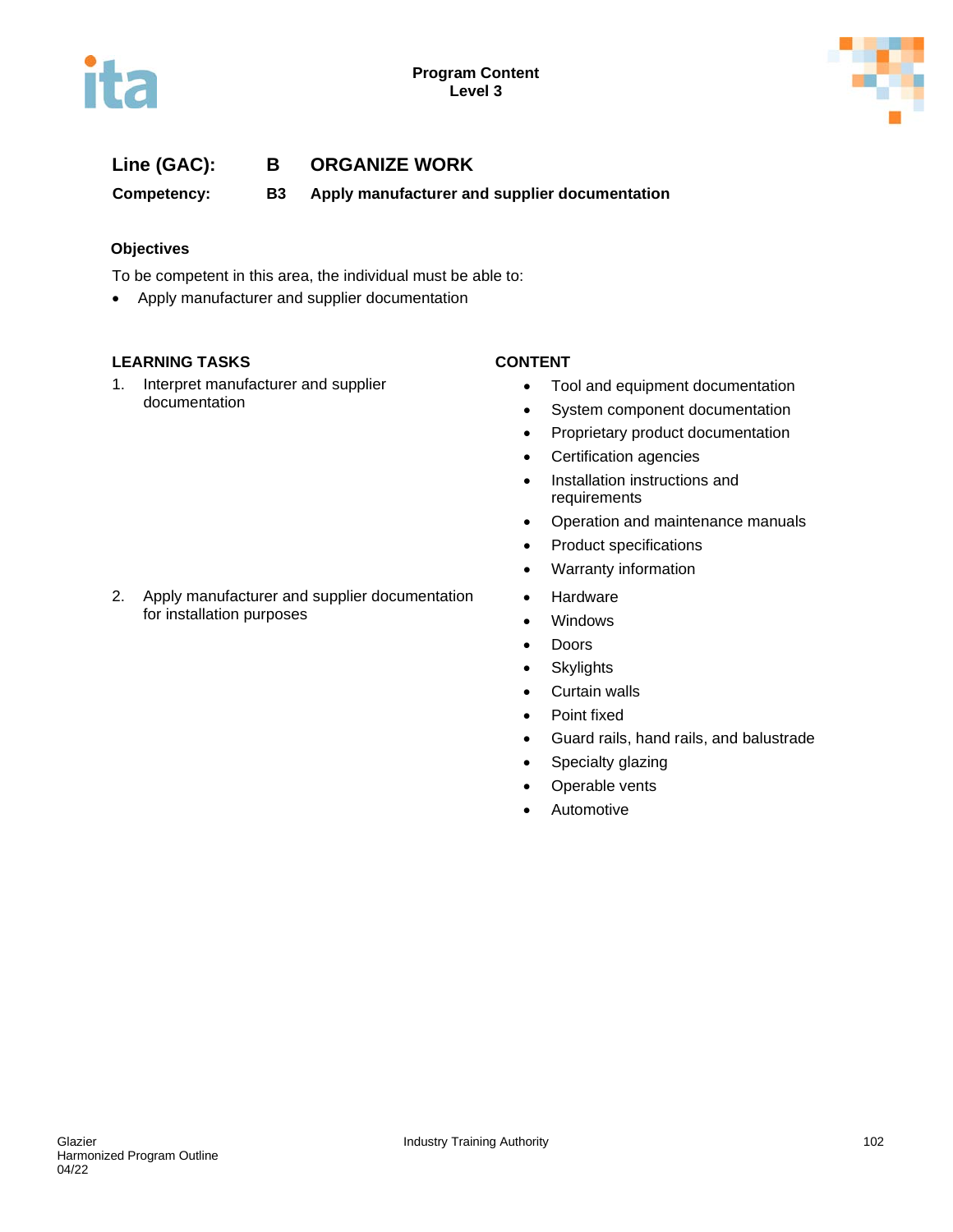



**Competency: B4 Apply trade math**

### **Objectives**

To be competent in this area, the individual must be able to:

- Calculate material quantities
- Use math to optimize materials for entire project

### **LEARNING TASKS CONTENT**

- 1. Calculate material quantities **•** Material list
- 2. Use math to optimize materials for entire project Glass

- 
- 
- Metal
- Miscellaneous related materials
	- o Tapes
	- o Gaskets
	- o Sealants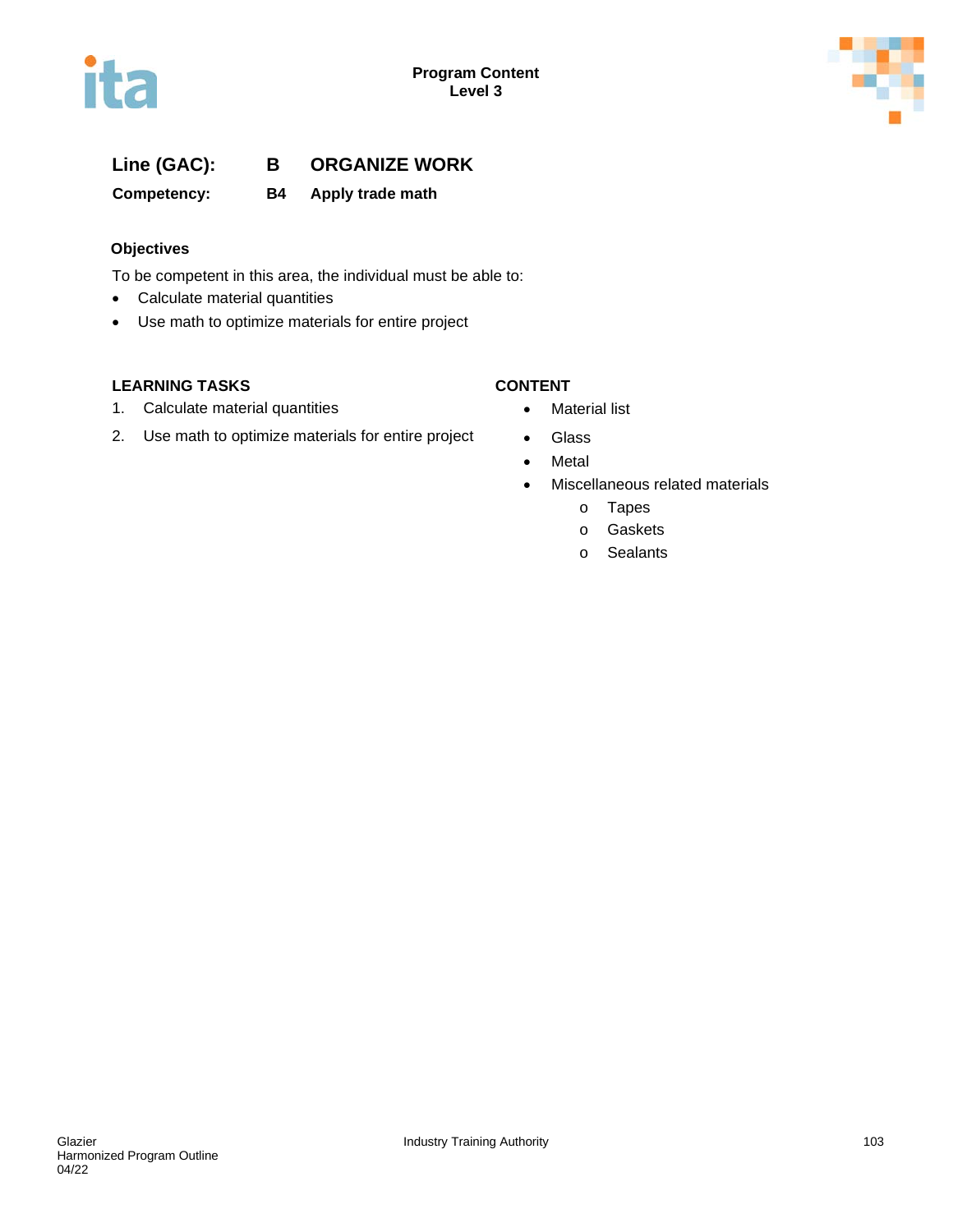



**Competency: B5 Plan sequence of work**

#### **Objectives**

To be competent in this area, the individual must be able to:

- Assess specific job requirements
- Prepare tool and material list
- Determine building envelope specifications
- Copy a fabrication list
- Determine installation priorities

#### **LEARNING TASKS CONTENT**

- 1. Assess specific job requirements **•** Blueprints detail analysis
- 2. Prepare tool and material list **• Primers and membranes**

- 
- Safety requirements
- 
- Caulking and cleaners
- Fastener specifications
- Flashing specifications
- Ladders and elevated platforms
- Job-specific tools
- Personal tools
- 
- Coordination with general contractor
	- o Coordinate with building envelop specialist
- - o Acquire fabrication drawings and cutting lists
	- o Identify available pre-fabricated materials
	- o Jigs and fabricating screws
- 5. Determine installation priorities Coordination with general contractor
	- Review installation details
	- Review shop drawing
	- Coordinate access of job site
	- Confirm rough openings and frame sizes

### 3. Determine building envelope specifications • Drawing details

- 4. Coordinate with the fabricating department Copy a fabrication list
-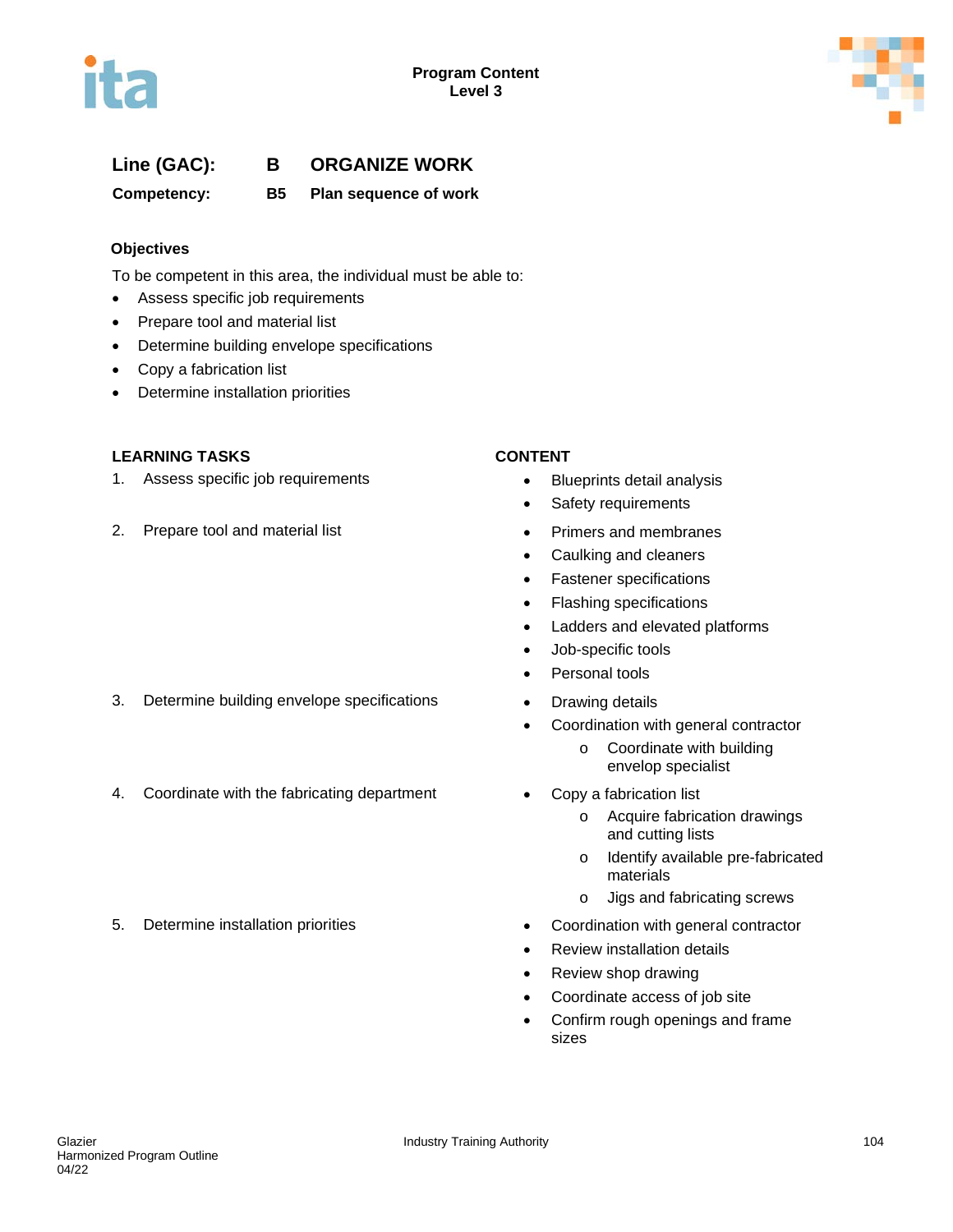



**Competency: B7 Communicate with others**

#### **Objectives**

To be competent in this area, the individual must be able to:

- Lead toolbox meeting
- Coordinate work with other trades
- Participate in site-specific JOHS meeting
- Communicate with engineers and architects
- Communicate with clients
- Describe mentorship

#### **LEARNING TASKS CONTENT**

- 1. Use advanced trade terminology **•** Systems
- 
- 3. Participate in site-specific JOHS meeting Roles and responsiblities
- 4. Communicate with engineers and architects Roles and responsibilities
- 5. Communicate with clients **•** Understanding audience

- 
- Materials
- Tools
- Techniques
- 2. Lead toolbox meetings **and responsibilities •** Roles and responsibilities
	- Topics
	- Safety updates
	-
	-
	- Understanding audience
	- Generational differences
	- Applying discretion
	- Specifications
	-
	- Generational differences
	- Applying discretion
	- Company representation
- 6. Describe mentorship Roles and responsibilities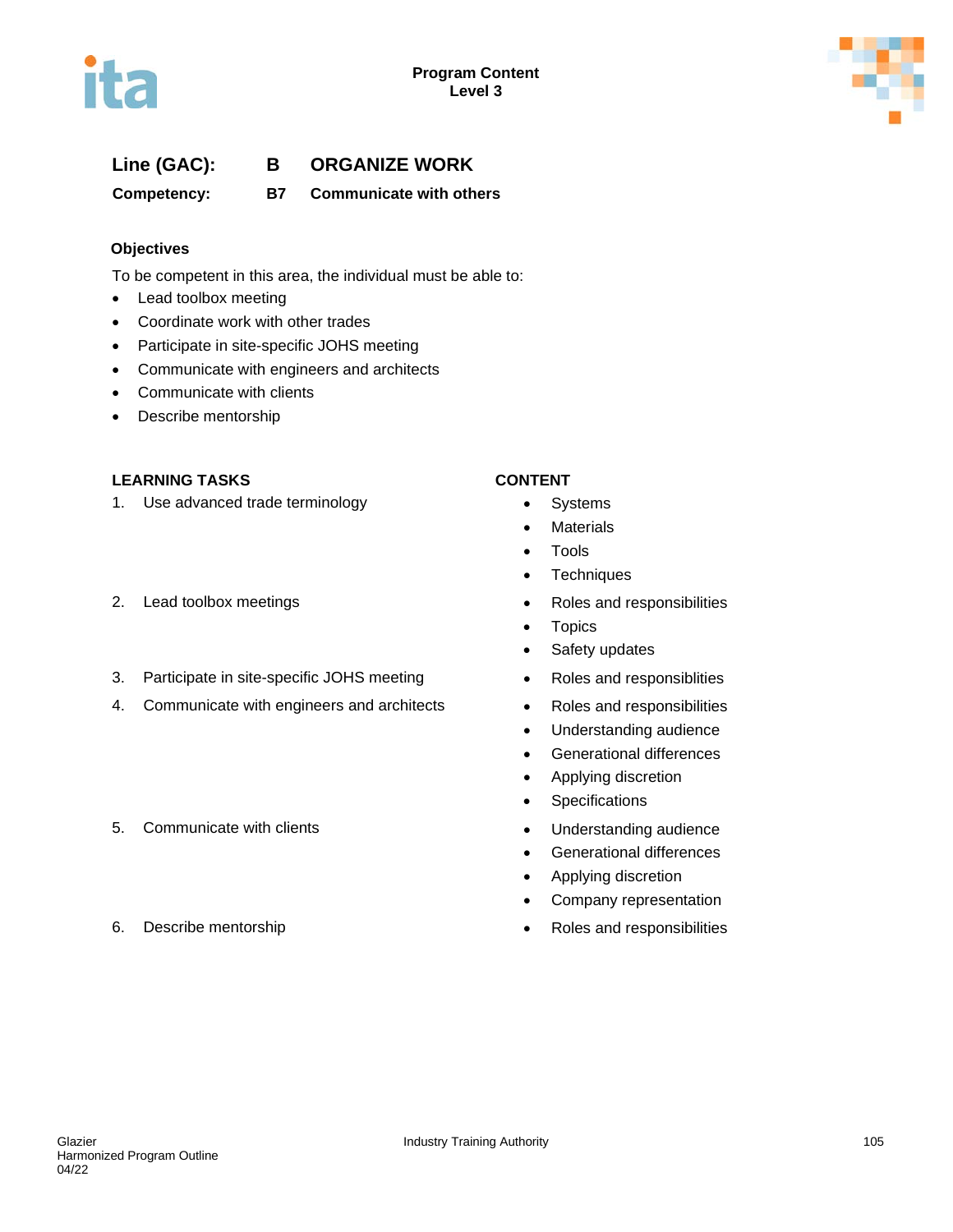



# **Line (GAC): C USE TOOLS AND EQUIPMENT**

**Competency: C4 Use layout and measuring equipment**

### **Objectives**

To be competent in this area, the individual must be able to:

- Perform on site measuring off gridlines and benchmarks
- Layout of radius frame
- Transpose rough openings (ROs), frame sizes, and flashing to drawings

#### **LEARNING TASKS CONTENT**

- 1. Describe advanced layout tools **•** Total station and data collectors
- 2. Perform on site measuring off gridlines and benchmarks
- 
- 4. Transpose RO's, frame sizes, and flashing to drawings

### **Achievement Criteria**

- Performance The learner will perform:
	- Differential levelling
	- Layout of angles
	- Setting up of instrumentation
- Conditions The learner will be given:
	- Instructions and drawings
	- Tools and PPE
	- Materials

### Criteria The learner will be evaluated on the accuracy of:

- Measurement
- Layout
- Trigonometry
- - -

- 
- 3D scanners
- Interpretation of architectural drawings o Frame locations
- Laser and level equipment
- 3. Layout of radius frame **• interpretation of shop drawings** 
	- Application of geometry and trigonometry
	- Mathematical proficiency
	- Clearance tolerances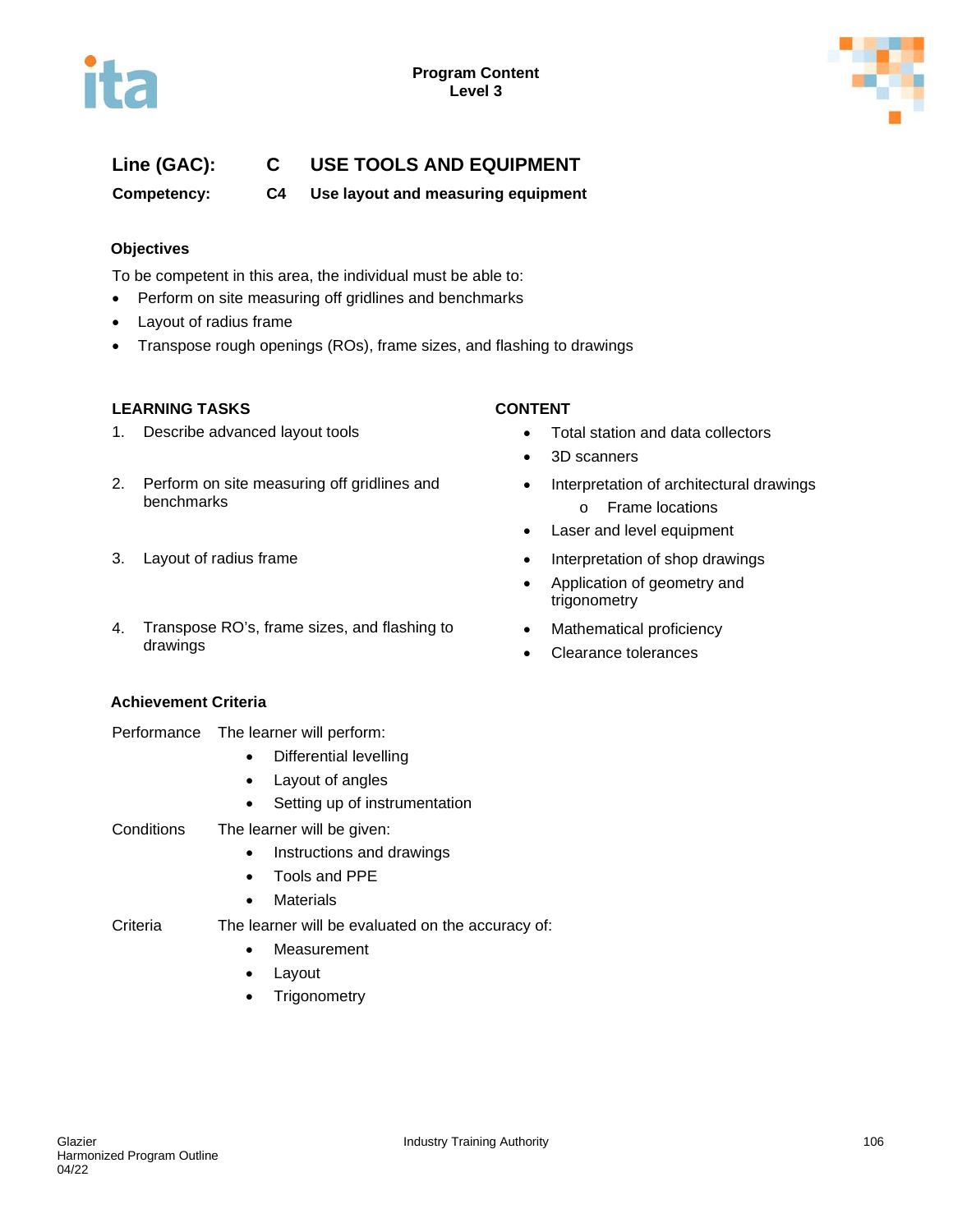



# **Line (GAC): C USE TOOLS AND EQUIPMENT**

**Competency: C6 Use rigging and hoisting equipment**

### **Objectives**

To be competent in this area, the individual must be able to:

• Use rigging, hoisting, and lifting equipment

### **LEARNING TASKS CONTENT**

1. Use rigging, hoisting, and lifting equipment • Equipment

- - o Power cups
	- o Engine hoist (Cherry Pick)
	- o Turfers
	- o Come-alongs
	- o Chain falls
- Accessories
- Safety
- Certification requirements
- Estimation of weights
- Equipment capacities
- Equipment selection
- Lifting location
- Operating procedures
- Securing of loads
- Equipment inspection
- Equipment maintenance
- Equipment storage
- Removal from service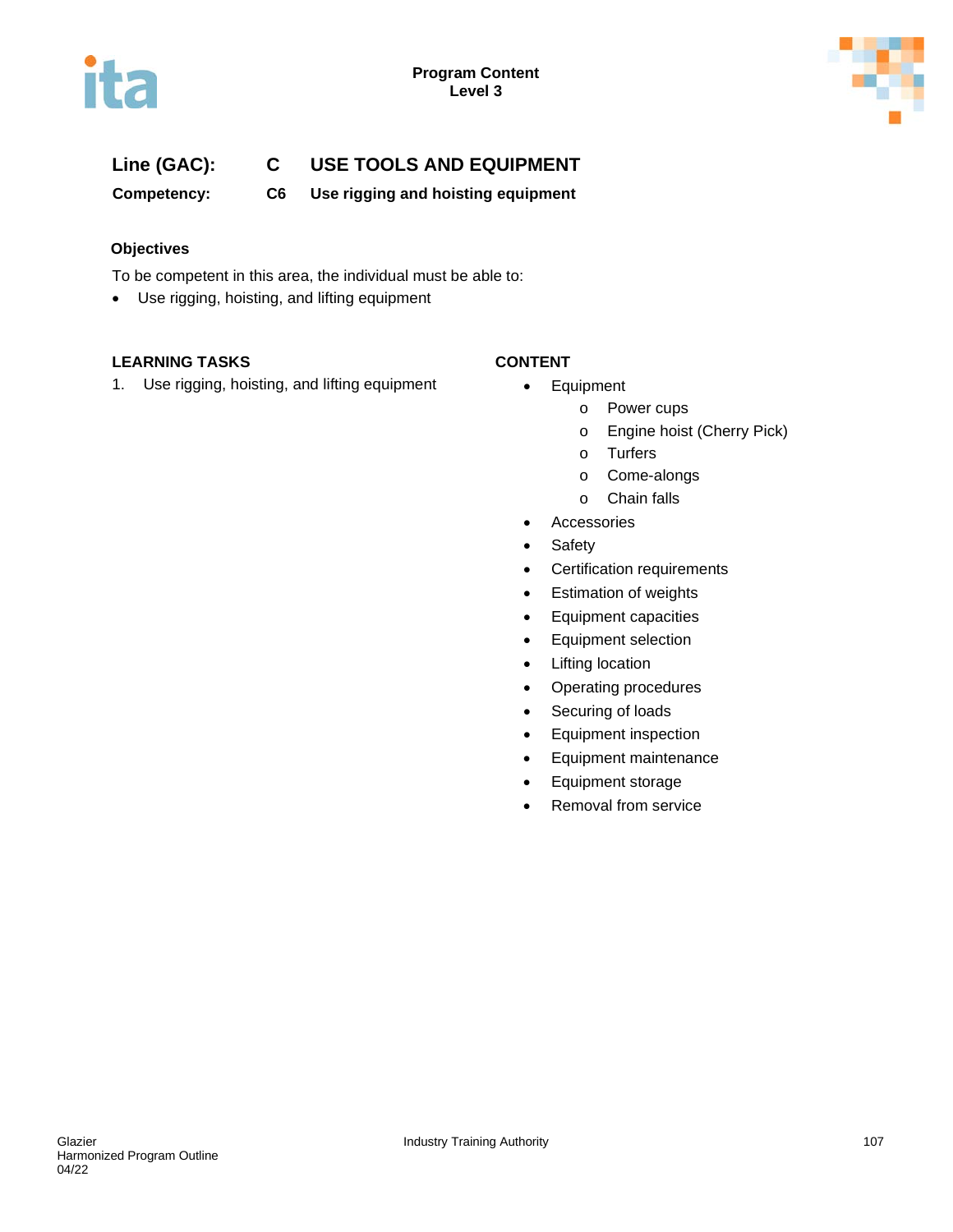



### **Line (GAC): D FABRICATE COMMERCIAL SYSTEMS**

**Competency: D3 Fabricate curtain walls** 

#### **Objectives**

To be competent in this area, the individual must be able to:

- Describe curtain wall types and components
- Describe curtain wall fabrication
- Describe anchor systems

#### **LEARNING TASKS CONTENT**

- 1. Describe curtain wall **interest and the Curtain wall components** 
	- o Pressure plate
		- o SSG
		- o Vertical and horizontal mullion
		- o Slip brackets
		- o Static and non-static anchors
		- o Beauty caps
		- o Corner mullions
		- o Two part screw spline curtain wall
- 2. Describe curtain wall fabrication **•** Taping and vinyling pressure plate and curtain wall
	- Drilling or punching vent and drain holes
	- Installing pressure plates
	- Back pans
	- Thermal requirements
- 3. Describe anchor systems Aluminum angles
	- Slip brackets
	- Static anchors
		- o Deadload
	- Dynamic anchors
		- o Windload
	- Embeds
	-
	- Pressure equalized chamber
	- Air seal

4. Describe rain screen **•** Watershed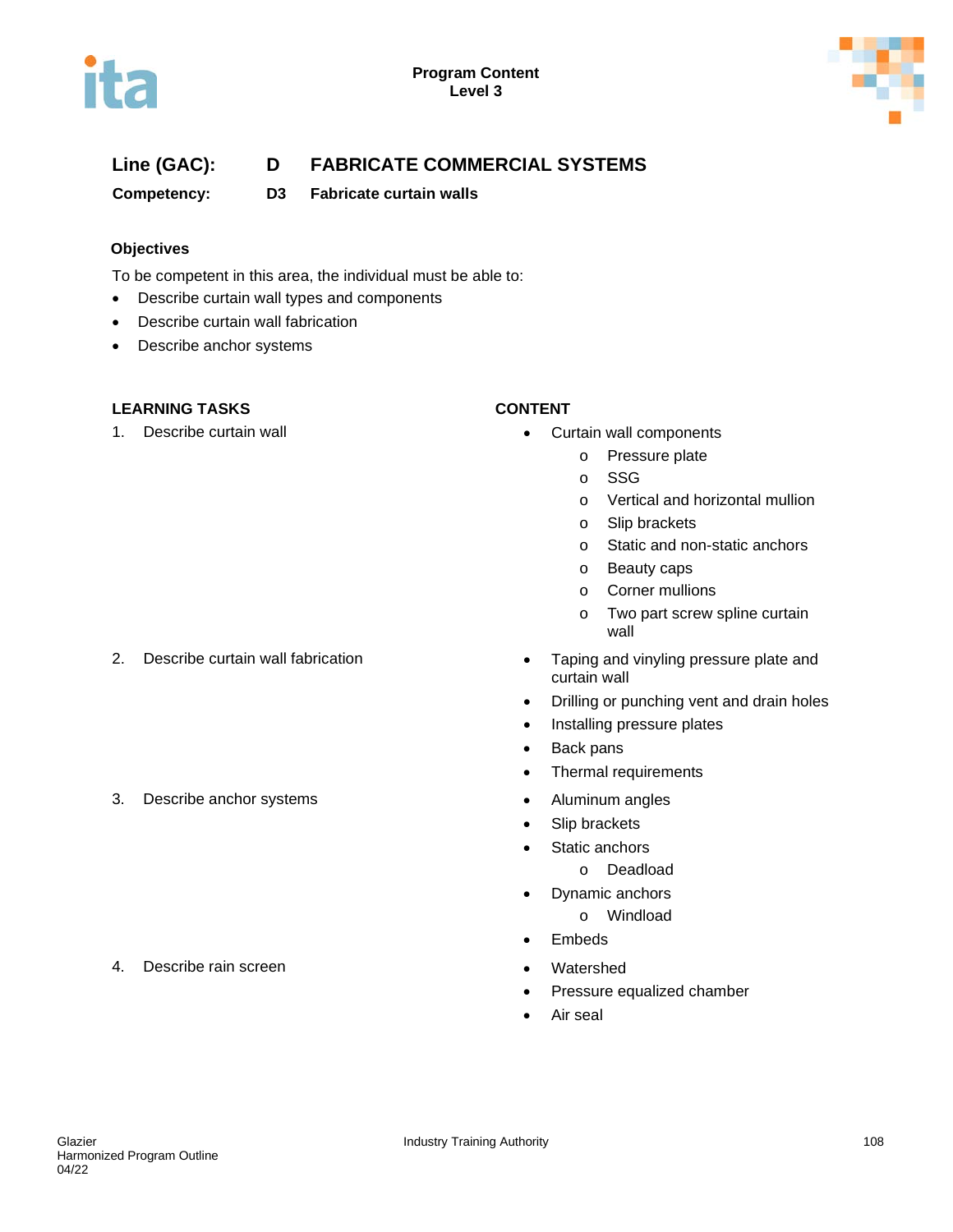



# **Line (GAC): D FABRICATE COMMERCIAL SYSTEMS**

**Competency: D4 Fabricate skylights and sloped glazing systems**

### **Objectives**

To be competent in this area, the individual must be able to:

- Describe the purpose, function and components of complex skylights
- Fabricate complex skylights

#### **LEARNING TASKS CONTENT**

1. Describe the purpose, function, and components of complex skylights

- Types of skylights
	- o Ridge
	- o Hip
	- o Pyramid
	- o Barrel vault
	- o T Bar
	- o Pressure cap
- Components
	- o Rafters
	- o Purlins
	- o Spigots
	- o Splice plates
	- o Pressure plates
	- o Gutters
	- o Sleeve anchors
- Weather seal materials
	- o Tapes
	- o Sealants
	- o Flashings
	- o Rubber gaskets
- Types of anchors
- Types of flashings
	- o Primary, secondary
- Types of membranes
	- o EPDM rubber, peel-and-stick
- Glazing, safety and performance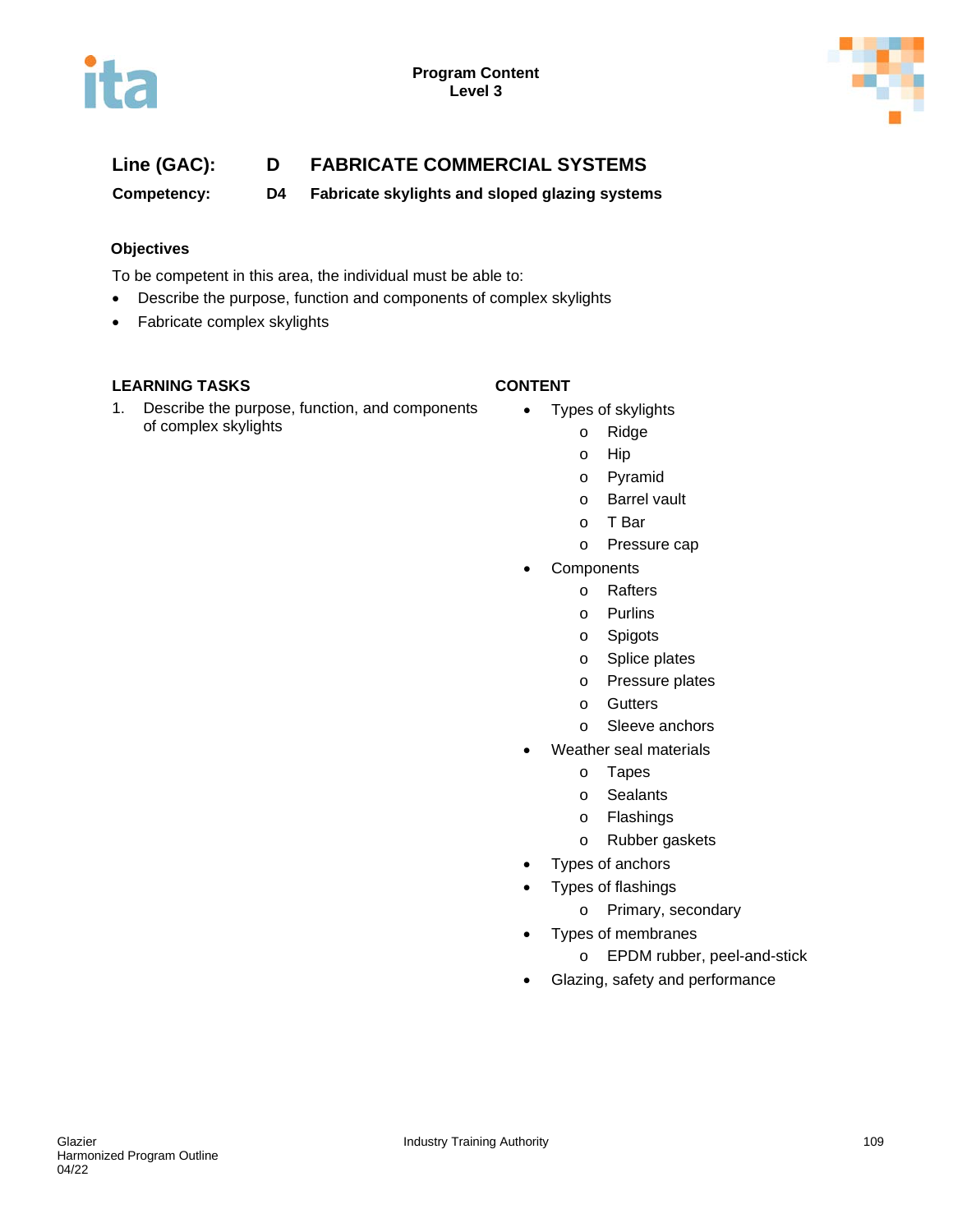



### **LEARNING TASKS CONTENT**

2. Fabricate complex skylights **•** Assembly

- - o Notching, cutting, and assembling components
- Steel-aluminum separation requirements
- Determining the degree of required slope

#### **Achievement Criteria**

Performance The learner will measure and fabricate skylights and flashings.

- Conditions The learner will be given:
	- Tools
	- Material
	- Instructions and drawings

#### Criteria The learner will be evaluated on:

- Appearance
- Rafter notching
- Rafter size
- Flashing size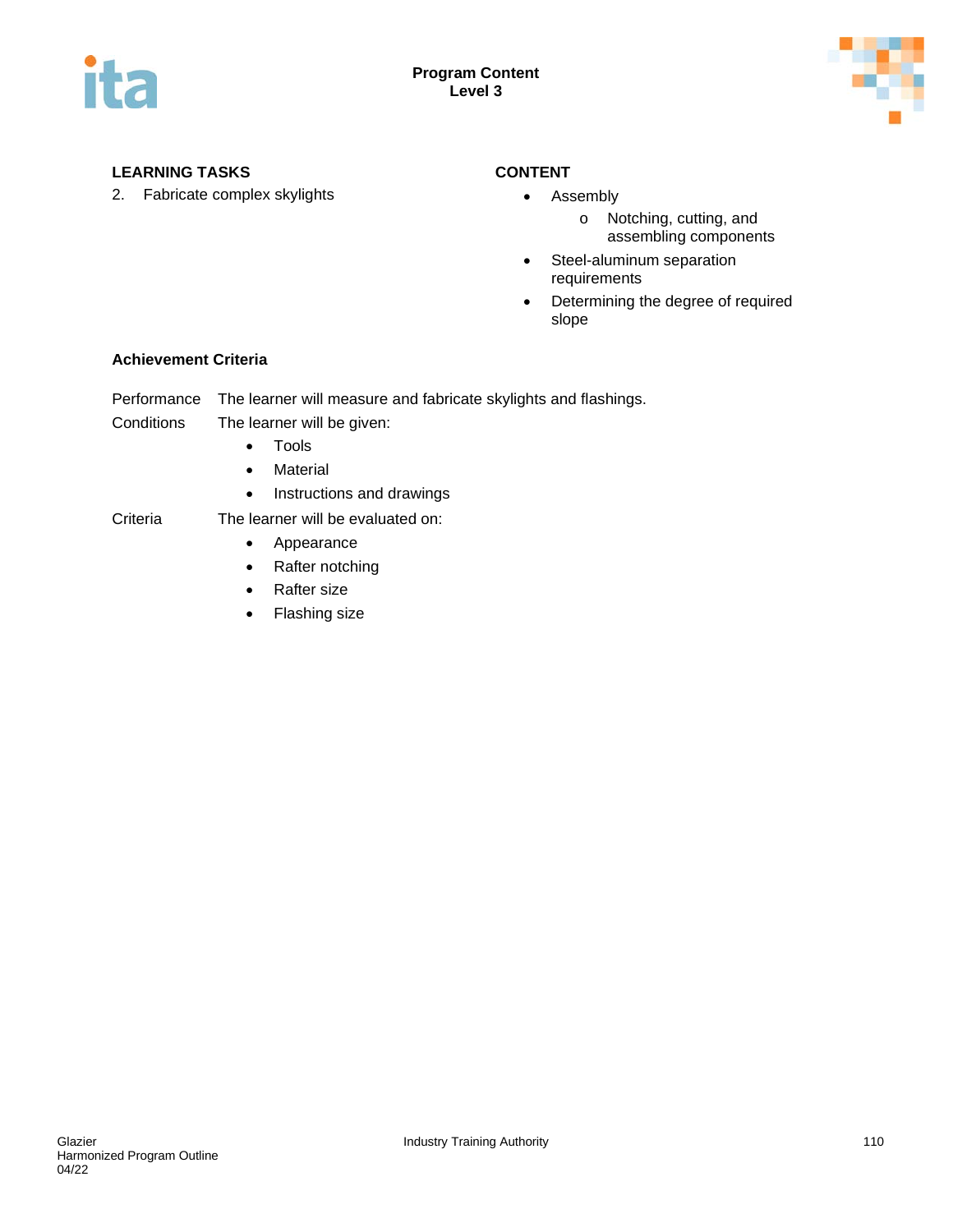

# **Line (GAC): D FABRICATE COMMERCIAL SYSTEMS**

**Competency: D5 Fabricate commercial entrance systems**

### **Objectives**

To be competent in this area, the individual must be able to:

- Describe the types and applications of different commercial entrance systems
- Describe the parts required for fabricating commercial entrance systems
- Fabricate entrance systems

### **LEARNING TASKS CONTENT**

1. Describe the types and applications of different commercial entrance systems

- Types of entrance systems
	- o Swing
	- o Bifold
	- o Revolving
	- o Sliding
	- o Portals
	- o Vestibule
	- o Total Vision System
- Types of automatic operators
	- o Mag locks
	- o Handicap panels
	- o Card readers
	- o Key pad operators
	- o Automatic mats
	- o Auto sensors
- Auto headers
- Sliding doors
	- o Pocket doors
	- o Bypass doors
- Parts
	- o Types of hardware
	- o Types of framing material
		- − Flush glaze
		- − Curtain wall with door adaptor
- Compatibility and performance for types of specified hardware for aluminum doors
- Creating and using templates to prepare doors for hardware
- Assembly of components

2. Describe the parts required for fabricating commercial entrance systems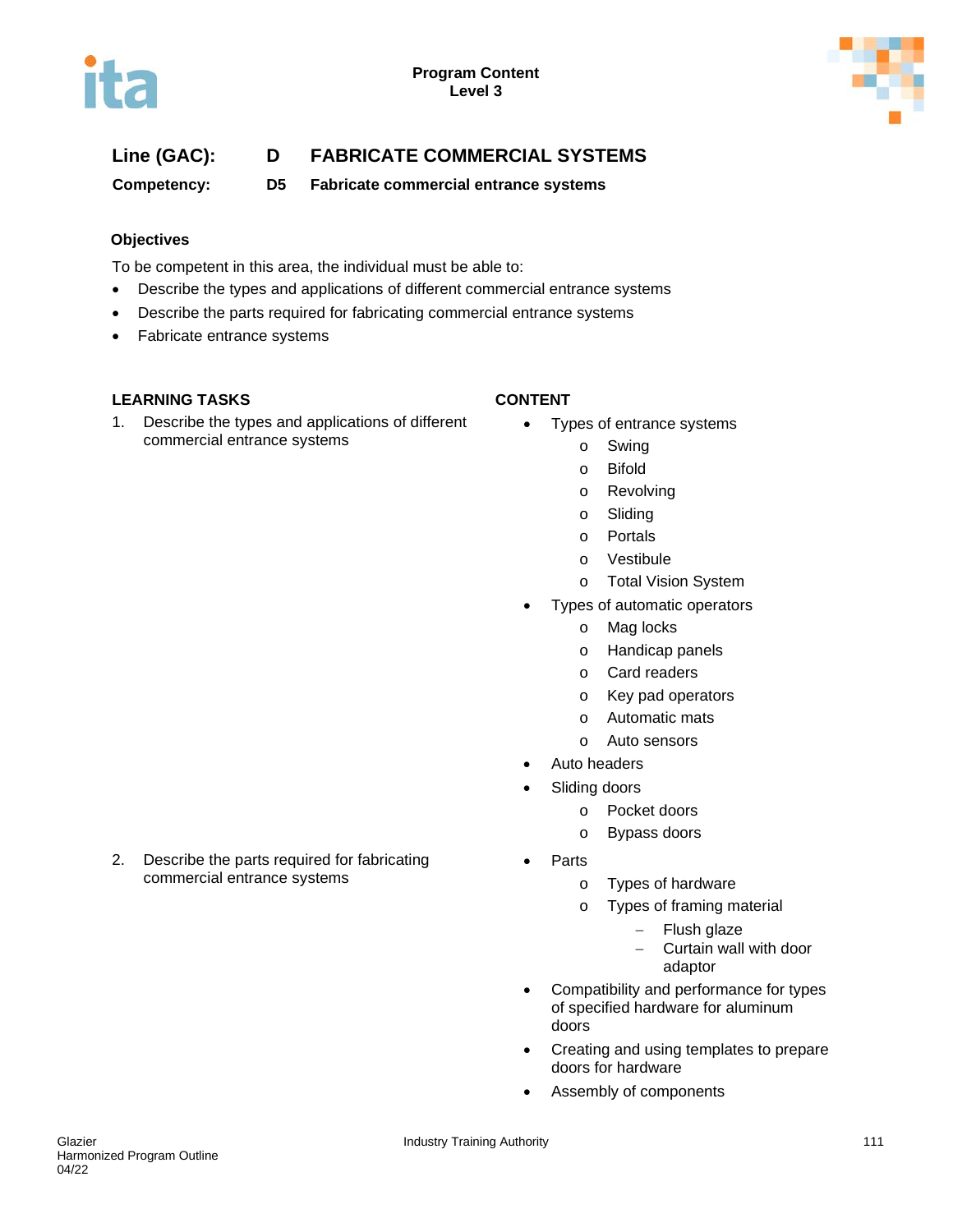

### **LEARNING TASKS CONTENT**

- o Handles
- o Closers
- o Thresholds
- o Flush
- o Bolts
- o Locksets
- o Electric strikes
- o Panic hardware
- Assembly of entrances
	- o Fastening entrance system components
- Running feed wires and pass holes
- Finger guards
- Kick plate
- Thresholds
- Astragals and coordinators
- 3. Fabricate entrance systems Fabrication and preparation of frames
	- Concealed overhead closers
	- Floor closers
	- Lock preparation
	- Panic hardware
	- Floor mounted pivots
	- Walking beam pivot
	- Power gear hinges
	- Power transfer hinges
	- Overhead door stops
	- Custom hardware
	- Single and multi-track slider hardware

#### **Achievement Criteria**

Performance The learner will build jigs and will ensure that the door closer panic and butts work. Conditions The learner will be given:

- Tools
- Material
- Instructions (and divided into groups)

- Criteria The learner will be evaluated on:
	- Accuracy of fit to 1/16 in.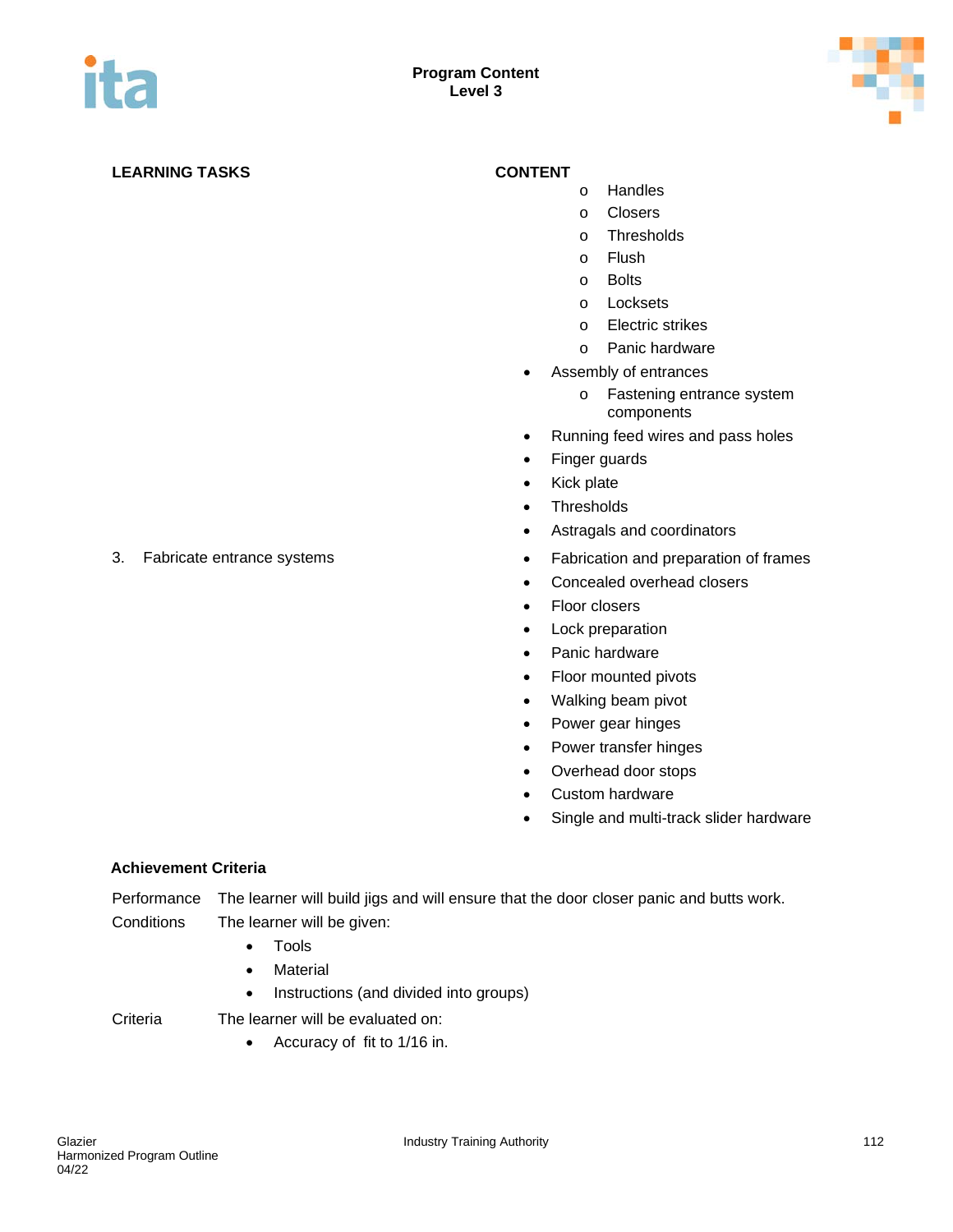



# **Line (GAC): D FABRICATE COMMERCIAL SYSTEMS**

**Competency: D6 Fabricate guardrail, handrail, and balustrade systems**

#### **Objectives**

To be competent in this area, the individual must be able to:

- Layout for fabrication of guardrail, hand rail and balustrade systems
- Fabricate guardrail, handrail and balustrade systems

### **LEARNING TASKS CONTENT**

- 1. Describe guardrail, handrail, and balustrade systems
- 2. Layout for fabrication of guardrail, handrail, and balustrade systems

- Channel / Base Shoe
- Stanchions
- Face Mount
- Confirm finished floor elevations and sizes according to site conditions and drawings
- Layout for fabrication
- Material Optimization
- Templates if required
- Interpretation of drawings
- Minimum depth into U-channel
- Height and Spacing (refer to BCBC code)
- Channel / Base Shoe
- **Stanchions**
- **Face Mount**

#### **Achievement Criteria**

systems

Performance The learner will assemble a guardrail or handrail system.

- Conditions The learner will be given:
	- Tools

3. Fabricate guardrail, handrail, and balustrade

- **Material**
- Instructions
- Criteria The learner will be evaluated on:
	- Accuracy of fit to 1/16 in.
	- Plumb, level and alignment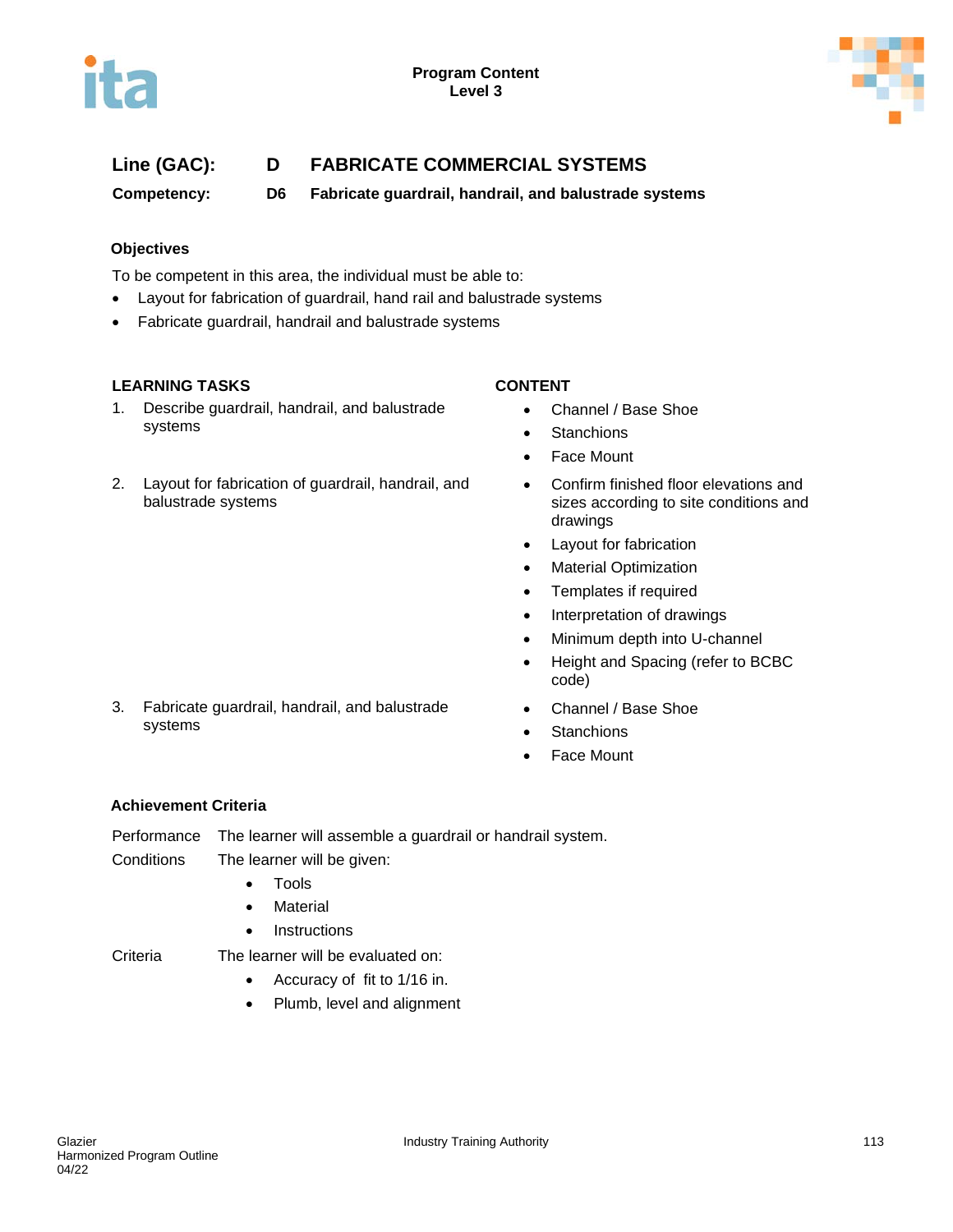



# **Line (GAC): D FABRICATE COMMERCIAL SYSTEMS**

**Competency: D7 Perform glass cutting and edge treatment**

#### **Objectives**

To be competent in this area, the individual must be able to:

- Cut different shapes of glass
- Use specialty tools and cutting equipement

#### **LEARNING TASKS CONTENT**

1. Cut different shapes of glass **•** Mail slot

- 
- Speak hole
- $\bullet$  Holes  $-2$  in., 4 in.
- Arcs
- Templates
- Plug outlets
- Notches
- Island (for large plug outlets)
- Circles
- 2. Use specialty tools and cutting equipment Polishing wheels
	- Scratch removal systems
	- Scratch wheels
	- Sandblasting

#### **Achievement Criteria**

Performance The learner will fabricate cut outs to specifications.

Conditions The learner will be given:

- Instructions
- Material
- Tools

Criteria The learner will be evaluated on:

- Accuracy
- Trueness to 1/32 in.
- Proper edge treatment
- Use of PPE (particulate mask and safety glasses)
- Safety precautions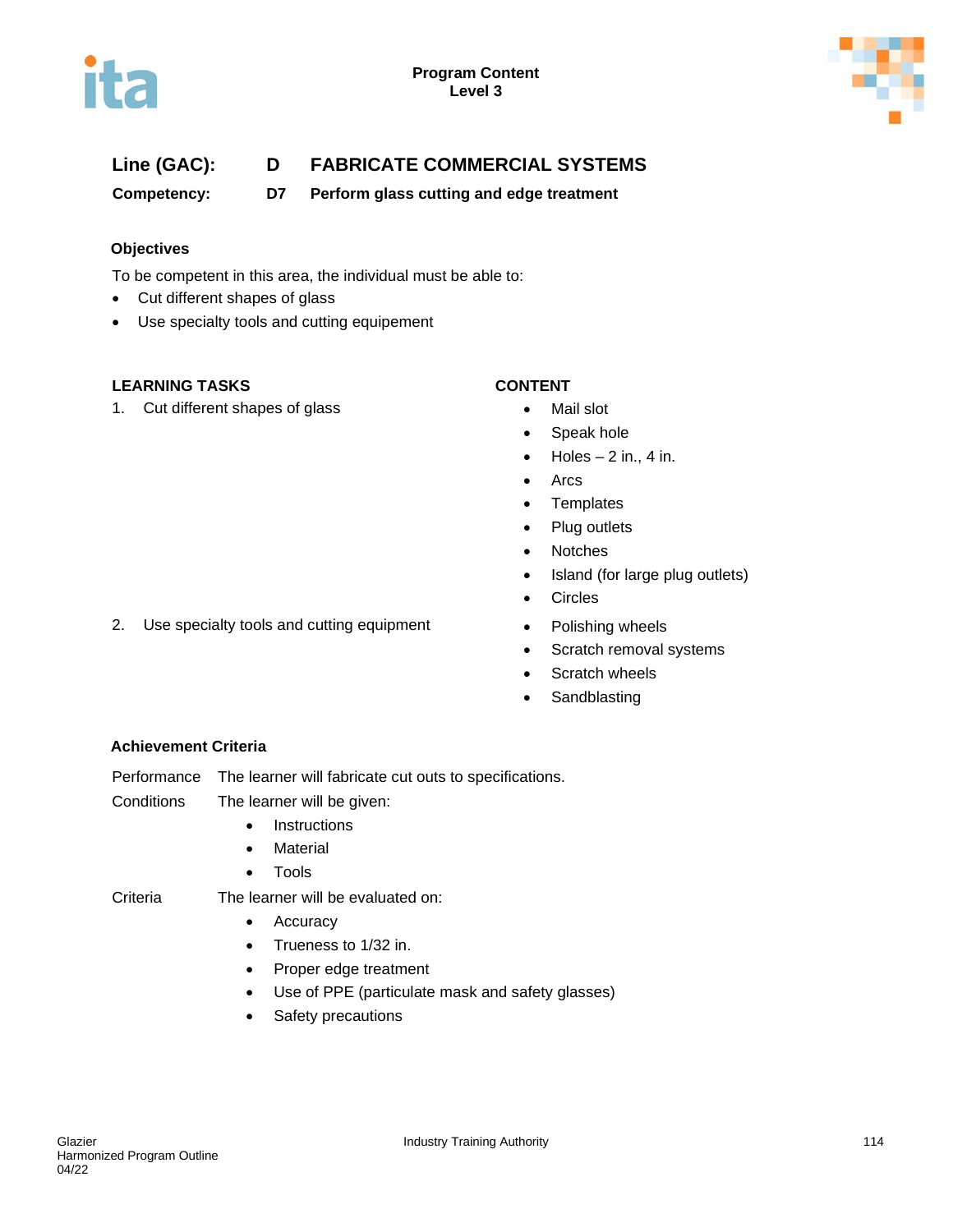



**Competency: E3 Install curtain walls** 

### **Objectives**

To be competent in this area, the individual must be able to:

- Describe installation and glazing of curtain walls
- Analyze and troubleshoot problems with envelope performance integrity

#### **LEARNING TASKS CONTENT**

1. Describe installation of curtain walls **•** Shop and architectural drawings

- 
- Layout
- Installation of anchors at proper locations
- Expansion joints
- Installation process
	- o Starter track and welded anchors according to layouts
	- o Level and plumb and align frames
	- o Corner blocks for stick built systems
	- o Blue skin applications
	- o Air and vapour barriers
	- o Metal back pans, glazing adapters, insulation corner blocks and glazing gaskets
	- o Bulb vinyl for ventilation escape
	- o Pressure plate equalizing adaptors
	- o Secondary sealing of corner blocks at vertical pressure plate
- Operable windows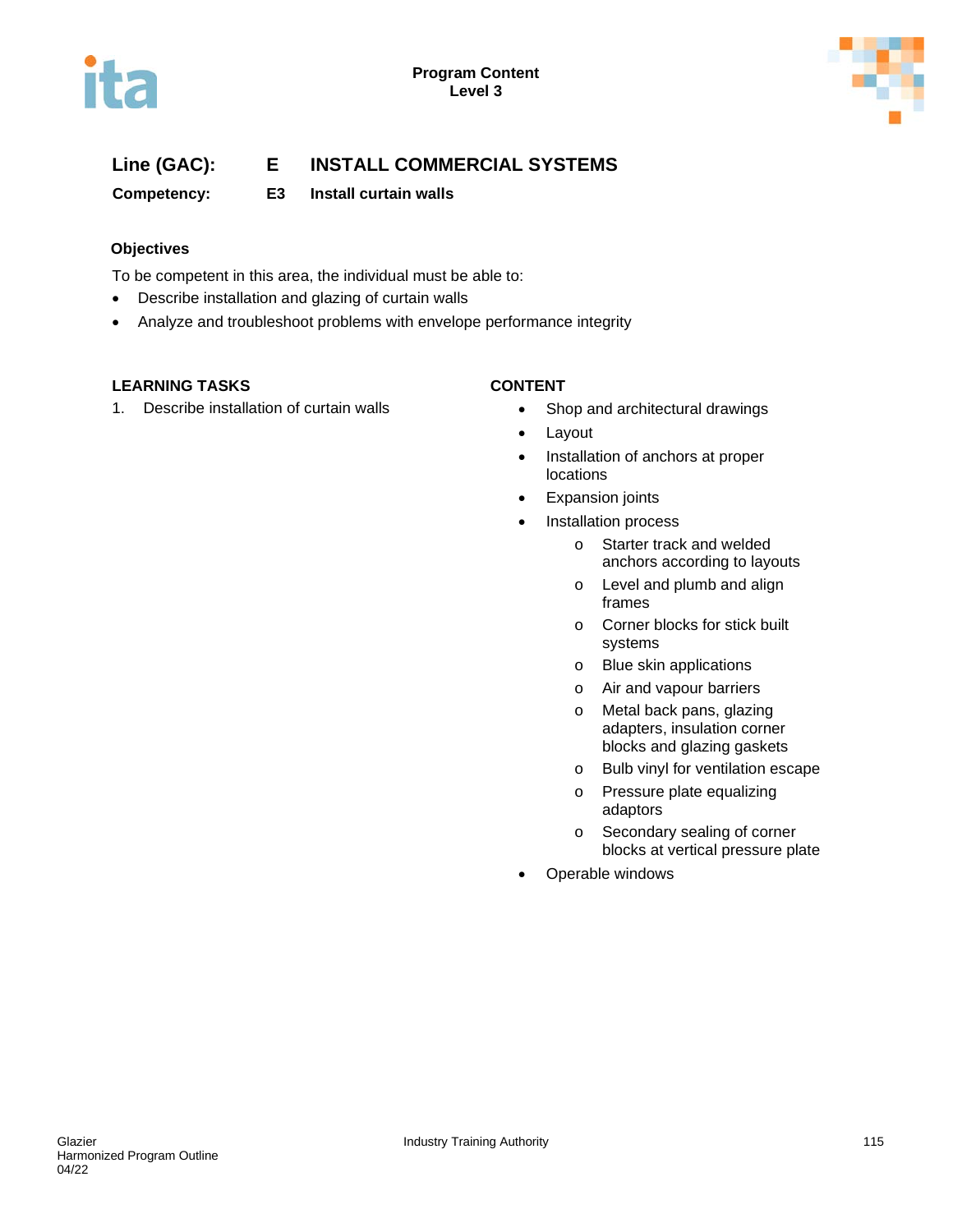



### **LEARNING TASKS CONTENT**

2. Describe glazing curtain walls **•** Glazing process

- - o Setting blocks
		- o Heel bead corners
		- o Install glass
		- o Temporary Dutchman
		- o Secondary flashings
		- o Vertical pressure plate
		- o Horizontal pressure plate
	- o Horizontal pressure plate after applying vertical caps
- Frames, glass, caps and sealants
- SSG requirements
- Perimeter seal
- Inner joint seal
- Corner blocking
- Associated glazing components
- Weep holes
	- o Orientation
	- o Blockage

### 3. Analyze and troubleshoot problems with envelope performance integrity

#### **Achievement Criteria**

Performance The learner will analyze and troubleshoot problems with envelope performance integrity. Conditions The learner will be given:

- Tools and PPE
- Materials
- Instructions and drawings

Criteria The learner will be evaluated on:

• Successful analysis of problem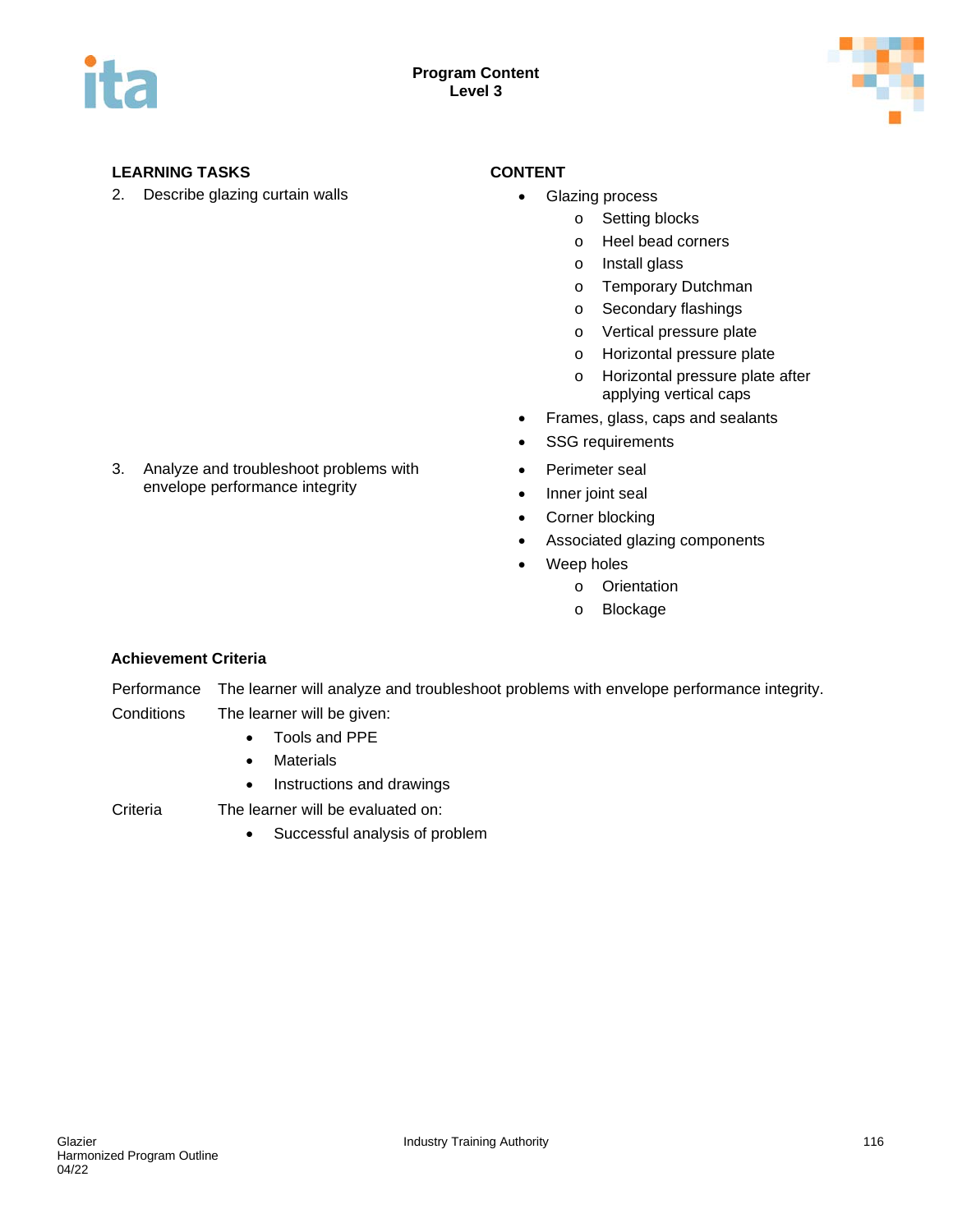



**Competency: E4 Install skylights and sloped glazing systems**

#### **Objectives**

To be competent in this area, the individual must be able to:

- Install complex skylights
- Install complex sloped glazing systems

#### **LEARNING TASKS CONTENT**

1. Install sloped glazing and skylight systems • Preparing skylights and glazing

- systems for flashings and roof membrane tie-ins
- Types of sealant applications
- Placement of purlins
- Location and placement of anchors for skylights
- Securing anchors
- Placement and assembly of condensation gutters and frame members
- Squaring skylights
- Confirming measurements for skylights
- Modifying skylights in final location
- Securing anchors using fasteners
- Installing insulation between primary and secondary flashing
- Installing on-sight glazing, pressure plates and caps
- **Pyramid**
- Ridge
- **Barrel vault**
- Atrium
- 2. Install complex sloped glazing and skylight systems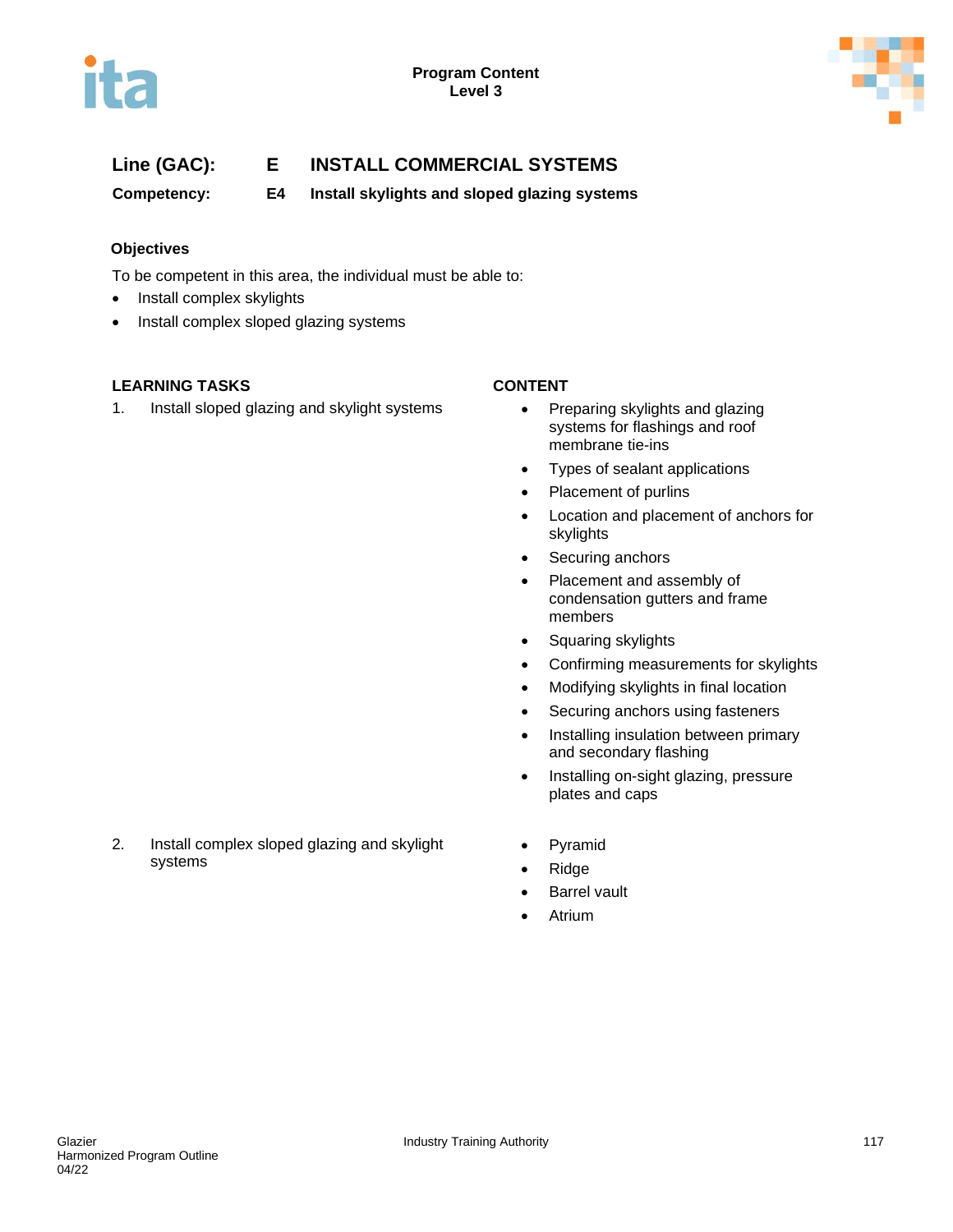



#### **Achievement Criteria**

Performance The learner will install and glaze skylights and flashings.

- Conditions The learner will be given:
	- Tools and PPE
	- Materials
	- Instructions and drawings

#### Criteria The learner will be evaluated on:

- Square and alignment
- Weatherproofing
- Membrane
- Pressure plate cap
- Purlin cover
- Fasteners
- Flashing
- Glass considerations
- Appearance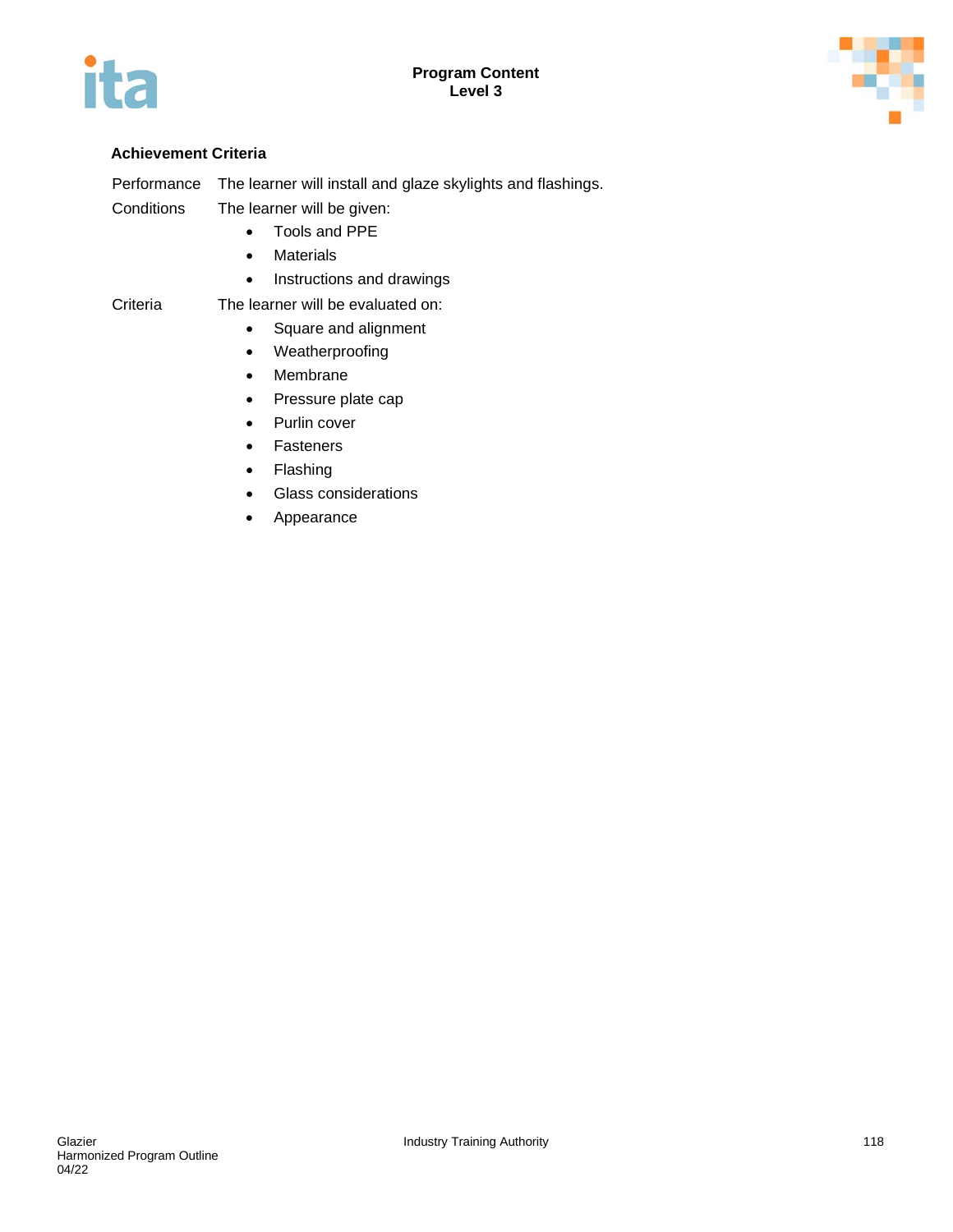



**Competency: E5 Install commercial entrance systems**

#### **Objectives**

To be competent in this area, the individual must be able to:

• Install entrance systems

#### **LEARNING TASKS CONTENT**

1. Install entrance systems **•** Sliders and track

- - o Stacking doors
	- o Bi-fold
	- o Bi-pass
- Swing doors
- Revolving doors
- Total vision system
- Automatic doors
- 2. Install recessed floor closer **•** Sub-trade preparation confirmation
	- Layout and clearances
	- Installation and adjustments

#### **Achievement Criteria**

Performance The learner will install a door frame complete with closer, panic hardware and butt hinges. Conditions The learner will be given:

- Tools
- Material
- Instructions

Criteria The learner will be evaluated on:

- Accuracy of fit to industry standards (1/16 in.)
- Plumb
- Level
- Square
- Hardware functions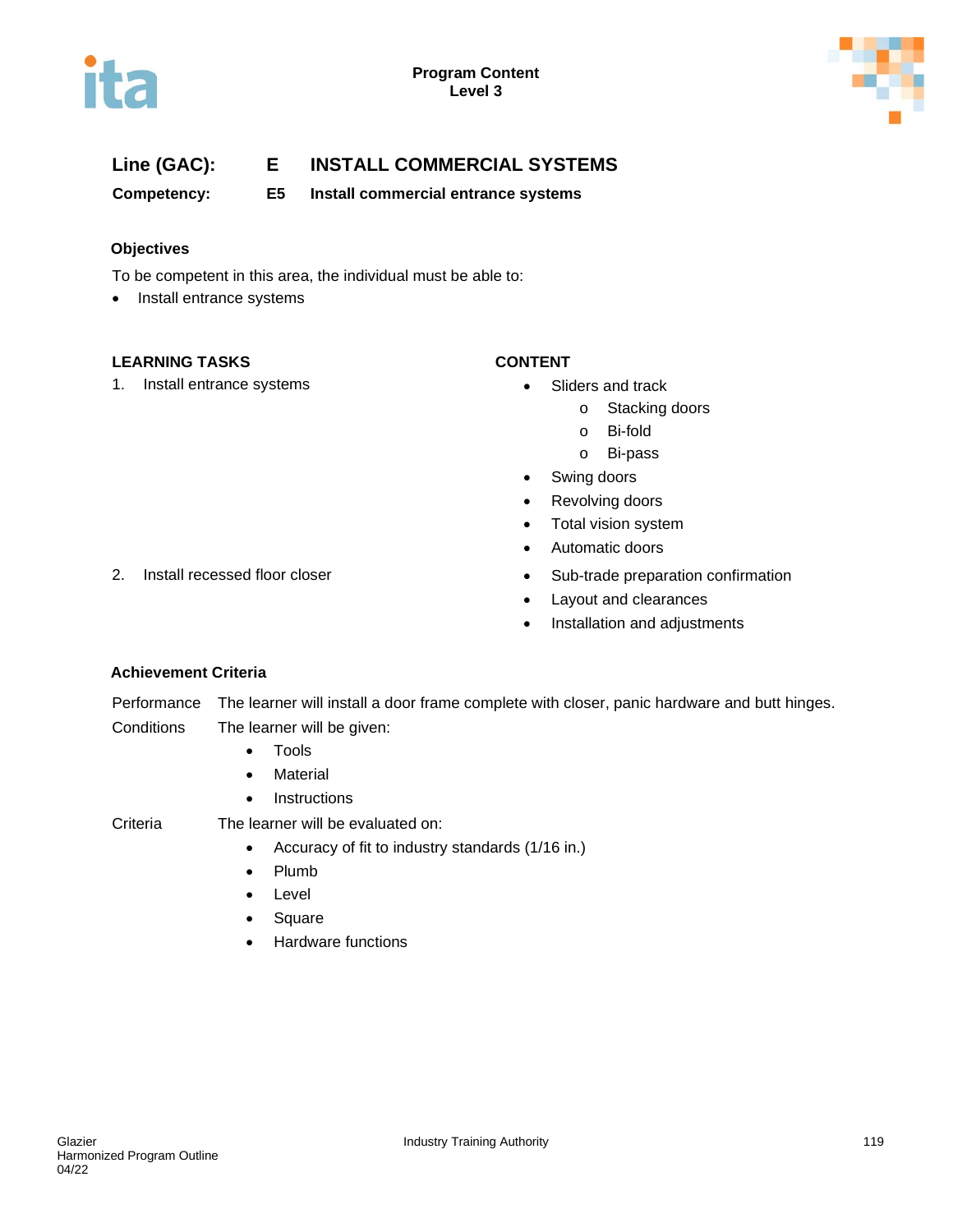



**Competency: E6 Install guardrail, handrail, and balustrade systems**

### **Objectives**

To be competent in this area, the individual must be able to:

- Layout for installation of guardrail, handrail, and balustrade systems
- Install guardrail, handrail, and balustrade systems

#### **LEARNING TASKS CONTENT**

- 1. Layout for installation of guardrail, handrail, and balustrade systems
- 2. Install guardrail, handrail, and balustrade systems

- Channel / Base Shoe
- Stanchions
- Face Mount
- Confirm finished floor elevations, sizes according to site conditions and drawings
- Installing Glass Support Systems
- Verify size and shape of glass
- Setting and alignment of glass
- Apply final finishes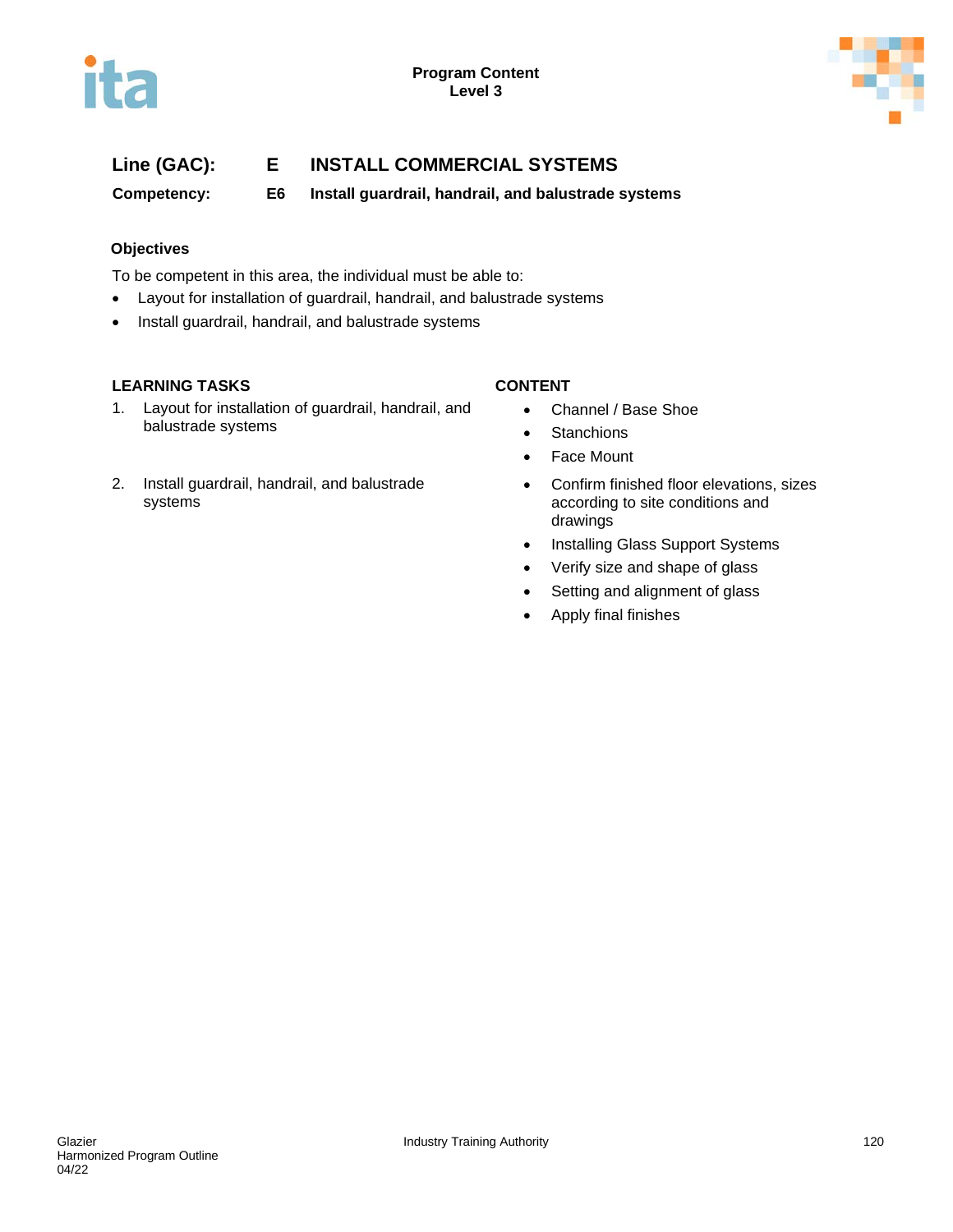

**Competency: E7 Install building envelope membranes**

### **Objectives**

To be competent in this area, the individual must be able to:

• Describe purpose and types of building envelope membranes

### **LEARNING TASKS CONTENT**

- 1. Describe the purpose of membranes Water and air seal
- 2. Describe different types of membranes Types of materials

- - o Foil back
	- o Permeable/non-permeable
- Application of materials
- Preparation methods for specific materials
- General preparation of materials
	- o Cleaning
	- o Measuring
	- o Priming
	- o Corner sealing and lapping
	- o Sizes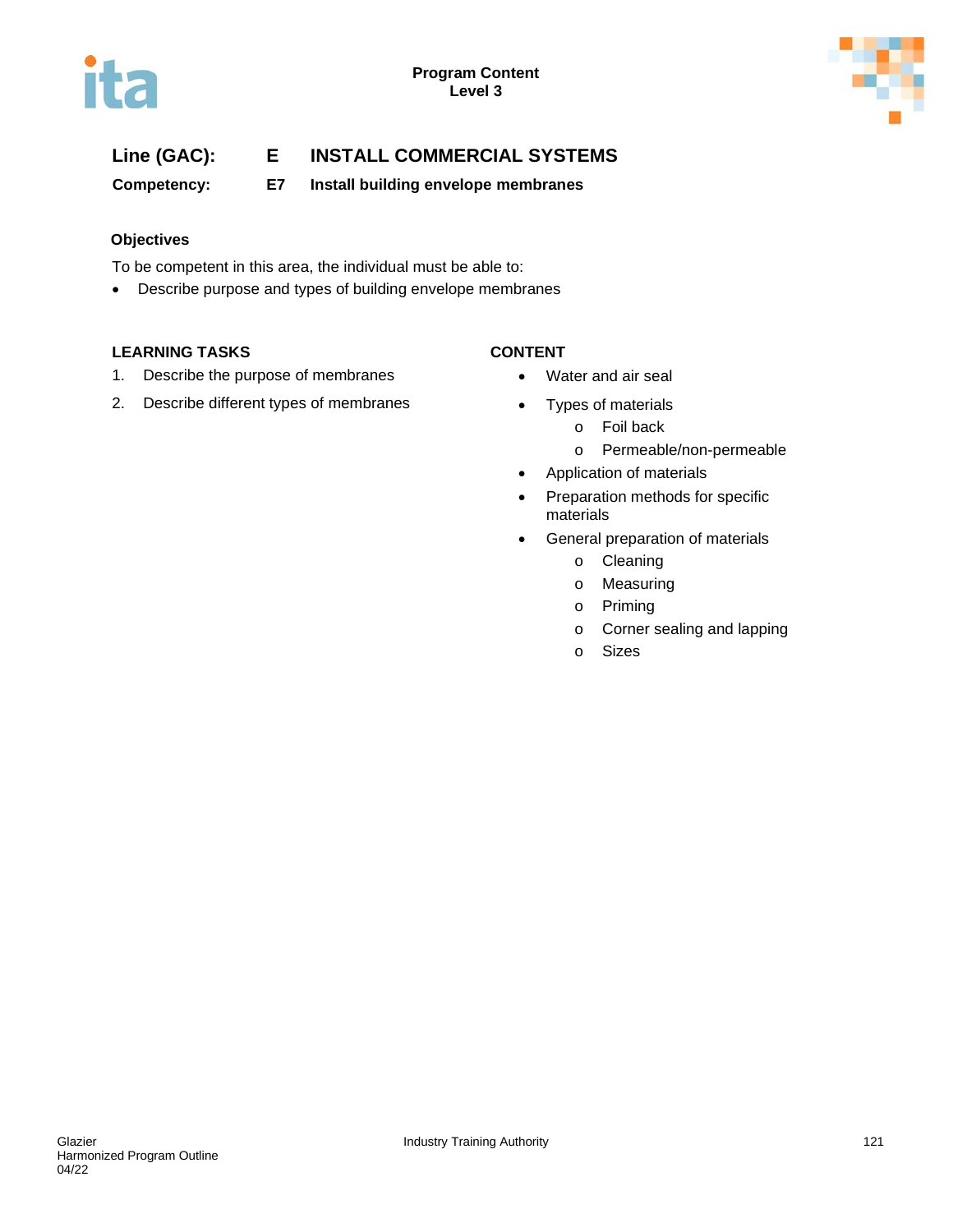



**Competency: E8 Install flashing** 

#### **Objectives**

To be competent in this area, the individual must be able to:

• Install flashing

#### **LEARNING TASKS CONTENT**

1. Describe types of flashing material • Types

#### 2. Select types of flashing example of the Types

- 
- 4. Describe installation considerations **•** Overlap requirements

- - o Aluminum
		- o Galvanized steel
	- o Bituminous
	- o Painted steel
	- **Thicknesses**
- - o Head
	- o Sill and parapet
	- o Corner
	- o Column
	- o Splice
	- o Counter
- 3. Describe purpose of flashing  $\bullet$  Prevention of water entry
	- Protection for membrane
	- Continuity of framing
	- Finishing
	-
	- Seam requirements
		- o Standing seam
		- o Splice
		- o Overlap
	- Expansion and contraction allowances
	- Sealant location
	- Slope and drainage requirements
	- Plumbing and levelling
	- Heel beading
	- Bedding bead
	- Fastener selection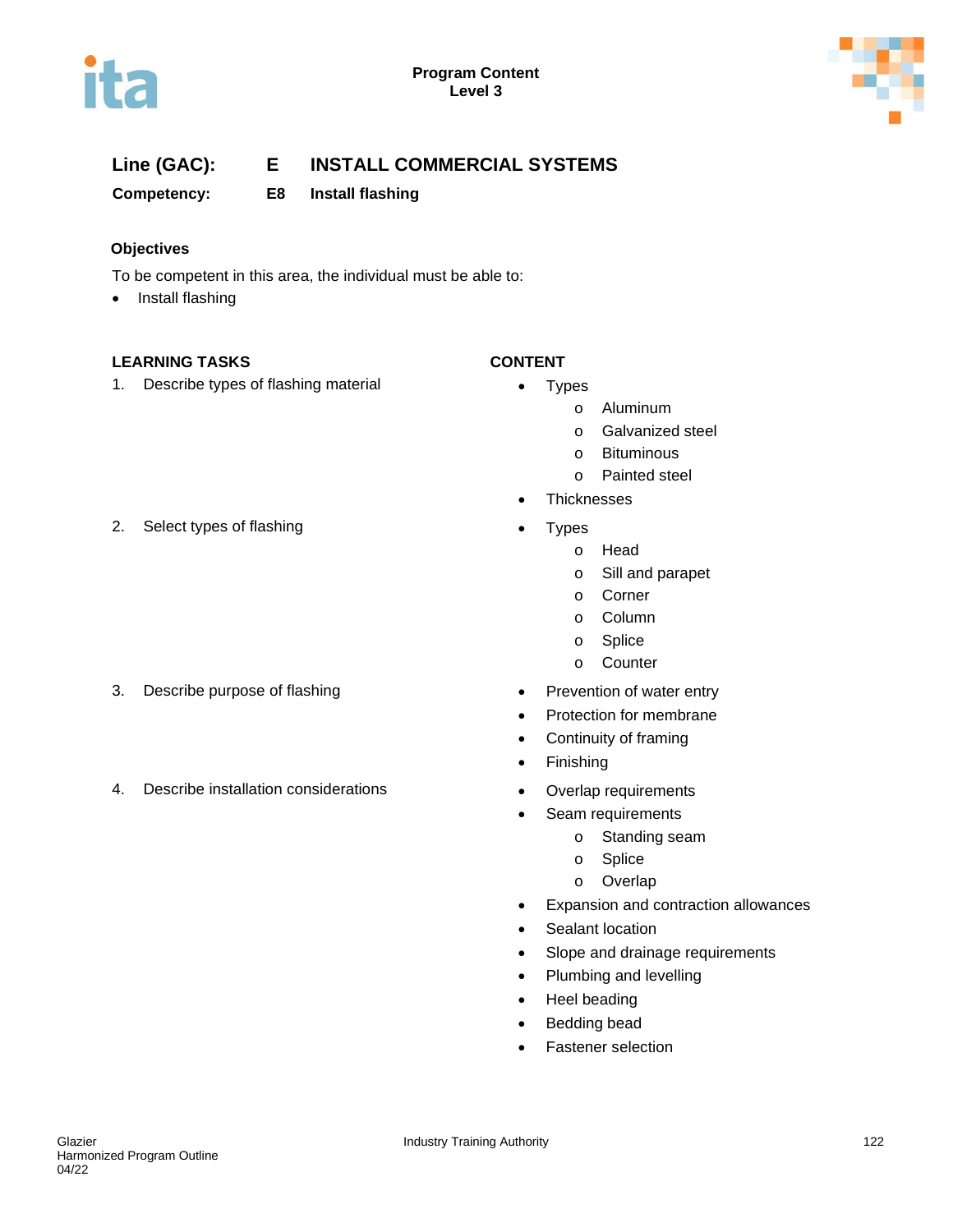

### **LEARNING TASKS CONTENT**

5. Install flashing **• Tool selection** 

- - o Snips
		- o Rivet gun
		- o Combination square
		- o Bevel square
		- o Protractor
		- o Duck bill pliers
		- o Power shears
		- o Caulking gun
- **Procedures** 
	- o Measurement
	- o Layout
	- o Shear and break
	- o Dry fit
	- o Sealing
	- o Fastening
- Install flashing according to job specifications

#### **Achievement Criteria**

Performance The learner will build a flashing mock-up.

Conditions The learner will be given:

- Tools
- Materials
- Instructions
- Drawing

Criteria The learner will be evaluated on:

- Accuracy of fit to within 1/16 in. tolerance
- Aesthetics
- Shingling / lapping accuracy of fit
- Sealant placement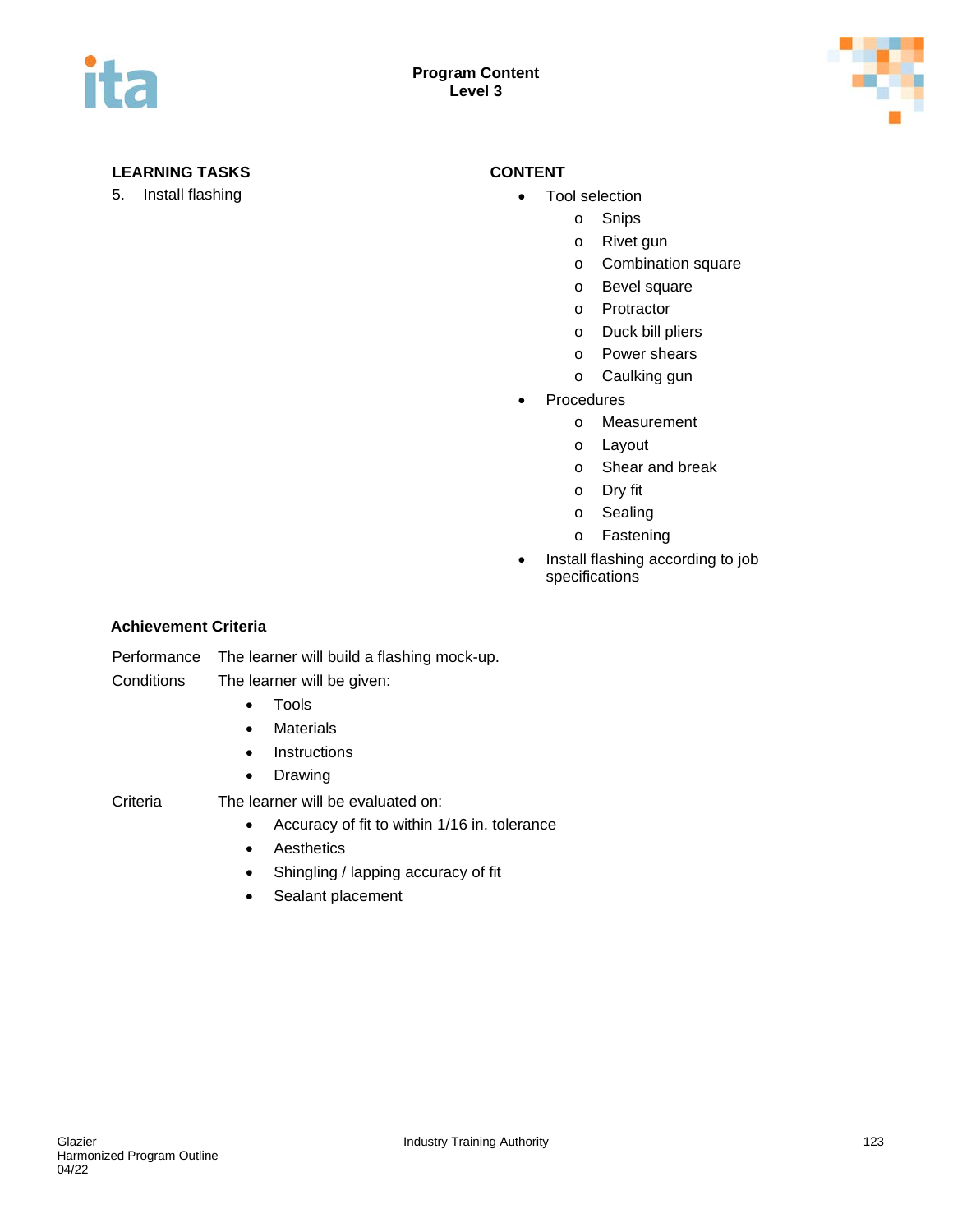



**Competency: E9 Use caulking and sealants**

### **Objectives**

To be competent in this area, the individual must be able to:

• Apply structural silicone glazing (SSG)

#### **LEARNING TASKS CONTENT**

- 1. Prepare surface  **Clean and prepare surface** 
	- Priming
	- Protection of adjacent surfaces
	-
	- Freehand
	- Tooling
	- Backer rod
	- Bond breaker
	- Finish bead
	- Structural bead
- 2. Apply silicone **•** Taping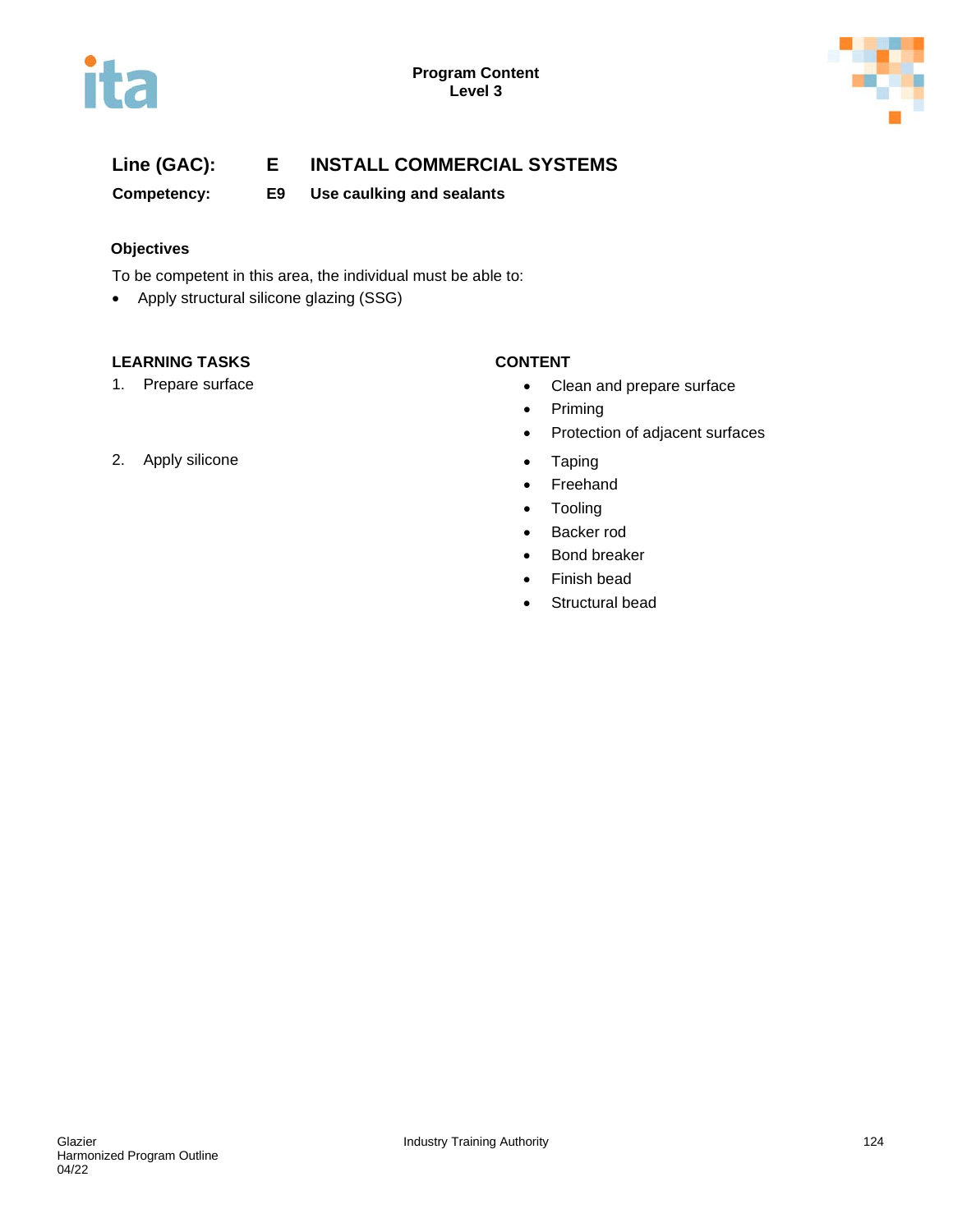



**Competency: F2 Glaze residential windows and doors** 

### **Objectives**

To be competent in this area, the individual must be able to:

• Install a residential nail-on flange

#### **LEARNING TASKS CONTENT**

1. Install a residential nail-on flange **•** Nail-on flange

- 
- Equal leg
- Rebate
	- o Tilt and turn
- Aluminum, PVC, wood, and fibreglass
- Doors
	- o French, sliding, and double
	- o Mouldings and trim

#### **Achievement Criteria**

| The learner will install a residential nail-on flange window. |
|---------------------------------------------------------------|
|                                                               |

#### Conditions The learner will be given:

- Tools
- Material
- Instructions

- Criteria The learner will be evaluated on:
	- Accuracy of fit to industry standards (1/16")
	- Plumb
	- Level
	- Square
	- Proper shimming
	- Proper membrane and building-paper overlap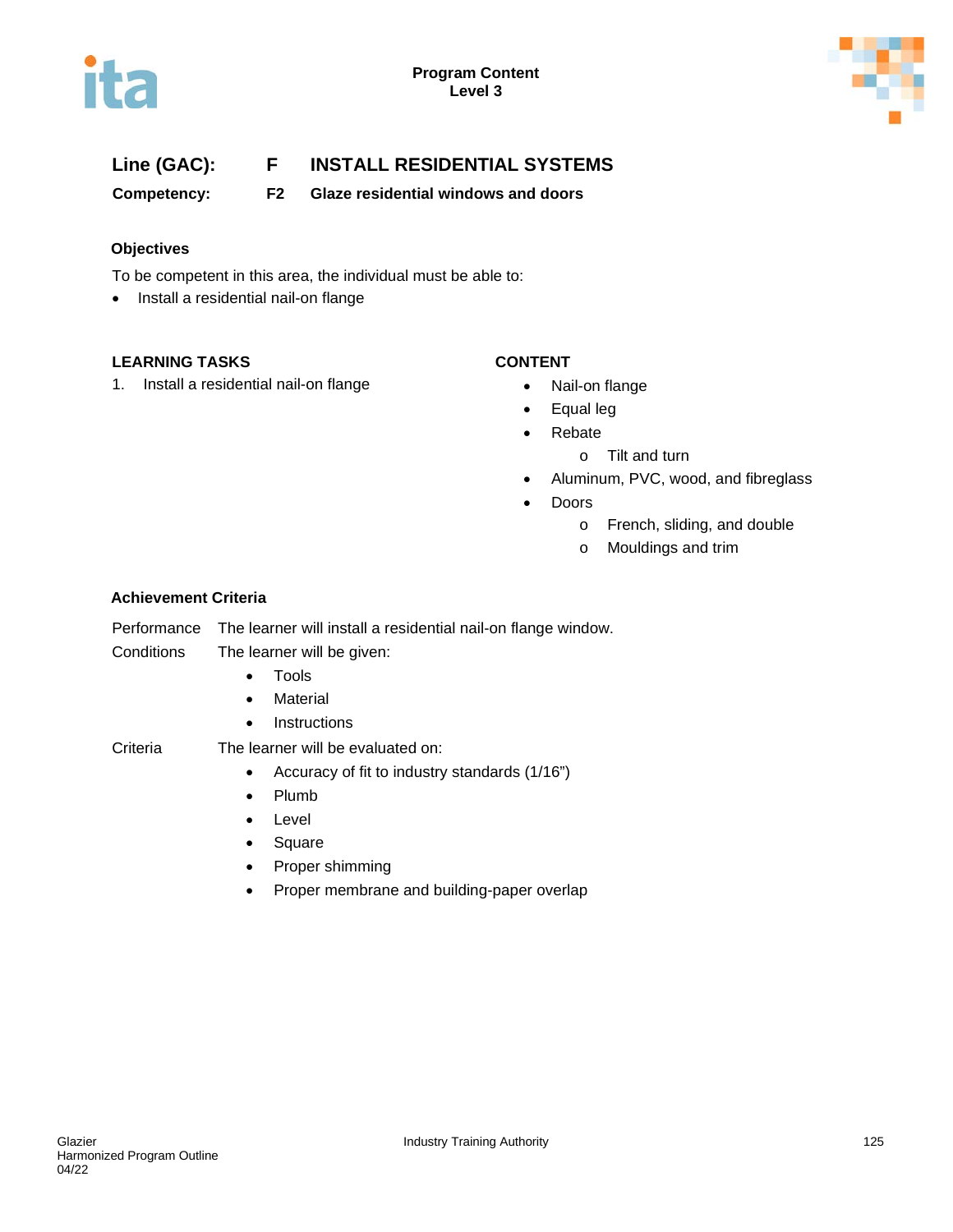



**Competency: F3 Install residential skylights and solariums**

### **Objectives**

To be competent in this area, the individual must be able to:

- Measure for solariums
- Install solariums

### **LEARNING TASKS CONTENT**

1. Measure for solariums **and the set of the set of the set of the Review opening** 

- 
- Clearance tolerances
- Residential codes
- 
- U-channels
- 
- Caulking
- Flashing
- Fasteners
- Anchoring
- Glazing
- Finishing
- 2. Describe installation of solariums **•** Sealants and adhesives
- 3. Install solarium **•** Measuring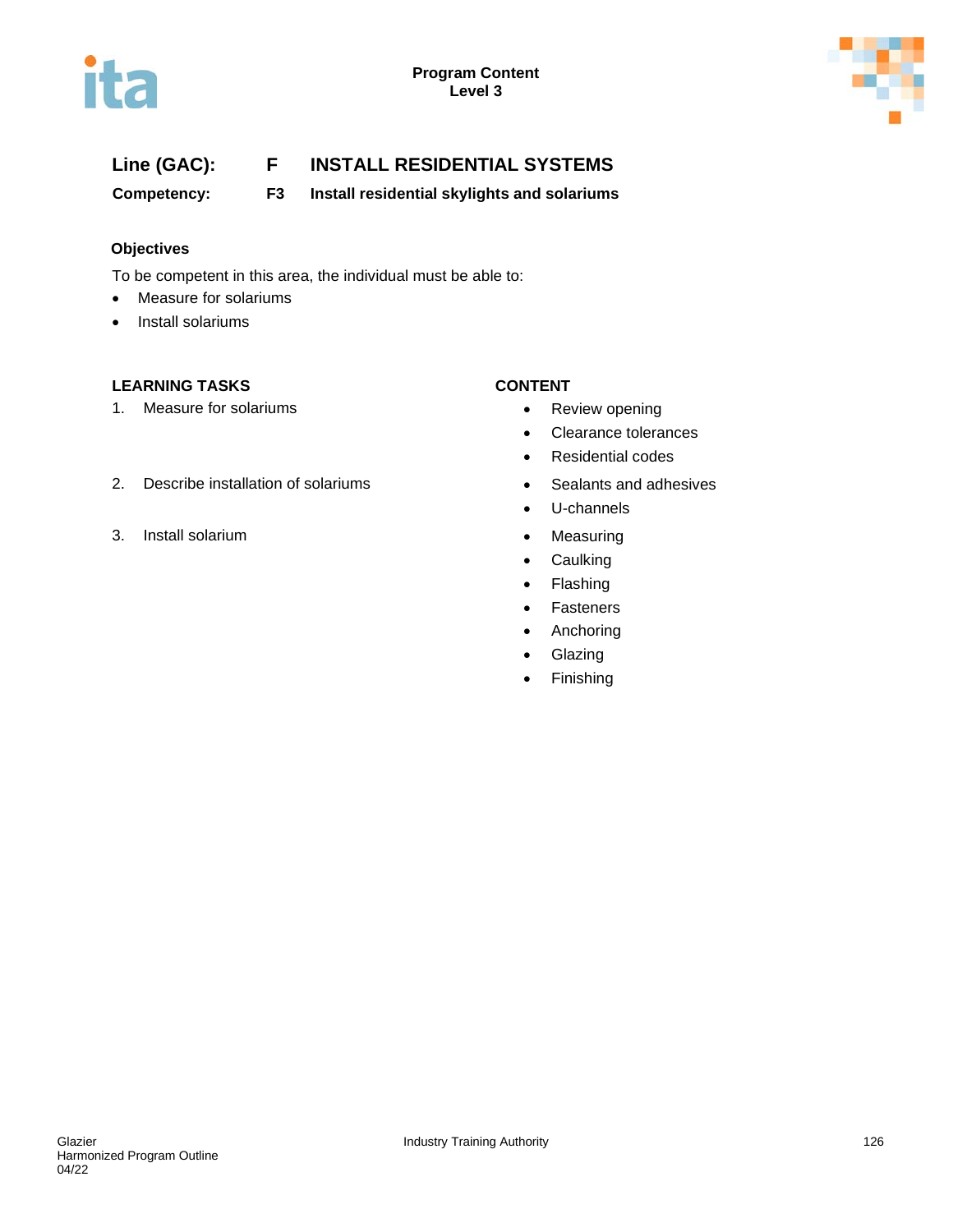



**Competency: F4 Install shower enclosures, mirrors, and back-painted glass**

#### **Objectives**

To be competent in this area, the individual must be able to:

- Measure for shower enclosures
- Install shower enclosures

#### **LEARNING TASKS CONTENT**

- 1. Measure for shower enclosures Layout and measurement
- 2. Describe installation of shower enclosures Sealants and adhesives

#### 3. Install shower enclosures • Measuring

- 
- Clearance tolerances
- 
- Hinges and hardware
- U-channels
- Cut-outs
- 
- Fasteners
- Attachment to wall
- Drilling substrate
- Masking and caulking
- Door adjustment
- Mildew/lime resistance coating
- **Cleaning**

#### **Achievement Criteria**

Performance The learner will install a shower door and sidelite.

- Conditions The learner will be given:
	- Tools
	- Material
	- Instructions

#### Criteria The learner will be evaluated on:

- Accuracy of fit to industry standards (1/16")
- Plumb
- Level
- Square
- Proper shimming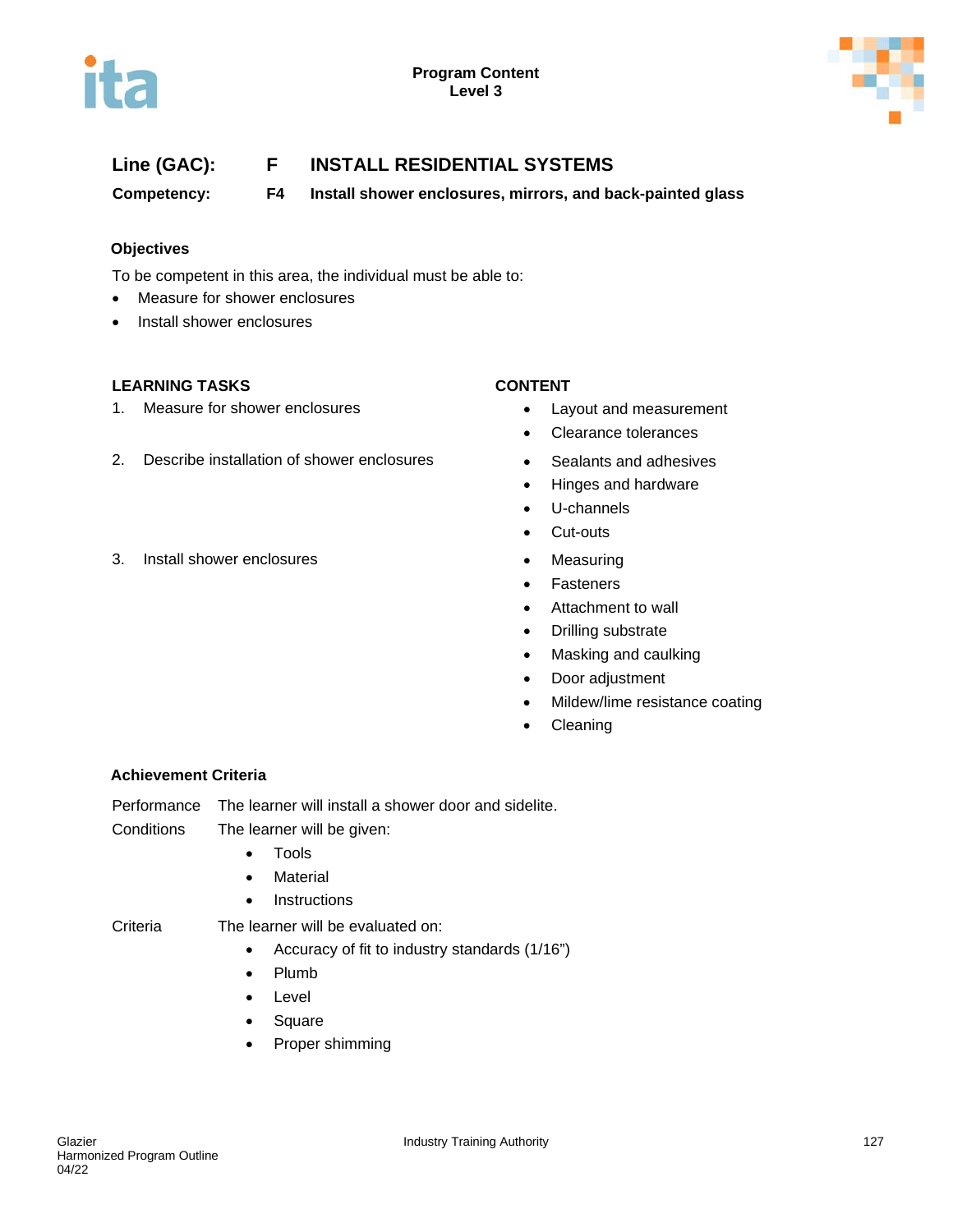



**Competency: F5 Install guardrail, handrail, and balustrade systems**

### **Objectives**

To be competent in this area, the individual must be able to:

- Layout guardrail, handrail, and balustrade systems for installation
- Install guardrail, handrail, and balustrade systems

#### **LEARNING TASKS CONTENT**

- 1. Layout guardrail, handrail, and balustrade systems for installation
- 2. Install guardrail, handrail, and balustrade systems

- Channel / Base Shoe
- Stanchions
- Face Mount
- Confirm finished floor elevations, sizes according to site conditions and drawings
- Installing Glass Support Systems
- Verify size and shape of glass
- Setting and alignment of glass
- Apply final finishes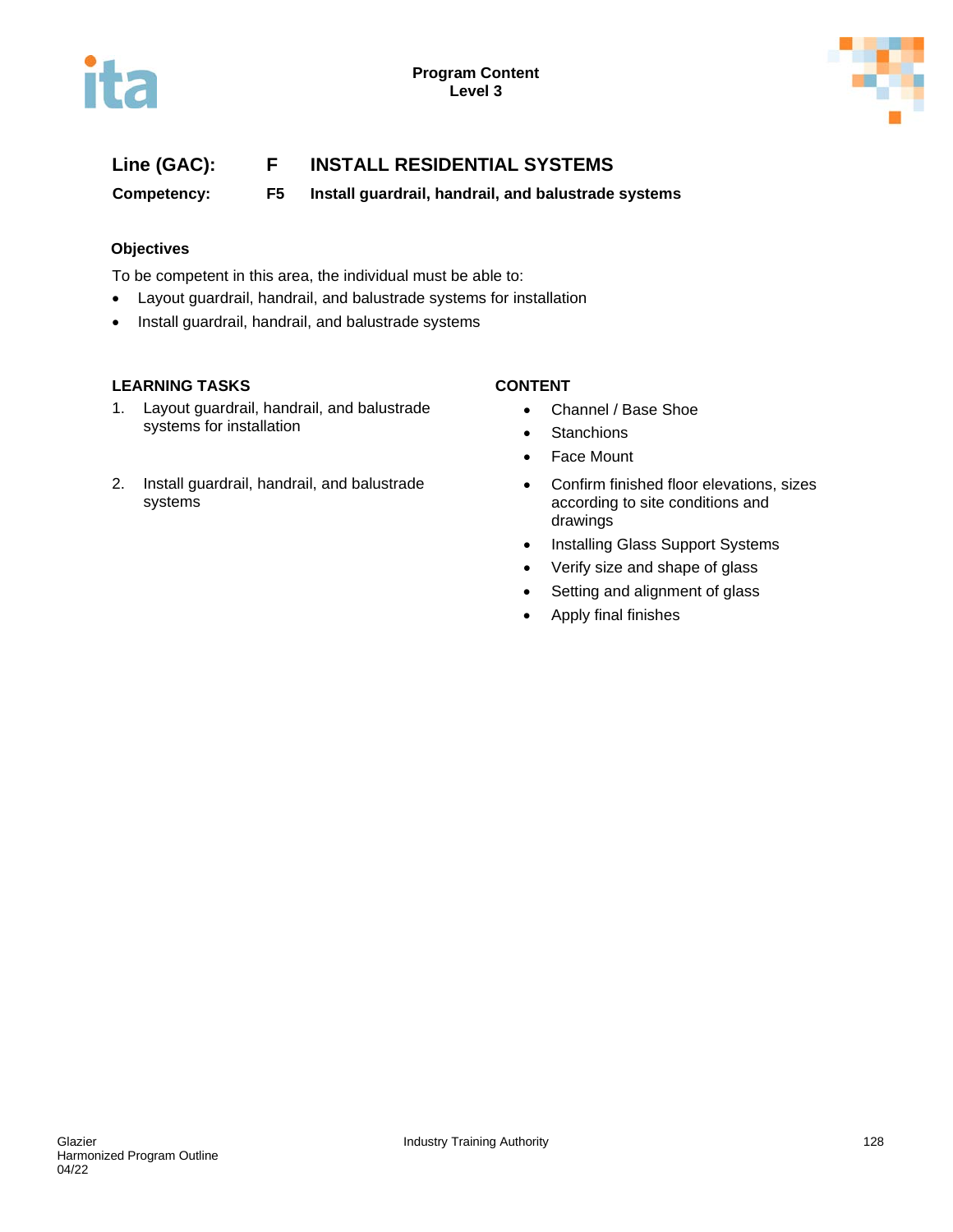



# **Line (GAC): G INSTALL SPECIALTY GLASS AND PRODUCTS**

**Competency: G1 Layout specialty glass and products**

### **Objectives**

To be competent in this area, the individual must be able to:

- Describe specialty product materials
- Describe applications of specialty glass and products
- Layout specialty glass and products

#### **LEARNING TASKS CONTENT**

1. Describe specialty product materials **•** Types

- - o Plastic
		- o Wood
		- o Vinyl
		- o Aluminum
		- o Stainless steel
		- o Lead
- Characteristics
- Properties
- Applications
- Curved
- Multi-coloured
- Multi-laminate
- Pattern
- Sandblast
- Fireproof
- Low iron
- Heat-treated (fire-resistant)
- High performance coatings
- Filming
- Reflective
- X-ray
- Low E (low emissivity)

2. Describe applications of specialty glass and products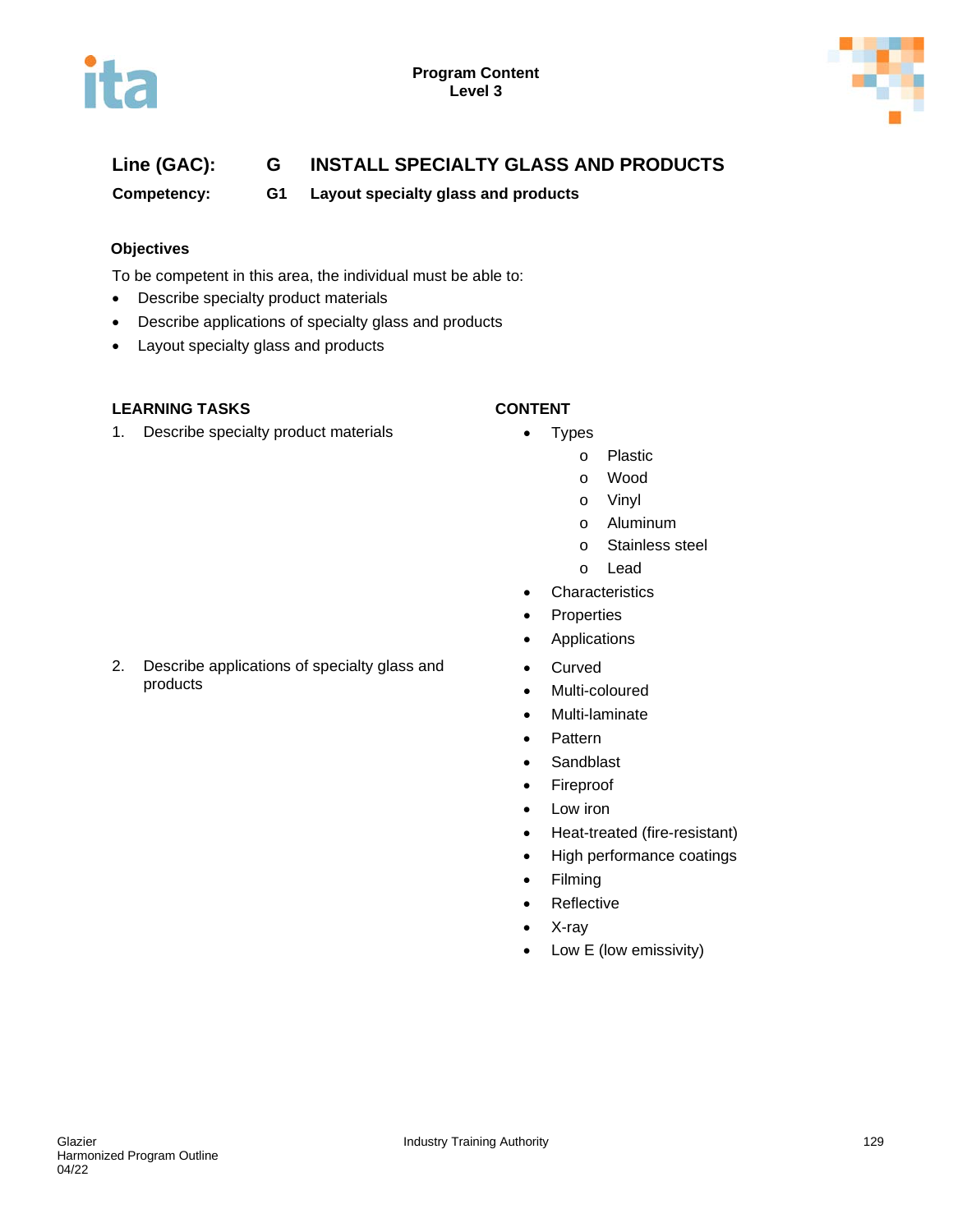



### **LEARNING TASKS CONTENT**

3. Describe applications of specialty products • Pass-through windows

- 
- Spider glass walls
	- o Cable stayed systems
- Sun shades
	- o Cable stayed systems
- Demountable partition
- Smoke baffle
- Display cases
- Glass floors
- Bullet-resistant glass
- 
- Procedures
- Benchmarks and gridlines
- Measurements
- Anchoring systems
- Hardware and patch fittings
- Sealants
- Silicone butt joints
- Total vision installations
- Spider glazing
- Office dividers
- Smoke baffles
- Tools and equipment
- Safety

# 4. Layout specialty glass and products **•** Templates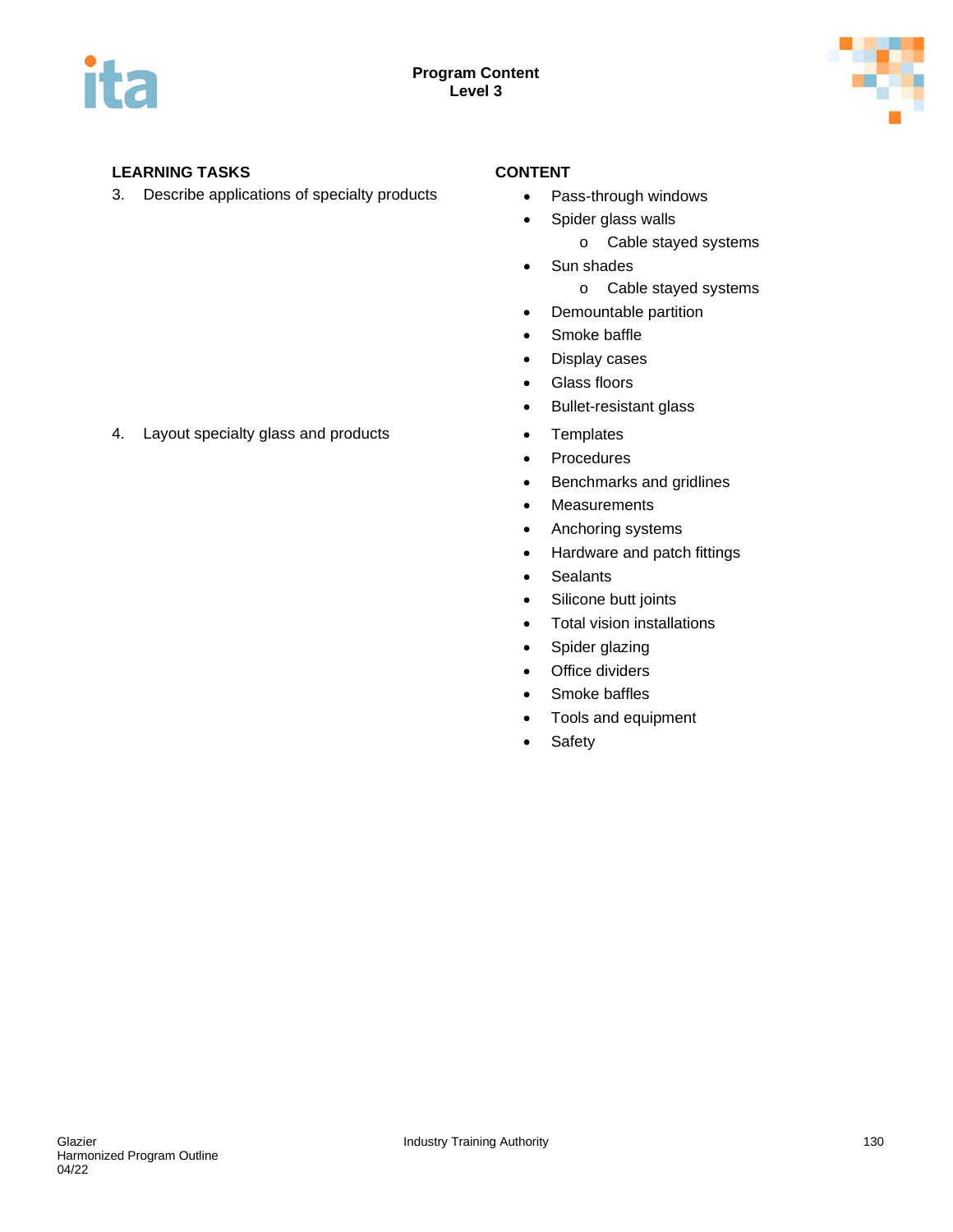



# **Line (GAC): G INSTALL SPECIALTY GLASS AND PRODUCTS**

**Competency: G2 Assemble specialty glass and products**

#### **Objectives**

To be competent in this area, the individual must be able to:

- Select materials required for assembly
- Assemble specialty glass and products
- Describe service procedures

#### **LEARNING TASKS CONTENT**

1. Select materials required for assembly **•** Hardware

- - o Patch fittings
		- o Closers
		- o Pivots
		- o Gussets
- **Fasteners** 
	- o Screws
	- o Clips
	- o Spigots
	- o Anchors
- **Mouldings** 
	- o Base shoes
	- o U-channels
- **Gaskets** 
	- o Vinyl
	- o Rubber
	- o Weather-stripping
- Sealants, adhesives, quick-set cement
- 
- Manufacturer specifications
- Assembly procedures
	- o Cut and measure materials
	- o Level and square materials
	- o Fasten materials
	- o Torque patch fittings and cables to accurate tensions
- 3. Describe service procedures Specialized tools and equipment
	- Custom installation and service requirements

2. Assemble glass and specialty products • Tools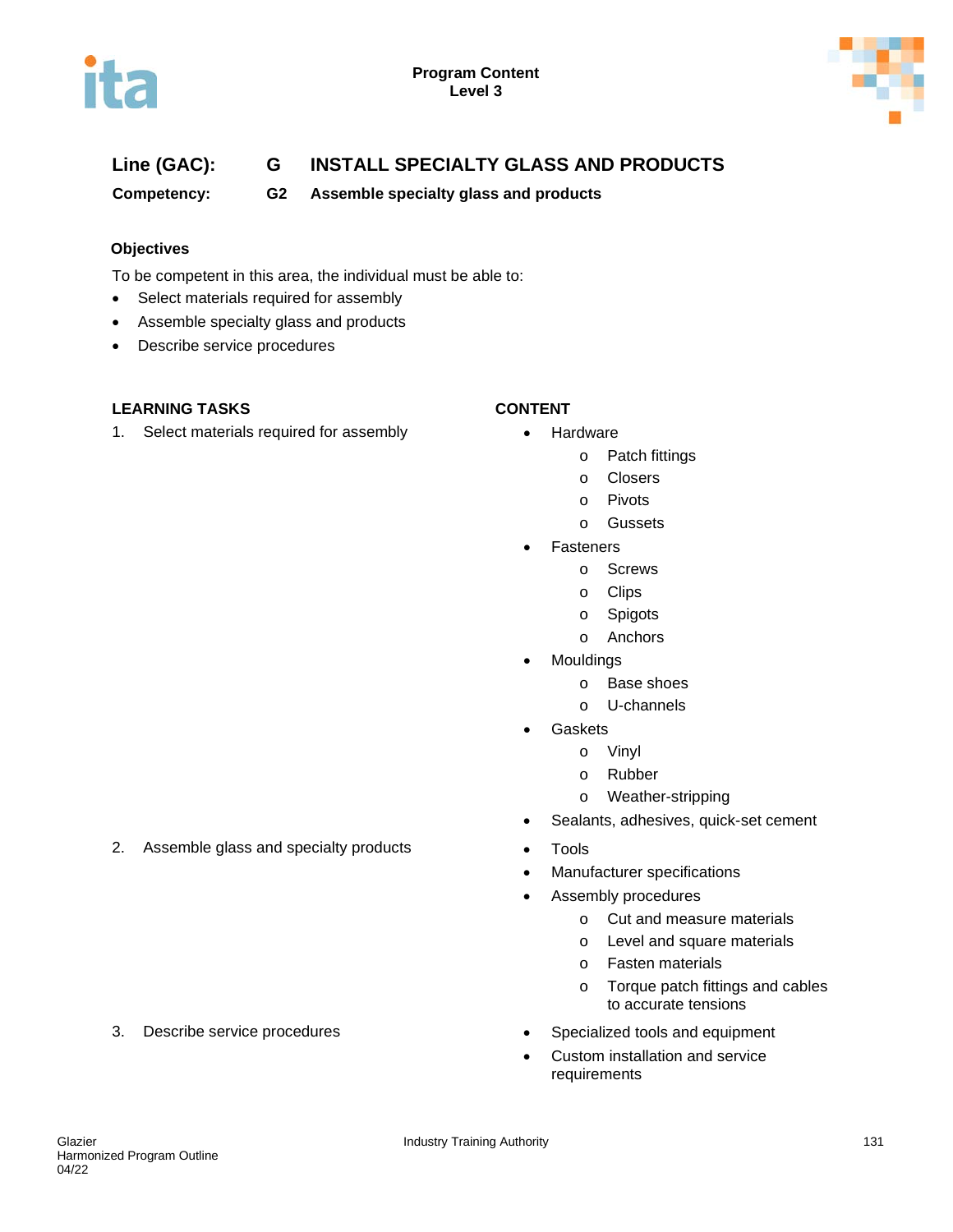



# **Line (GAC): G INSTALL SPECIALTY GLASS AND PRODUCTS**

**Competency: G3 Install custom glazing systems**

### **Objectives**

To be competent in this area, the individual must be able to:

• Install Spider glazing, smoke baffles, canopies, sunshades, auto headers, automotive and commercial machinery glass

### **LEARNING TASKS CONTENT**

1. Describe Spider glazing installation process • Physical properties

- 
- Components
- Layout and measurement procedures
- Structural steel relative to brackets
- 
- Glass measurement
- Tools for installation
- Glass installation
- Structural silicon joints
- 3. Install smoke baffles **because the contract of the purpose •** Describe the purpose
	- Apply fastening hardware
	- Measuring and templating
	- Installing and siliconing
- 4. Install canopies  **Measuring and templating** 
	- Fasteners and structural tape
	- Hoisting and placement
	- Glass and steel separation
- 5. Install sunshades Description and purpose of application
	- Fabrication of sunshade arms
	- Alignment of installation
	- Installation and fastening
- 2. Install Spider glazing extending the set of the Layout brackets
- 
- 
-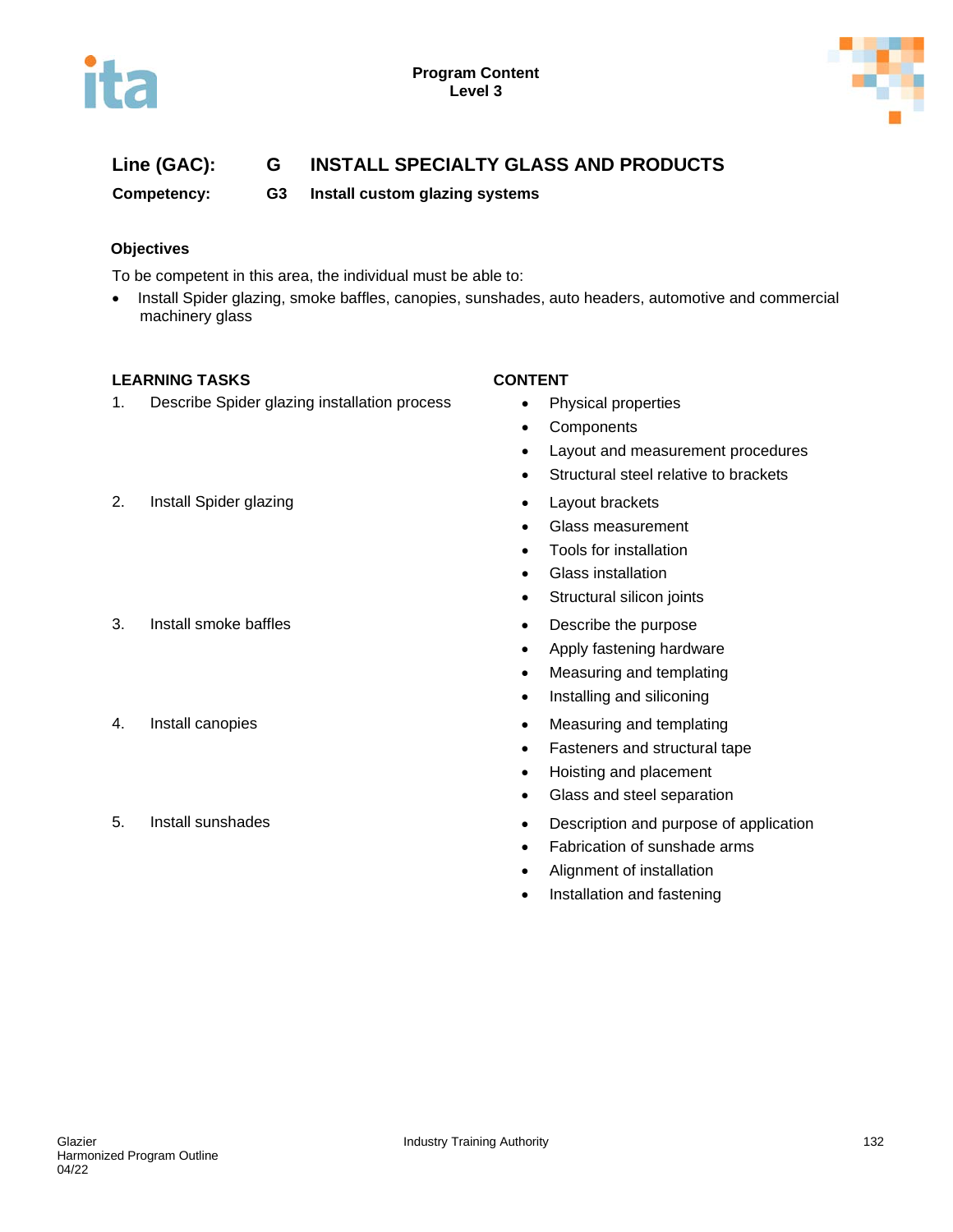



# **Line (GAC): H SERVICE GLAZING SYSTEMS**

**Competency: H1 Service commercial window and door systems**

### **Objectives**

To be competent in this area, the individual must be able to:

- Service broken and failed glass
- Service doors and hardware
- Service damaged framing components

#### **LEARNING TASKS CONTENT**

1. Service broken and failed glass **•** Type, colour, or coating of glass

- 
- Safety factors
- Measure replacement glass
- Safety access (public)
- Removal and disposal
- Installation and clean up
- 
- Manufacturer
- Accessibility considerations
- Replacement parts
- Public access control
- Adjustment and verification of function with the customer
- Adjust operable hardware
- Slides, guides, wheels
- 3. Replace hinges and pivots **•** Part identification
	- Bushing replacement
	- Lubrication
	- Clearances and adjustments
	- Shimming and reinforcing back plates (custom backing plates)
	- Fastening door hinges to building structure
	- Door and window blocking
- 4. Service or replace locks **•** Type and manufacturer
	- Manufacturer component and installation sheet
	- components
	- Confirmation of problem

#### 2. Service doors and vents **•** Problem identification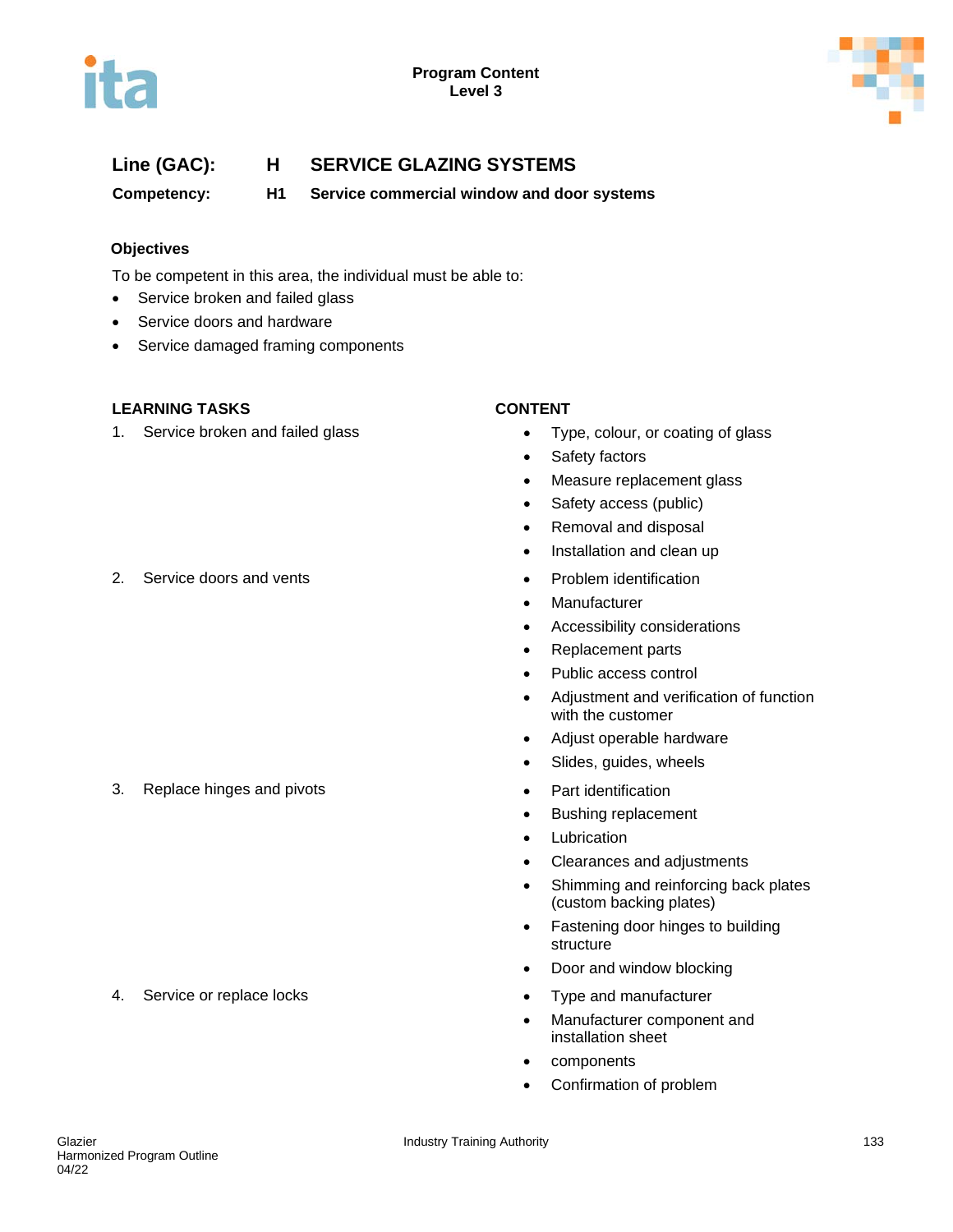

### **LEARNING TASKS CONTENT**

- 
- 6. Service or replace damaged framing components

- Removal and adjustments
- Lubrication and clearances
- Door adjustments
- Adjustment and verification of function with the customer
- 5. Service closers  **Identification of problem with customer** 
	- Re-tapping, drilling and mounting
	- Adjustment of door and closure, verification of function with the customer
	- Confirmation of damage and the extent of the repair necessary with the customer
	- Identification part manufacturer and colour
	- Duplicate flashing profiles and colour
	- Tools, jigs, metal, and fasteners
	- Public access control
	- Glass removal and storage
	- Removal, repair, flash, and caulk
	- Fastening to existing (spigots and fasteners)
	- Glass installation and clean up
	- Verification of repair with the customer
	- Recording repair time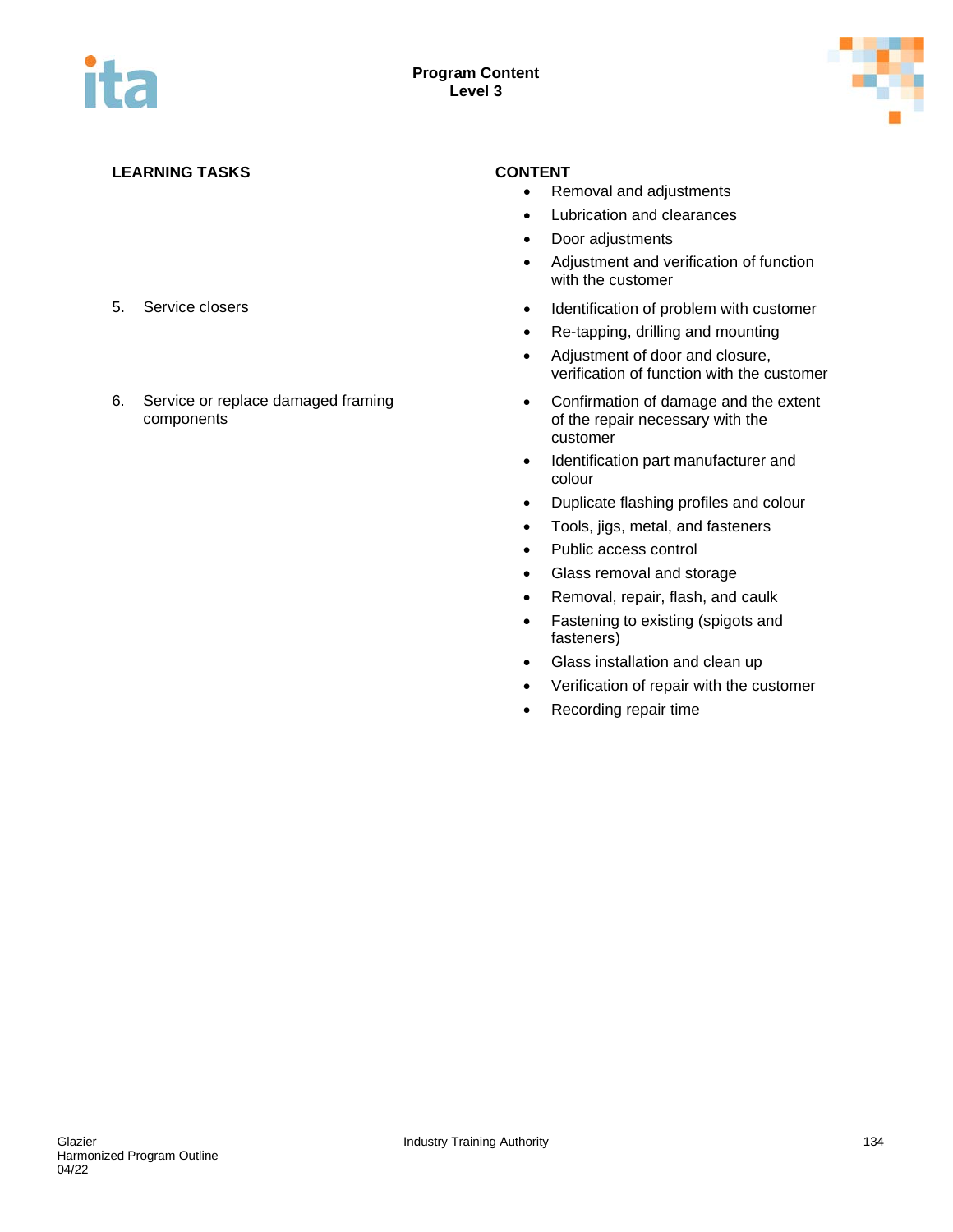



# **Section 4 ASSESSMENT GUIDELINES**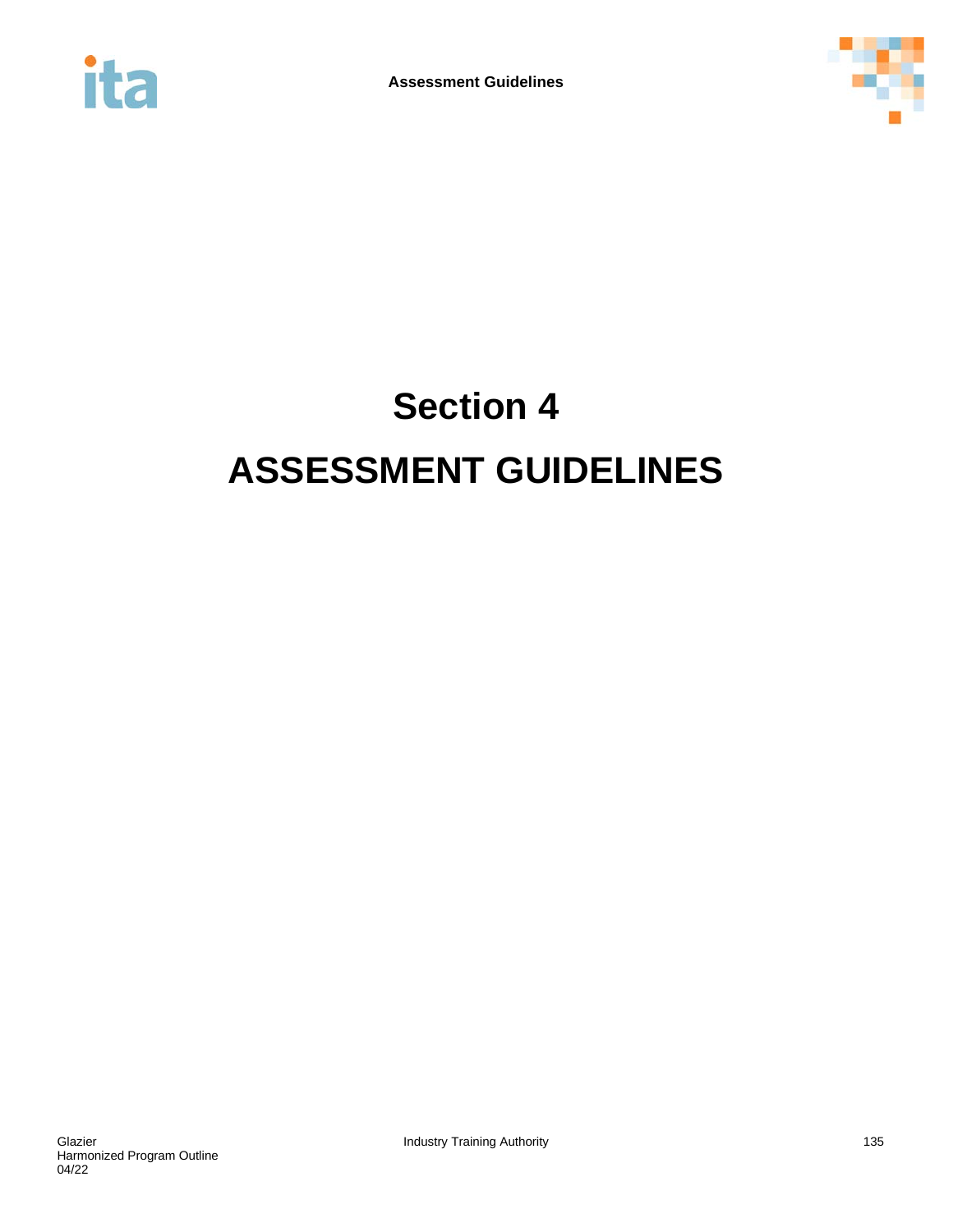

# **Assessment Guidelines – Level 1**

### **Level 1 Grading Sheet: Subject Competency and Weightings**

| <b>PROGRAM:</b><br><b>IN-SCHOOL TRAINING:</b>                                                                                                              |                                     | <b>GLAZIER</b><br><b>LEVEL 1</b> |                                   |                                      |
|------------------------------------------------------------------------------------------------------------------------------------------------------------|-------------------------------------|----------------------------------|-----------------------------------|--------------------------------------|
| <b>LINE</b>                                                                                                                                                | <b>SUBJECT COMPETENCIES</b>         |                                  | <b>THEORY</b><br><b>WEIGHTING</b> | <b>PRACTICAL</b><br><b>WEIGHTING</b> |
| A                                                                                                                                                          | USE SAFE WORK PRACTICES             |                                  | 25%                               | 10%                                  |
| B.                                                                                                                                                         | ORGANIZE WORK                       |                                  | 20%                               | 15%                                  |
| C                                                                                                                                                          | USE TOOLS AND EQUIPMENT             |                                  | 20%                               | 15%                                  |
| D                                                                                                                                                          | <b>FABRICATE COMMERCIAL SYSTEMS</b> |                                  | 18%                               | 30%                                  |
| E                                                                                                                                                          | INSTALL COMMERCIAL SYSTEMS          |                                  | 17%                               | 30%                                  |
| F                                                                                                                                                          | <b>INSTALL RESIDENTIAL SYSTEMS</b>  |                                  | $0\%$                             | 0%                                   |
|                                                                                                                                                            |                                     | Total                            | 100%                              | 100%                                 |
| In-school theory / practical subject competency weighting                                                                                                  |                                     |                                  | 70%                               | 30%                                  |
| Final in-school mark<br>Apprentices must achieve a minimum 70% for the final in-school mark to<br>be eligible to write the Glazier Standardized Level exam |                                     |                                  |                                   | IN-SCHOOL %                          |

| <b>In-school Mark</b><br>Combined theory and practical subject competency multiplied by | 80%    |
|-----------------------------------------------------------------------------------------|--------|
| <b>Standard Level Exam Mark</b><br>The exam score is multiplied by                      | 20%    |
| <b>Final Level Mark</b>                                                                 | FINAL% |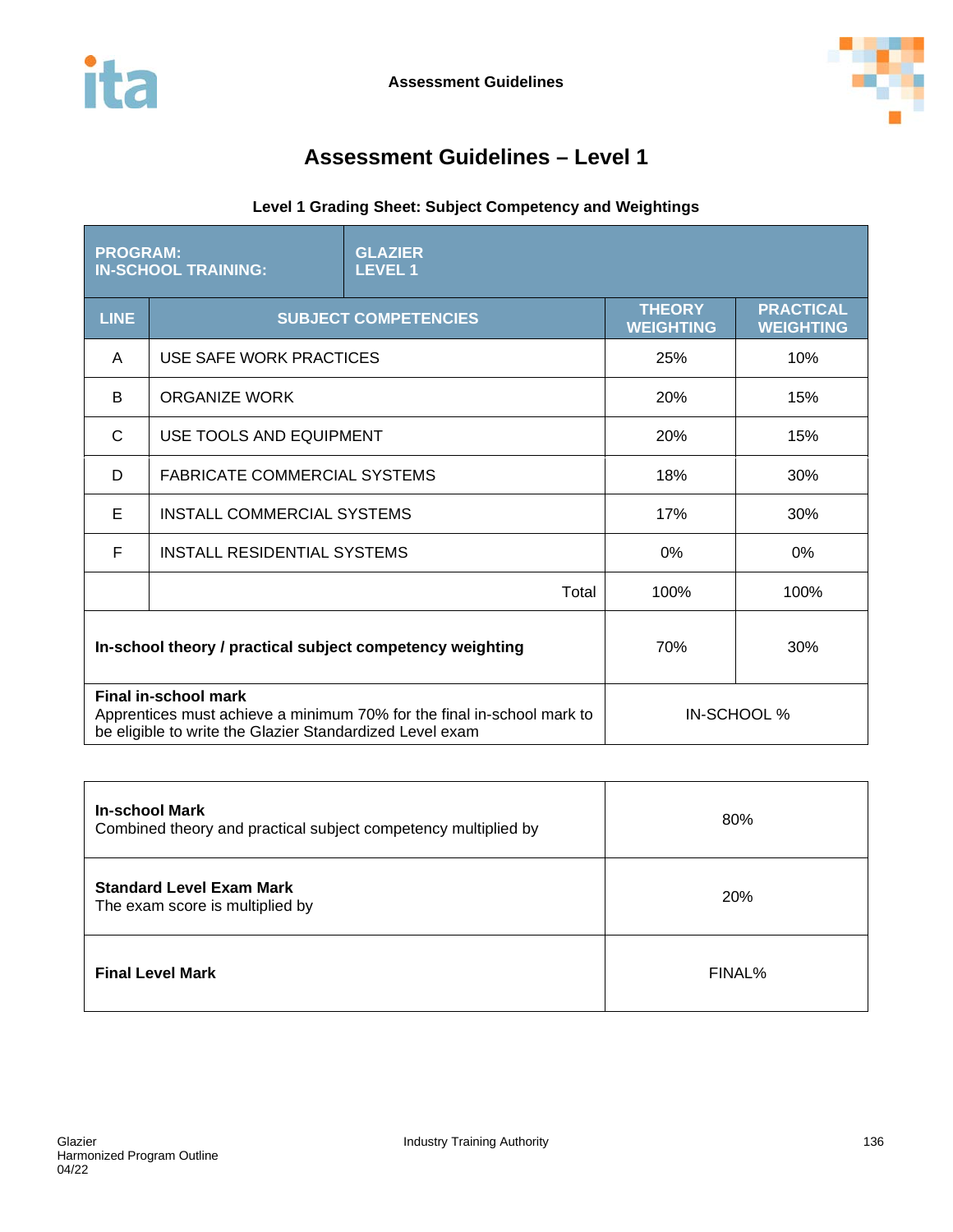

# **Assessment Guidelines – Level 2**

## **Level 2 Grading Sheet: Subject Competency and Weightings**

| <b>PROGRAM:</b><br><b>IN-SCHOOL TRAINING:</b>                                                                                                              |                                      | <b>GLAZIER</b><br><b>LEVEL 2</b> |                                   |                                      |
|------------------------------------------------------------------------------------------------------------------------------------------------------------|--------------------------------------|----------------------------------|-----------------------------------|--------------------------------------|
| <b>LINE</b>                                                                                                                                                | <b>SUBJECT COMPETENCIES</b>          |                                  | <b>THEORY</b><br><b>WEIGHTING</b> | <b>PRACTICAL</b><br><b>WEIGHTING</b> |
| B                                                                                                                                                          | ORGANIZE WORK                        |                                  | 15%                               | 20%                                  |
| D                                                                                                                                                          | <b>FABRICATE COMMERCIAL SYSTEMS</b>  |                                  | 30%                               | 35%                                  |
| E                                                                                                                                                          | <b>INSTALL COMMERCIAL SYSTEMS</b>    |                                  | 30%                               | 35%                                  |
| F                                                                                                                                                          | INSTALL RESIDENTIAL SYSTEMS          |                                  | 21%                               | 10%                                  |
| G                                                                                                                                                          | INSTALL SPECIALTY GLASS AND PRODUCTS |                                  | 2%                                | $0\%$                                |
| H                                                                                                                                                          | SERVICE GLAZING SYSTEMS              |                                  | 2%                                | $0\%$                                |
|                                                                                                                                                            |                                      | Total                            | 100%                              | 100%                                 |
| In-school theory / practical subject competency weighting                                                                                                  |                                      |                                  | 50%                               | 50%                                  |
| Final in-school mark<br>Apprentices must achieve a minimum 70% for the final in-school mark to<br>be eligible to write the Glazier Standardized Level exam |                                      |                                  | IN-SCHOOL %                       |                                      |

| <b>In-school Mark</b><br>Combined theory and practical subject competency multiplied by | 80%    |
|-----------------------------------------------------------------------------------------|--------|
| <b>Standard Level Exam Mark</b><br>The exam score is multiplied by                      | 20%    |
| <b>Final Level Mark</b>                                                                 | FINAL% |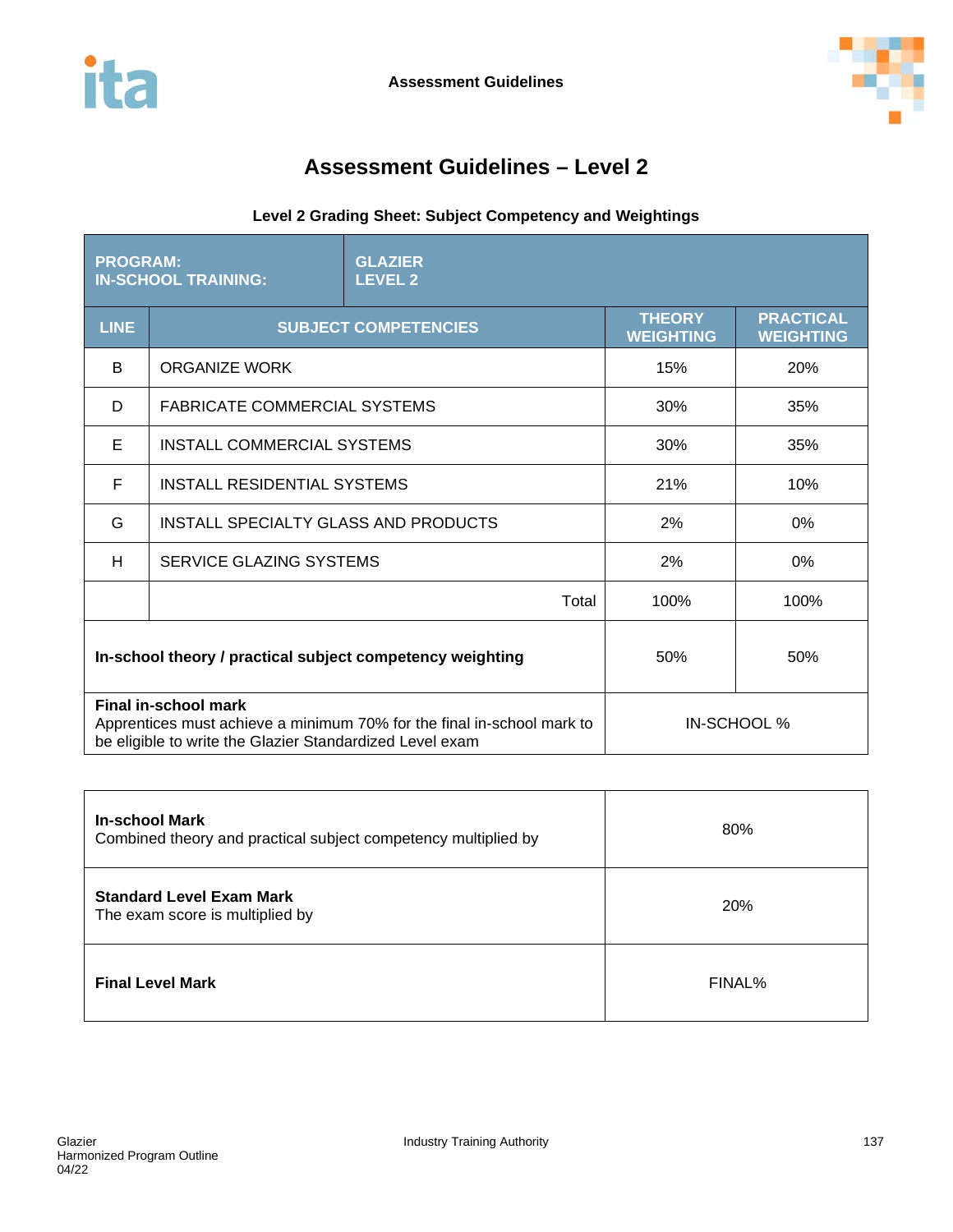

# **Assessment Guidelines – Level 3**

### **Level 3 Grading Sheet: Subject Competency and Weightings**

| <b>PROGRAM:</b><br><b>IN-SCHOOL TRAINING:</b>                                                                                                            |                                      | <b>GLAZIER</b><br><b>LEVEL 3</b> |                                   |                                      |
|----------------------------------------------------------------------------------------------------------------------------------------------------------|--------------------------------------|----------------------------------|-----------------------------------|--------------------------------------|
| <b>LINE</b>                                                                                                                                              | <b>SUBJECT COMPETENCIES</b>          |                                  | <b>THEORY</b><br><b>WEIGHTING</b> | <b>PRACTICAL</b><br><b>WEIGHTING</b> |
| B                                                                                                                                                        | <b>ORGANIZE WORK</b>                 |                                  | 10%                               | 15%                                  |
| C                                                                                                                                                        | USE TOOLS AND EQUIPMENT              |                                  | 10%                               | 15%                                  |
| D                                                                                                                                                        | <b>FABRICATE COMMERCIAL SYSTEMS</b>  |                                  | 22%                               | 28%                                  |
| E                                                                                                                                                        | <b>INSTALL COMMERCIAL SYSTEMS</b>    |                                  | 20%                               | 28%                                  |
| F                                                                                                                                                        | INSTALL RESIDENTIAL SYSTEMS          |                                  | 10%                               | 14%                                  |
| G                                                                                                                                                        | INSTALL SPECIALTY GLASS AND PRODUCTS |                                  | 20%                               | 0%                                   |
| H                                                                                                                                                        | <b>SERVICE GLAZING SYSTEMS</b>       |                                  | 8%                                | 0%                                   |
|                                                                                                                                                          |                                      | Total                            | 100%                              | 100%                                 |
| In-school theory / practical subject competency weighting                                                                                                |                                      |                                  | 50%                               | 50%                                  |
| Final in-school mark<br>Apprentices must achieve a minimum 70% for the final in-school mark to<br>be eligible to write the Interprovincial Red Seal exam |                                      |                                  | IN-SCHOOL %                       |                                      |

**All apprentices who complete Level 3 of the Glazier program with a FINAL level percentage score of 70% or greater will write the Interprovincial Red Seal examination as their final assessment.**

**ITA will enter the apprentices' Glazier Interprovincial Red Seal examination percentage score into ITA Direct Access.**

**A minimum percentage score of 70% on the examination is required for a pass.**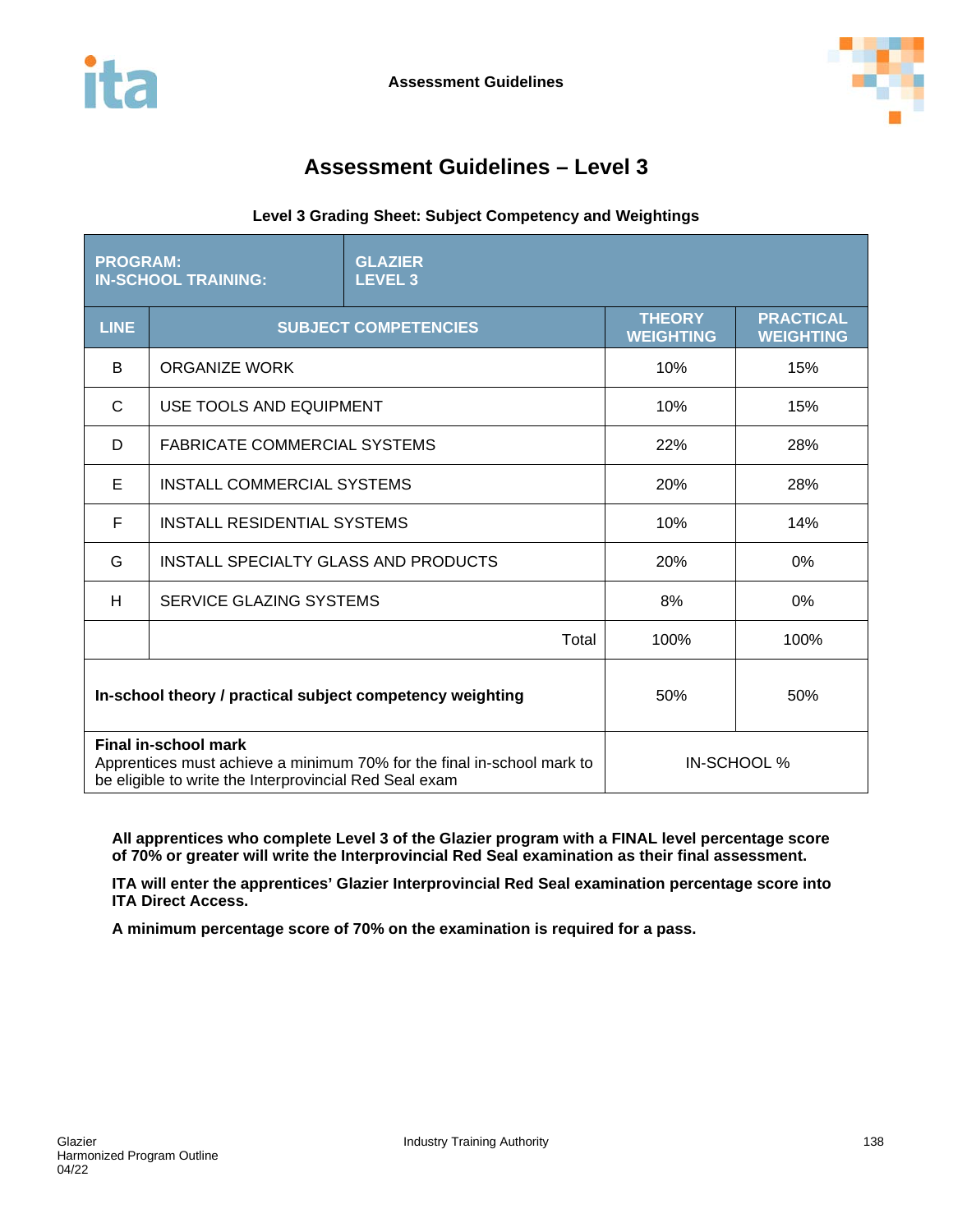



# **Section 5 TRAINING PROVIDER STANDARDS**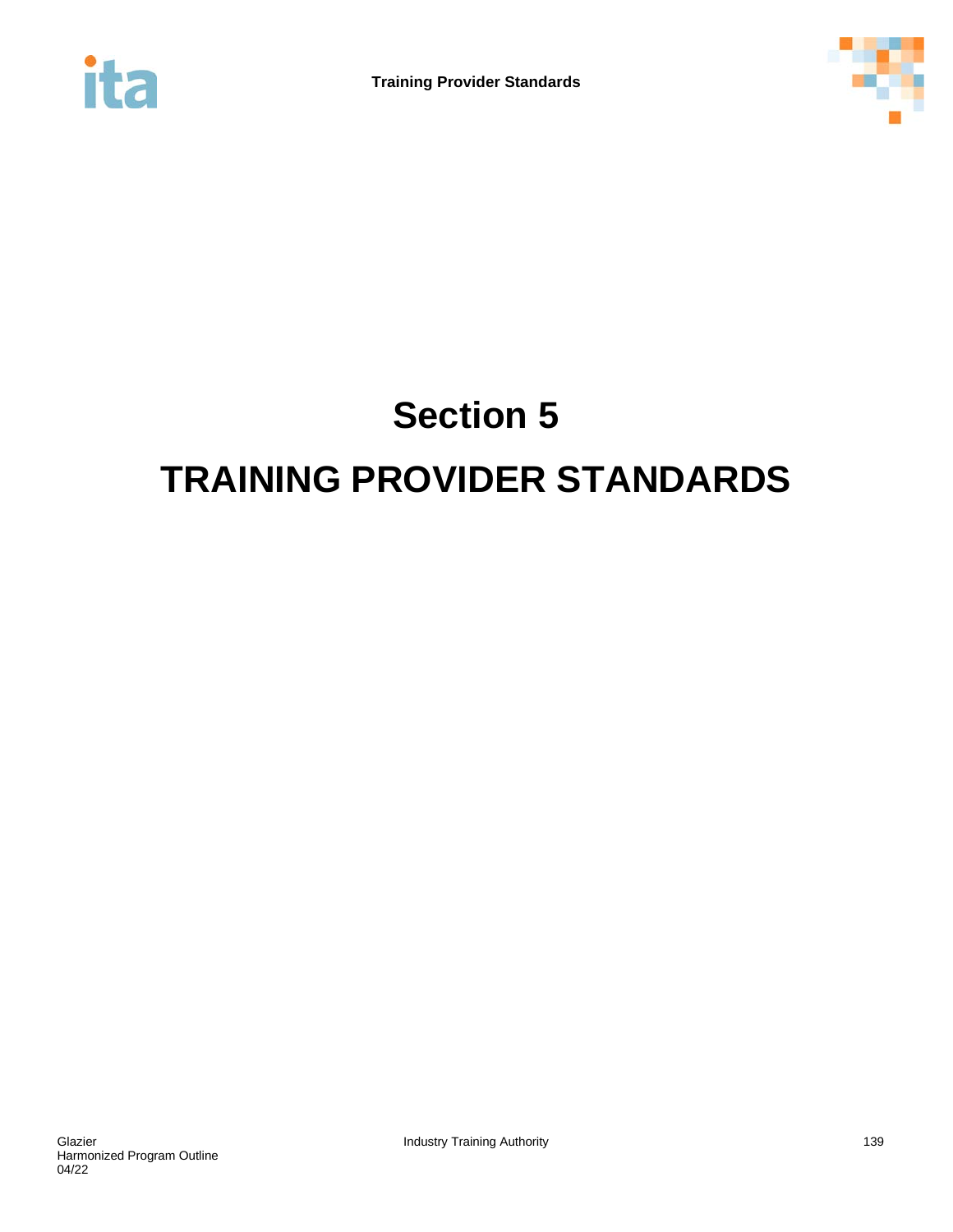

# **Facility Requirements**

### **Classroom Areas**

- Comfortable seating and tables suitable for learning
- Compliance with the local and national fire code and occupational safety requirements
- Overhead and multimedia projectors with a projection screen
- Whiteboard with marking pens and erasers
- Lighting controls to allow easy visibility of the projection screen while allowing students to take notes
- Windows must have shades or blinds to adjust sunlight
- Heating/Air conditioning for comfort all year round
- In-room temperature control to ensure comfortable room temperature
- Acoustics in the room must allow audibility of the instructor
- Classroom space with internet access
- Library with reference material and installation manuals for student and instructor use

#### **Shop Areas**

- 10000 square foot mock-up/storage area which includes:
	- o 20 feet high workshop
	- o Classroom: 25 sq.ft. per student, based on 16 students
	- o Tool crib
	- o Lockers
- Adequate lighting and lighting control
- Ventilation as per WorkSafeBC standards
- Refuse and recycling bins for used shop materials
- First aid facilities as per WorkSafeBC regulations
- Hand and eye wash stations as per WorkSafeBC regulations
- Fire prevention equipment as per WorkSafeBC regulations

#### **Student Facilities**

- Adequate lunch room as per WorkSafeBC requirements
- Adequate washroom facilities as per WorkSafeBC requirements
- Personal Storage lockers

#### **Instructor's Office Space**

- Desk and filing space
- Computer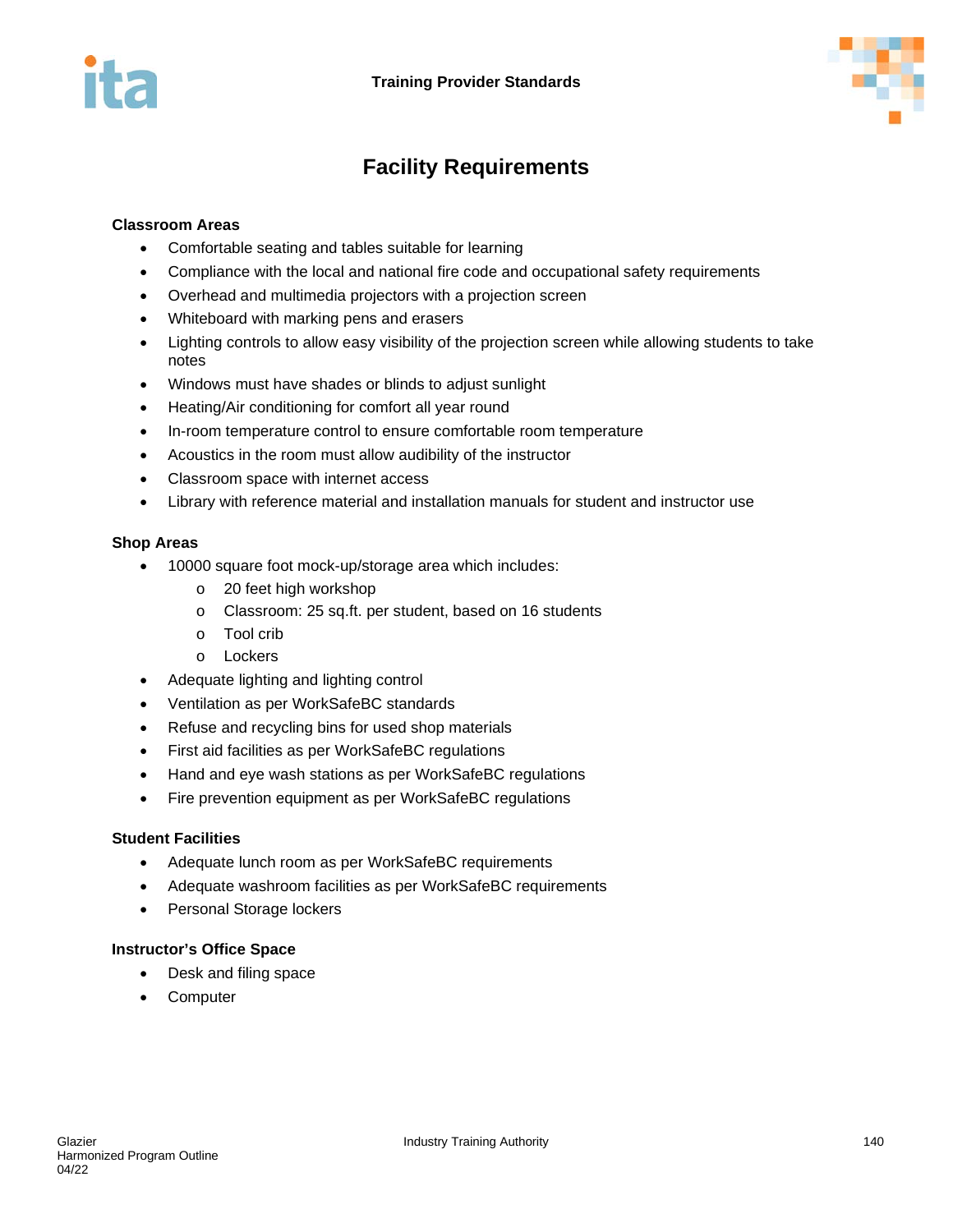

# **Tools and Equipment**

#### *Hand Tools*

- Allen keys
- angle finder
- bulk caulking gun
- caulking gun
- C-clamp
- centre punch
- chalk line
- $chisel cold$
- chisel wood
- combination square
- core tool
- $\bullet$  countersinks  $(\# 8, 10, 12)$
- dead-blow hammer
- drill bits high speed steel
- fibre stick
- files bastard
- $files half moon$
- files round
- glass cup
- glass cutter
- glass pliers
- glass wedge
- hand cutters
- glazing bar
- hack-out knife
- hacksaw
- hammer claw
- **levels**
- locking pliers
- locking pliers duck-billed
- nail set
- nut driver set (imperial and metric)
- ofal knife
- open end wrenches (imperial and metric)
- paint brush
- pens, pencils, markers
- pouch/apron
- protractor (degree finder)
- pry bars
- putty knife bent, straight
- ratchet set
- rivet tool
- mallet (plastic, rubber)
- running glass pliers
- scoring tool
- screwdrivers flat
- screwdrivers Philips
- screwdrivers Robertson
- side cutters
- standard pliers
- string line
- taps and dies
- tin snips straight, left, right
- tool box
- utility knife
- vinyl glazing roller
- wrench adjustable

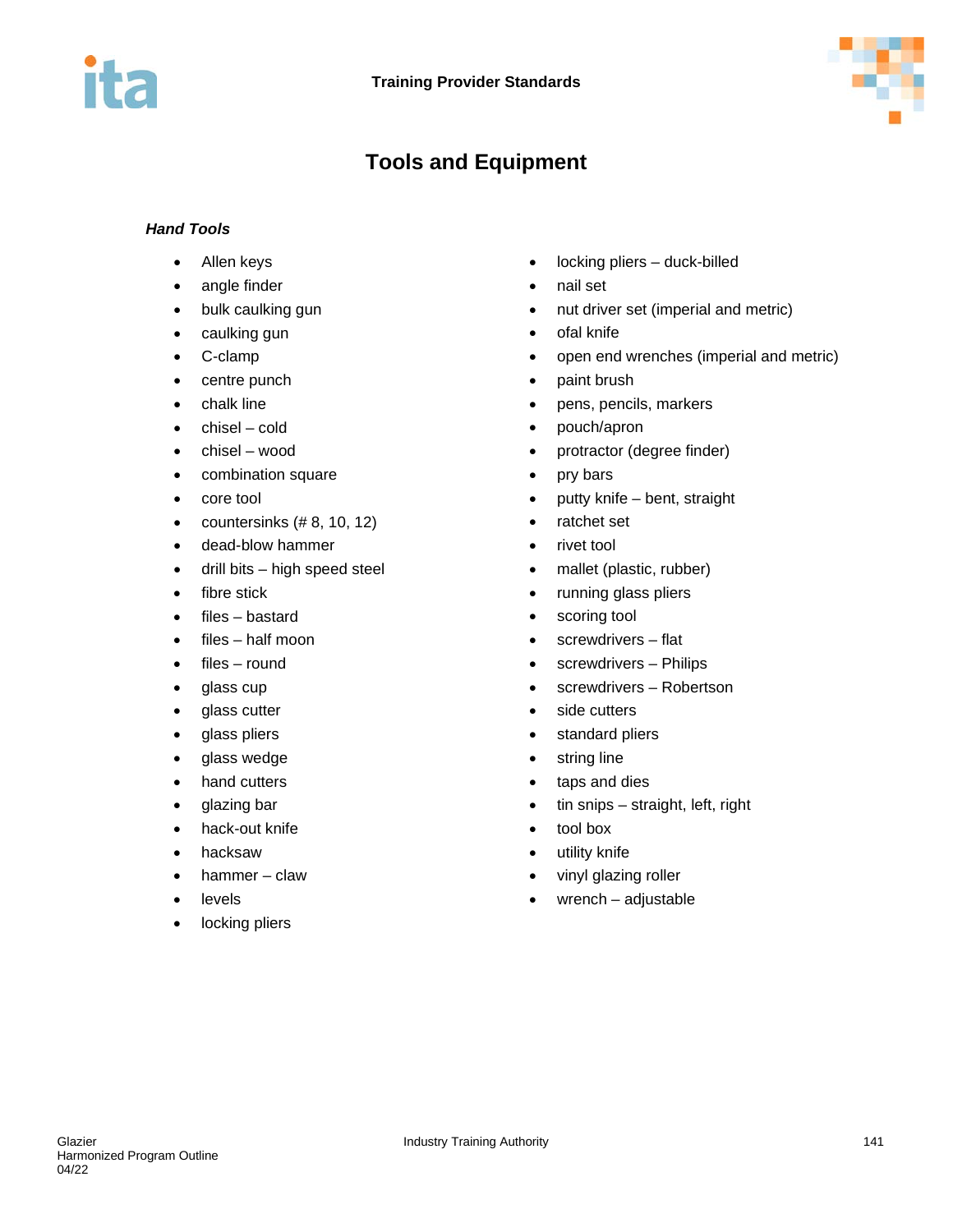



### *Portable Power Tools*

- belt sander
- chop saw
- circular saw
- cordless drill
- electric drill
- electric nibbler (shears)
- glass drilling machine and drill bits
- **grinders**
- hammer drill

#### *Stationary Power Tools*

- cutting table
- production cutter
- band saw
- bench grinder
- drill press
- flashing brake

#### *Measuring and Layout Equipment*

- builder's level
- calculator
- laser distance measurer
- laser level
- measuring tape

#### *Specialty Tools*

- calipers
- glass clamp
- offset drill
- offset hook tool
- plate running pliers

#### *Scaffolding and Access Equipment*

- Boom lift (rental)
- ladder jacks
- ladders (extension and step
- hole drill
- tube drill
- jig saw
- notch saw
- portable glass notching saw
- portable mitre saw
- reciprocating saw
- **router**
- screw gun
- wet sander
- flashing shear
- glass cutting table
- radial arm saw
- table saw
- upright belt sanders
- plumb bob
- sliding T bevel
- squares combination
- squares steel
- point driver
- Circle cutter
- Riv-nut tool
- Step drill
- scaffolding (baker, frame, sectional, tubular)
- Swing Scissor lift (rental)
- stage (rental)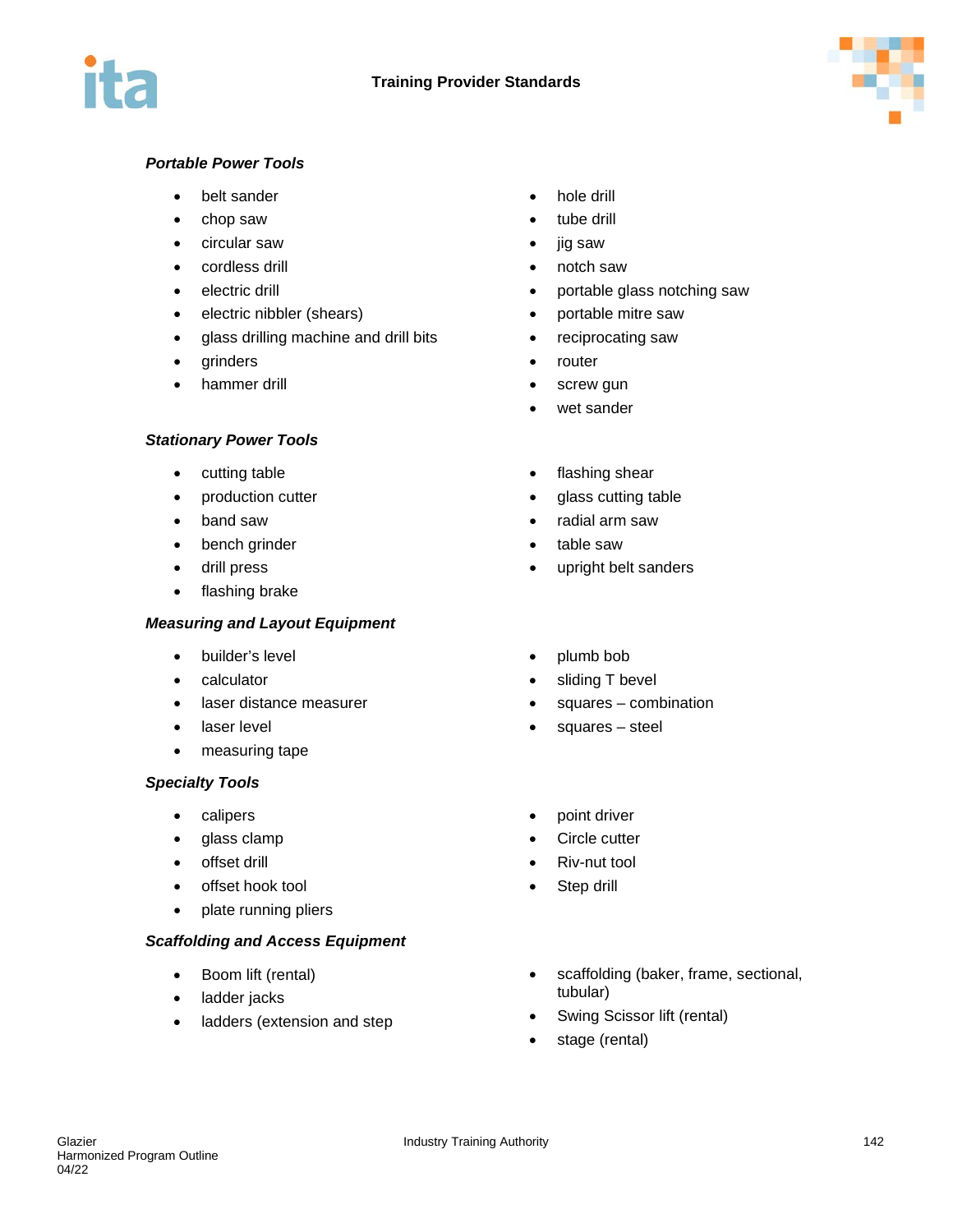

## *Rigging, Hoisting and Lifting Equipment*

- block and tackle
- gator dolly
- glass dolly

#### *Personal Protective Equipment*

- ear protection
- fall arrest equipment
- gloves
- hard hat
- ropes (fibre and synthetic)
- winches
- respirator ( particulate mask)
- rubber gloves
- safety footwear
- safety glasses
- safety vest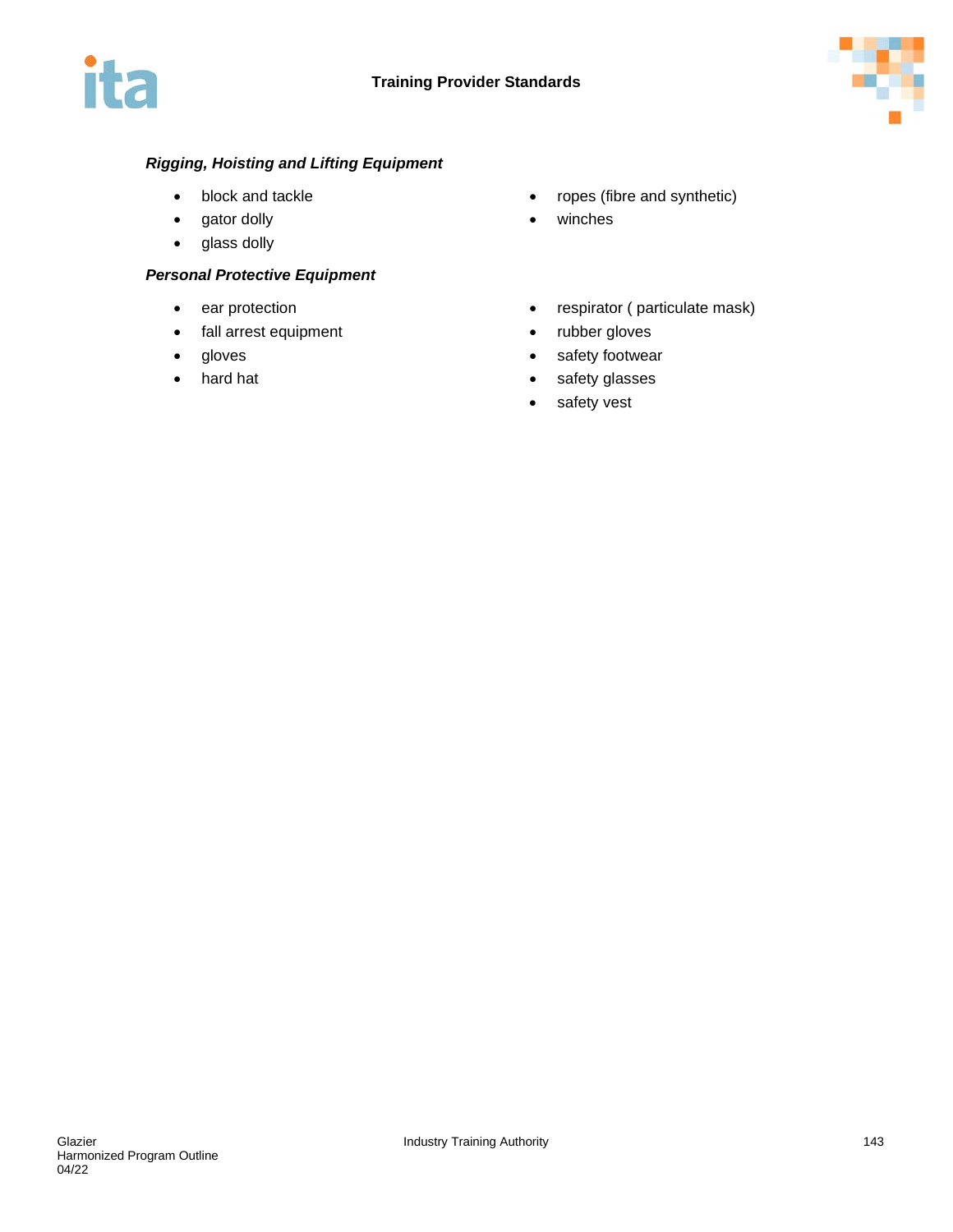



## **Reference Materials**

#### **Required Reference Materials**

• None

#### **Recommended Resources**

- BC Campus Open Education website online resources for common core skills found in many trades:
	- o <https://open.bccampus.ca/2015/11/04/new-open-textbooks-common-core-trades/>
		- Recommend reviewing *D-1 Solve Trades Mathematical Problems*

#### **Suggested Texts**

• None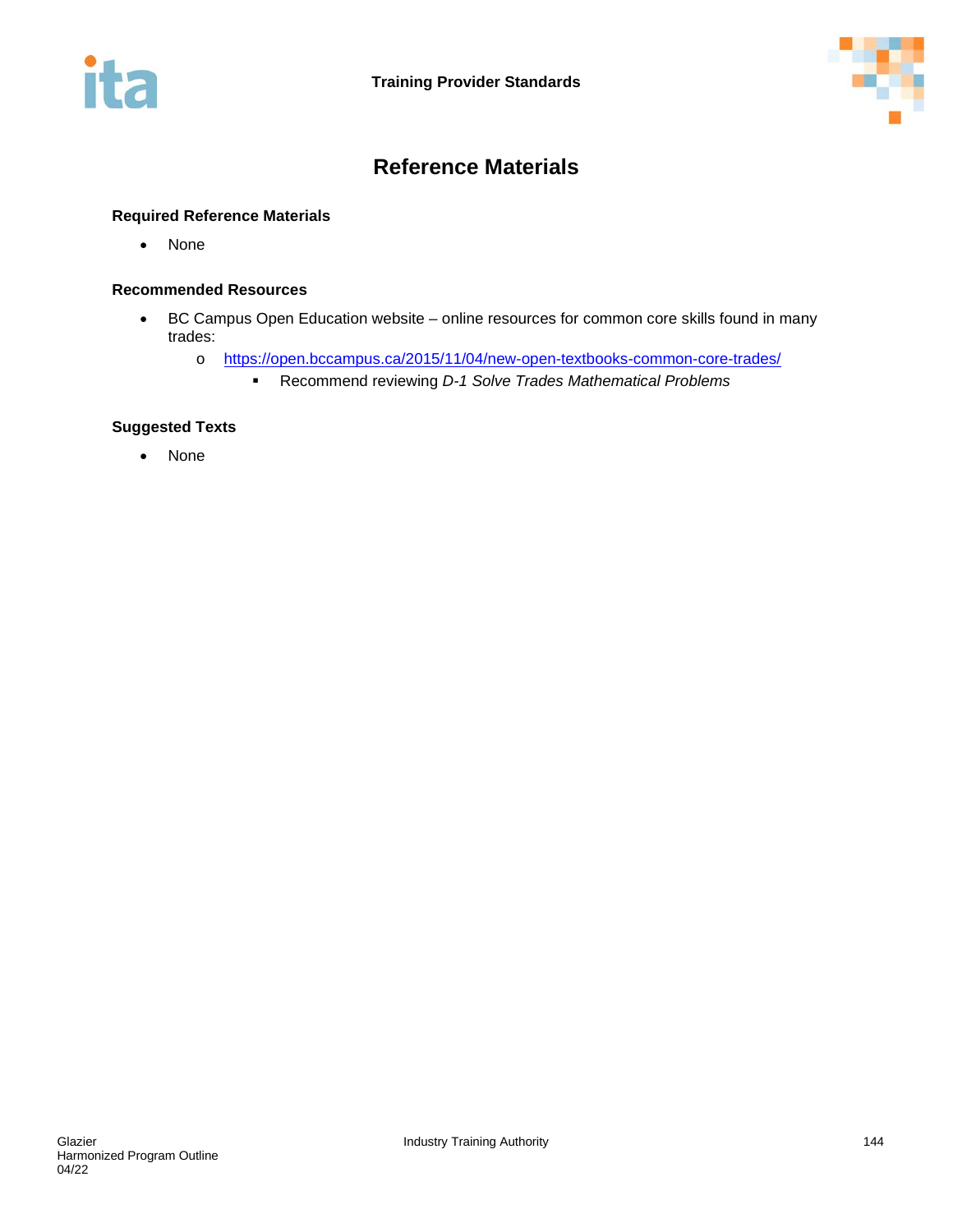

## **Instructor Requirements**

## **Occupation Qualification**

The instructor must possess:

- A BC Certificate of Qualification with a Red Seal Endorsement, or Certificate of Qualification from another Canadian jurisdiction complete with Red Seal Endorsement only.
- A minimum of 5 years of experience working in the industry as a journeyperson.

#### **Instructional Experience and Education**

It is preferred that the instructor also possesses one of the following:

• An Instructor's Diploma or equivalent, or a Bachelor's Degree in Education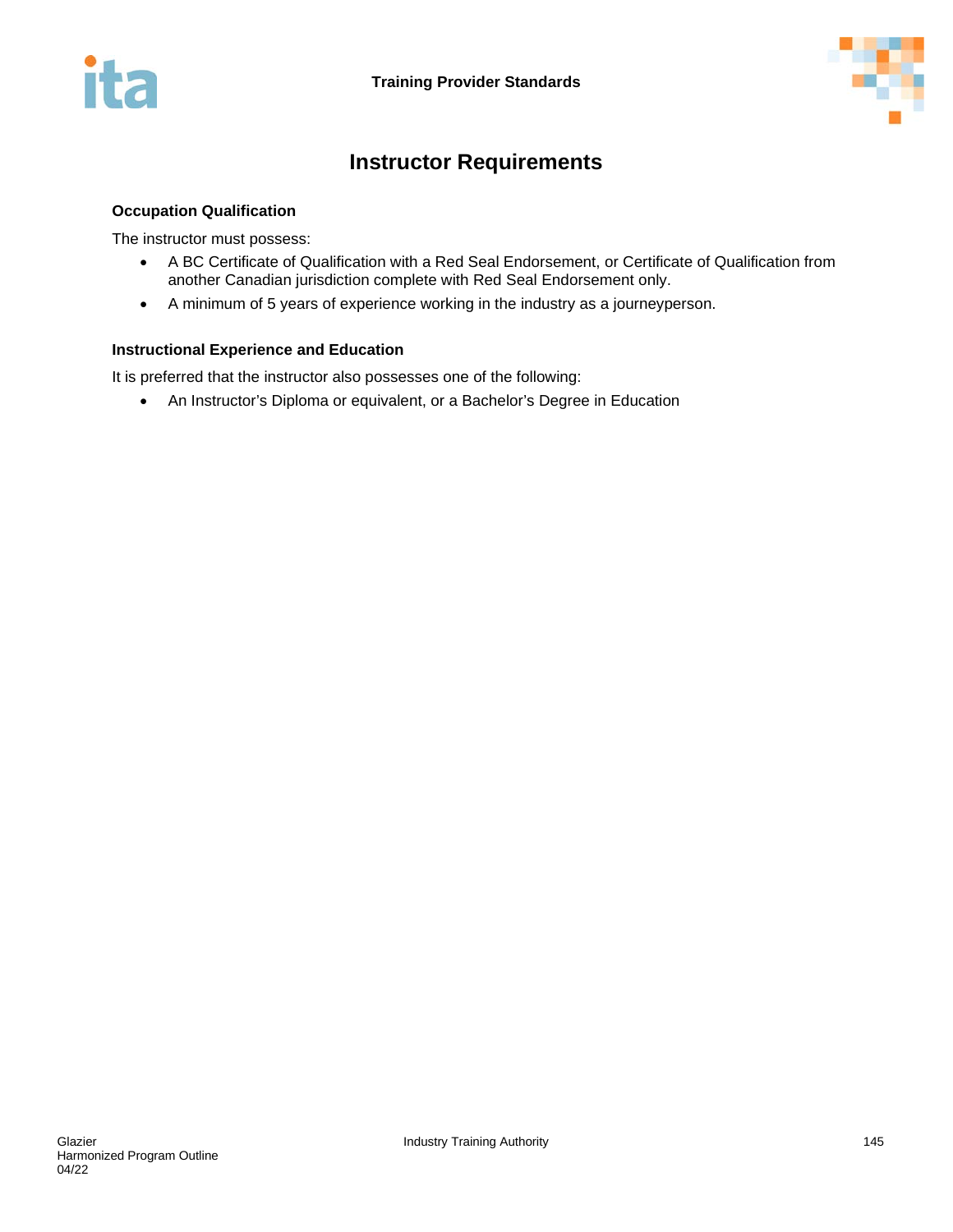



# **Appendices**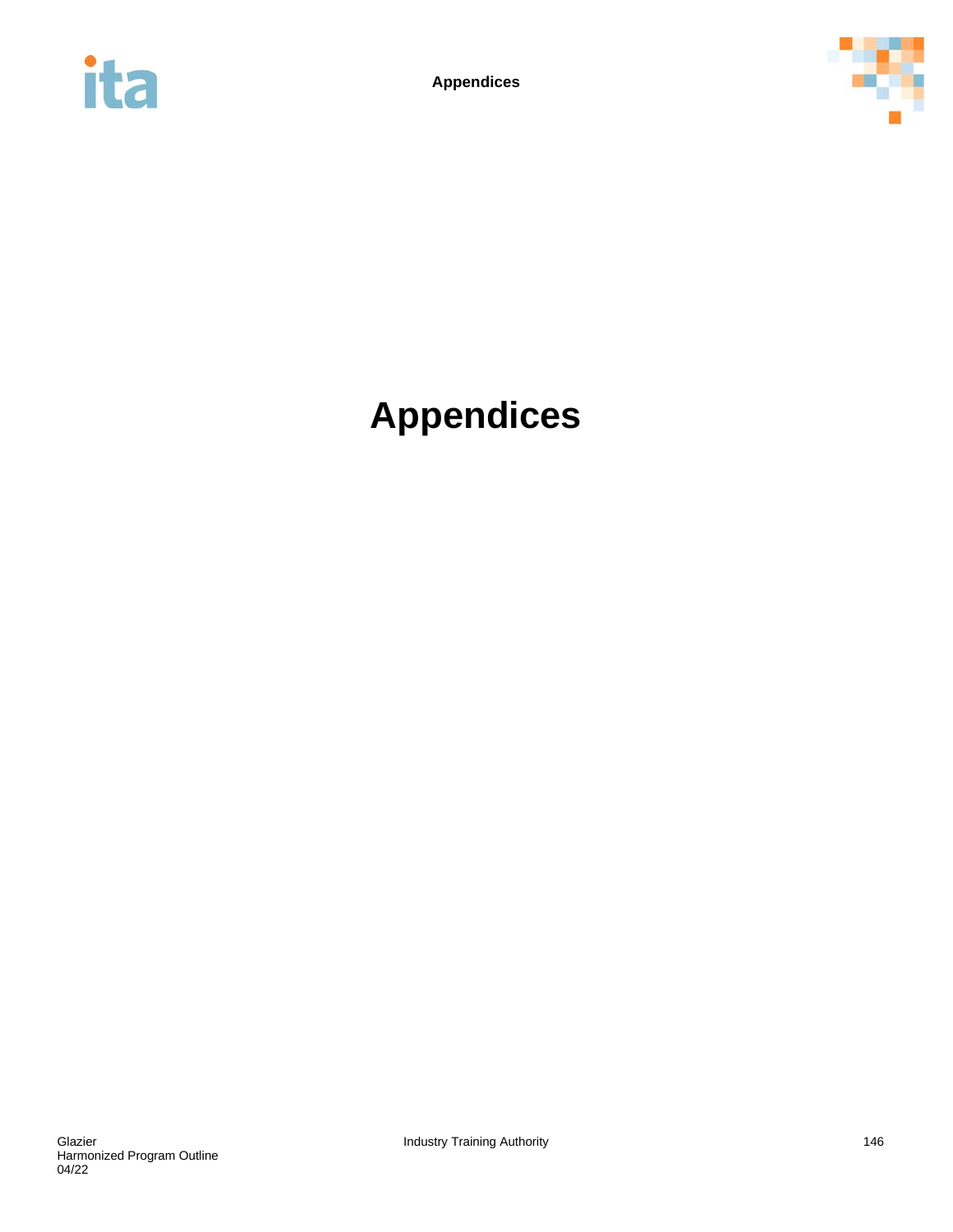

## **Appendix A Summary of Achievement Criteria**

Achievement Criteria are included for competencies that require a practical assessment. The intent of including Achievement Criteria in the Program Outline is to ensure consistency in training across the many training institutions in British Columbia. Their purpose is to reinforce the theory and to provide a mechanism for evaluation of the learner's ability to apply the theory to practice. It is important that these performances be observable and measurable and that they reflect the skills spelled out in the competency. The conditions under which these performances will be observed and measured must be clear to the learner as well as the criteria by which the learner will be evaluated. The learner must also be given the evaluation criteria.

The performance spelled out in the Achievement Criteria is a suggested performance and is not meant to stifle flexibility of delivery. Training providers are welcome to substitute other practical performances that measure similar skills and attainment of the competency. Multiple performances may also be used to replace individual performances where appropriate.

The following tables summarize the practical assessments for each level. **For details, please refer to the Achievement Criteria following the competency in the Program Content section.**

## **GLAZIER – LEVEL 1**

## **SUMMARY OF ACHIEVEMENT CRITERIA**

|                | <b>SUBJECT COMPETENCY</b>                | <b>ACHIEVEMENT CRITERIA TASK</b>                                                                                                                                          |
|----------------|------------------------------------------|---------------------------------------------------------------------------------------------------------------------------------------------------------------------------|
| А7             | Use fall protection systems              | The learner will perform a fit test.                                                                                                                                      |
| <b>B6</b>      | Handle materials                         | The learner will transport glass with a partner by using a plate<br>dolly.                                                                                                |
| C <sub>2</sub> | Use portable power tools                 | The learner will demonstrate safe operating procedures for<br>power tools.                                                                                                |
| C <sub>3</sub> | Use stationary power tools               | The learner will demonstrate safe operating procedures for<br>stationary power tools.                                                                                     |
| C4             | Use layout and measuring equipment       | The learner will use layout and measuring equipment to<br>determine, communicate and draft accurate flashing, glass, and<br>metal profiles.                               |
| C <sub>5</sub> | Use ladders and scaffolds                | The learner will erect tower scaffold.                                                                                                                                    |
| C6             | Use rigging and hoisting equipment       | The learner will tie the appropriate knot for a given application:<br>Half hitch<br>$\bullet$<br>Clove hitch<br>٠<br>Figure of eight<br><b>Bowline</b><br>Trucker's hitch |
| D1             | Fabricate storefront systems             | The learner will screw assemble a small frame.                                                                                                                            |
| D7             | Perform glass cutting and edge treatment | The learner will cut glass to a specified size.                                                                                                                           |
| E1             | Install storefront systems               | The learner will install and glaze a small frame.                                                                                                                         |
| E7             | Install building envelope membranes      | The learner will measure and apply primer and membrane to<br>specifications.                                                                                              |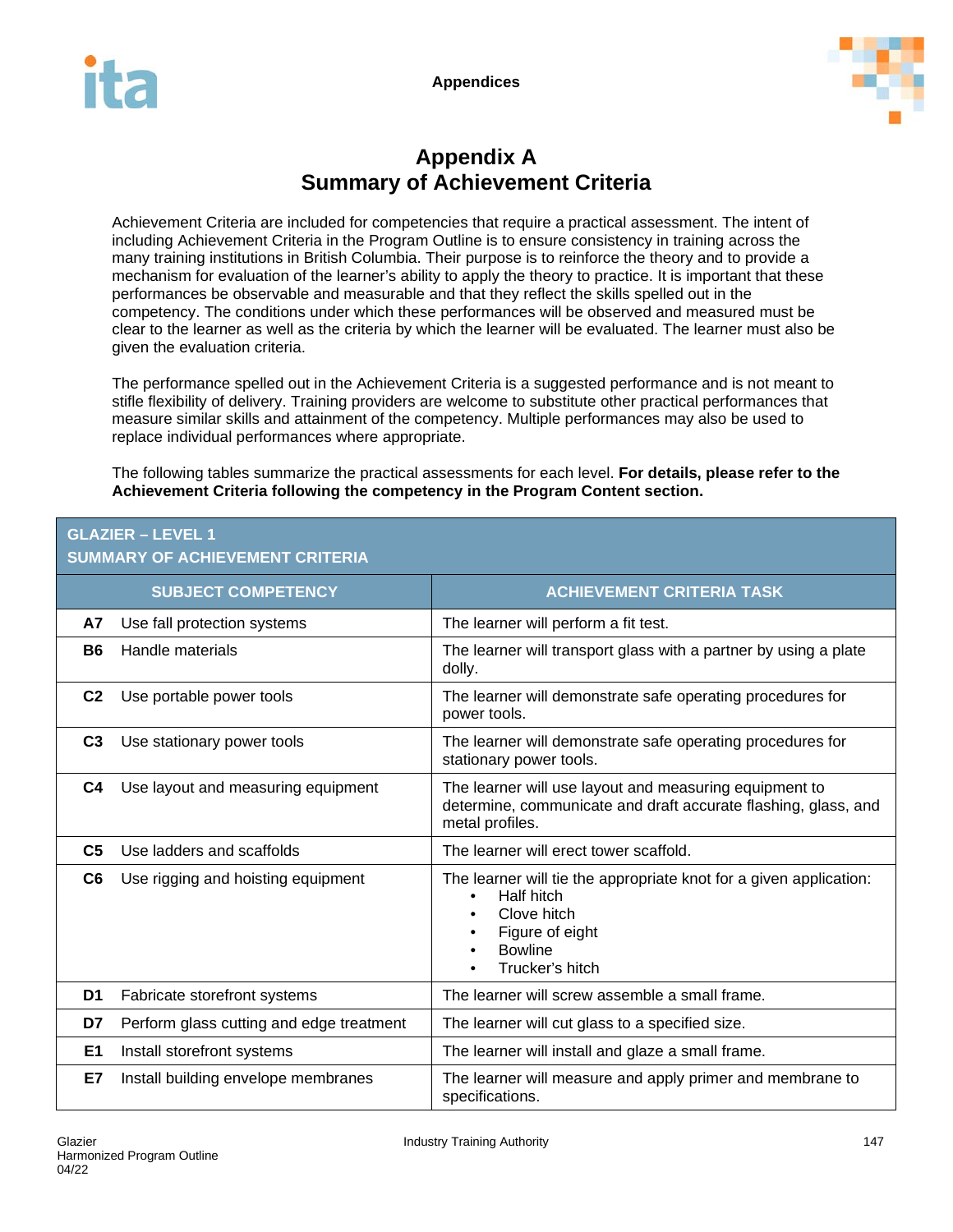

# **GLAZIER – LEVEL 2**

## **SUMMARY OF ACHIEVEMENT CRITERIA**

|                | <b>SUBJECT COMPETENCY</b>                                     | <b>ACHIEVEMENT CRITERIA TASK</b>                                                         |
|----------------|---------------------------------------------------------------|------------------------------------------------------------------------------------------|
| <b>B1</b>      | Interpret drawings and specifications                         | The learner will interpret a table of contents and convey<br>information on a blueprint. |
| <b>B4</b>      | Apply trade math                                              | The learner will determine frame sizes, glass sizes and site<br>dimensions.              |
| D1             | Fabricate storefront systems                                  | The learner will perform door and sidelite fabrication.                                  |
| D <sub>2</sub> | Fabricate window systems                                      | The learner will fabricate a strip window assembly.                                      |
| D <sub>3</sub> | Fabricate curtain walls                                       | The learner will fabricate a curtain wall frame.                                         |
| D7             | Perform glass cutting and edge treatment                      | The learner will cut glass to specifications.                                            |
| E1             | Install storefront systems                                    | The learner will perform door and sidelite installation.                                 |
| E <sub>2</sub> | Install strip window systems                                  | The learner will describe, mill, assemble and glaze a window<br>frame.                   |
| E <sub>3</sub> | Install curtain walls                                         | The learner will install and glaze a curtain wall frame.                                 |
| E8             | Install flashing                                              | The learner will form and install flashing.                                              |
| E <sub>9</sub> | Use caulking and sealants                                     | The learner will caulk a vertical caulking bead and a silicone butt<br>joint.            |
| F4             | Install shower enclosures, mirrors, and<br>back-painted glass | The learner will create a drawing and cut and install a mirror.                          |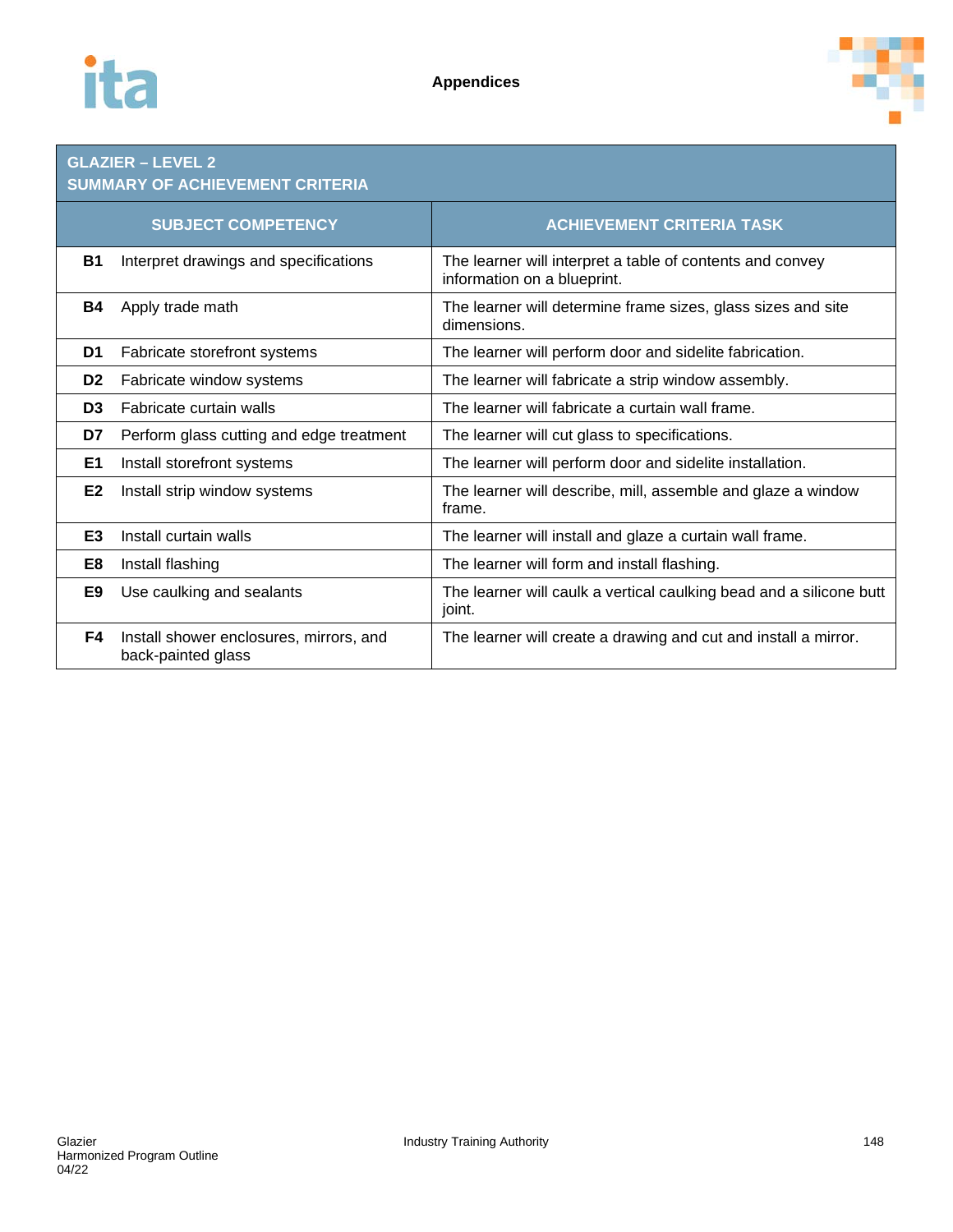

## **GLAZIER – LEVEL 3**

## **SUMMARY OF ACHIEVEMENT CRITERIA**

|                | <b>SUBJECT COMPETENCY</b>                                     | <b>ACHIEVEMENT CRITERIA TASK</b>                                                                                         |
|----------------|---------------------------------------------------------------|--------------------------------------------------------------------------------------------------------------------------|
| <b>B1</b>      | Interpret drawings and specifications                         | The learner will use architectural drawings to create quantity<br>lists, shop drawings, and solve installation problems. |
| C4             | Use layout and measuring equipment                            | The learner will perform:<br><b>Differential levelling</b><br>Layout of angles<br>Setting up of instrumentation          |
| D4             | Fabricate skylights and sloped glazing<br>systems             | The learner will measure and fabricate skylights and flashings.                                                          |
| D <sub>5</sub> | Fabricate commercial entrance systems                         | The learner will build jigs and will ensure that the door closer<br>panic and butts work.                                |
| D <sub>6</sub> | Fabricate guardrail, handrail, and<br>balustrade systems      | The learner will assemble a guardrail or handrail system.                                                                |
| D7             | Perform glass cutting and edge treatment                      | The learner will fabricate cut outs to specifications.                                                                   |
| E <sub>3</sub> | Install curtain walls                                         | The learner will analyze and troubleshoot problems with<br>envelope performance integrity.                               |
| E4             | Install skylights and sloped glazing systems                  | The learner will install and glaze skylights and flashings.                                                              |
| E <sub>5</sub> | Install commercial entrance systems                           | The learner will install a door frame complete with closer, panic<br>hardware and butt hinges.                           |
| E <sub>8</sub> | Install flashing                                              | The learner will build a flashing mock-up.                                                                               |
| F <sub>2</sub> | Glaze residential windows and doors                           | The learner will install a residential nail-on flange window.                                                            |
| F4             | Install shower enclosures, mirrors, and<br>back-painted glass | The learner will install a shower door and sidelite.                                                                     |